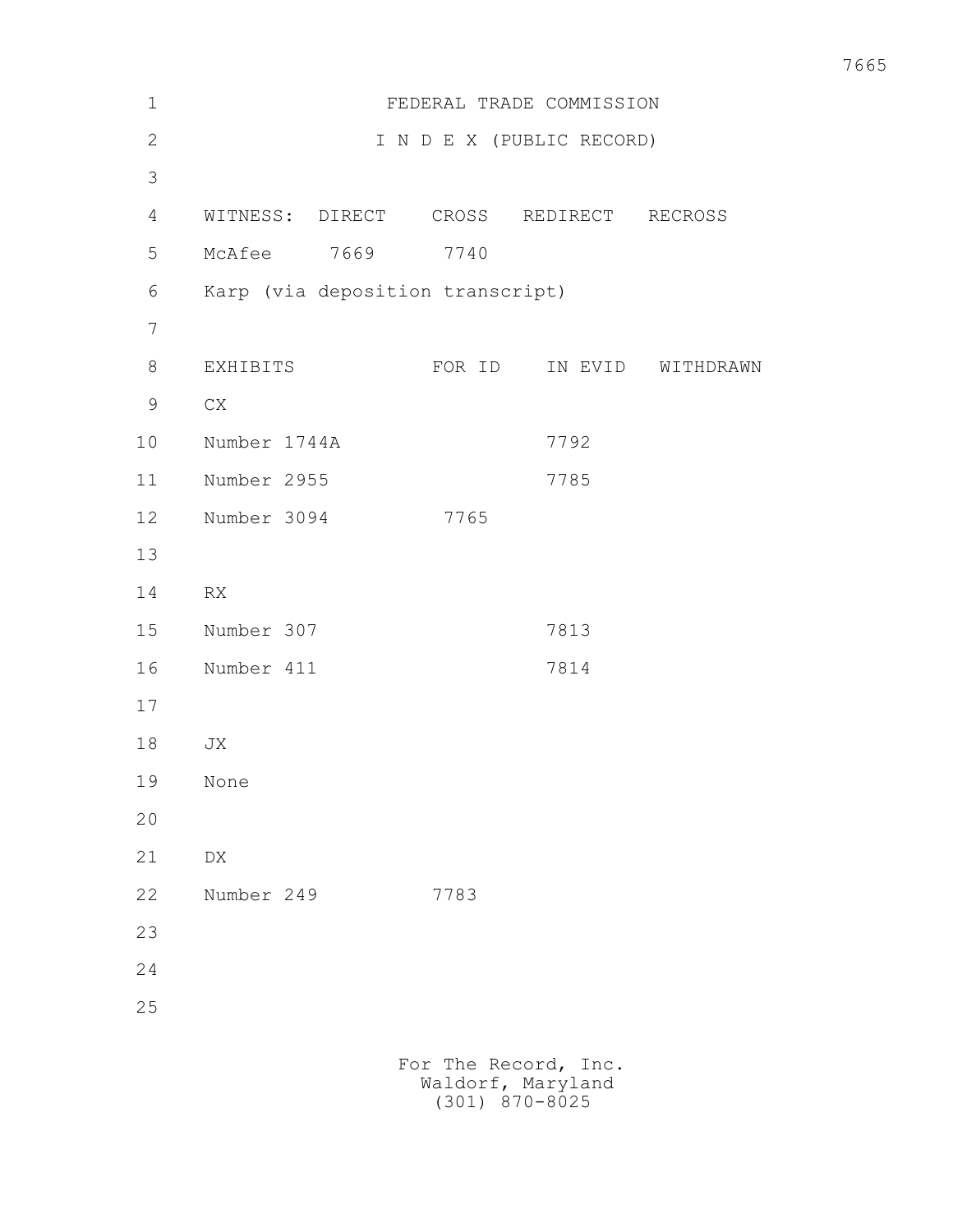| $\mathbf 1$    | UNITED STATES OF AMERICA                                          |
|----------------|-------------------------------------------------------------------|
| $\overline{2}$ | FEDERAL TRADE COMMISSION                                          |
| 3              |                                                                   |
| 4              | In the Matter of:<br>$\left( \right)$                             |
| 5              | Rambus, Inc.<br>Docket No. 9302<br>$\left( \right)$               |
| 6              |                                                                   |
| 7              |                                                                   |
| 8              |                                                                   |
| $\mathcal{G}$  | Friday, June 27, 2003                                             |
| 10             | 9:30 a.m.                                                         |
| 11             |                                                                   |
| 12             |                                                                   |
| 13             | TRIAL VOLUME 37                                                   |
| 14             | PART 1                                                            |
| 15             | PUBLIC RECORD                                                     |
| 16             |                                                                   |
| 17             | BEFORE THE HONORABLE STEPHEN J. MCGUIRE                           |
| 18             | Chief Administrative Law Judge                                    |
| 19             | Federal Trade Commission                                          |
| 20             | 600 Pennsylvania Avenue, N.W.                                     |
| 21             | Washington, D.C.                                                  |
| 22             |                                                                   |
| 23             |                                                                   |
| 24             |                                                                   |
| 25             | Reported by: Susanne Bergling, RMR                                |
|                | For The Record, Inc.<br>Waldorf, Maryland<br>$(301)$ $870 - 8025$ |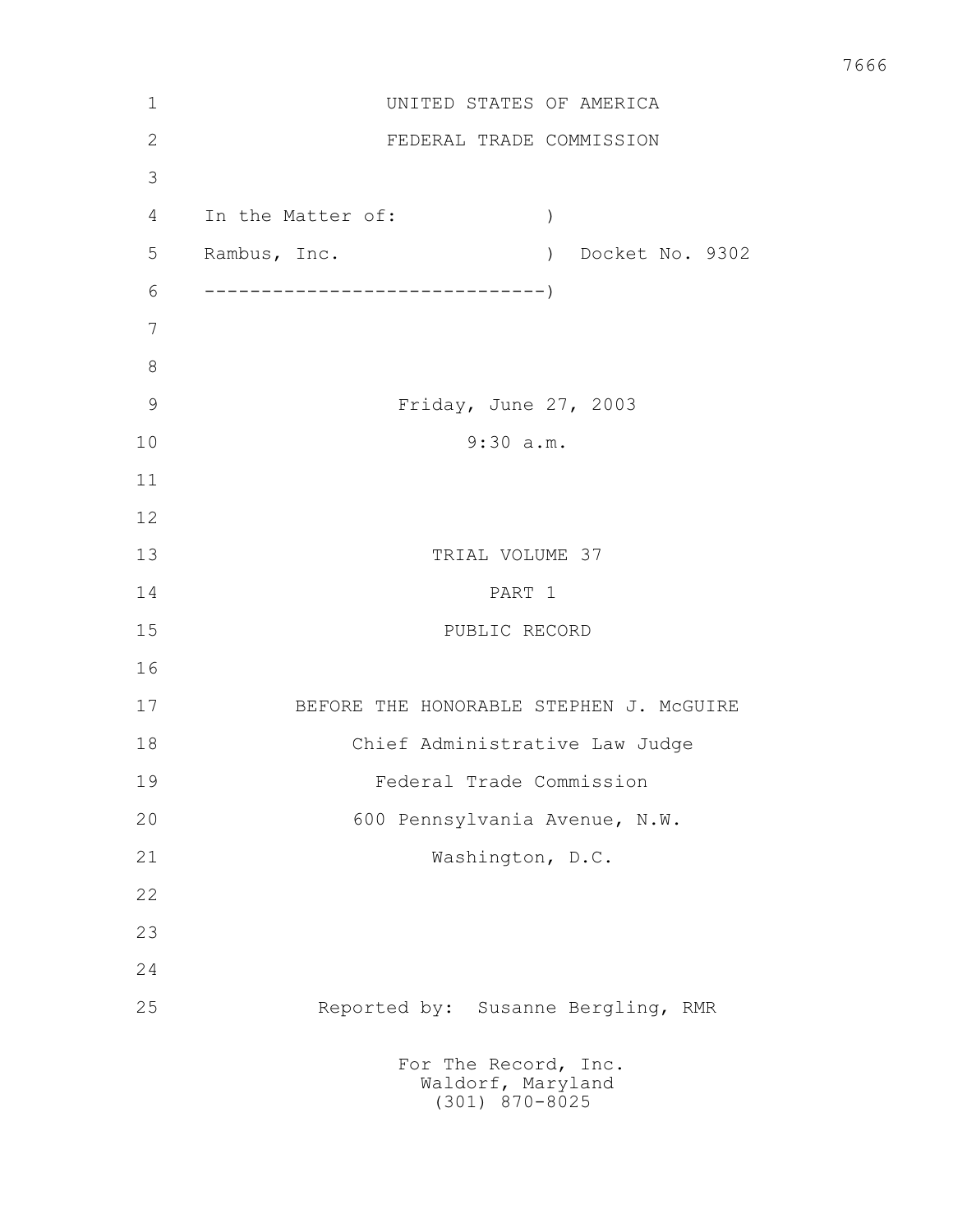2

| 3  | ON BEHALF OF THE FEDERAL TRADE COMMISSION: |
|----|--------------------------------------------|
| 4  | M. SEAN ROYALL, Attorney                   |
| 5  | GEOFFREY OLIVER, Attorney                  |
| 6  | JOHN C. WEBER, Attorney                    |
| 7  | ROBERT DAVIS, Attorney                     |
| 8  | Federal Trade Commission                   |
| 9  | 601 New Jersey Avenue, N.W.                |
| 10 | Washington, D.C. 20580-0000                |
| 11 | $(202)$ 326-3663                           |
| 12 |                                            |
| 13 |                                            |
| 14 | ON BEHALF OF THE RESPONDENT:               |
| 15 | GREGORY P. STONE, Attorney                 |
| 16 | STEVEN M. PERRY, Attorney                  |
| 17 | PETER A. DETRE, Attorney                   |
| 18 | SEAN GATES, Attorney                       |
| 19 | Munger, Tolles & Olson LLP                 |
| 20 | 355 South Grand Avenue, 35th Floor         |
| 21 | Los Angeles, California 90071-1560         |
| 22 | $(213)$ 683-9255                           |
| 23 |                                            |
| 24 |                                            |
| 25 |                                            |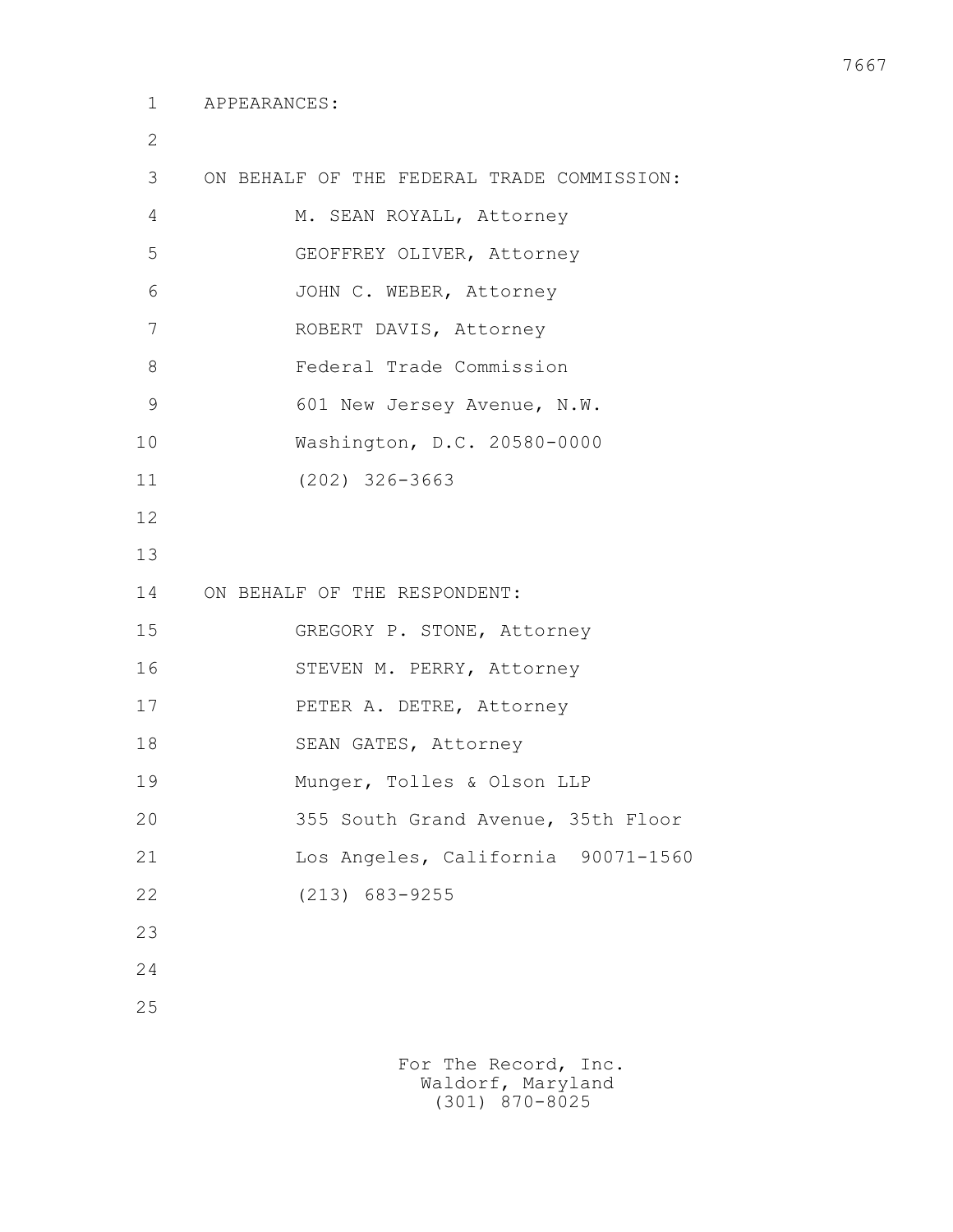2 3 ON BEHALF OF THE RESPONDENT: 4 A. DOUGLAS MELAMED, Attorney 5 Wilmer, Cutler & Pickering 6 2445 M Street, N.W. 7 Washington, D.C. 20037-1420 8 (202) 663-6090 9 and 10 JOHN GUARAGNA, Attorney 11 Gray Cary Ware & Friedenrich LLP 12 401 B Street, Suite 2000 13 San Diego, California 92101-4240 14 (619) 699-2848 15 16 17 18 19 20 21 22 23 24 25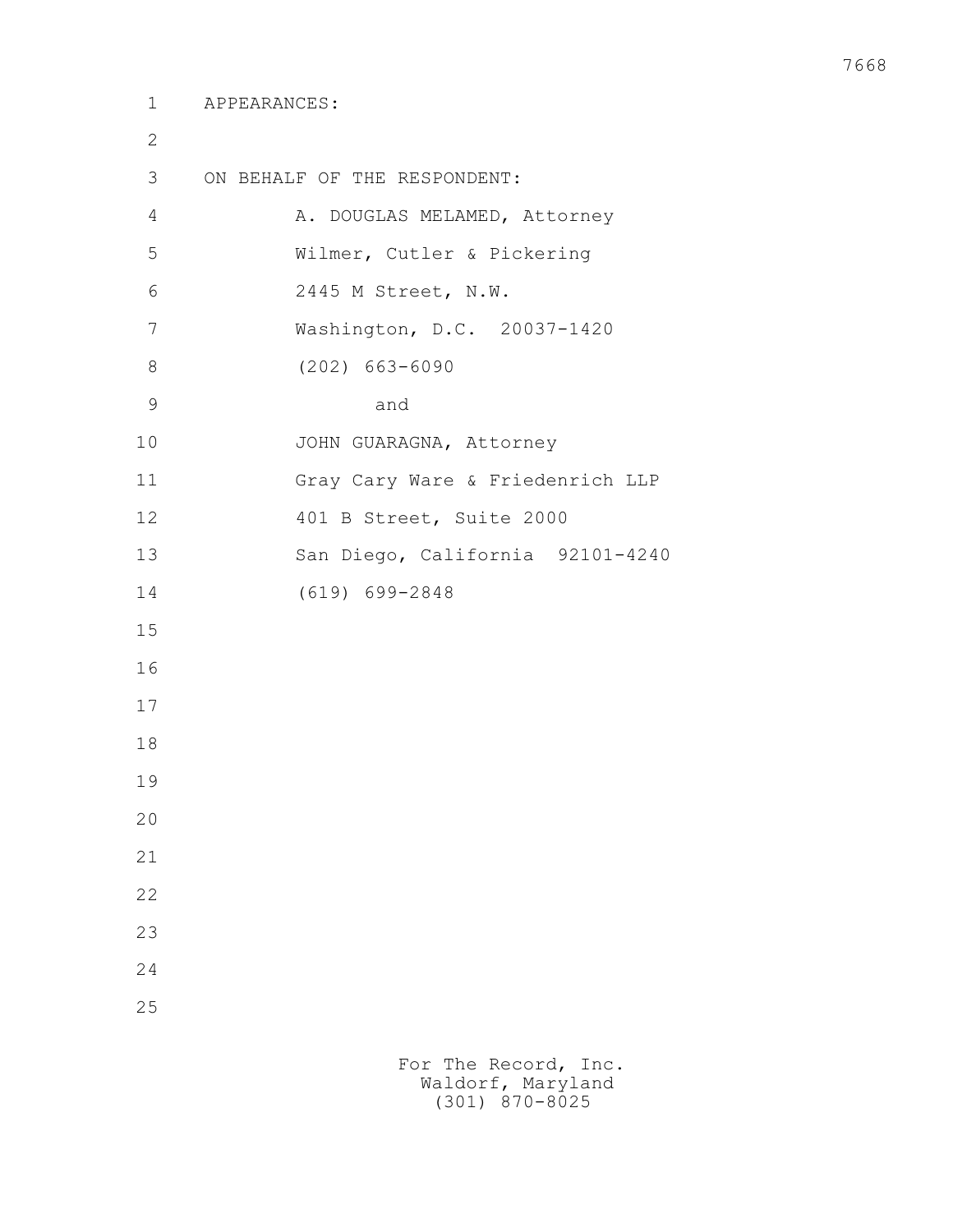| $\mathbf 1$    | PROCEEDINGS                                           |  |
|----------------|-------------------------------------------------------|--|
| $\overline{2}$ |                                                       |  |
| 3              | JUDGE McGUIRE: This hearing is now in order.          |  |
| 4              | Are there any housekeeping items we need to           |  |
| 5              | pick up this morning?                                 |  |
| 6              | MR. STONE: I don't believe so, Your Honor.            |  |
| 7              | JUDGE McGUIRE: If not, you can continue with          |  |
| 8              | your cross examination, Mr. Stone.                    |  |
| $\overline{9}$ | MR. STONE: Thank you, Your Honor.                     |  |
| 10             | JUDGE McGUIRE: Good morning, Professor.<br>How        |  |
| 11             | are you this morning?                                 |  |
| 12             | THE WITNESS: Good, thank you.                         |  |
| 13             | MR. ROYALL: Could I ask for one moment? Our           |  |
| 14             | computer is having another malfunction.               |  |
| 15             | (Pause in the proceedings.)                           |  |
| 16             | JUDGE McGUIRE: All right, Mr. Stone.                  |  |
| 17             | MR. STONE: Thank you, Your Honor.                     |  |
| 18             | CROSS EXAMINATION (cont.)                             |  |
| 19             | BY MR. STONE:                                         |  |
| 20             | Good morning again, Professor McAfee.<br>$Q$ .        |  |
| 21             | Good morning.<br>Α.                                   |  |
| 22             | Is it correct that you were not able to tell us<br>Q. |  |
| 23             | based on the assumptions or understanding that you    |  |
| 24             | performed what specific claims of any patent          |  |
| 25             | applications or patents or what specific patent       |  |
|                | For The Record, Inc.                                  |  |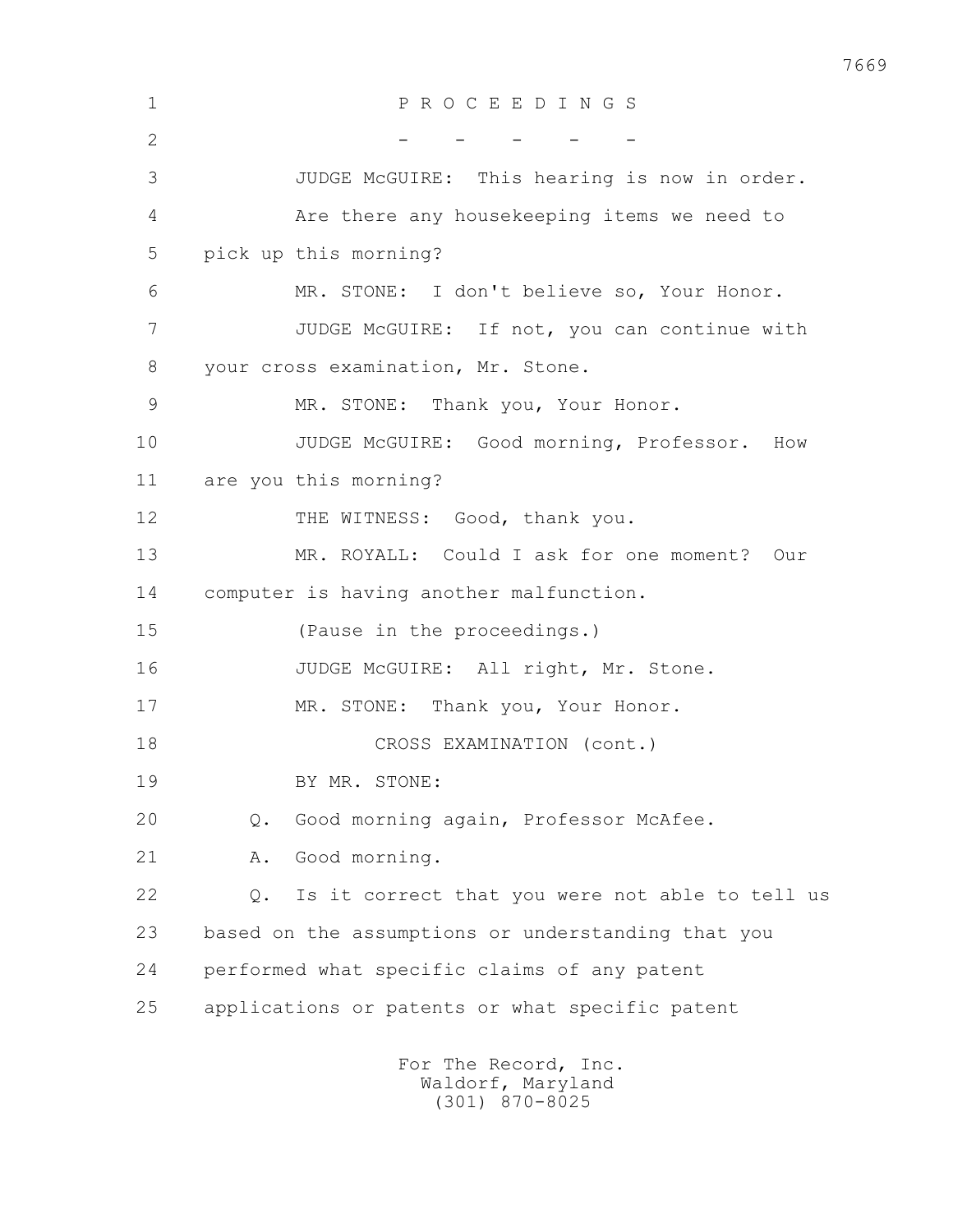1 applications or patents in their entirety should have 2 been disclosed according to your understanding and 3 assumptions by Rambus to JEDEC? 4 A. That's correct. 5 Q. Is it also correct that you can't say as to a 6 specific date when any particular disclosure should 7 have been made by Rambus to JEDEC? 8 A. I think as I've already testified, I'm not in a 9 position to say what should have been done. In fact, 10 that -- 11 Q. Let me -- you are correct. Let me withdraw the 12 question. Let me reframe it I think consistent with 13 what I have heard you say. 14 Based on the assumptions you have made, you're 15 not able to identify a specific date on which any 16 particular disclosure should have been made by Rambus 17 to JEDEC. Is that correct? 18 A. Well, I don't actually understand the 19 difference in that question. Again, you seem to be 20 calling for a legal conclusion or at least a -- for me 21 to conclude what should have been done in terms of 22 disclosure, which was -- 23 Q. Right. 24 A. -- not my -- 25 Q. I don't mean to ask you that. If I did, I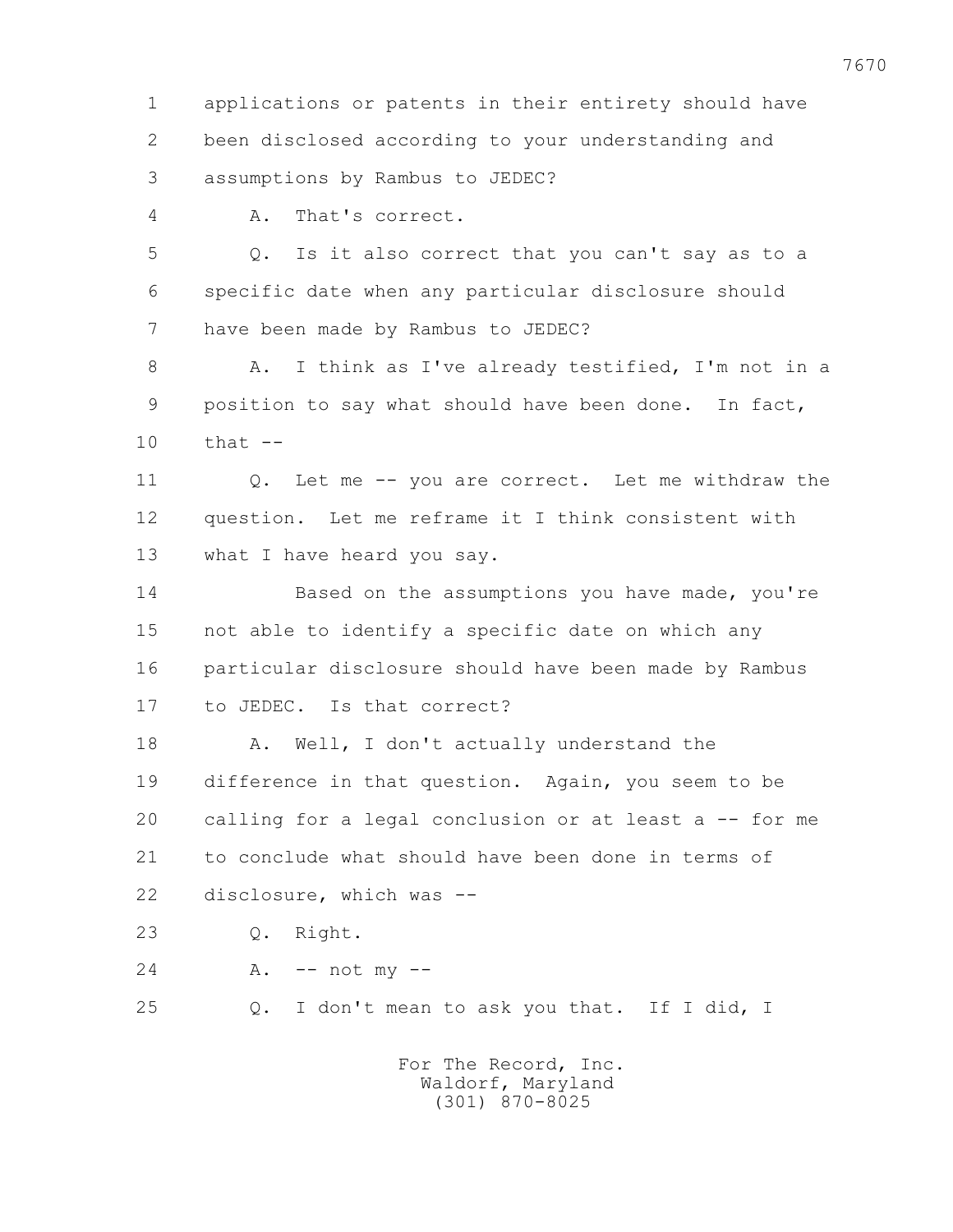1 wasn't clear enough. Let me try to reframe it again. 2 You have assumed certain things about Rambus' 3 conduct that has led you to -- that has provided the 4 basis for the opinions you've ultimately formed. 5 A. That's correct. 6 Q. I'm just going to ask you about your 7 assumptions, not about any of the conclusions you've 8 formed. I'm just asking you in the course of 9 developing your assumptions, have you made assumptions 10 as to specific dates on which disclosures should have 11 been made by Rambus to JEDEC? 12 A. I have not. 13 Q. Okay. And have you assumed any particular 14 triggering event would have caused Rambus to be 15 obligated in some form or another to make a disclosure 16 to JEDEC? 17 A. No, I haven't assumed anything in the way of  $-$  18 other than the need -- other than there was a 19 requirement or a violation of the process that formed 20 the basis for them to have misled JEDEC or 21 misrepresented their IP. 22 Q. Thank you. 23 Have you assumed in connection with the JEDEC 24 process that when patents are disclosed to JEDEC, that 25 it will then request a RAND assurance or a RAND letter For The Record, Inc.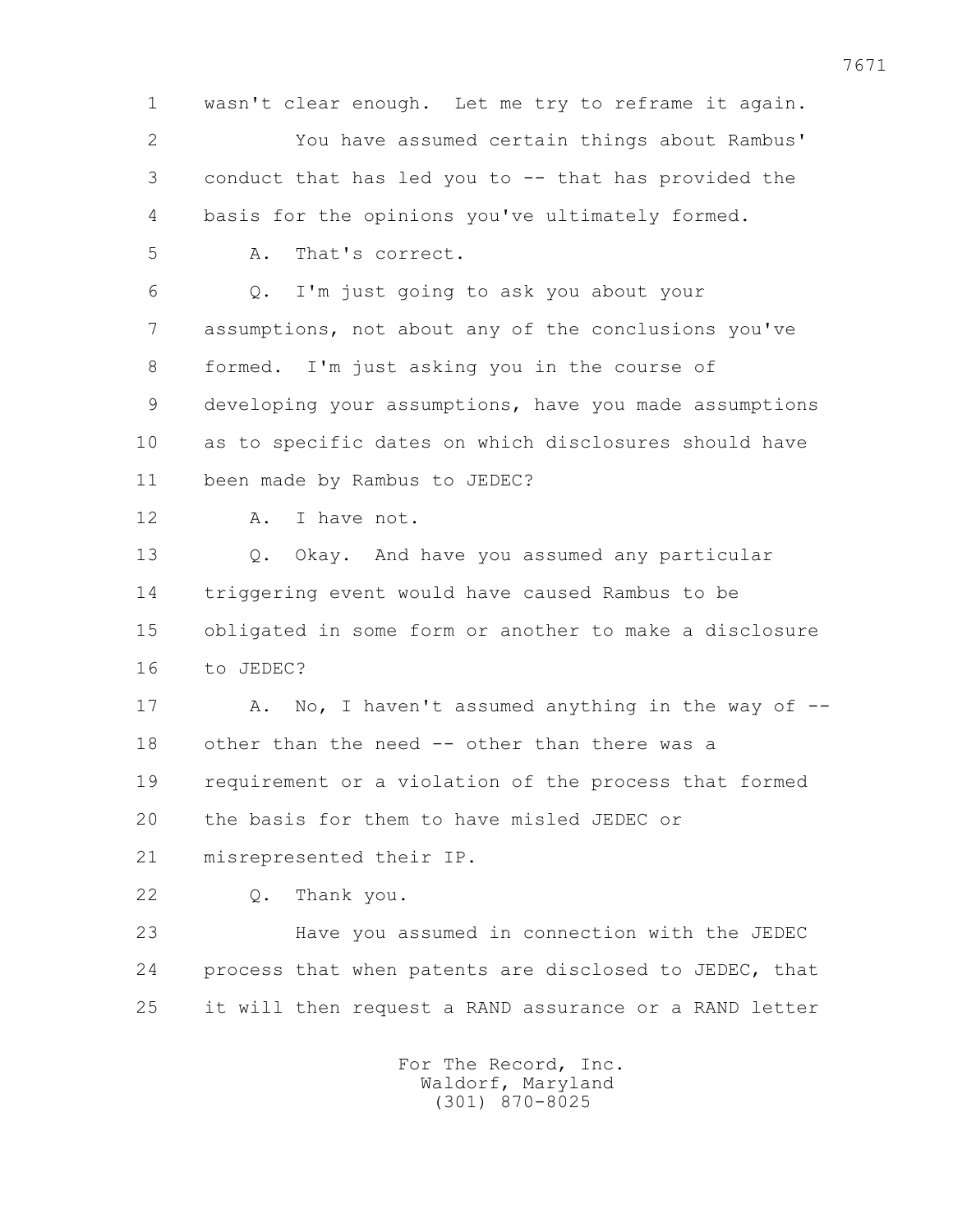1 be provided by the patent holder?

2 A. So, my understanding is -- what I've assumed is 3 that in order to incorporate the disclosed intellectual 4 property, the -- a RAND letter was necessary, but 5 that -- I could conceive of circumstances where having 6 heard there was intellectual property, the -- JEDEC 7 decided not to pursue that avenue and didn't seek a 8 RAND letter, just went a different direction. That 9 would not make a difference to my opinion.

 10 Q. Have you assumed that if JEDEC was advised of 11 patented technology that was contemplated to be 12 included in a standard, that they would not include 13 that patented technology in the standard without first 14 requesting a RAND assurance from the patent holder?

 15 A. That's my expectation. There is one example in 16 the record I believe or in the trial testimony of a 17 company that was using the -- or at least as I 18 understand it was using the need for a RAND letter as a 19 way of slowing down the proceedings and that after some 20 amount of deliberation, JEDEC decided that there wasn't 21 any actual IP and that this was, in fact, an attempt to 22 slow down the JEDEC deliberations, and so there is an 23 instance where they did not seek a RAND letter in the 24 end, but that was because they determined to their 25 satisfaction that, in fact, there was no relevant IP.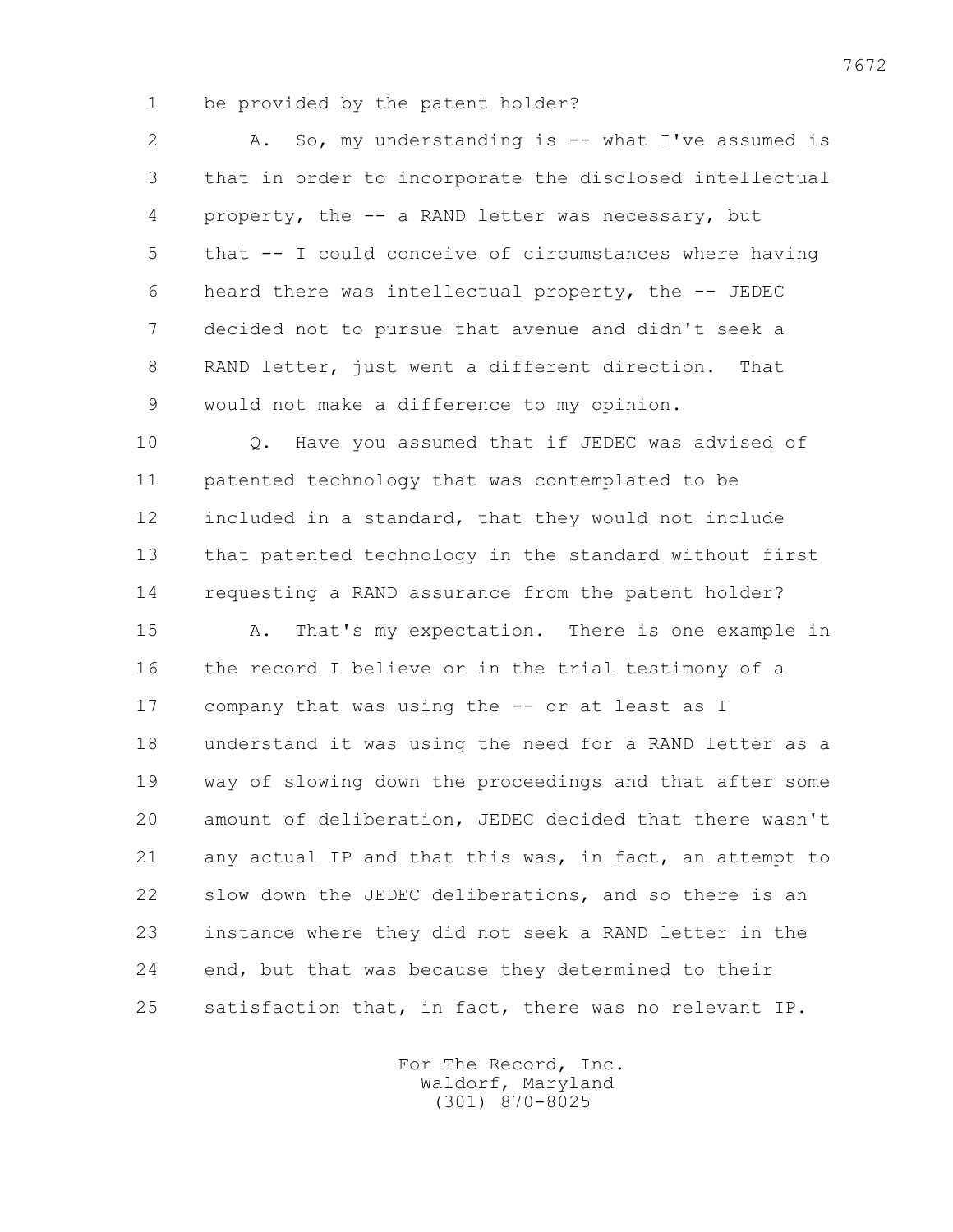1 Q. And do you recall the name of that company? 2 A. Not offhand. 3 Q. If I suggested to you that it was Echelon, 4 would that refresh your recollection at all? 5 A. That sounds right. 6 Q. Okay. And it was your understanding in that 7 regard, was it not, that as a matter of economics, 8 someone who provides information that might turn out to 9 be incorrect could impose costs on the system? 10 MR. ROYALL: Objection, vague. I'm not sure 11 what system is being referenced here. 12 JUDGE McGUIRE: Sustained. 13 BY MR. STONE: 14 Q. In regard to the testimony that you referred to 15 a moment ago about Echelon, was it your understanding 16 that some people thought that Echelon was giving notice 17 that they had intellectual property that applied to 18 certain technologies incorporated in a standard in an 19 effort to slow the standard-setting process down? 20 A. That is a fair summary I think of my 21 understanding. 22 Q. Okay. And would you agree that the conduct 23 that was at least suggested by some of the testimony 24 was the type of conduct that would impose a cost on the 25 standard-setting process employed by JEDEC?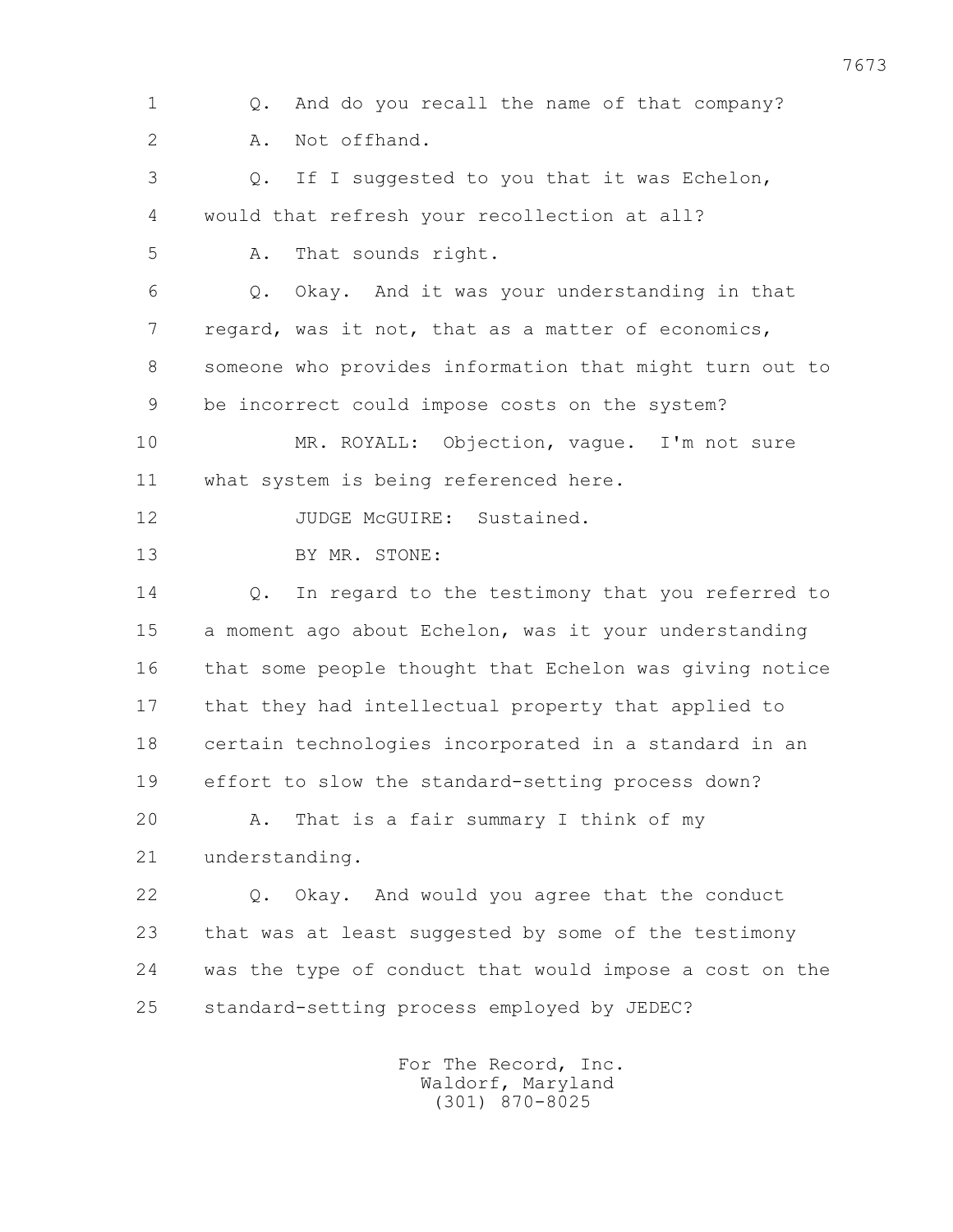1 A. It is my understanding that misrepresentations 2 generally can harm the standard-setting process and 3 that this is apparently -- again, I've done no further 4 investigation beyond what I read in the trial record -- 5 but this is apparently an example of that. 6 Q. So, is it consistent, then, with your 7 understanding that if someone advises JEDEC that 8 patented technology may be included in a standard and 9 JEDEC determines that the technology is not, in fact, 10 patented, that it would not be inconsistent with their 11 procedures to then not request a RAND letter? 12 JUDGE McGUIRE: Now, there is two negatives 13 there, Mr. Stone. 14 MR. STONE: Well, let me try to simplify it, 15 because I was trying to keep count as I went, Your 16 Honor, but I may have gotten turned around. So, let me 17 try to simplify it. 18 BY MR. STONE: 19 Q. Let me back up. 20 Is it your assumption that when JEDEC decides 21 to include patented technology in a standard where they 22 have an expectation that the technology is, in fact, 23 patented, that they will request a RAND letter or RAND 24 assurance from the patent holder? 25 MR. ROYALL: Can I ask for clarification as to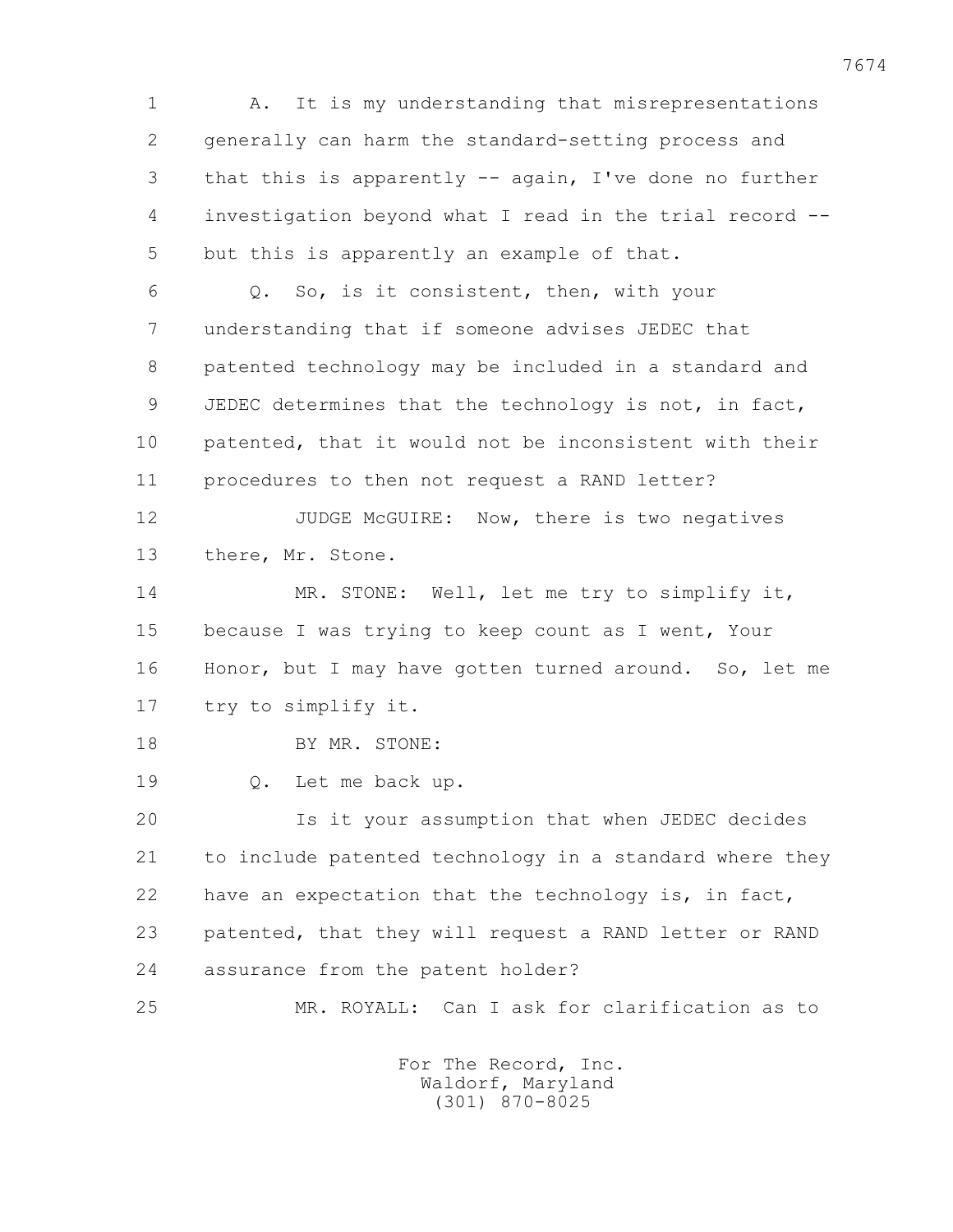1 whose expectation is being referred to, JEDEC 2 collectively or specific JEDEC members?

3 MR. STONE: Let me reframe.

4 BY MR. STONE:

 5 Q. Is it -- have you assumed that when JEDEC is 6 advised that certain technology that is proposed for 7 incorporation into a standard is patented, that JEDEC 8 will request a RAND letter or RAND assurance from the 9 patent holder unless a determination is made that the 10 technology is, in fact, not patented?

11 A. My understanding is that they -- if they are 12 planning or considering incorporating intellectual 13 property in -- patented intellectual property in a 14 standard, that they won't do that without a RAND 15 letter, and I think that answers your question.

 16 Q. But I was trying to ask a question which also 17 picked up the exception with regard to Echelon that we 18 had talked about earlier, and can you give me a general 19 statement of the policy that you have assumed exists 20 that includes the exception for Echelon?

 21 MR. ROYALL: Again, can I ask for clarification 22 as to what is meant by "exception for Echelon"? I 23 don't think the record is clear on that.

 24 JUDGE McGUIRE: Yeah, I don't think it is, Mr. 25 Stone.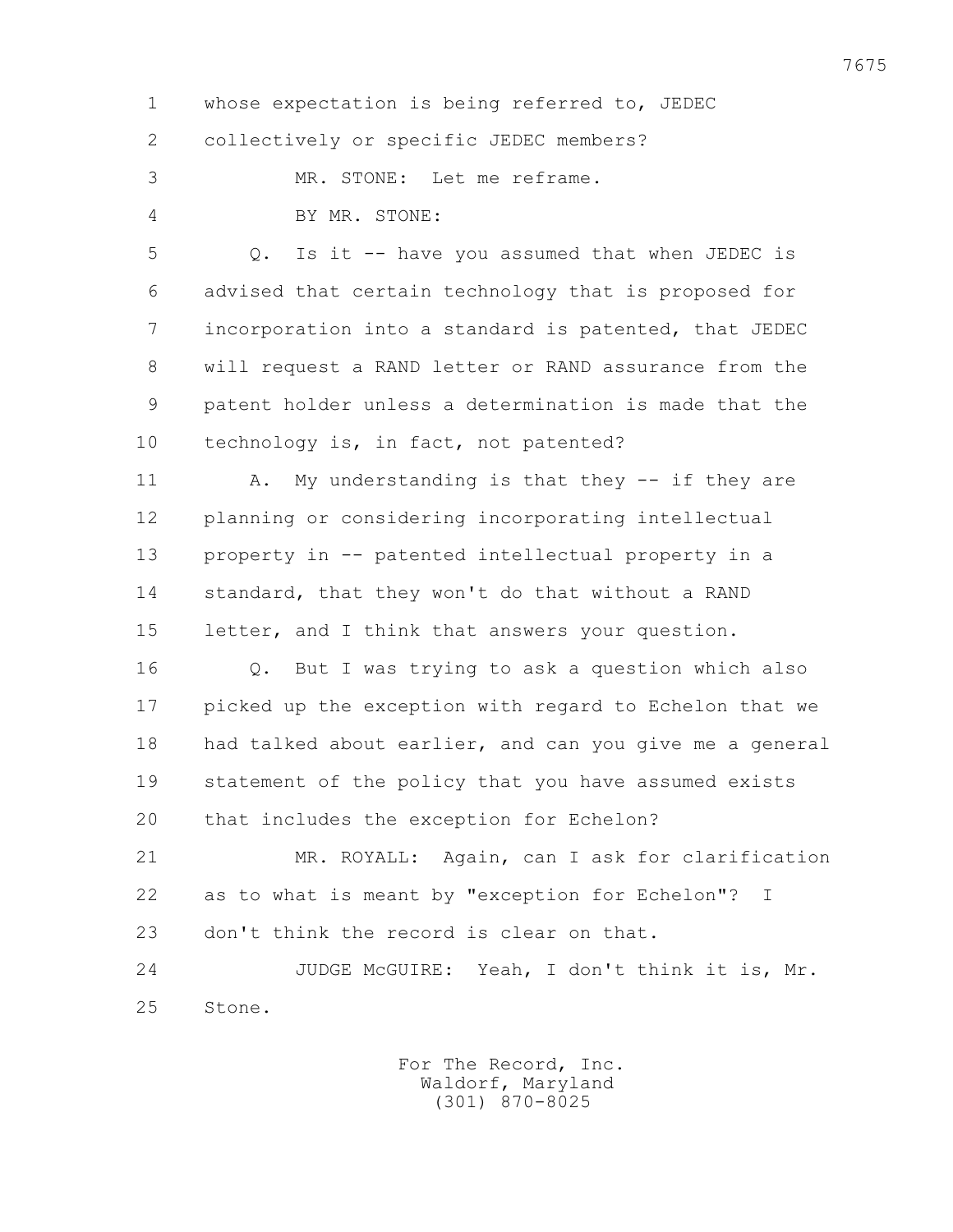1 MR. STONE: Sure.

2 BY MR. STONE:

 3 Q. Let me ask it this way, Professor McAfee: Tell 4 us, if you would, what you have assumed is JEDEC's 5 policy or rules with respect to when they will request 6 a RAND letter or RAND assurance be provided.

7 A. When they're planning to incorporate -- when 8 JEDEC is planning or JEDEC members are planning to 9 incorporate -- proposing to incorporate intellectual 10 property into a standard, they will request -- my 11 understanding is they will request a RAND letter or 12 they won't incorporate the intellectual property 13 without a RAND letter from the owner of that 14 technology.

 15 Now, my understanding is that in terms of 16 Echelon, that because they didn't consider that Echelon 17 had intellectual property in spite of it -- Echelon's 18 statements, that that didn't violate their process, but 19 again, these are -- my assumption is that they will not 20 incorporate the technology that's patented or patent 21 pending without a RAND letter. That's the nature of my 22 assumption. And I don't believe Echelon violates that. 23 Q. Okay. Is it a correct statement, then, of your 24 assumption that if JEDEC determines that the technology 25 is not patented, even after someone having said that it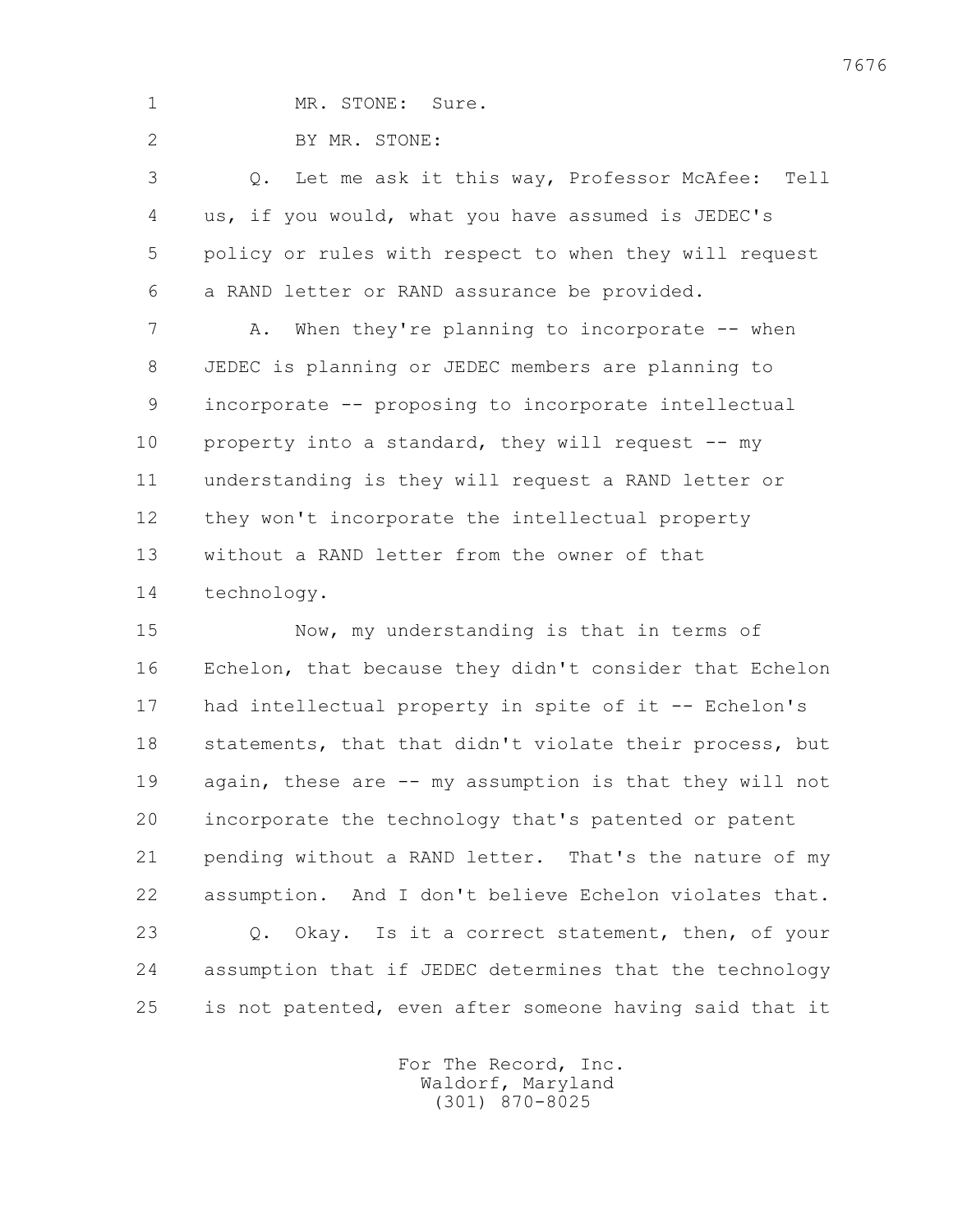1 is, that they may proceed without requesting a RAND 2 letter or RAND assurance?

 3 A. Well, I think they did exactly that in 4 Echelon's case.

 5 Q. Okay. Let me ask you now, if I might, about 6 the but for world that was the subject of some 7 testimony yesterday, and maybe we can bring up DX-233 8 as a point of reference.

 9 You talk in Exhibit -- you testified with 10 respect to DX-233, I believe, that -- let me rephrase 11 it. I don't need to go back and repeat what you said. 12 In the but-for world, you started with the 13 assumption of hypothetically, as you put it, that 14 Rambus did not engage in the challenged conduct that 15 you had described for us, correct?

 16 A. I'm sorry, I was looking at the exhibit. Can I 17 ask you to repeat?

18 0. Certainly.

 19 In setting up your construct of a but-for 20 world, you assumed that Rambus had not engaged in the 21 conduct that is challenged here.

22 A. That's correct.

 23 Q. And you then took one of -- you took two paths 24 as alternatives, that Rambus was asked for a RAND 25 letter and provided it and that Rambus was asked for a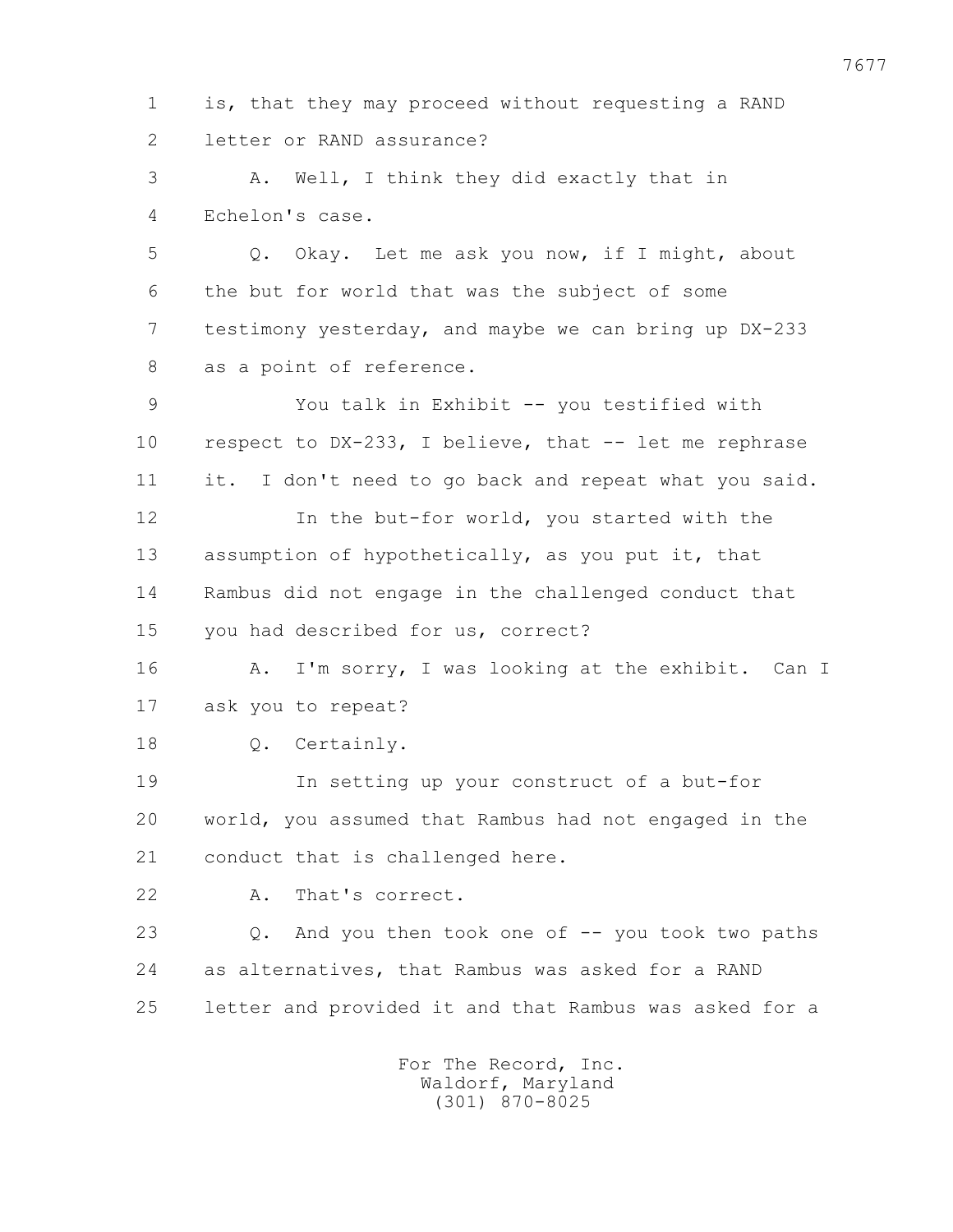1 RAND letter and did not provide it.

2 A. That's correct.

 3 Q. If JEDEC had determined that the technology it 4 sought to include was not patented, a third path could 5 have been followed, which is that JEDEC would not have 6 requested a RAND letter or RAND assurance, correct? 7 A. I think it's correct that that third path -- 8 again, this is -- the assumptions about JEDEC are 9 assumptions and not -- and not economic conclusions, 10 but that at least seems plausible as a -- given my 11 reading of the case, it seems possible -- that is, the 12 possibility of that is plausible. That was a contorted 13 sentence. 14 Q. If JEDEC did not -- let me start again. 15 If JEDEC concluded that Rambus would not 16 ultimately be issued patents which would cover the 17 technology that JEDEC sought to incorporate into the 18 standard, it would be consistent with JEDEC's rules and 19 practice that it not request a RAND letter or RAND 20 assurance from Rambus as you have assumed those rules 21 or practices. Isn't that correct? 22 MR. ROYALL: Your Honor, I would object to this 23 line of questioning. Mr. Stone objected at the

 24 beginning of the direct examination to anything beyond 25 very limited discussion of the nature of the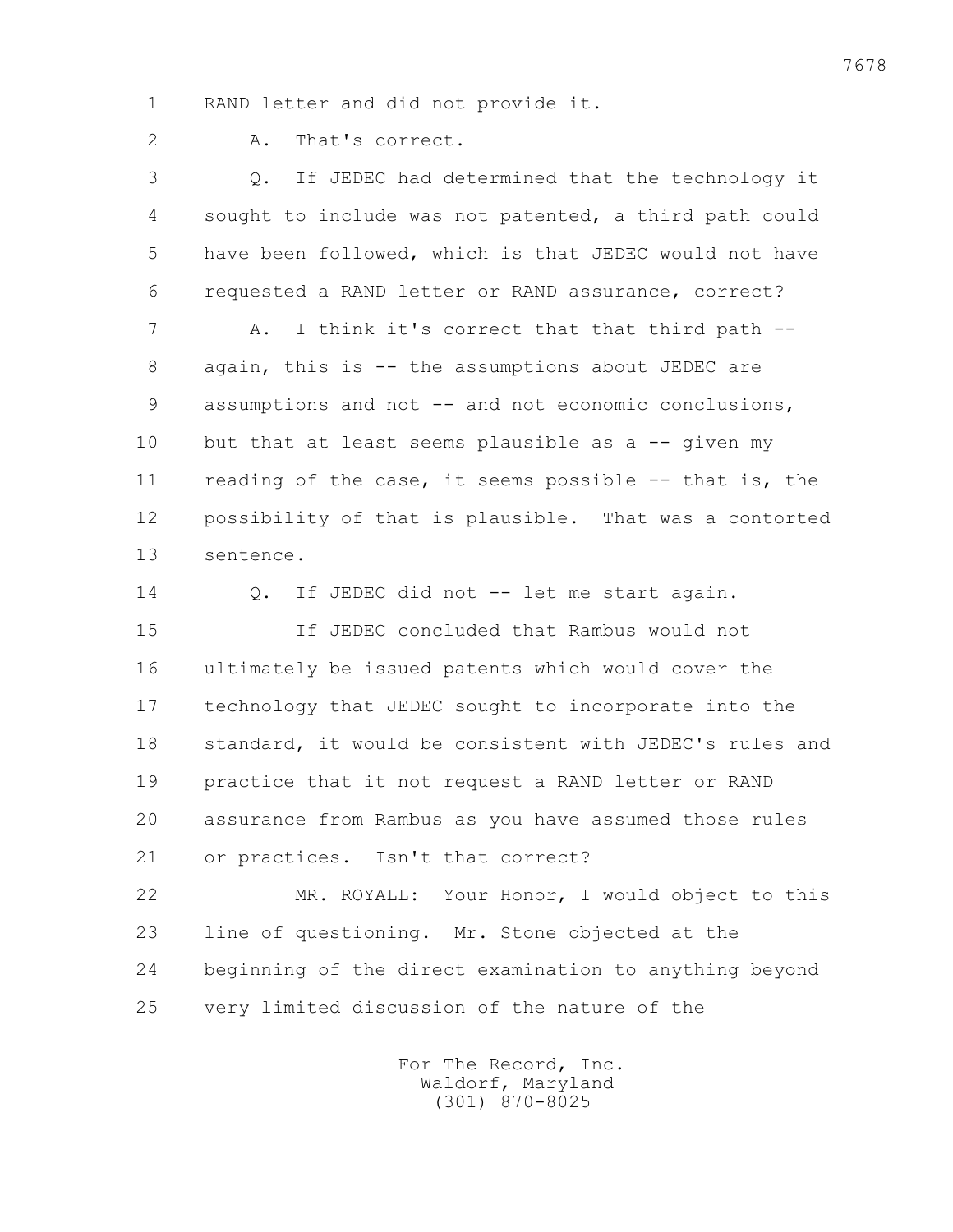1 assumptions that the witness has made, and now he is 2 asking the witness to give what amounts to factual 3 testimony interpreting JEDEC rules, which is something 4 that your own order prohibits him from doing, and so I 5 don't see the point in this entire line of questioning. 6 MR. STONE: Your Honor, if I might respond, I'm 7 simply asking the witness questions about the 8 assumptions he has made, and I'm asking him in a 9 hypothetical way. I'm not asking him for any opinion 10 as to these factual issues. 11 JUDGE McGUIRE: I'll entertain that line of 12 inquiry, but let's keep that very much tied to the 13 context of his objection. 14 MR. STONE: I will. 15 BY MR. STONE: 16 Q. Do you have the question in mind, Professor 17 McAfee? 18 A. I do, but I -- given the objection, I think I 19 misunderstood the question, because I understood you to 20 be asking me about what was permitted within JEDEC's 21 rules and not about, given a hypothetical, what are my 22 economic conclusions -- 23 JUDGE McGUIRE: Then if that is the inquiry, 24 then that is I think sustained, but if you want to pose 25 it as a hypothetical, then we'll do that.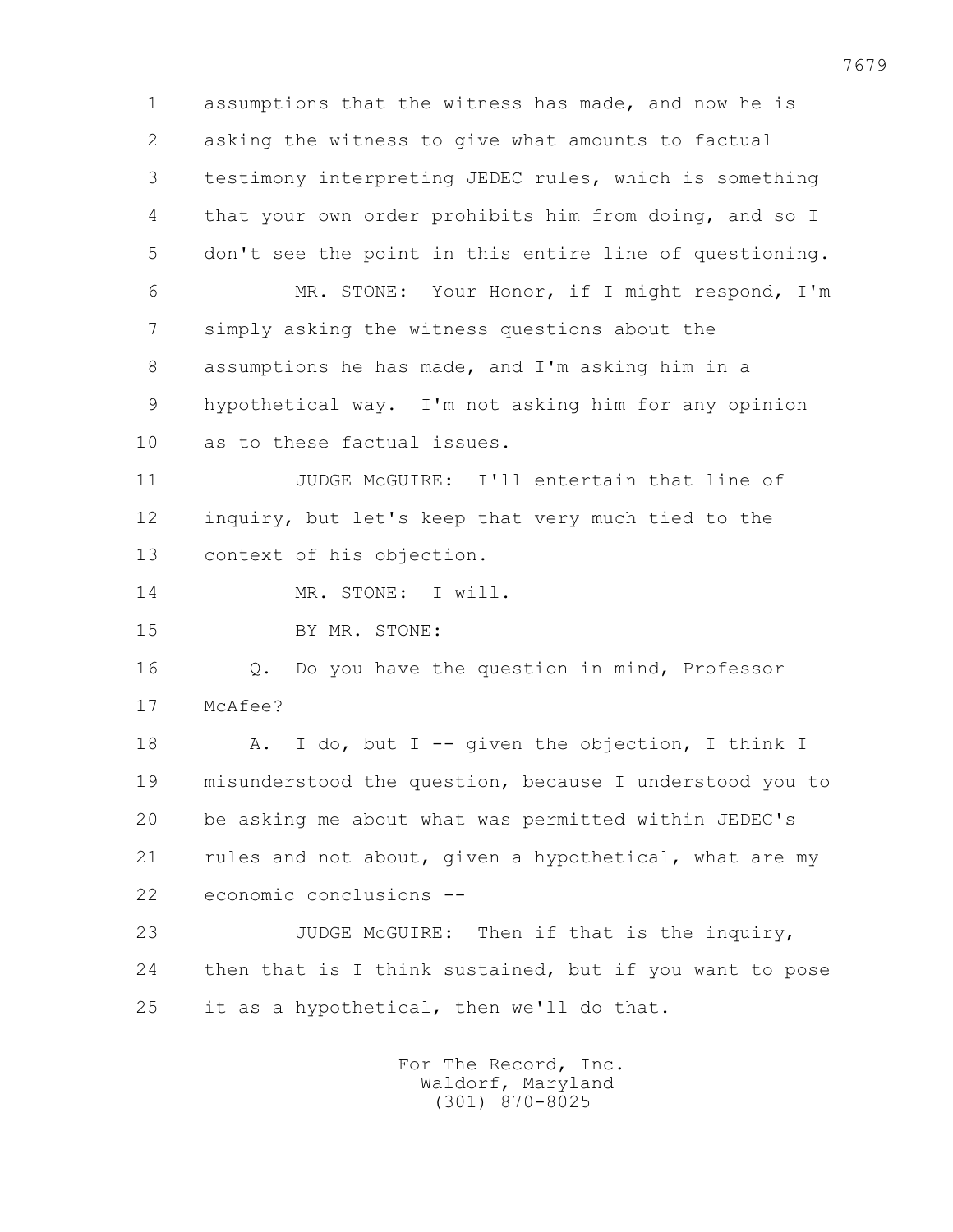1 MR. STONE: I do, Your Honor. That's how I 2 want to pose it.

 3 JUDGE McGUIRE: All right, well, let's get to 4 it then.

5 BY MR. STONE:

 6 Q. Professor McAfee, for purposes -- what I'm 7 trying to understand is the limits of the assumptions 8 you have made or the parameters of the assumptions you 9 have made, and I'm asking you hypothetically, would it 10 be consistent with your understanding and your 11 assumptions of JEDEC's practices and rules that if 12 JEDEC determined that Rambus would not be issued any 13 patents that covered the technology that JEDEC was 14 seeking to incorporate into its standards, that JEDEC 15 would not feel compelled to issue a request for a RAND 16 letter or RAND assurance?

 17 A. Okay, I think I understand that question. I'm 18 going to give an answer in such a way that it either 19 won't be responsive or, if I understood it correctly, 20 it will.

 21 My -- my hypothesis about the reaction of JEDEC 22 to a disclosure is -- does not include the possibility 23 that JEDEC or does not consider the possibility that 24 JEDEC, having heard the disclosure, then says, well, we 25 just don't believe it. We're going to incorporate it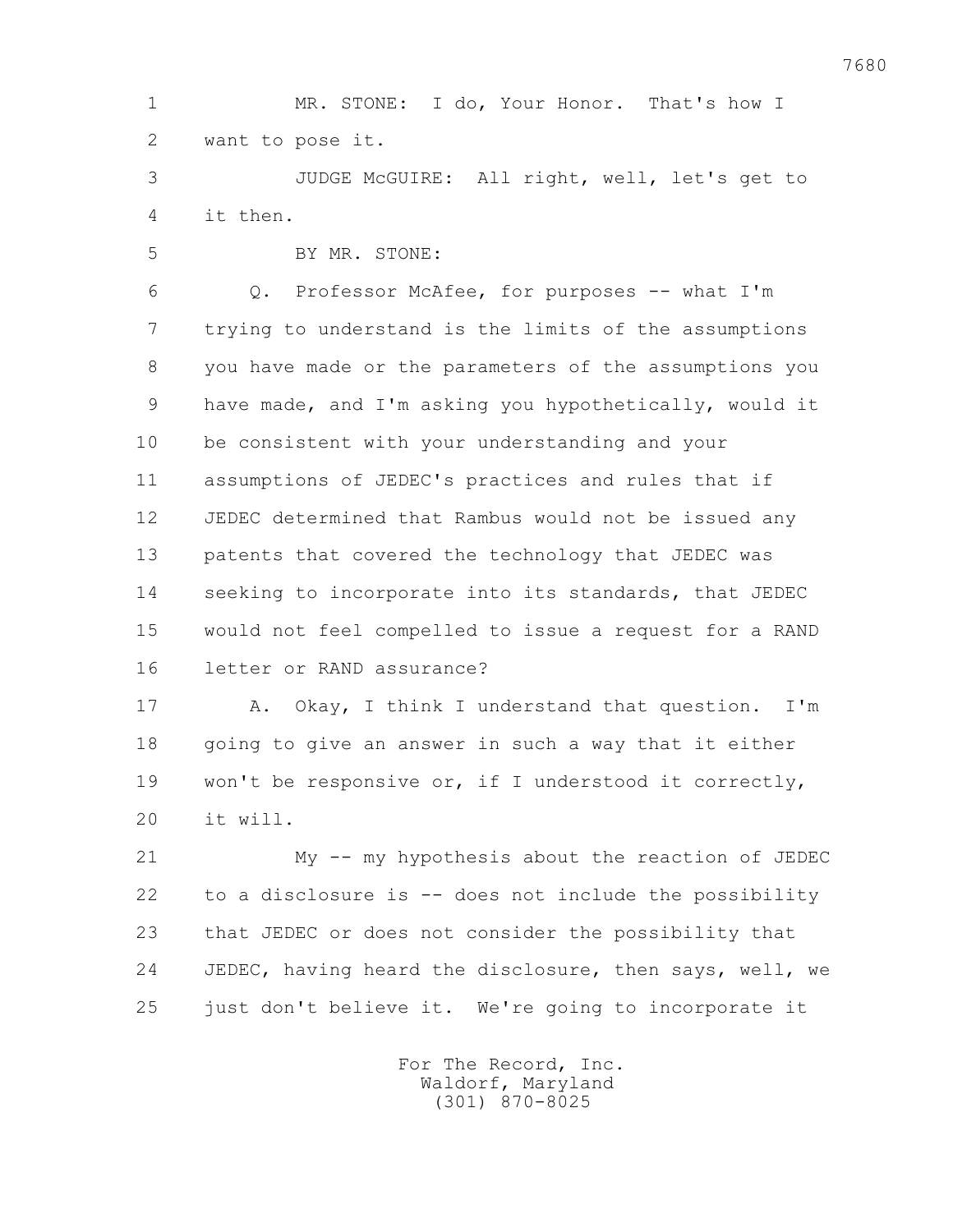1 anyway, and we'll fight it out later if that -- if it 2 turns out -- the disclosure turns out to be right. I 3 did not consider that in constructing the but-for 4 world.

 5 Q. As an economic matter, would it constitute in 6 your opinion exclusionary conduct if JEDEC made a 7 determination that it did not think patents would issue 8 that covered the Rambus technology they sought to 9 incorporate into the standard and for that reason did 10 not request a RAND assurance or RAND letter?

 11 MR. ROYALL: I'd ask for clarification. The 12 question is vague as to "exclusionary conduct." On the 13 part of who?

14 MR. STONE: I think --

 15 JUDGE McGUIRE: We assume it's on behalf of 16 Rambus. Is that correct?

 17 MR. STONE: I think that's the whole reason 18 we're here, Your Honor.

19 JUDGE McGUIRE: That seemed pretty clear to me, 20 Mr. Royall.

 21 MR. ROYALL: Okay, as long as that's -- as long 22 as that's the question, then it's fine.

 23 JUDGE McGUIRE: That's well established at this 24 point.

25 THE WITNESS: Can I ask you to either read the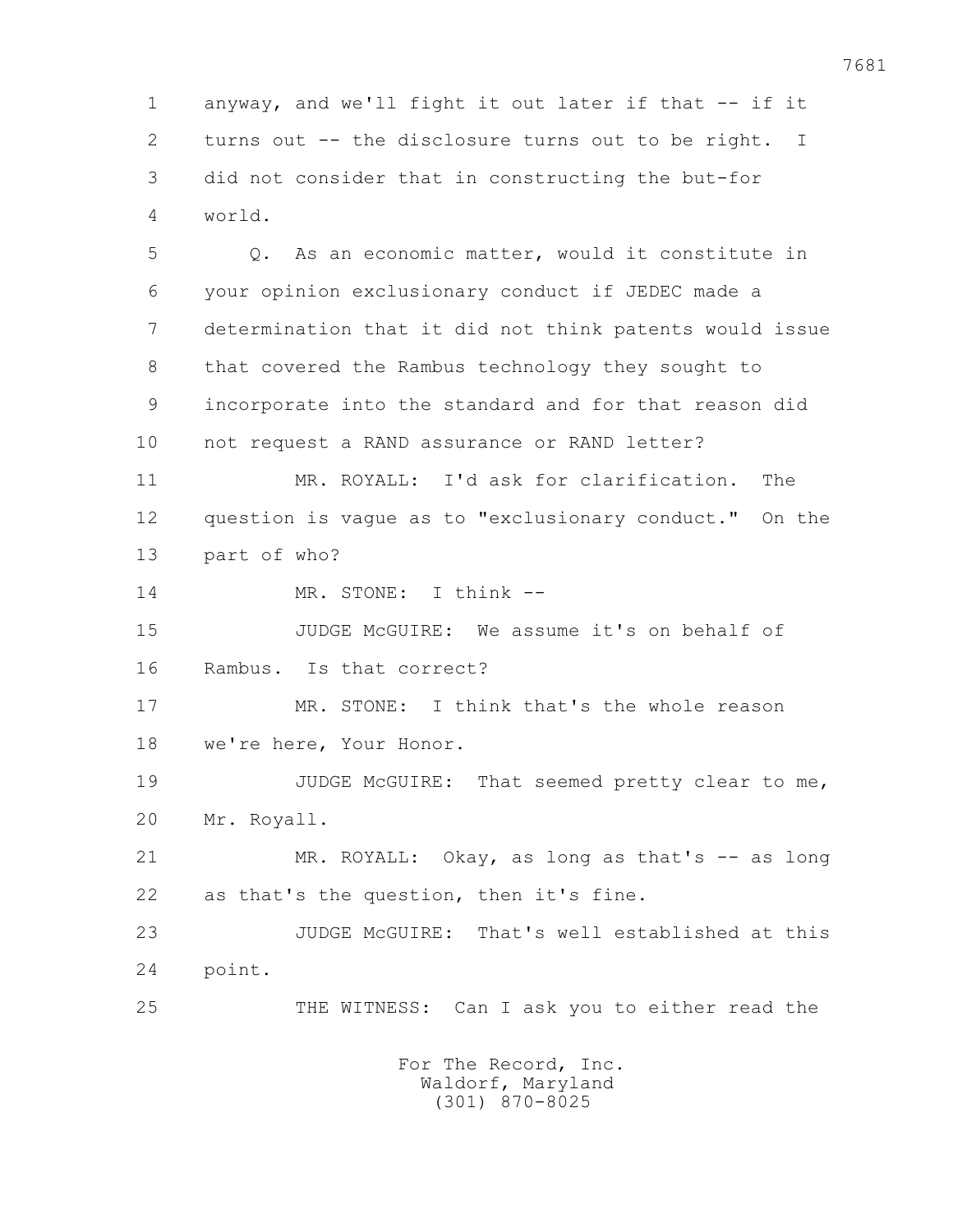1 question back or to restate it?

 2 MR. STONE: Would it be possible to have it 3 read back, Your Honor?

4 JUDGE McGUIRE: Go ahead.

5 (The record was read as follows:)

 6 "QUESTION: As an economic matter, would it 7 constitute in your opinion exclusionary conduct if 8 JEDEC made a determination that it did not think 9 patents would issue that covered the Rambus technology 10 they sought to incorporate into the standard and for 11 that reason did not request a RAND assurance or RAND 12 letter?"

 13 THE WITNESS: Okay, there's a missing 14 hypothesis which I take to -- implicit but not explicit 15 is the missing hypothesis that Rambus disclosed -- 16 because in the but-for world, we're starting off with 17 the hypothesis that Rambus disclosed, that is, they 18 acted in good faith, they followed the process, 19 whatever the legal -- again, I'm not here to testify 20 about legal requirements, but they followed the legal 21 requirements. JEDEC ignored their disclosure or did 22 not act upon it and then incorporated the technology 23 into the standard. In that case, Rambus would not have 24 engaged in exclusionary conduct, as I understand it, 25 given my -- the hypotheticals I have put forth.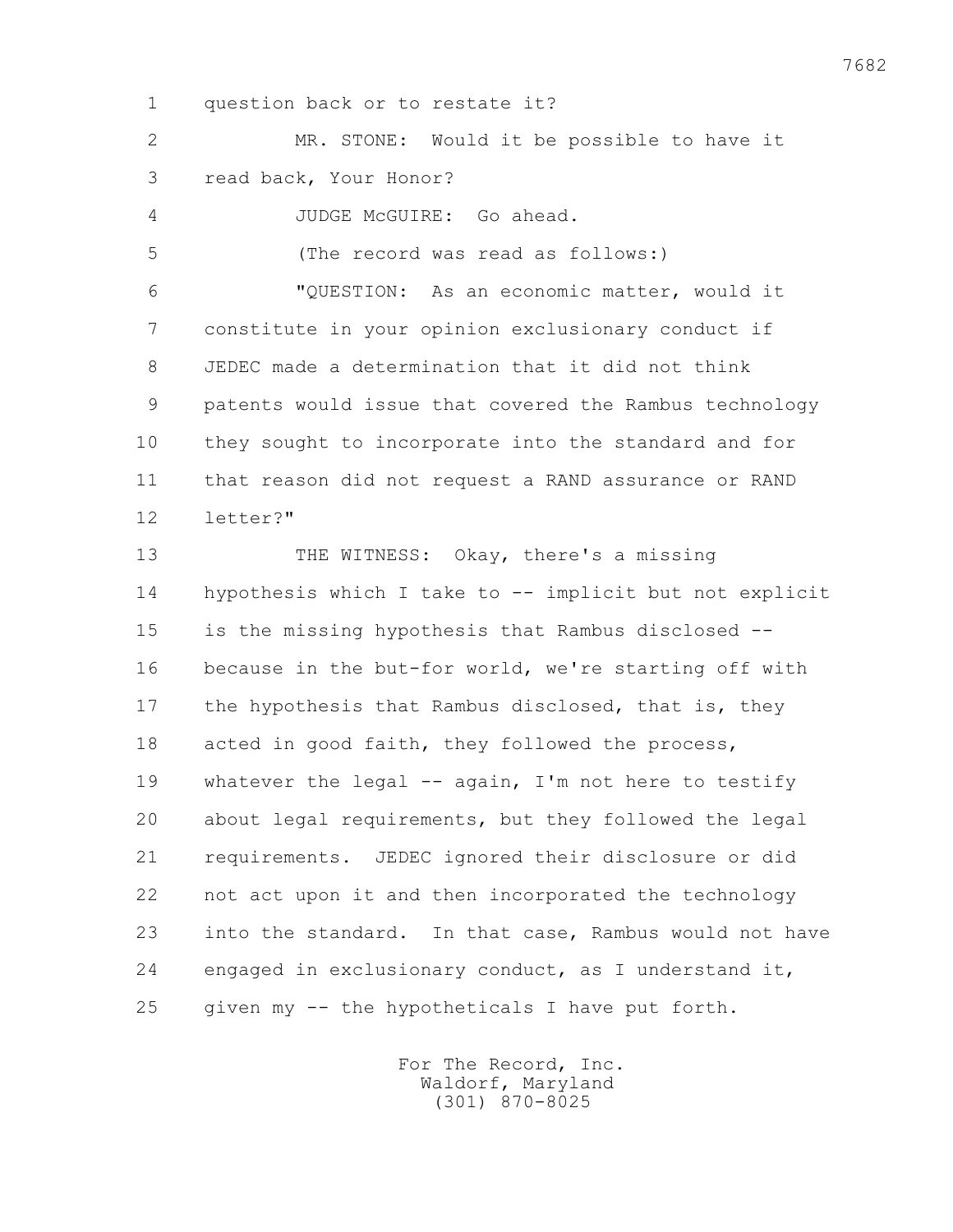1 BY MR. STONE: 2 0. Okay, and let me follow up on that. 3 If JEDEC knew of the Rambus intellectual 4 property but was not advised of it by Rambus, and if it 5 made the determination that the patents would not issue 6 in such a way that they would cover the technology that 7 they sought to incorporate, and if they then concluded 8 not to request a RAND assurance or RAND letter, would 9 Rambus have engaged in exclusionary conduct in an 10 economic sense in your opinion as a result of having 11 not disclosed that intellectual property to JEDEC? 12 MR. ROYALL: I'd object to the question as 13 vague in that it doesn't define by the word "JEDEC" 14 whether Mr. Stone is referring to all JEDEC members 15 collectively or some subset of JEDEC's membership. 16 JUDGE McGUIRE: Sustained. 17 BY MR. STONE: 18 Q. You've talked to us yesterday about the JEDEC 19 decision-making process and how it achieves consensus, 20 correct? 21 A. I have. 22 Q. And you said it was somewhat like the model -- 23 but I've forgotten the name that you applied to it. 24 Can you remind me? 25 A. The median voter model. For The Record, Inc. Waldorf, Maryland

(301) 870-8025

7683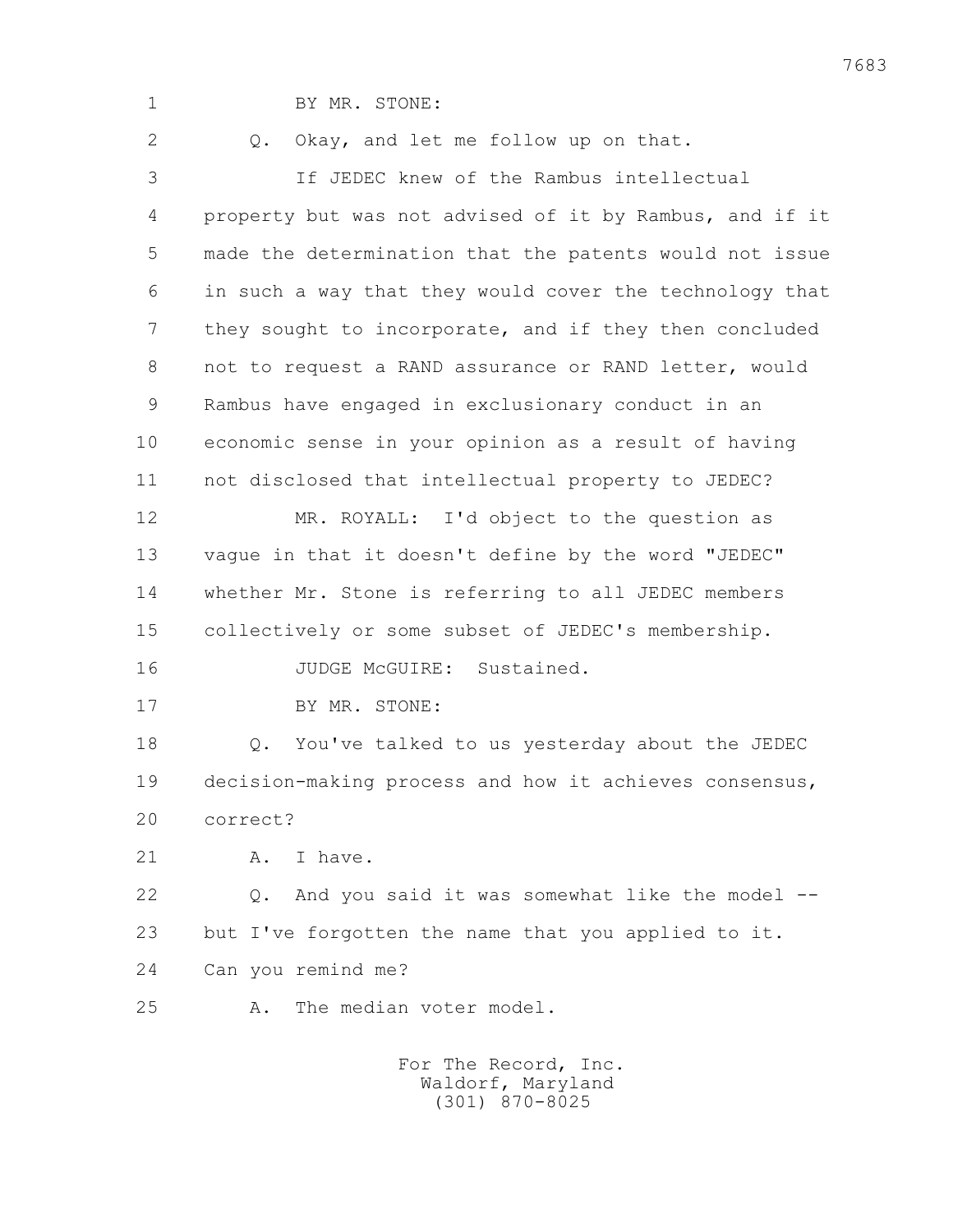7684 1 0. Somewhat like the median voter model. 2 When I use "JEDEC," what I'm referring to is 3 the collective body as you understand it and have tried 4 to understand or model its behavior, if I might. 5 A. Okay. 6 Q. With that clarification, which I hope addresses 7 the objection, let me see if I can pose the question 8 this way: 9 If JEDEC was aware that Rambus had or 10 potentially could have intellectual property that might 11 be thought to potentially cover technology that JEDEC 12 sought to incorporate into a standard, and if JEDEC 13 decided that the intellectual property would not result 14 in issued patents that covered the technology it sought 15 to incorporate, and if it decided not to request a RAND 16 letter or RAND assurance, in your opinion as a matter 17 of economics, would Rambus' failure to disclose 18 intellectual property to JEDEC in that instance have 19 constituted exclusionary conduct? 20 A. The beginning part of your hypothetical was if 21 JEDEC was aware. Now, it turns out that economists 22 are -- especially game theorists, that is the branch of 23 economics devoted to the study of games -- are acutely 24 troubled by terms like "aware," and the reason is there

> For The Record, Inc. Waldorf, Maryland (301) 870-8025

25 are various levels of "aware."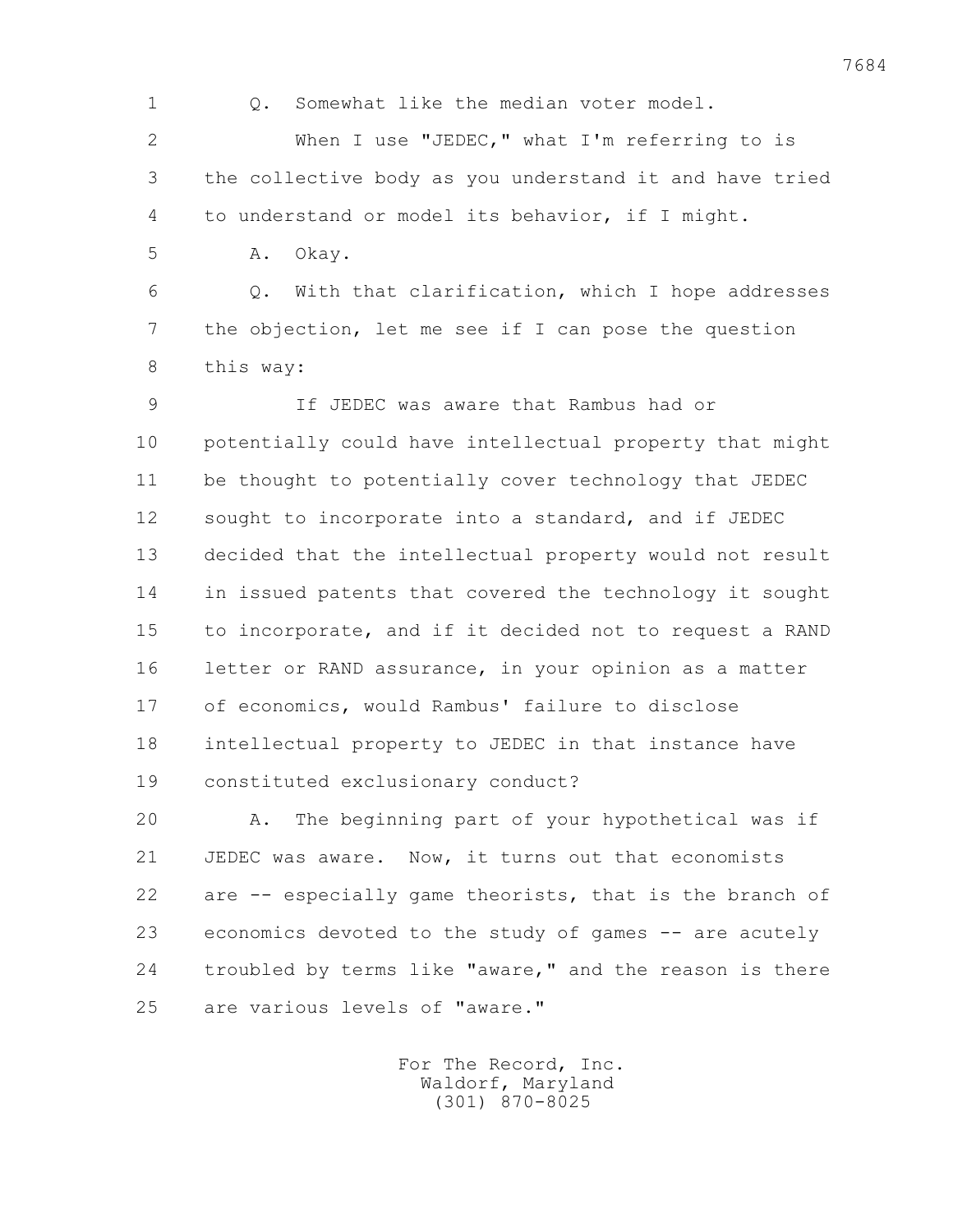1 It's not -- it's one thing, for example, for 2 the members of JEDEC to independently have knowledge 3 but not be in a position to discuss it or not know that 4 others have the same knowledge. It may or may not be 5 possible through the deliberations of JEDEC for that -- 6 for that awareness or that knowledge to reach 7 consensus, and as a consequence, I can interpret your 8 question many different ways, and unfortunately, in 9 some of the ways I interpret it, the answer is yes, and 10 in some of the ways I interpret it, the answer is no. 11 Q. Okay, let me try this: If a majority of the 12 JEDEC members who voted on whether or not to 13 incorporate the Rambus technology into the JEDEC 14 standards knew that Rambus had potential patent claims 15 over that technology and if they concluded -- that is, 16 the majority who had this knowledge -- concluded that 17 Rambus would not obtain issued patents which covered 18 that technology, and if on that basis JEDEC did not 19 request a RAND assurance or RAND letter from Rambus, 20 would Rambus' assumed failure to disclose constitute in 21 your opinion, as a matter of economics, exclusionary 22 conduct?

 23 MR. ROYALL: Your Honor, I would object to the 24 question as vague. The term "majority" is not defined 25 and the term "potential patent claims" is not defined.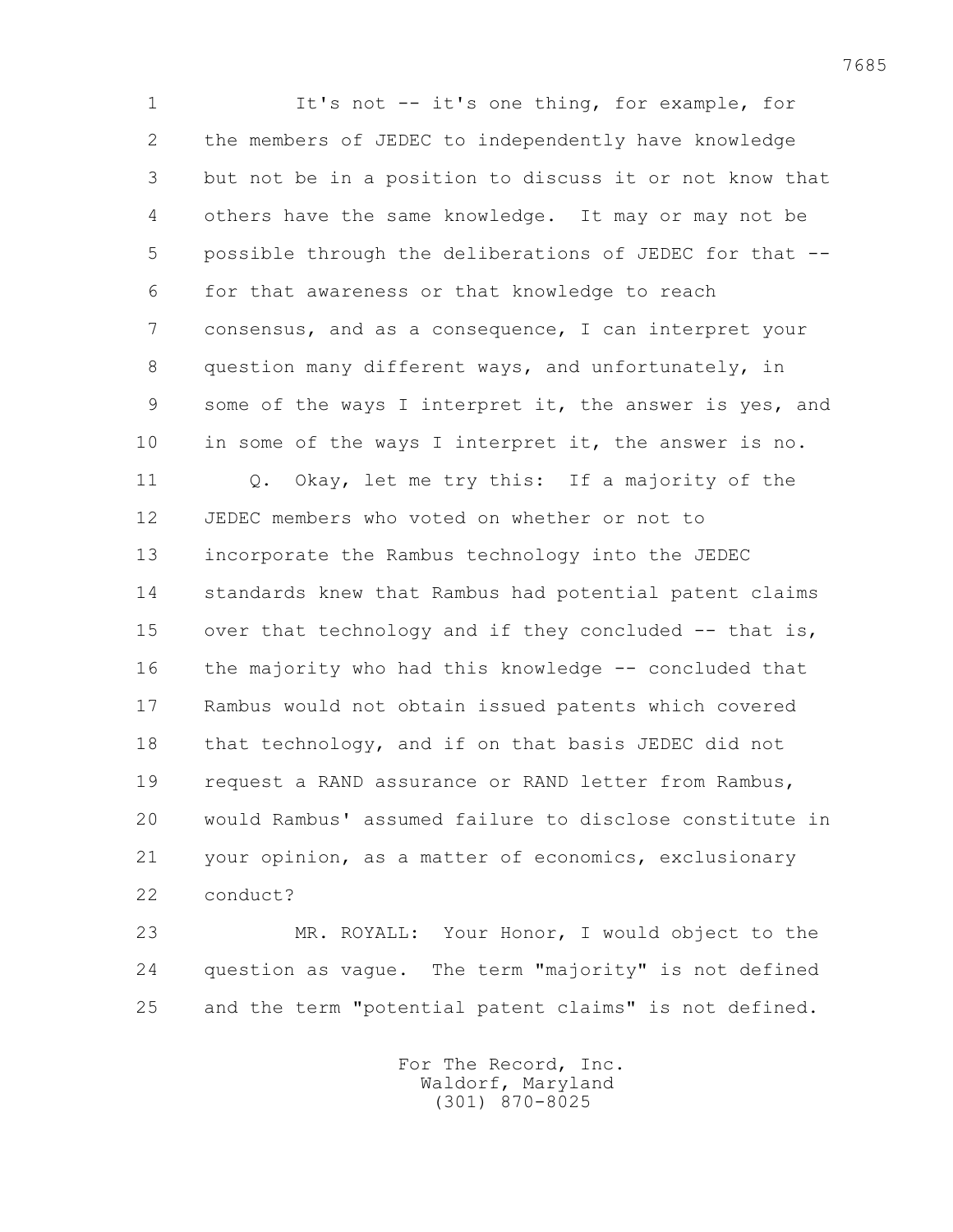| $\mathbf 1$    | JUDGE McGUIRE: Overruled.                               |
|----------------|---------------------------------------------------------|
| $\overline{2}$ | THE WITNESS: I know what "majority" means.              |
| 3              | So, again, that's -- remains an incomplete              |
| 4              | hypothetical. It probably wouldn't have been if I       |
| 5              | thought JEDEC was literally the median voter model,     |
| 6              | because a majority determines the outcome in a median   |
| 7              | voter model, but the process of JEDEC consensus means   |
| 8              | that the answer really still could go either way; that  |
| 9              | is, it could be exclusionary conduct, and it may not be |
| 10             | depending on really the exact details. I haven't        |
| 11             | actually considered this in enough depth to even know   |
| 12             | exactly what it depends on.                             |
| 13             | BY MR. STONE:                                           |
| 14             | Okay, let me just ask it this way, then, and<br>$Q$ .   |
| 15             | maybe I can simplify a bit.                             |
| 16             | There are situations in which JEDEC could               |
| 17             | become aware of Rambus' potential patents other than    |
| 18             | through Rambus' disclosure of that information to JEDEC |
| 19             | such that Rambus' failure to disclose would not, as a   |
| 20             | matter of economics, in your opinion constitute         |
| 21             | exclusionary conduct. Isn't that right?                 |
| 22             | That's correct.<br>Α.                                   |
| 23             | If we could, let's bring up the DX-147 as<br>Q.         |
| 24             | context for my next line of questions.                  |
| 25             | The JEDEC process that you've testified about           |
|                | For The Record, Inc.                                    |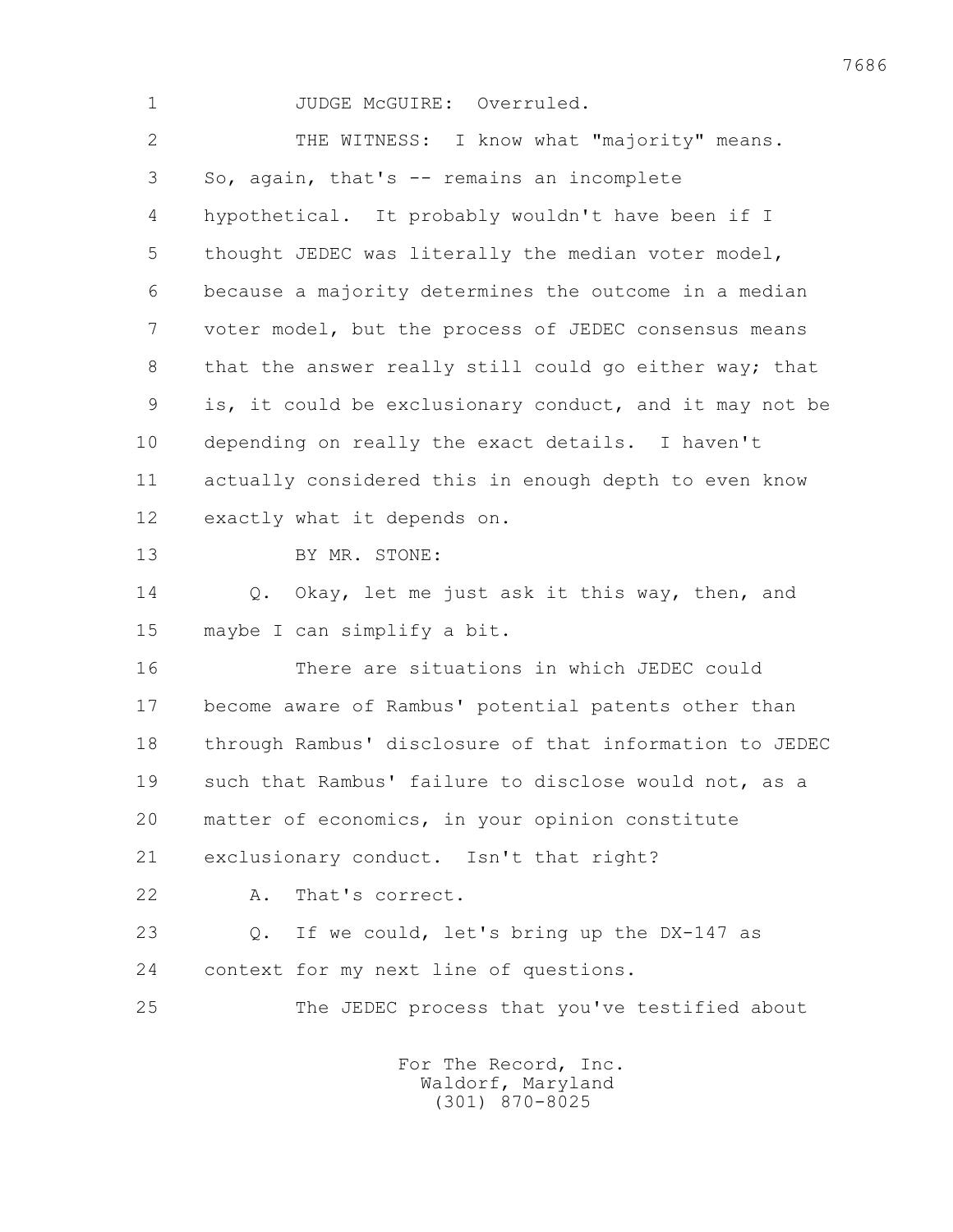1 previously and that to some extent is summarized on 2 DX-147 included the need for JEDEC to arrive at a 3 consensus as to what features should be included in a 4 particular standard, correct? 5 A. As it says, yes. 6 Q. And have you assumed that the decision to 7 include the four Rambus technologies that we've 8 referred to yesterday was the result of any action 9 Rambus took to move JEDEC from other technologies to 10 those? 11 A. Can I have the question read back? 12 Q. Yeah, it's a -- I haven't thought of a simple 13 way to phrase this. Let me try a different way and see 14 if I can get to my point. 15 I understand your opinion that -- your 16 opinion/assumption that had JEDEC -- had Rambus 17 disclosed to JEDEC, they would have moved from these 18 technologies to others, and I'm not asking you to 19 contradict that opinion. 20 Rather, I'm asking whether you have either 21 assumed or have formed an opinion that anything Rambus 22 did caused JEDEC in the first instance to select any 23 one of the four technologies that we've identified as 24 Rambus technologies. 25 A. I haven't made any assumptions in that regard,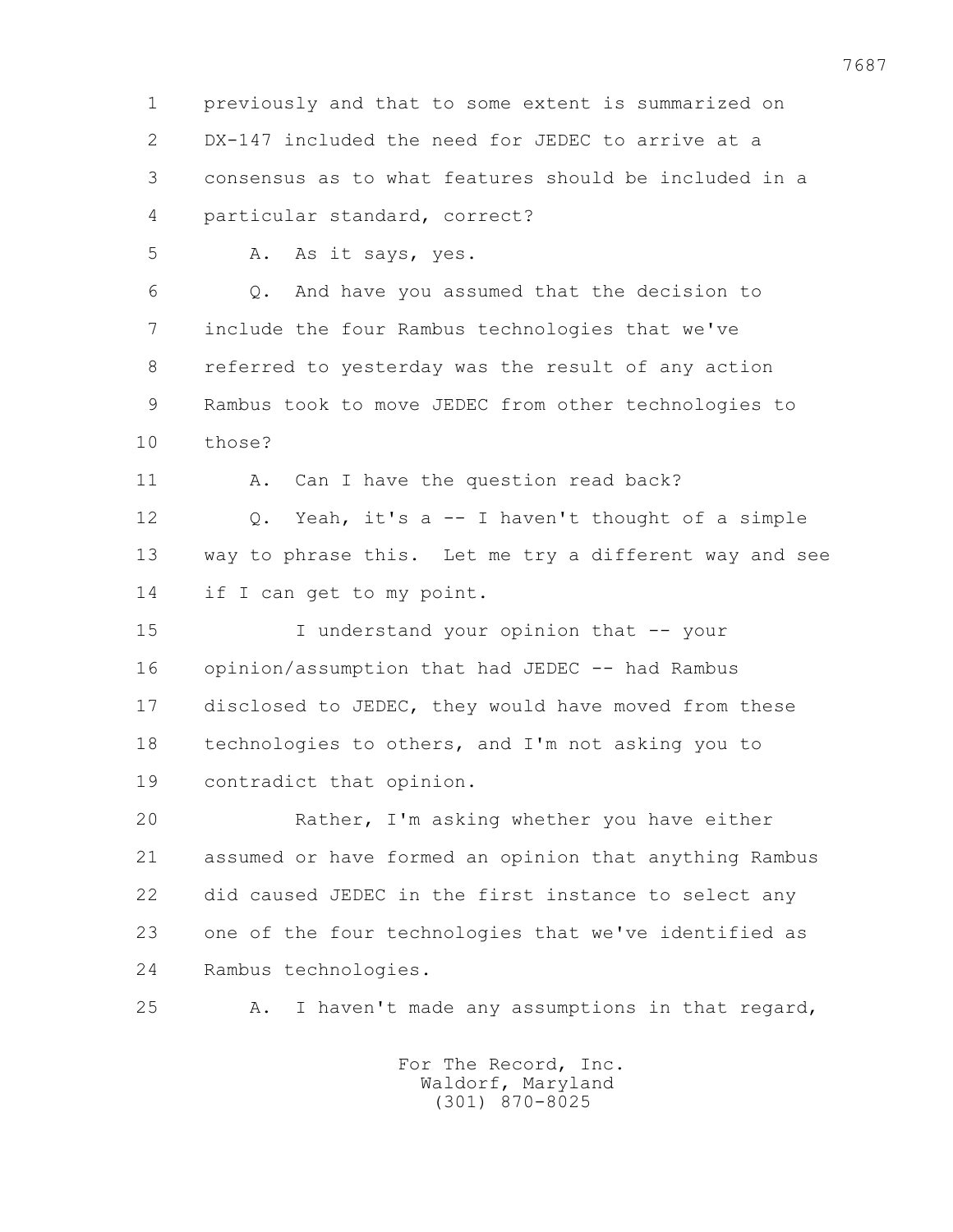1 and moreover, my understanding of this question -- 2 which maybe I didn't understand the question -- but my 3 understanding is you're asking me as a matter -- this 4 would -- strikes me to be something that's a matter of 5 law; that is, it's not part of my economic conclusions. 6 Instead, it's was this a willful action or a 7 positive statement, why don't you adopt this 8 technology, versus a passive statement or passive 9 actions, and that's something -- that's a distinction I 10 haven't needed to make, and -- but as I understand it, 11 it could be relevant as a matter of law, but that's not 12 my expertise. 13 Q. Let me ask it differently. Maybe I can find 14 another way. 15 Is it -- have you assumed that if Rambus had 16 never joined JEDEC, that the four technologies at issue 17 here would have been selected by JEDEC for inclusion 18 within the standard? 19 A. I haven't assumed that, but it seems plausible. 20 Q. Is it consistent with the assumptions you have 21 made that if Rambus had never joined JEDEC, that JEDEC 22 would have selected the same four technologies that 23 we -- that it did select? 24 A. Yes. 25 Q. Okay. And is it correct as a matter of your For The Record, Inc.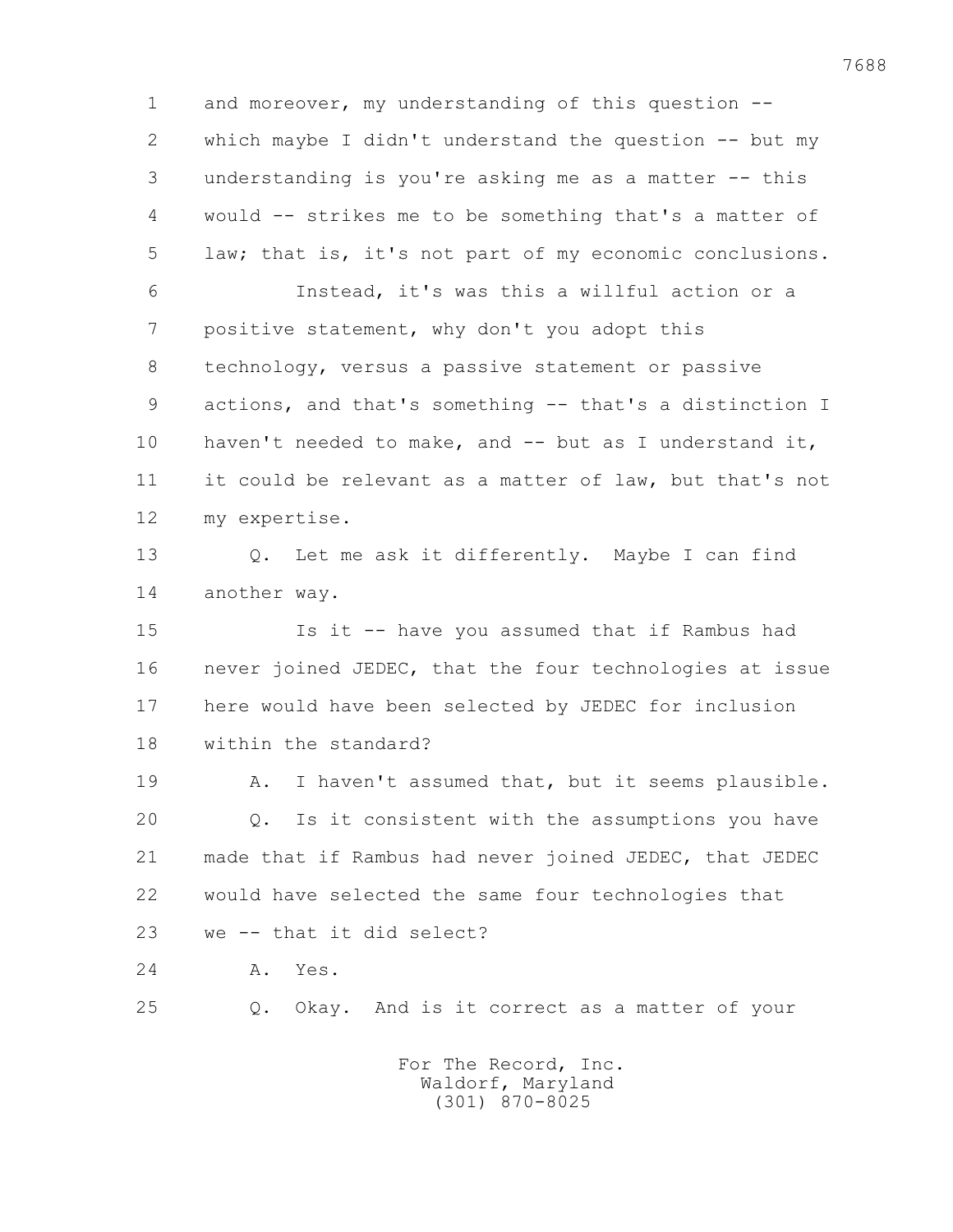1 economic opinion that it's your opinion that if JEDEC 2 had never -- strike that.

 3 Is it correct that as a matter of your economic 4 opinion, if Rambus had never joined JEDEC, there would 5 not be exclusionary conduct on Rambus' part? 6 A. This is actually outside of my hypotheses, but 7 that seems correct, although I have to say I haven't 8 actually -- I'm afraid of saying "yes" unambiguously 9 since I haven't really thought about this circumstance 10 deeply; that is to say, certainly my reasoning falls 11 apart if Rambus were not a member of JEDEC. 12 Q. Okay, let me ask again, if we can just for some 13 context, bring up DX-145. 14 I want to direct your attention, if I might, to 15 the second bullet point, which is, "Open availability 16 of standard," if I might. 17 Have you for purposes of the opinions you have 18 formed assumed when standards would be made available 19 to the public; that is, JEDEC standards? 20 A. I can't think of any assumption about when 21 other than prior to the deployment of the standard. 22 Actually, no, that's not fair. It's before the 23 deployment of the standard in the sense that 24 manufacturers of DRAMs and the related components need 25 access to the standard to experiment with it, to learn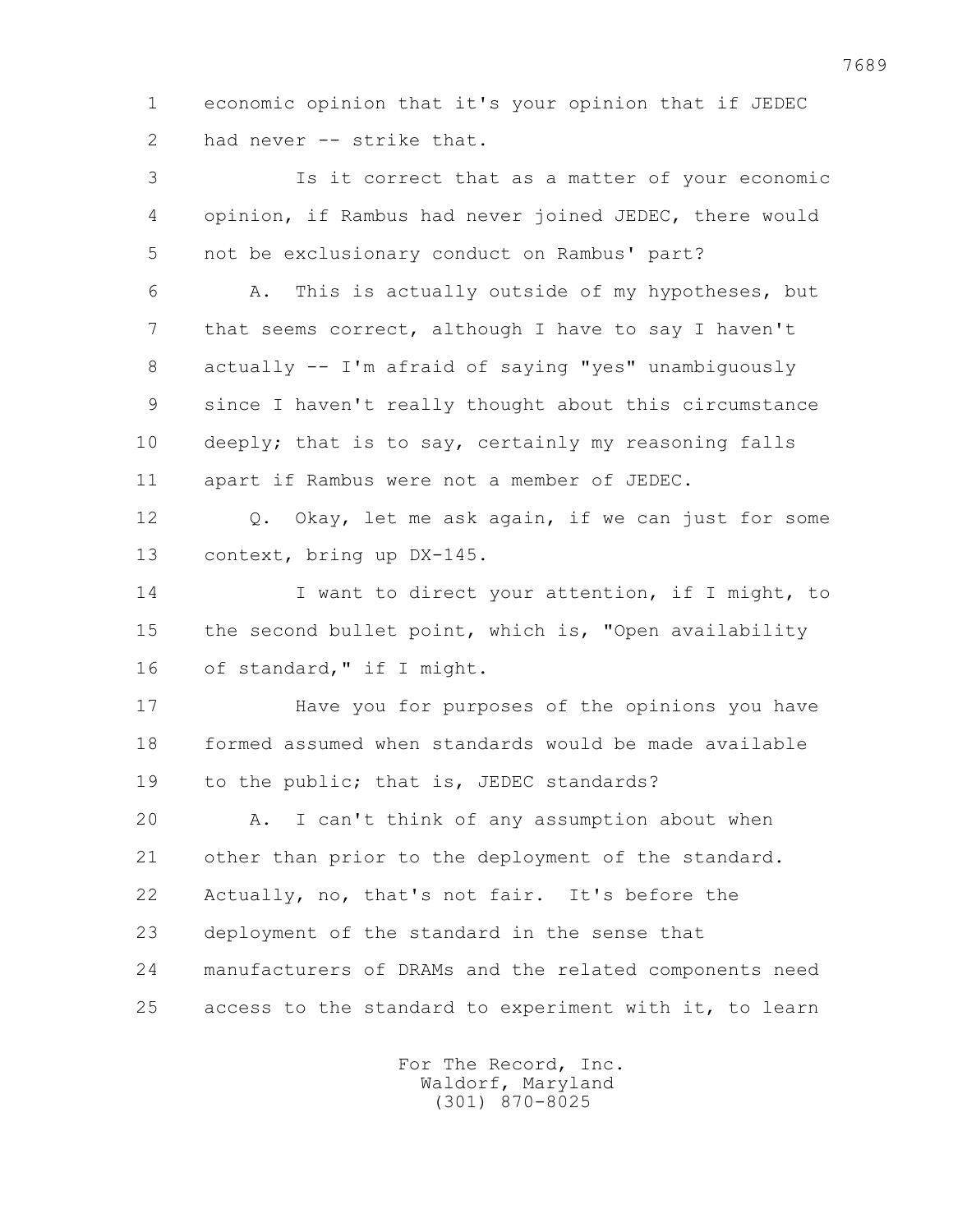1 about it, to test manufacturing, define problems, so it 2 would be prior to the deployment of the standard. 3 Other than that specifically, I haven't really 4 considered the question of when the standard is 5 available other than that it was openly available early 6 in some sense. 7 Q. And let me just explore that. 8 There is, as a matter of economics, value in 9 having access to the standard during the course of its 10 development and before it becomes final, correct? 11 A. Yes. 12 Q. And manufacturers, you've assumed based on what 13 you understand from the record, manufacturers make use 14 of that preliminary information in work that they do. 15 A. That is correct. 16 Q. If the preliminary versions of the standard 17 were made available only to JEDEC members and not to 18 others, would that give an economic advantage to JEDEC 19 members? 20 A. You didn't say who, but for -- that is, there 21 are some companies that would have an economic 22 advantage from being in JEDEC, but there would be other 23 companies that would not. 24 Q. If -- let me just assume hypothetically, if a 25 company was a manufacturer of chipsets, controllers or For The Record, Inc.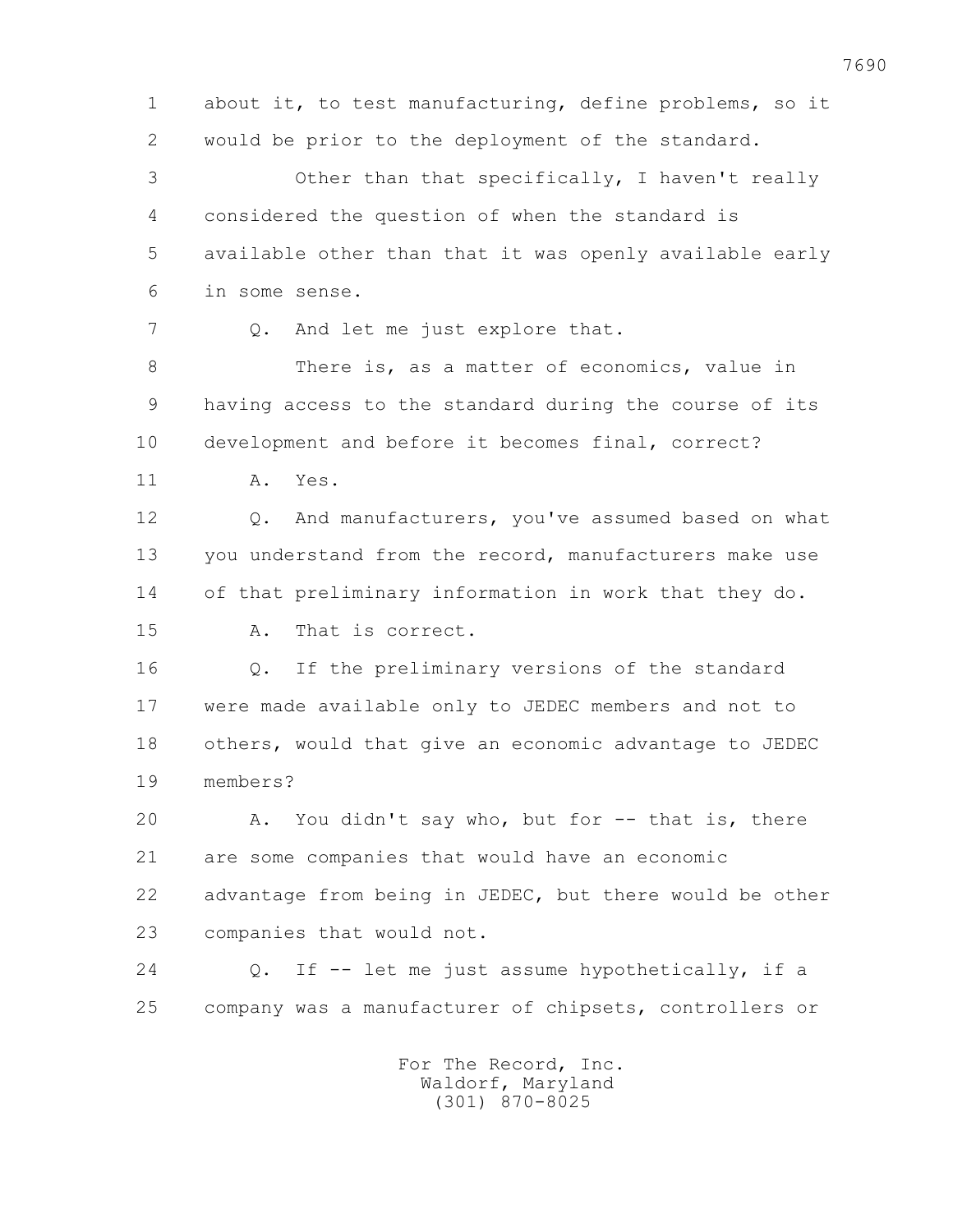1 motherboards and was not a member of JEDEC and did not 2 have access to preliminary versions of the standard, 3 would its competitors who were members of JEDEC have an 4 economic advantage by virtue of their JEDEC membership 5 if that membership resulted in them having access to 6 preliminary versions of the standard?

7 A. Potentially.

 8 Q. Let me ask you about the fourth and fifth 9 bullet points, implementation costs and manufacturing 10 costs.

11 Is it correct that in your opinion, as a matter 12 of economics, those costs should be considered together 13 because ultimately it's the cost of the system that 14 matters for purposes of your analysis?

 15 A. Yes. To be fair, that -- I -- when I said 16 that, I oversimplified slightly in that implementation 17 costs, of course, vary with the implementation. 18 Manufacturing costs vary with what's being 19 manufactured. When you mix that in with consensus, it 20 wouldn't be that you just add the two necessarily, 21 because it may be that reaching consensus requires 22 weighing one or the other more heavily, but certainly 23 at the overview level, it's approximately that you 24 would add them together.

25 Q. Let me ask you about the final point,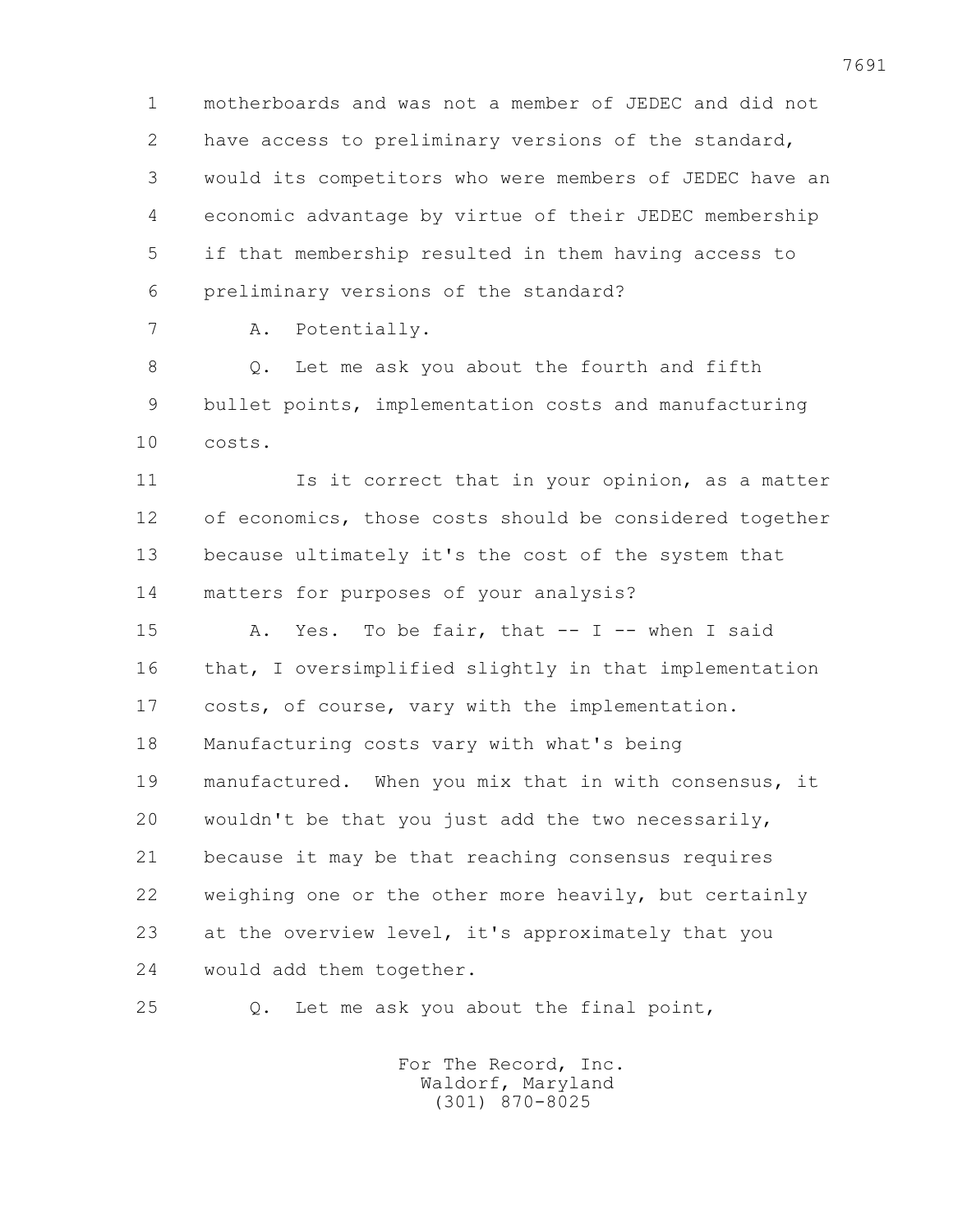1 evolutionary versus revolutionary.

 2 As you use that term, have you formed a view as 3 to whether the switch or transition from EDO to SDRAM 4 would be described as evolutionary or revolutionary? 5 A. I think evolutionary/revolutionary is a 6 continuum. The switch from EDO to SDRAM was more 7 revolutionary than it -- than a switch from EDO to 8 burst EDO would have been, but less revolutionary than 9 a switch from EDO to RDRAM. So, was it revolutionary 10 or evolutionary? Well, it was more revolutionary than 11 going to the burst EDO, but not as revolutionary as 12 other alternatives available at the time. 13 And that is assumption on my part in that I'm 14 not actually evaluating how difficult those transitions 15 were. I'm relying on the expertise of people who 16 testified at trial. 17 Q. As a matter of economics, am I correct that 18 it's your opinion that if the performance is constant, 19 evolution is preferred over revolution? 20 A. Yes; that is, other things equal, you would 21 prefer an evolutionary approach. 22 Q. And that's because you can -- among other 23 things, you can re-use knowledge in that sense and you 24 can lower your risk. 25 A. That's true.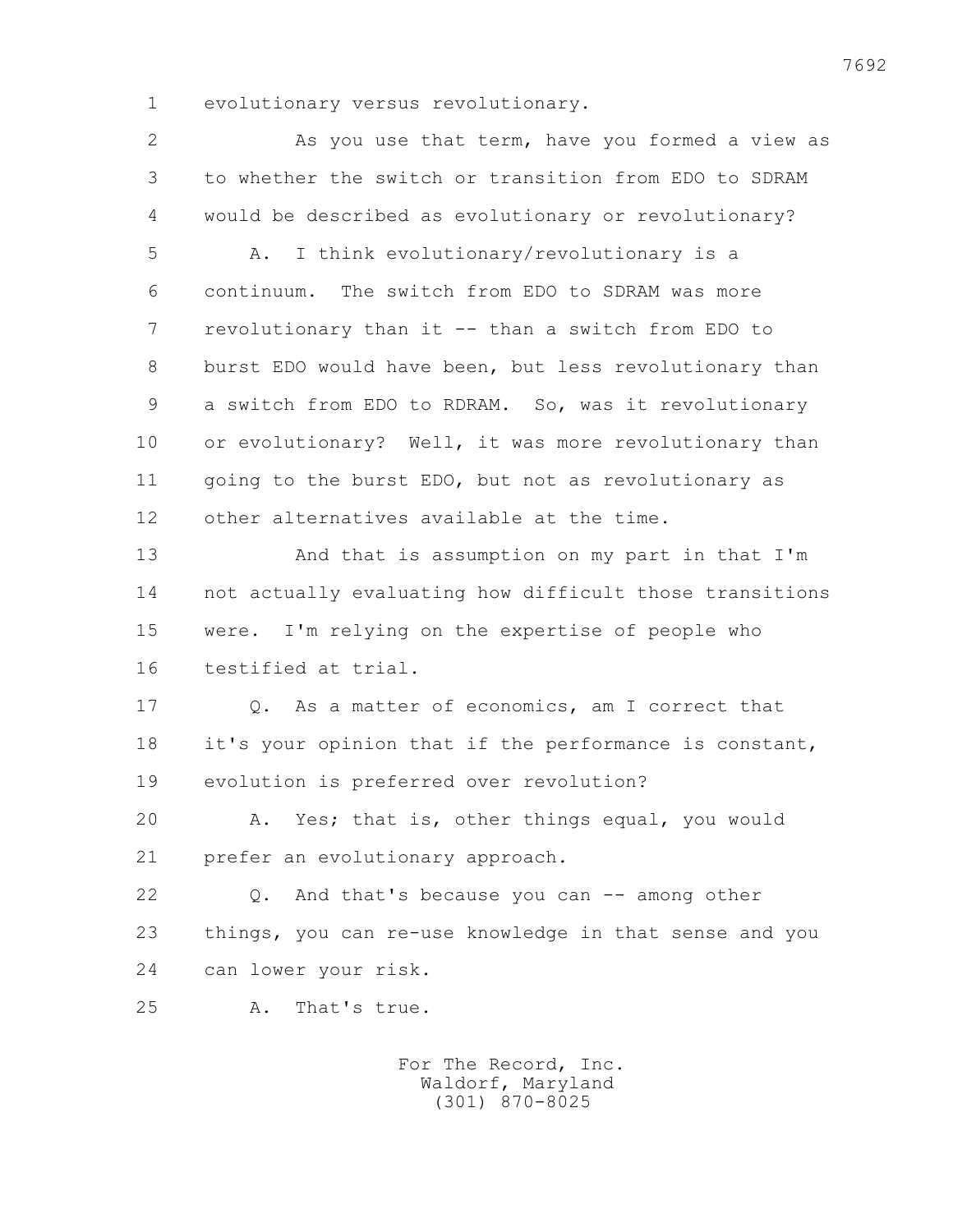1 Q. Now, as a matter of economics, there are 2 benefits perceived to result from innovation, correct? 3 A. Generally, yes. 4 Q. And as a matter of economics, we know that it's 5 that desire to further innovation that led to the 6 creation of the patent policy of the United States, 7 correct? 8 MR. ROYALL: Objection, Your Honor, I think 9 this calls for a legal conclusion. 10 MR. STONE: I don't mean to do that. Let me 11 rephrase it. 12 BY MR. STONE: 13 Q. It is correct, is it not, that the patent 14 system of the United States creates economic incentives 15 that will in many instances encourage innovation? 16 A. That's certainly consistent with the economic 17 understanding of patents; that is, the economic theory 18 of the patent system. 19 Q. Okay. And is it also correct that economic 20 benefit can often be realized from revolutionary ideas? 21 A. I only have trouble with the word "often." 22 Q. Okay, let me take that out. 23 Is it correct that economic benefit can be 24 realized from revolutionary ideas? 25 A. Yes.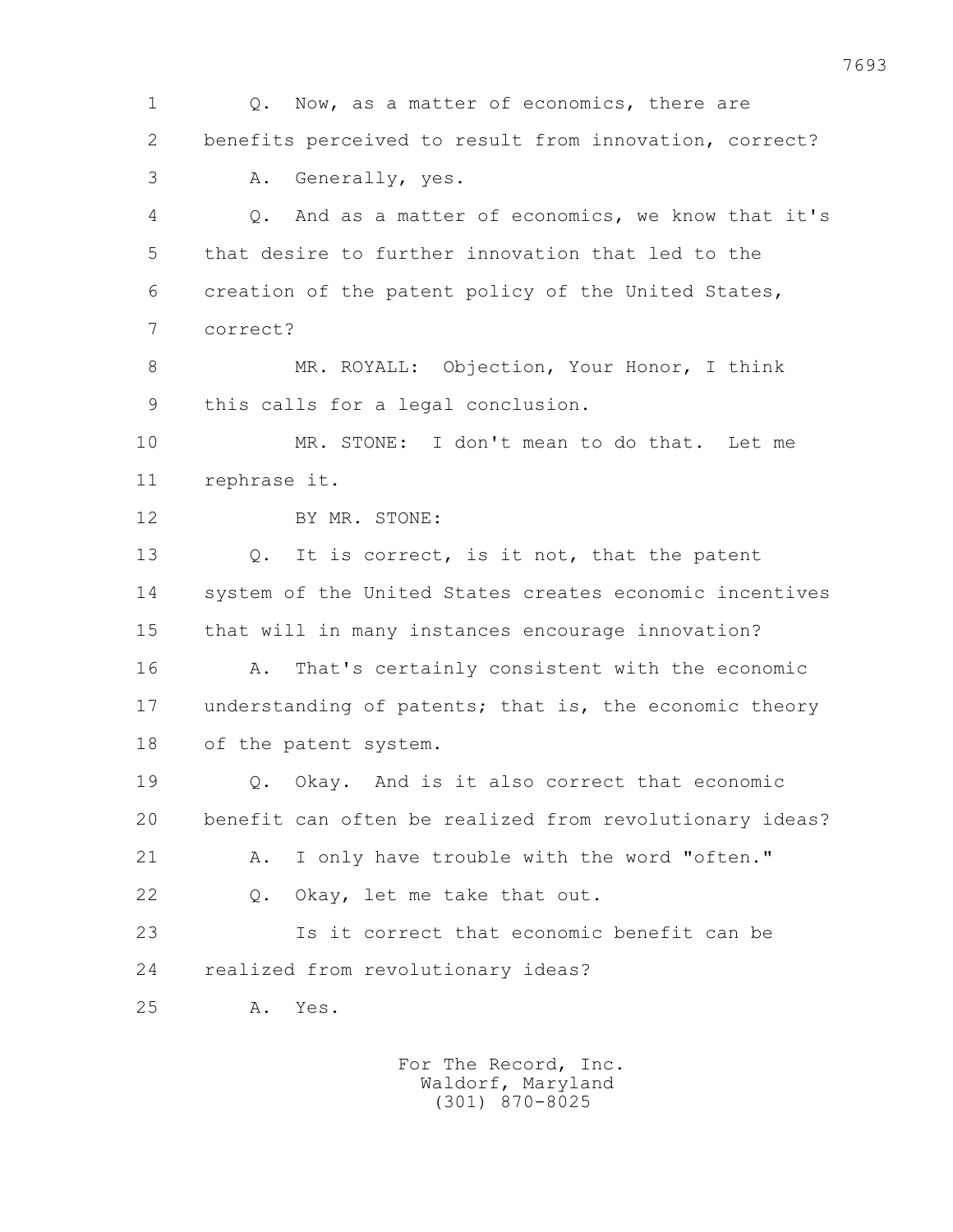1 Q. Okay. And is it also correct that you have 2 concluded on prior occasions, such as in your book, 3 that established manufacturers may sometimes prefer 4 evolution to revolution?

 5 A. So, now I'm only having trouble with "in your 6 book," because I don't actually recall that passage, 7 but I believe I testified here at trial that 8 manufacturers may prefer evolution over revolution, 9 other things equal.

 10 Q. Okay. And it is correct, is it not, that 11 sometimes in the context of economics, it has been 12 concluded by economists such as yourself that outsiders 13 who bring revolutionary ideas to an industry bring 14 benefits that would not have necessarily been realized 15 by the established industry's continued evolutionary 16 progress?

17 A. Was the word "sometimes" in your question? 18 Q. Yes.

19 A. Yes, then the answer is yes.

 20 Q. Okay. Is it consistent with your economic 21 opinions that JEDEC would prefer evolution over

22 revolution?

 23 A. Again, you've left out "other things equal." A 24 sufficiently large gain in performance is going to lead 25 to a preference for revolutionary, and an inadequately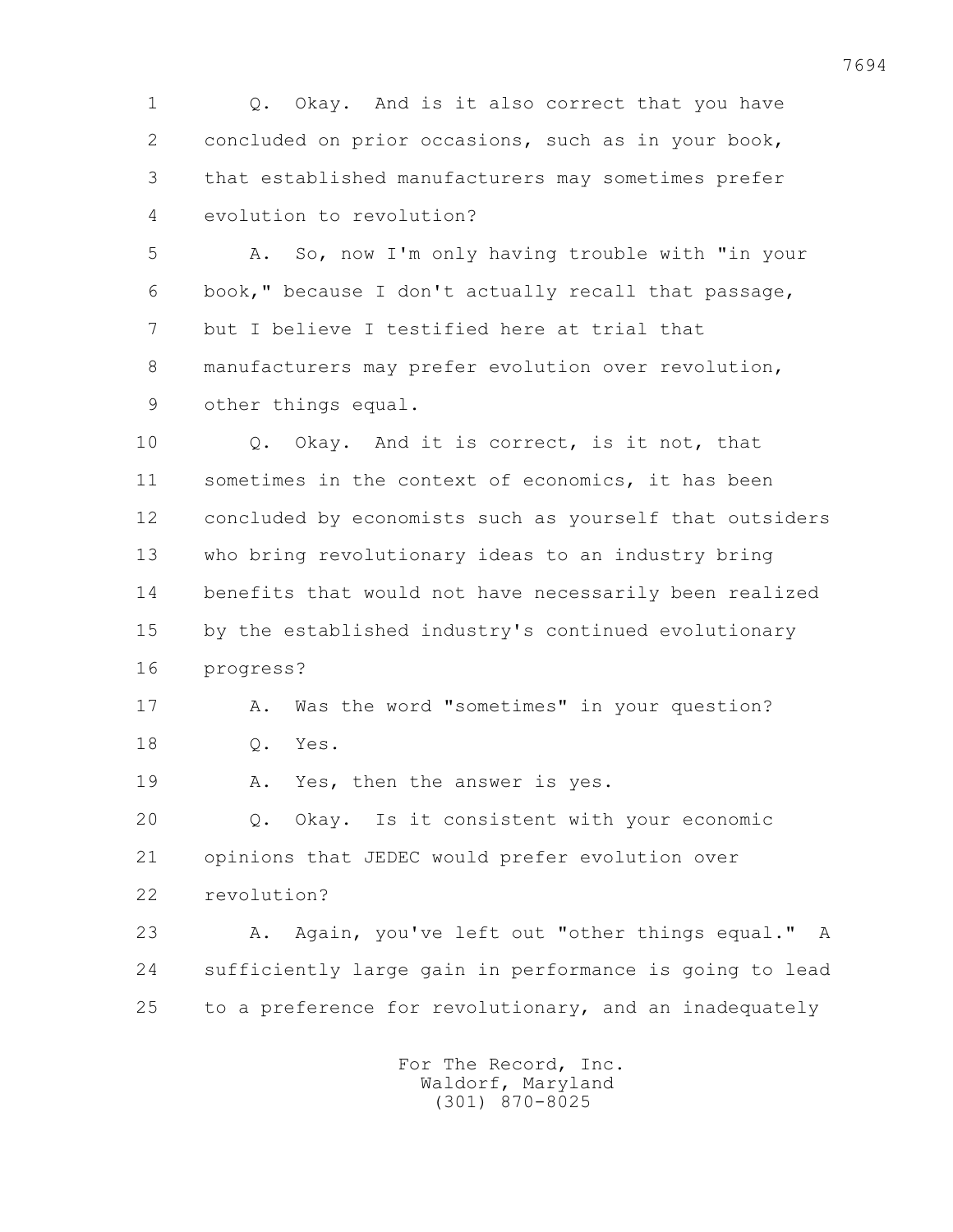1 large gain in performance would prefer evolutionary.  $2 S_0$  --

3 Q. Okay, thank you.

 4 Let's pull up DX-132, if we could. I showed 5 you this yesterday, Professor McAfee, and I just want 6 to bring you back to it for a moment.

 7 We talked about the sources of technology and I 8 believe agreed that sometimes the technology can come 9 from DRAM manufacturers, sometimes it could come from 10 technology providers, such as Rambus, and it might on 11 some occasions come from someone like Intel, correct? 12 A. I don't believe we restricted it to that set, 13 but those were members of the set.

 14 Q. Okay. And in the context where the technology 15 is provided to the manufacturers by independent 16 technology providers such as Rambus, they -- there's a 17 price to be charged for that technology, correct? 18 A. Can I ask you to repeat your question or --19 Q. Sure.

 20 Just as a matter of economics, when a 21 technology provider that is independent provides the 22 technology to a company that is a manufacturer, you 23 would expect there to be a price for providing that 24 technology.

25 A. I would expect a price, yes.

 For The Record, Inc. Waldorf, Maryland (301) 870-8025

7695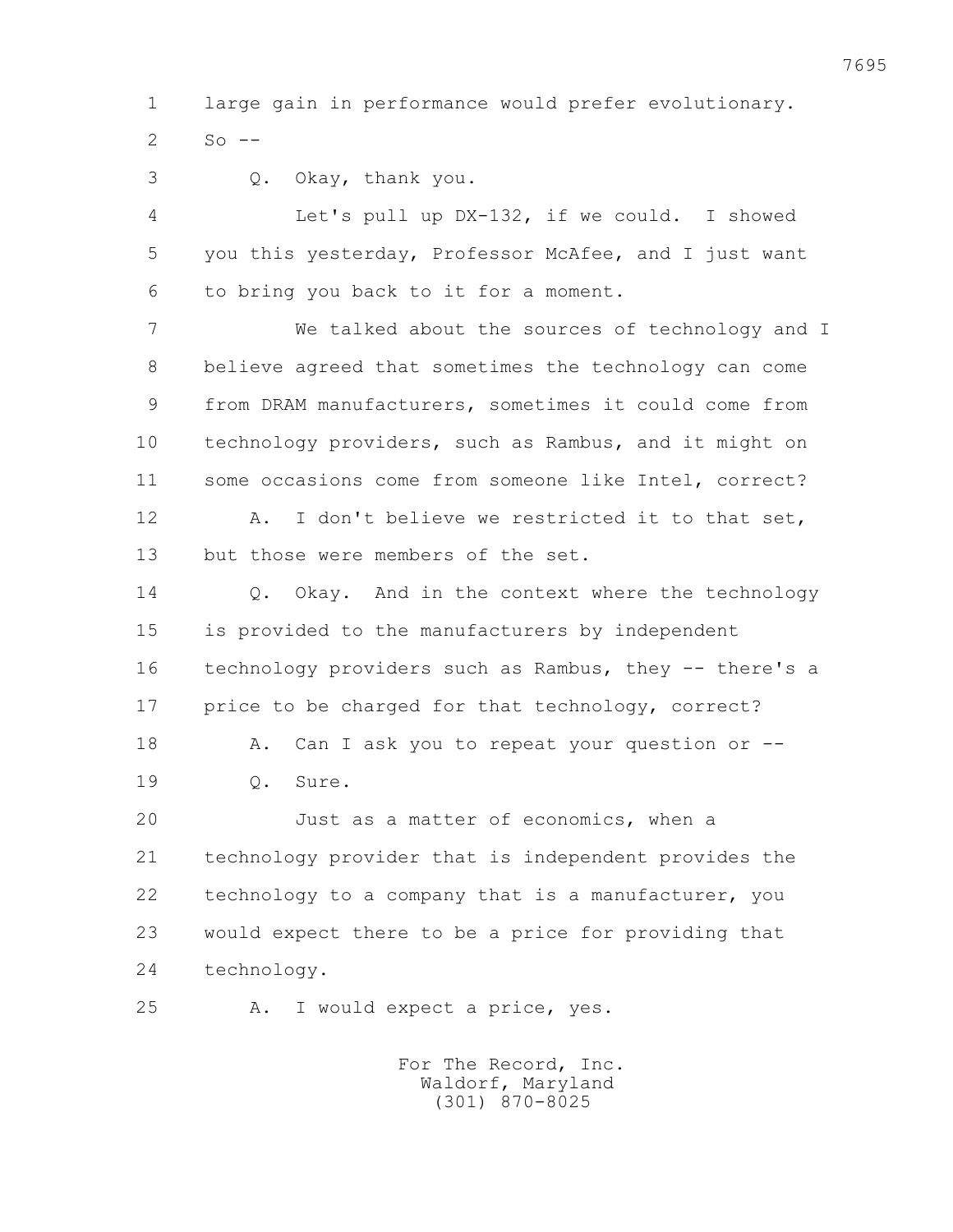1 Q. Okay. And in the context of the work you have 2 done in this case, it would be consistent that the 3 price might be measured as a fixed fee plus a royalty, 4 and it also might be measured in other ways. 5 A. That's correct. 6 Q. When the technology is provided internally -- 7 that is, when a manufacturer develops technology and 8 provides it to itself -- does the manufacturer in that 9 case realize benefits from doing so even though it may 10 not be actually paying a price? 11 A. Does it realize benefits from what? 12 0. Developing the technology and making it 13 available to itself. 14 A. Yes. 15 Q. And does the measure of those benefits depend 16 in part on whether it can charge a price to others for 17 the use of the technology? 18 A. If it is able to charge a price to others, it 19 would benefit insofar as it collected revenue from 20 others; that is, the company that had the technology 21 would benefit insofar as it collected revenue from 22 others. 23 Q. And can the company also realize the benefits 24 of the technology it has developed through obtaining a 25 lead in manufacturing; that is, getting a time For The Record, Inc.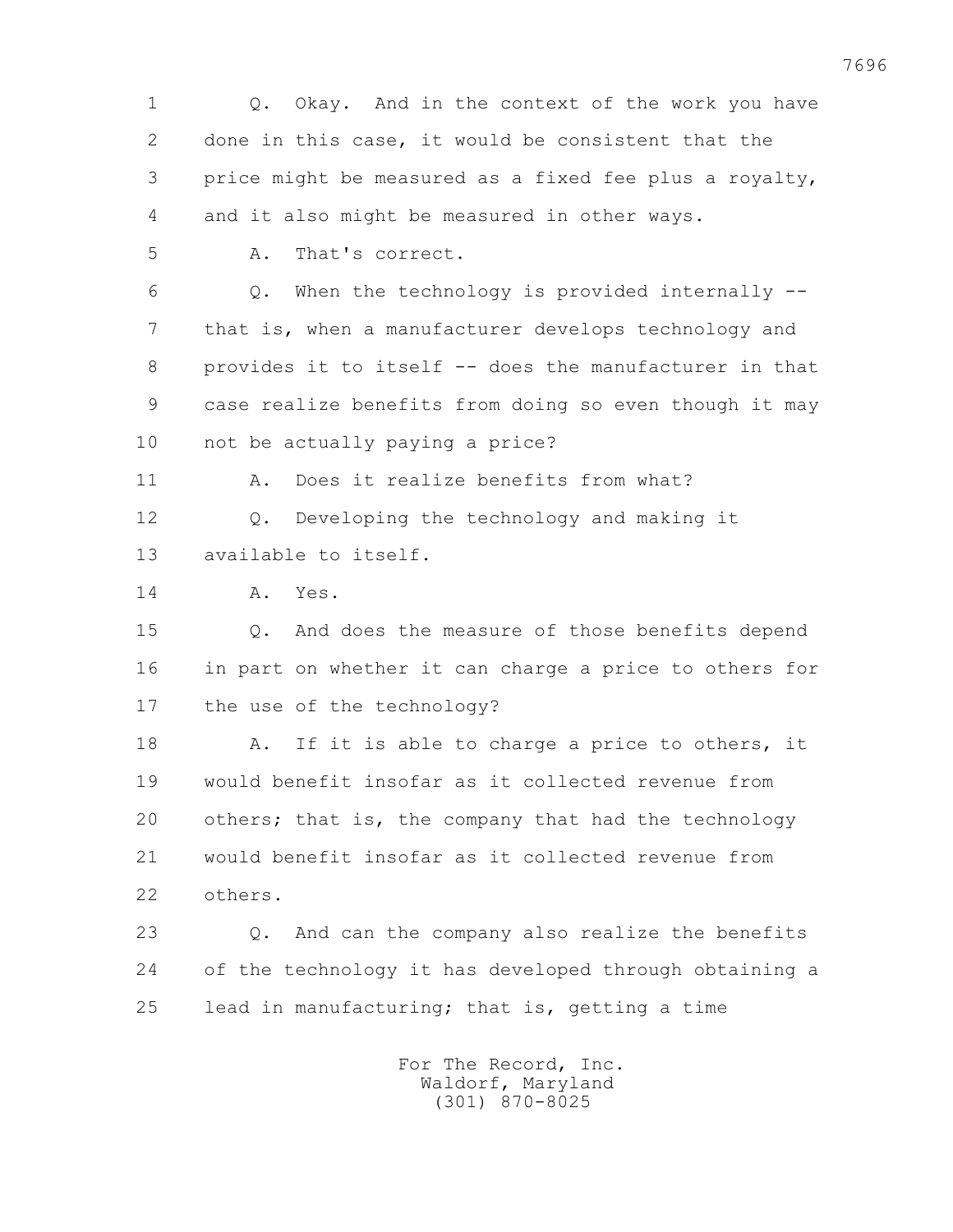1 advantage? Let me rephrase it. That seems to be not a 2 well-framed question. Let me try again.

 3 Are there ways in which a vertically integrated 4 manufacturer can realize economic benefits from its 5 internal development of technology other than by 6 charging a price to other companies for the use of the 7 technology?

8 A. Well, we've already spoken about they might use 9 it in their own operations, and so, yes, they could 10 have an advantage in using it in their own operations, 11 but -- and -- but we had already spoken about that. 12 Are you asking me about yet another kind of advantage? 13 Q. Let's start with just confirming that one way 14 they could realize an economic advantage is by the use 15 of the technology.

16 A. Yes.

 17 Q. Could they also realize an economic advantage 18 if they were able to patent the technology by using it 19 in cross-licensing negotiations?

 20 A. I expect that -- well, at least in principle -- 21 I'm sure there are circumstances where companies have 22 used technologies that they have developed to gain an 23 advantage in cross-licensing arrangements in a way that 24 was advantageous to the company. In fact, I think Mr. 25 Appleton testified approximately to that in the case of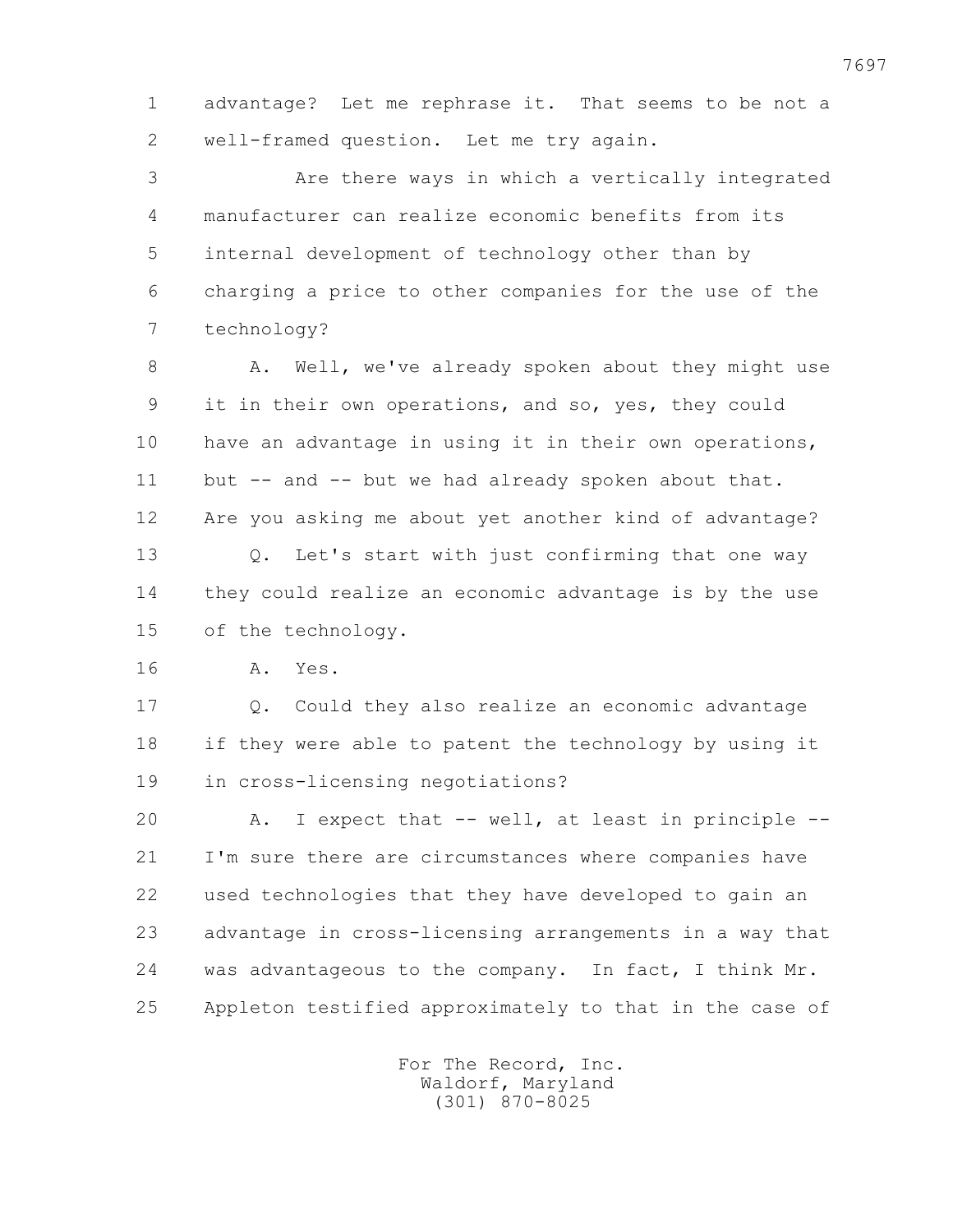1 Micron, if I understood the question properly, which I 2 think I did, but --

 3 Q. Okay. And I'm asking you simply as a matter of 4 economics -- I'm not asking you to remember Mr. 5 Appleton's testimony specifically or not or agree with 6 it or not -- but just as a matter of economics, is 7 there economic value in obtaining patents on internally 8 developed technology because they give you benefits in 9 licensing or cross-licensing negotiations? 10 A. Yes, and in fact, I think my book discusses 11 examples of this as well. 12 0. And are there also benefits to patenting 13 internally developed technology in that you may thereby 14 be able to prevent others from utilizing it? 15 A. Yes, in principle. Again, not -- it's not 16 always the case, but in principle, that's correct. 17 Q. Okay. And are there economic advantages in 18 being able to participate -- let me strike that. 19 Are you familiar as a matter of economics with 20 patent pools? 21 A. Yes, but I've made no special study of them, 22 but I'm at least somewhat cognizant of them. 23 Q. Okay. And is one of the benefits that may be 24 realized by a company that internally develops 25 technology and patents is that it is able to thereby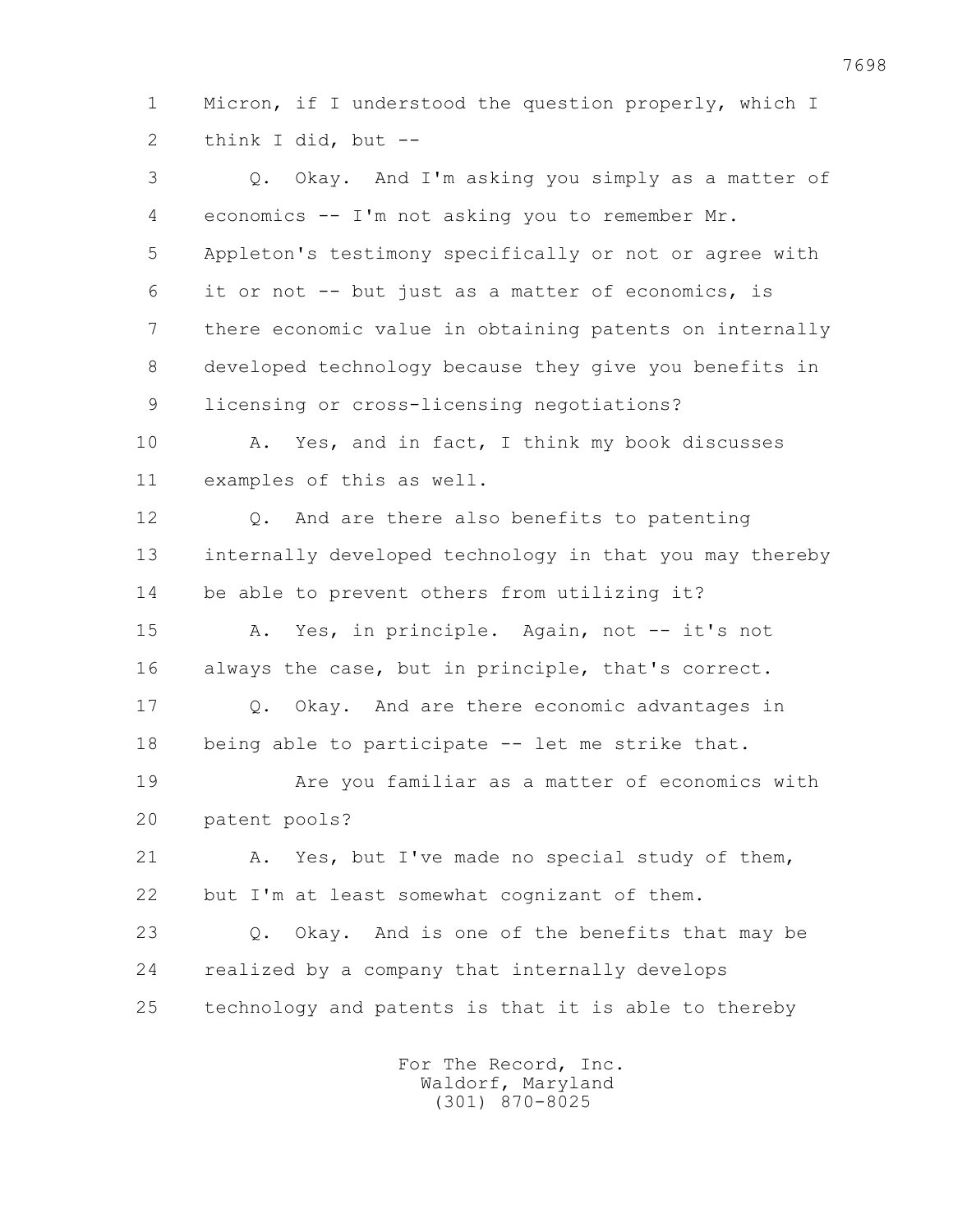1 gain admission, if you will, to a patent pool? 2 A. In principle. 3 JUDGE McGUIRE: All right, now, for the Court's 4 own edification, I need some explanation as to what 5 constitutes a "patent pool." 6 MR. STONE: Certainly. 7 BY MR. STONE: 8 Q. Professor McAfee, subject to the qualifications 9 you provided us earlier, would you provide us a general 10 description of a patent pool? 11 A. Companies may in some sense join together or 12 agree not to -- to allow each other's intellectual 13 property to be used by all the members of the pool, and 14 that way they eliminate threats of lawsuits and the -- 15 well, I want to charge you this for this, you charge me 16 that for that and that sort of thing. That's my 17 understanding of a patent pool, but this is not 18 something I've made a specific study of. 19 JUDGE McGUIRE: That's all right, that's good 20 enough. That gives the Court some context to the 21 question. 22 MR. STONE: Thank you, Your Honor. 23 BY MR. STONE: 24 O. Let's go back, if we can, to DX-147. 25 Again -- and I am going to ask you simply to For The Record, Inc. Waldorf, Maryland (301) 870-8025

7699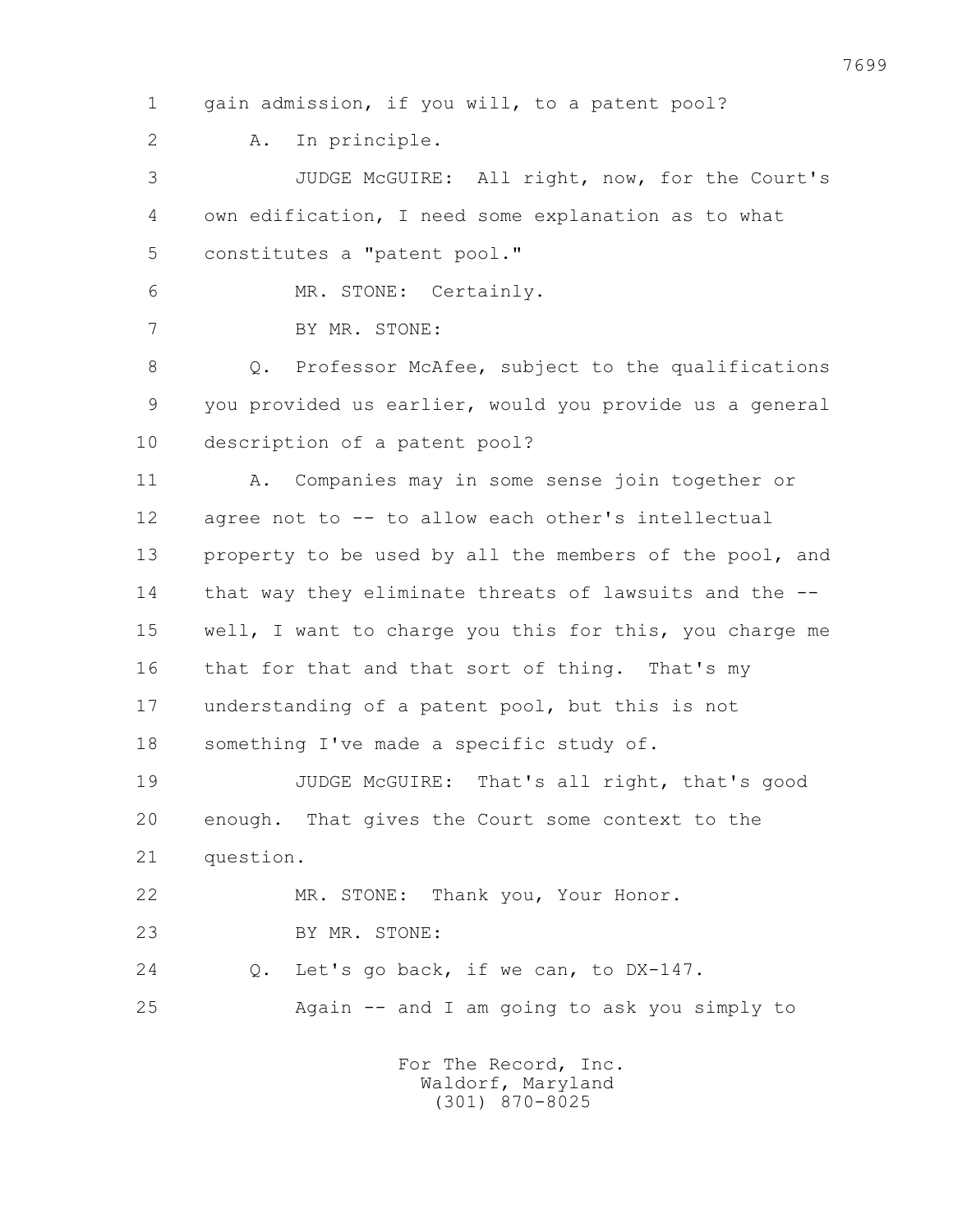1 confirm an assumption that I think we talked about 2 yesterday -- you have assumed that JEDEC will not 3 include patented technology in standards it adopts 4 without, at a minimum, first being given a RAND letter 5 or RAND assurance. Is that correct? 6 MR. ROYALL: Your Honor, I would object to this 7 as asked and answered now several times. I don't see 8 the point in going back over it. 9 JUDGE McGUIRE: Sustained. 10 BY MR. STONE: 11 Q. Let me just go to the next question, then, 12 Professor McAfee. 13 Have you, for purposes of your economic 14 opinions, considered whether a rule that prohibits the 15 use of patented technology in a standard unless a RAND 16 letter or assurance has first been given is illegal? 17 MR. ROYALL: Objection, Your Honor, calls for a 18 legal conclusion. 19 MR. STONE: Does not, Your Honor. 20 MR. ROYALL: Well, the word "illegal" certainly 21 suggests it does. 22 JUDGE McGUIRE: Just a second. 23 I am going to have to uphold that objection. 24 It does call for a legal conclusion. 25 MR. STONE: Let me rephrase.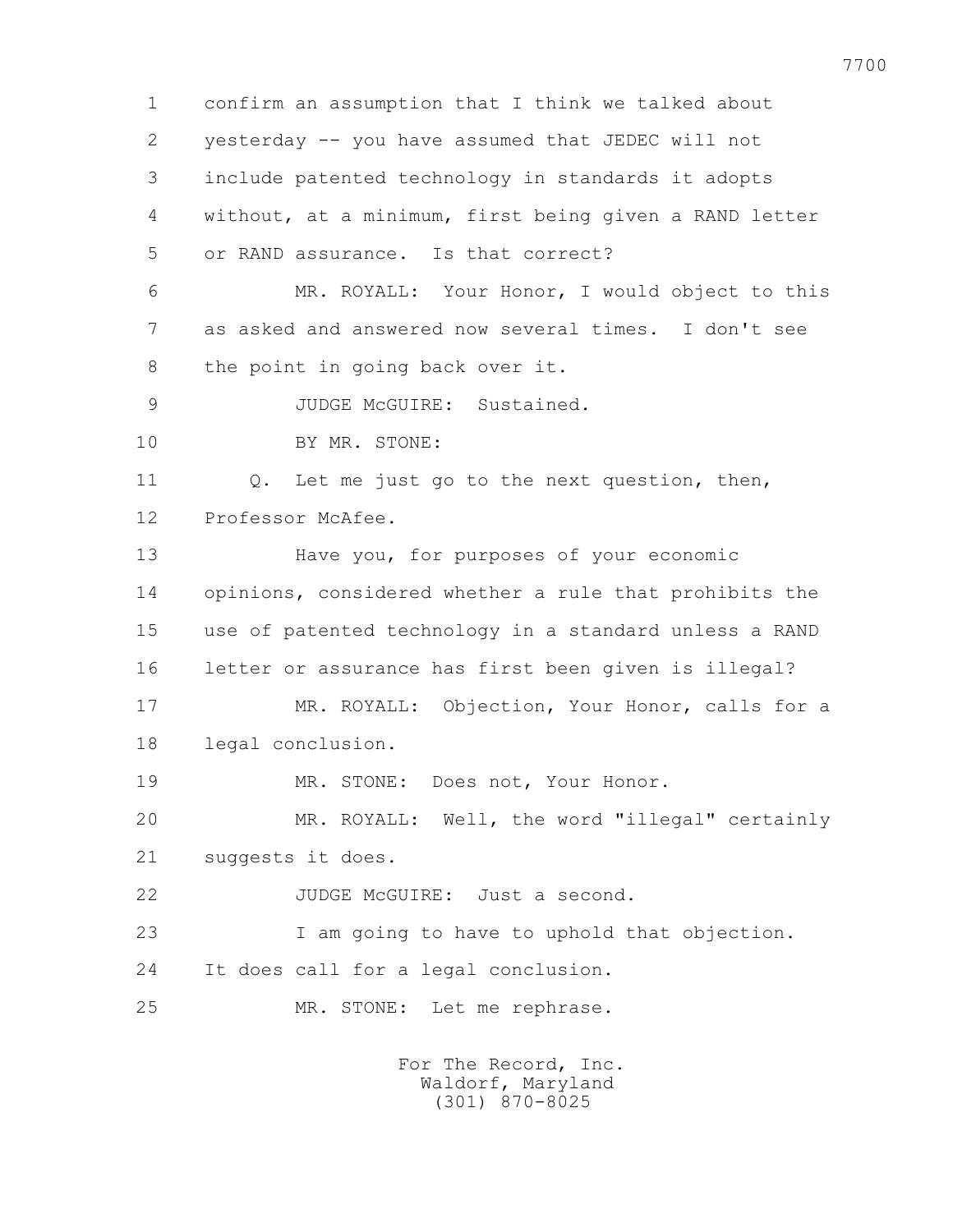| $\mathbf 1$ | BY MR. STONE:                                           |
|-------------|---------------------------------------------------------|
| 2           | Q. As a matter of economics, you have considered        |
| 3           | external restraints on behavior, correct?               |
| 4           | The $-$ I don't know what $-$ the phrase<br>Α.          |
| 5           | "external constraints on behavior" means something to   |
| 6           | me, but I'm just concerned that it may mean something   |
| 7           | different to you, because it's just an odd choice of    |
| 8           | phrase. I mean, I think of things like budgets as       |
| 9           | being external constraints on behavior, and yes, we do  |
| 10          | consider the effects of that kind of external           |
| 11          | constraint on behavior.                                 |
| 12          | Q. And -- and -- I'm sorry, did I interrupt you?        |
| 13          | And laws, lots of things are external<br>Α.             |
| 14          | constraints on behavior. So, yes, we do consider them.  |
| 15          | Q. Okay. And one of the things economists               |
| 16          | consider is that laws from time to time impose          |
| 17          | constraints on behavior, correct?                       |
| 18          | A. Yes, economists do consider that on occasion.        |
| 19          | In fact, there's an entire area of economics called law |
| 20          | and economics which studies the interaction of the two. |
| 21          | Q. Okay. And have you for purposes of the               |
| 22          | opinions you've formed here considered whether there    |
| 23          | are any legal constraints that would prevent JEDEC from |
| 24          | prohibiting the use of patented technology in standards |
| 25          | unless a RAND letter or RAND assurance has been         |
|             |                                                         |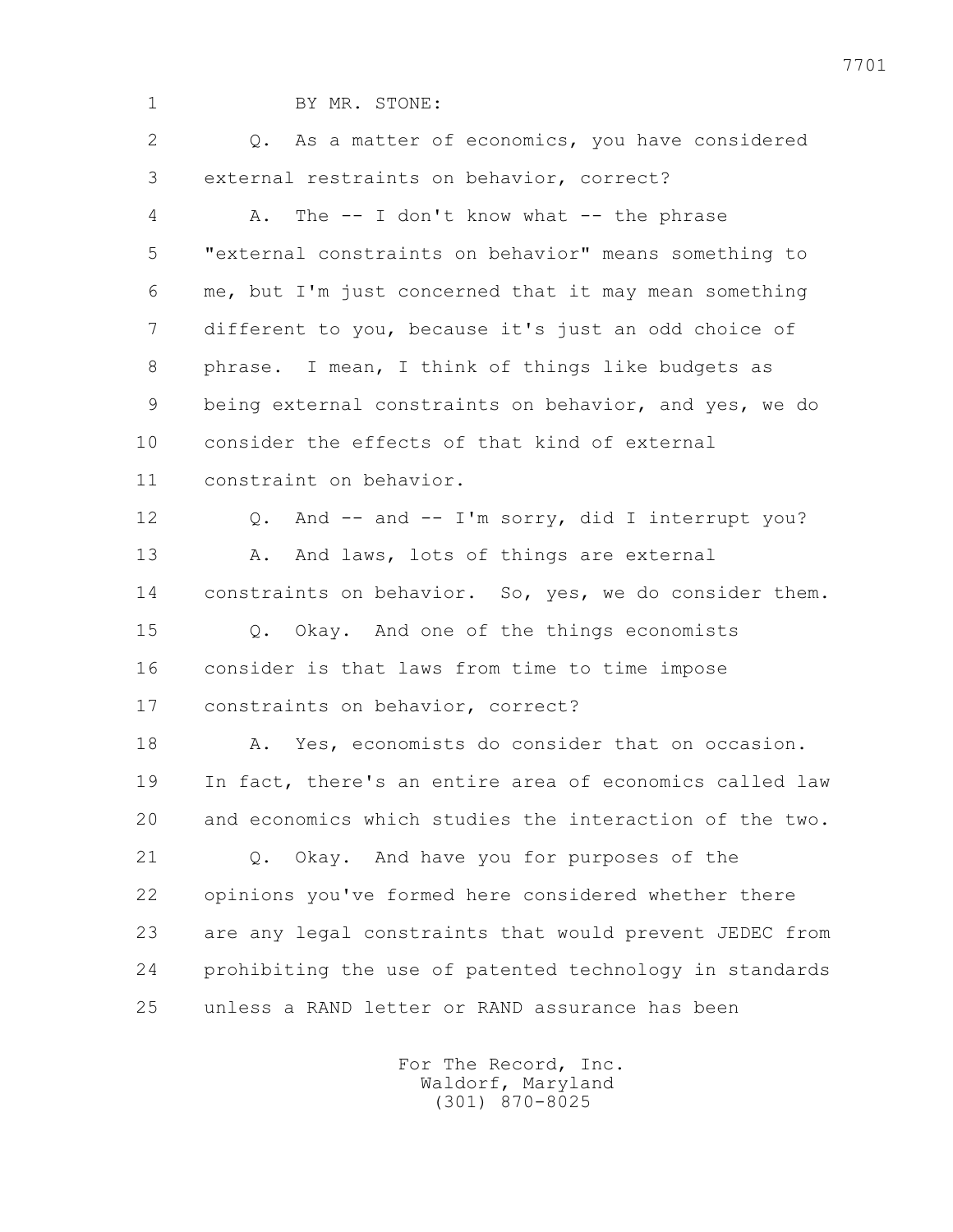1 received?

2 A. I'm sorry, I need that read back.

 3 JUDGE McGUIRE: Could the court reporter please 4 read that question back?

5 (The record was read as follows:)

 6 "QUESTION: And have you for purposes of the 7 opinions you've formed here considered whether there 8 are any legal constraints that would prevent JEDEC from 9 prohibiting the use of patented technology in standards 10 unless a RAND letter or RAND assurance has been 11 received?"

 12 THE WITNESS: I have not considered whether 13 there are -- there's a legal prohibition. In fact, I 14 think I stated that I assumed JEDEC was requiring such 15 a RAND letter, and so I did not consider whether there 16 was a law that would have prohibited JEDEC from 17 actually making that requirement.

18 BY MR. STONE:

 19 Q. If there were a law that prohibited JEDEC from 20 imposing such a requirement, would that impact your 21 conclusion?

 22 MR. ROYALL: Your Honor, I think this question 23 does inherently ask for a legal conclusion.

24 MR. STONE: No, I --

25 JUDGE McGUIRE: Overruled. I don't think it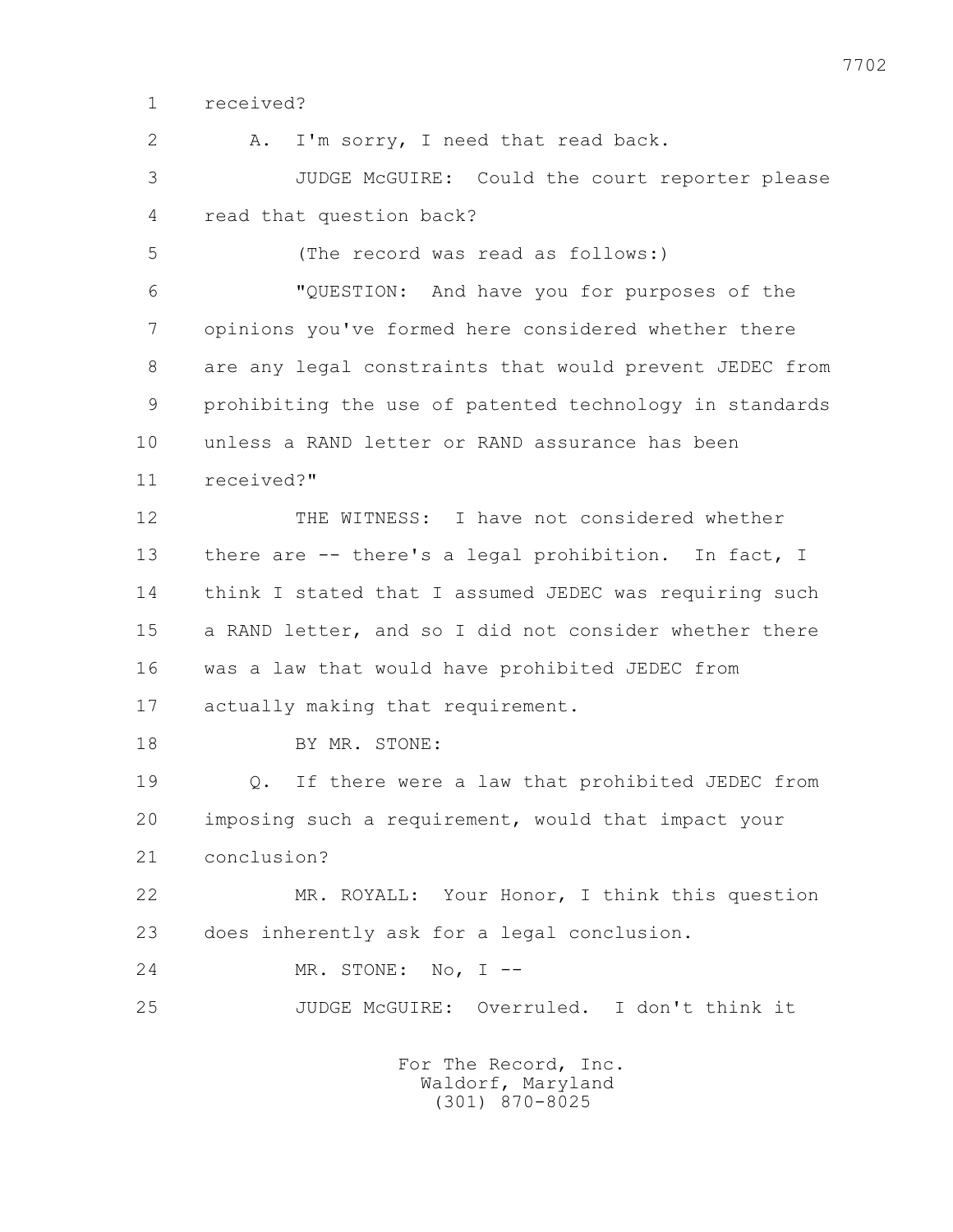1 does.

2 THE WITNESS: Well, it would -- as I understand 3 the question, that is, there's a law prohibiting one of 4 my assumptions. That would mean my assumption was 5 violated, and hence, it could have an impact on my 6 conclusion, because I had assumed that JEDEC would -- 7 well, at least the conclusions that depend on JEDEC's 8 requirement of the RAND letter, which in particular we 9 use in exclusionary conduct conclusions, it would have 10 an impact, yes.

11 BY MR. STONE:

 12 Q. In the course of your work in connection with 13 this case, you have been provided information by 14 complaint counsel, correct?

15 A. Yes.

 16 Q. Did they provide you with any information 17 regarding a case that the FTC brought challenging a 18 standard-setting organization's policy of refusing to 19 include patented technology in their standards? 20 A. I don't recall any such evidence. I did review

 21 a very large volume of evidence, and there could have 22 been something in there that I'm just not recalling as 23 I sit here today, but I do not recall such evidence. 24 Q. Okay. One of the things you've told us that 25 you have done in the course of your work is to try to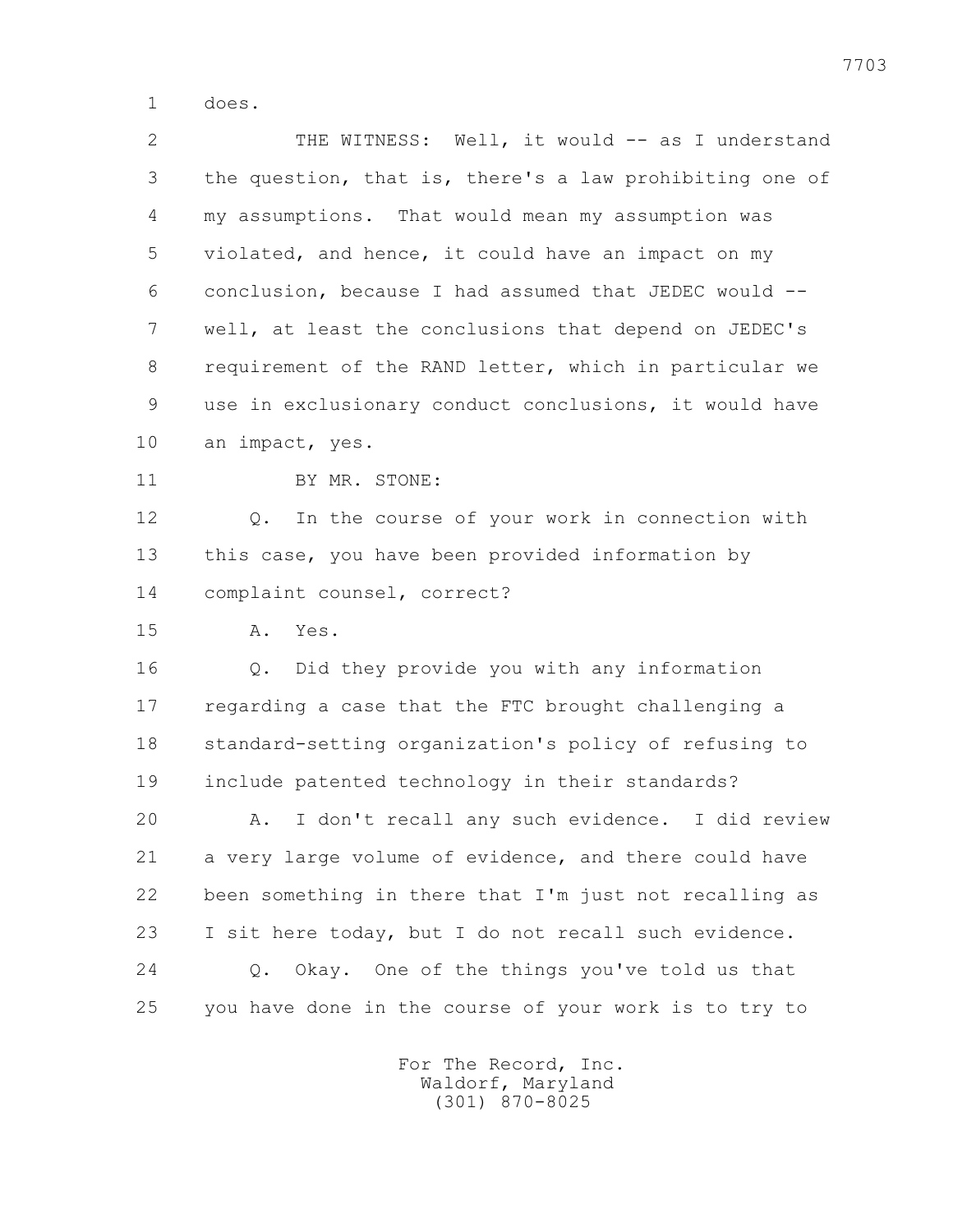1 check your assumptions to some extent, correct? 2 A. Yes. 3 Q. And I want to ask you about this assumption 4 that JEDEC would not allow patented technology to be 5 included in a standard without receiving a RAND letter 6 or RAND assurance in terms of the factual checking 7 you've done. That's the focus of my question. 8 If we could turn to Exhibit RX-1211, if we 9 might, and Your Honor, may I approach and -- 10 JUDGE McGUIRE: Yes. 11 BY MR. STONE: 12 0. I'm directing your attention to what's been 13 marked as RX-1211, which is a JEDEC publication, 14 JEP21-H, and I want to ask you to turn, if you would, 15 Professor McAfee, to the last page, page 20 of this 16 document, and I'm going to direct your attention 17 specifically to the third paragraph under the heading 18 Notice. 19 You'll note here that it says -- and I really 20 am focused just on the first sentence -- "JEDEC 21 Standards are adopted without regard to whether or not 22 their adoption may involve patents on," I think it 23 should read instead of or, "articles, materials or 24 processes." 25 Do you see that sentence?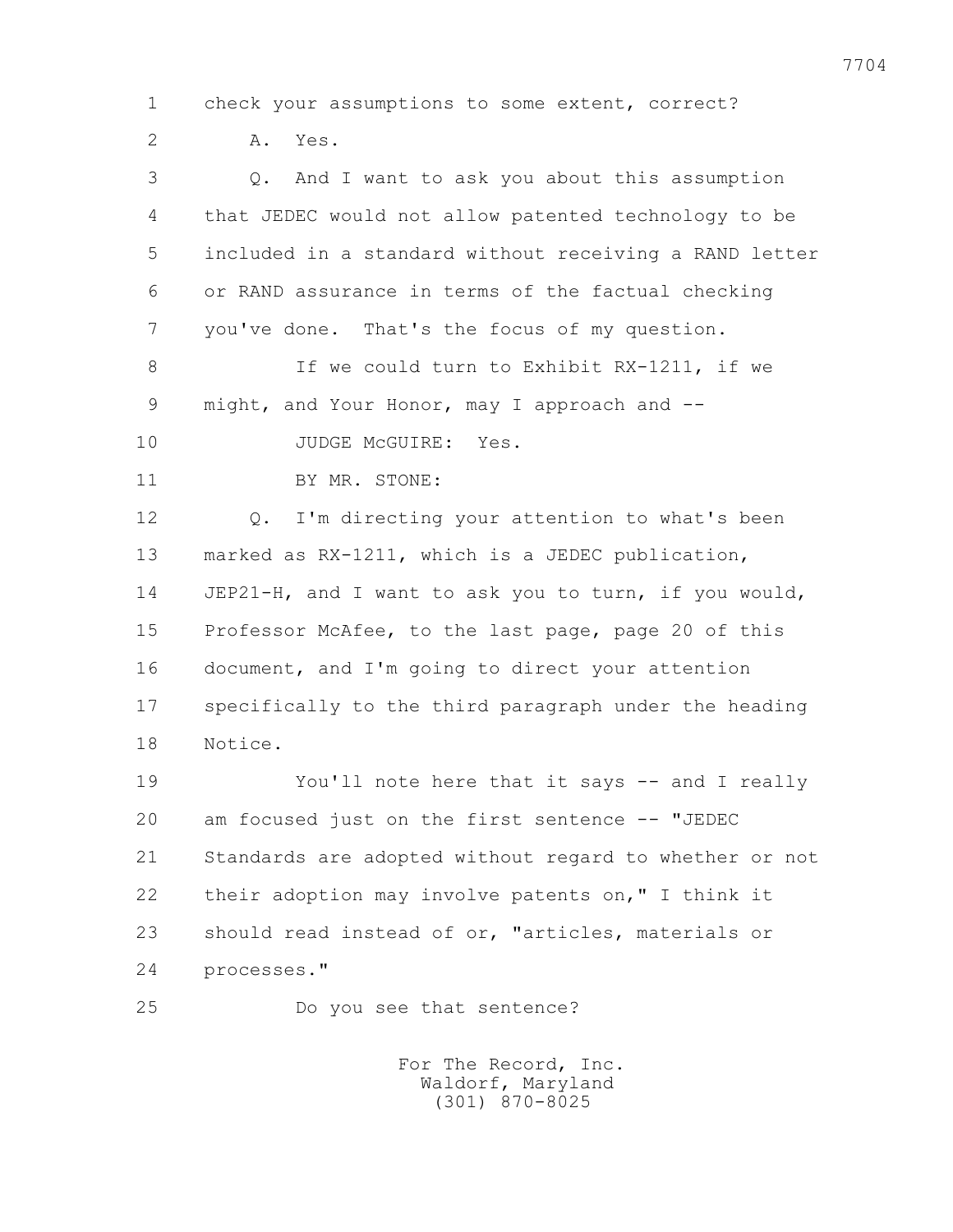1 A. I do see that sentence.

 2 Q. Is that sentence -- and I know I'm asking you 3 to look at it alone -- but is that sentence consistent 4 with the assumption you have made about JEDEC's 5 prohibition on the inclusion of patented technology 6 unless a RAND letter or RAND assurance has been 7 provided?

 8 A. I don't understand this sentence to be 9 inconsistent. It certainly is not corroborative or 10 supportive, but I don't understand it to be 11 inconsistent in -- but it's not very specific, and so 12 it's not corroborative of my understanding of the JEDEC 13 rules.

 14 Q. It makes no mention of any requirement of a 15 RAND letter or RAND assurance before patented

16 technology is included, does it?

17 A. It does not.

 18 Q. Did you assume for purposes of your work in 19 this case that when JEDEC did adopt the SDRAM standard 20 that we've talked about, that products manufactured in 21 accordance with that standard would not infringe any 22 patents?

 23 A. As I understand your question, my assumption is 24 actually that when products were manufactured would 25 violate Rambus patents. So, yes, I did assume that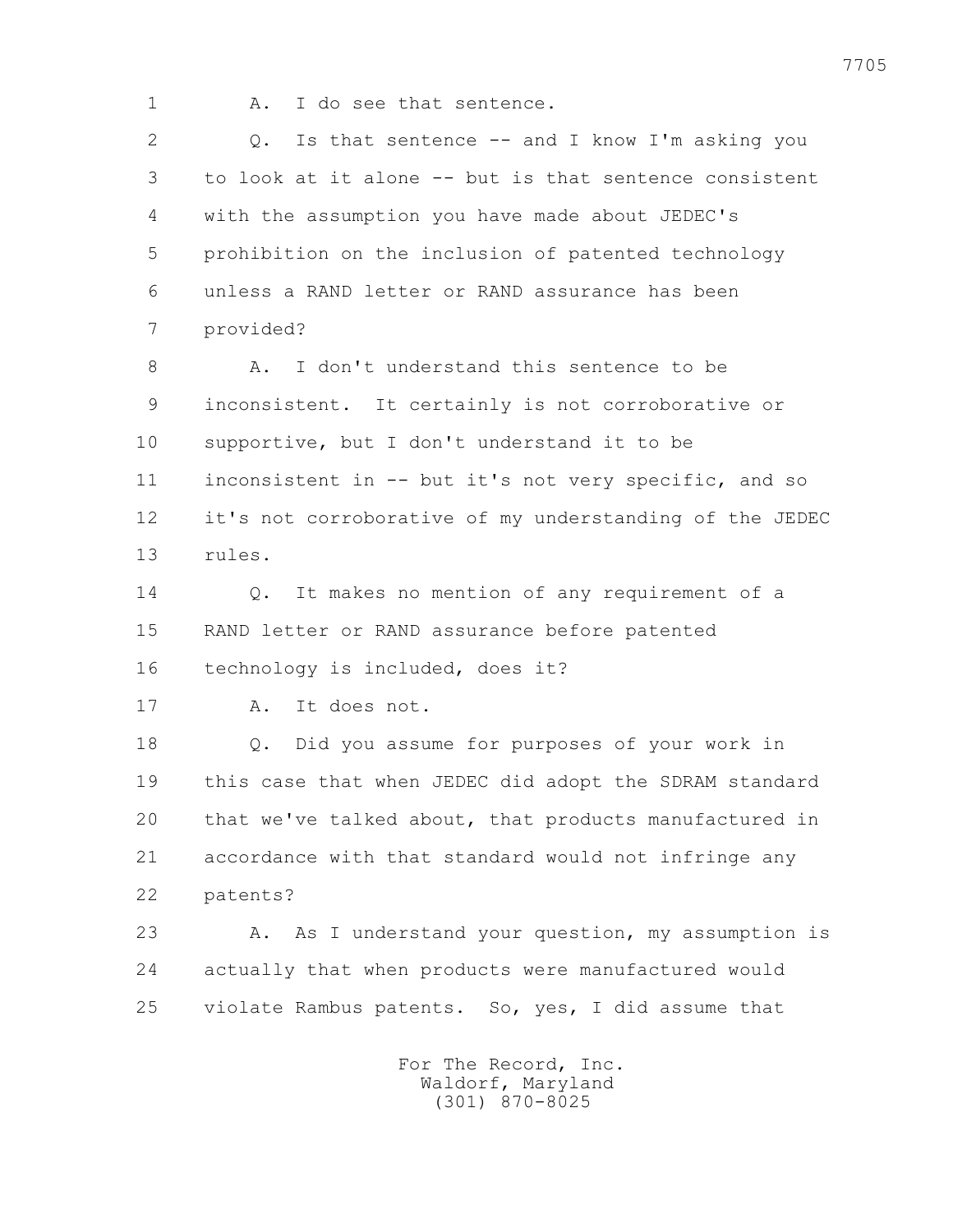1 they would violate patents, just not that that was 2 generally known.

 3 Q. Let me reframe it. Undoubtedly my fault again. 4 Did you assume that when JEDEC adopted the 5 SDRAM standard, that JEDEC believed that products 6 manufactured in accordance with that standard would not 7 infringe any patents?

8 A. No. In fact, my understanding is there are 9 basically semiconductor patents held by TI that -- in 10 order to manufacture any kind of basic semiconductor 11 device, and there may be other such patents that would 12 apply essentially to any kind of semiconductor 13 manufacture.

 14 Q. Okay, let me see if I can take that into 15 account in framing my question.

 16 Did you assume for purposes of the opinions you 17 have expressed in connection with this case that when 18 JEDEC adopted the SDRAM standard, it believed that 19 products manufactured in accordance with that standard 20 would not infringe any patents that would apply to 21 SDRAMs specifically but not to all semiconductors?

 22 MR. ROYALL: Your Honor, could I ask for 23 clarification in questions like this that when Mr. 24 Stone is referring to JEDEC, he's referring to all 25 members collectively or some kind of clarification so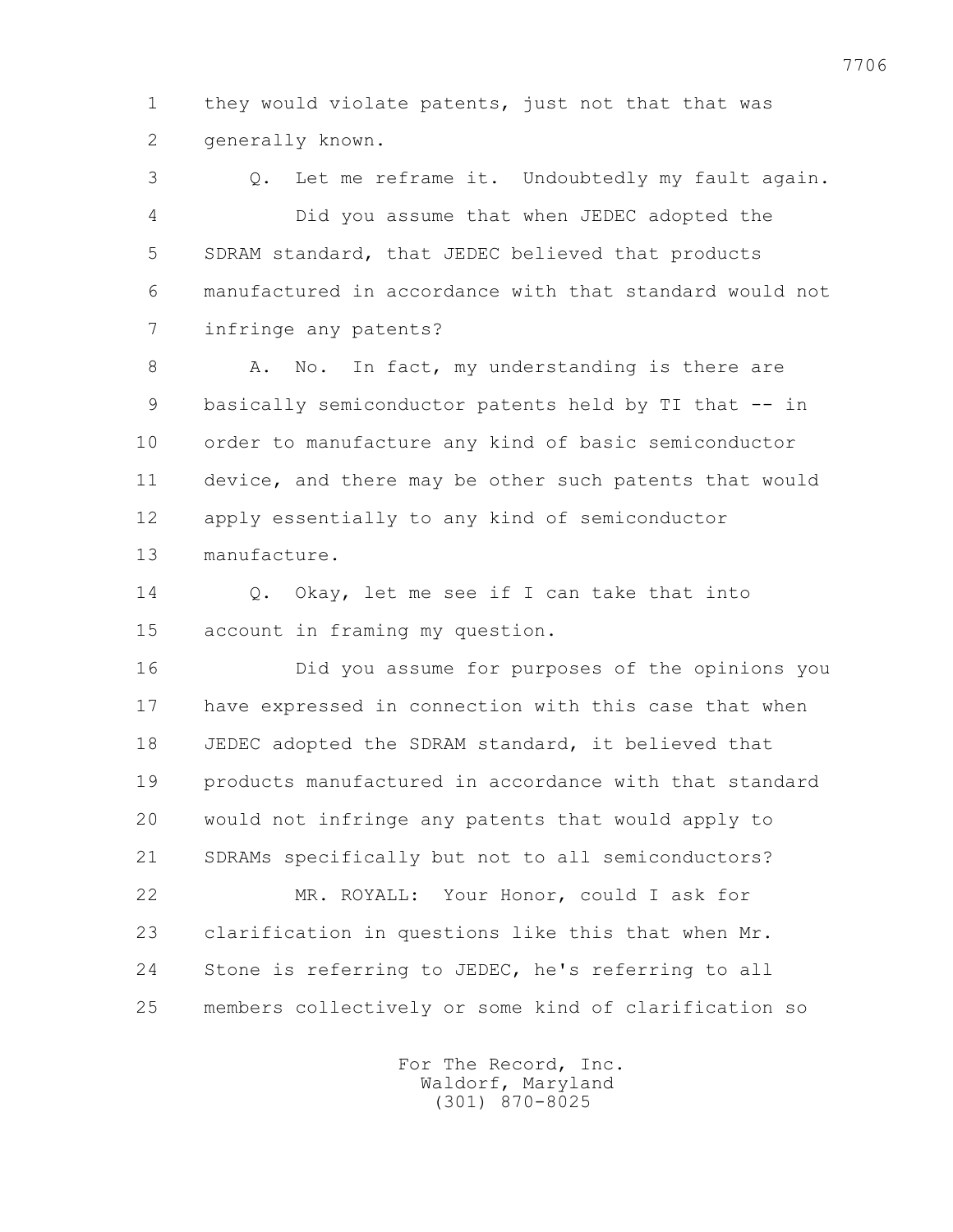1 we know --

 2 JUDGE McGUIRE: Could you clarify that, Mr. 3 Stone? 4 MR. STONE: Certainly, Your Honor. 5 BY MR. STONE:

 6 Q. Referring you back, Professor McAfee, to the 7 discussion we had earlier today about the median voter 8 model as modified to some extent to describe JEDEC's 9 behavior --

10 A. Um-hum.

 11 Q. -- that it is in that sense, the collective 12 decision-making process of JEDEC, as you have modeled 13 it, that I refer to when I say "JEDEC." Does that make 14 sense to you?

15 A. Okay.

 16 Q. Okay. With that clarification, do you need me 17 to restate the question?

18 A. No.

19 Q. Okay.

 20 A. I haven't assumed one way or the other about 21 whether there were other patents that were picked up by 22 SDRAM. As I understand the question, I might have 23 posed it as were the patents not involved in EDO, for 24 example, that were involved in SDRAM, that's a -- I'm 25 clarifying the question by posing it that way. I'm not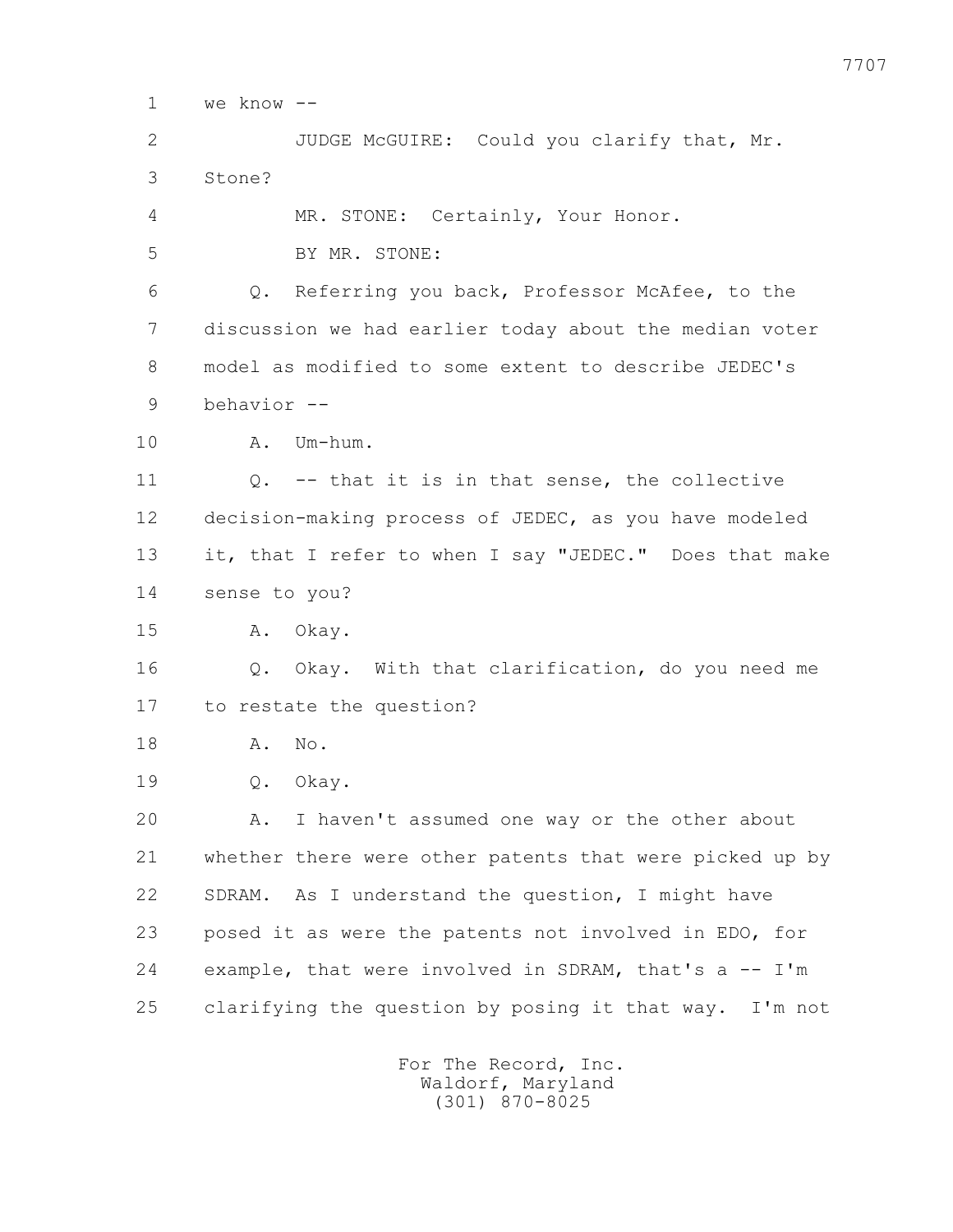1 aware of any such patents, but it was not important to 2 my -- to my opinion.

 3 Q. If there were patents that JEDEC was aware of 4 that applied to SDRAM and not to EDO, and if JEDEC did 5 not request RAND letters or RAND assurances with 6 respect to those patents, would that have an impact on 7 your opinions?

8 A. Well, it would certainly have an impact on the 9 assumption that JEDEC requires a RAND letter, and 10 tracing that through, it would then have an impact on 11 the opinions that arose based on my understanding that 12 JEDEC requires a RAND letter. So, potentially, 13 although what you've described is actually something 14 that was factual that I didn't assume one way or the 15 other, but it would have an impact on my -- on the 16 credibility that I place on one of my assumptions.

 17 Q. Okay. And the assumption whose credibility it 18 might cast doubt on would be the assumption that JEDEC 19 would insist on a RAND letter or RAND assurance before 20 it would include patented technology in a standard, 21 correct?

 22 A. As I -- I understood your question to ask me 23 what if there were other patents that they didn't ask a 24 RAND -- request a RAND letter for, yes, it would -- it 25 would raise red flags on that hypothesis -- on that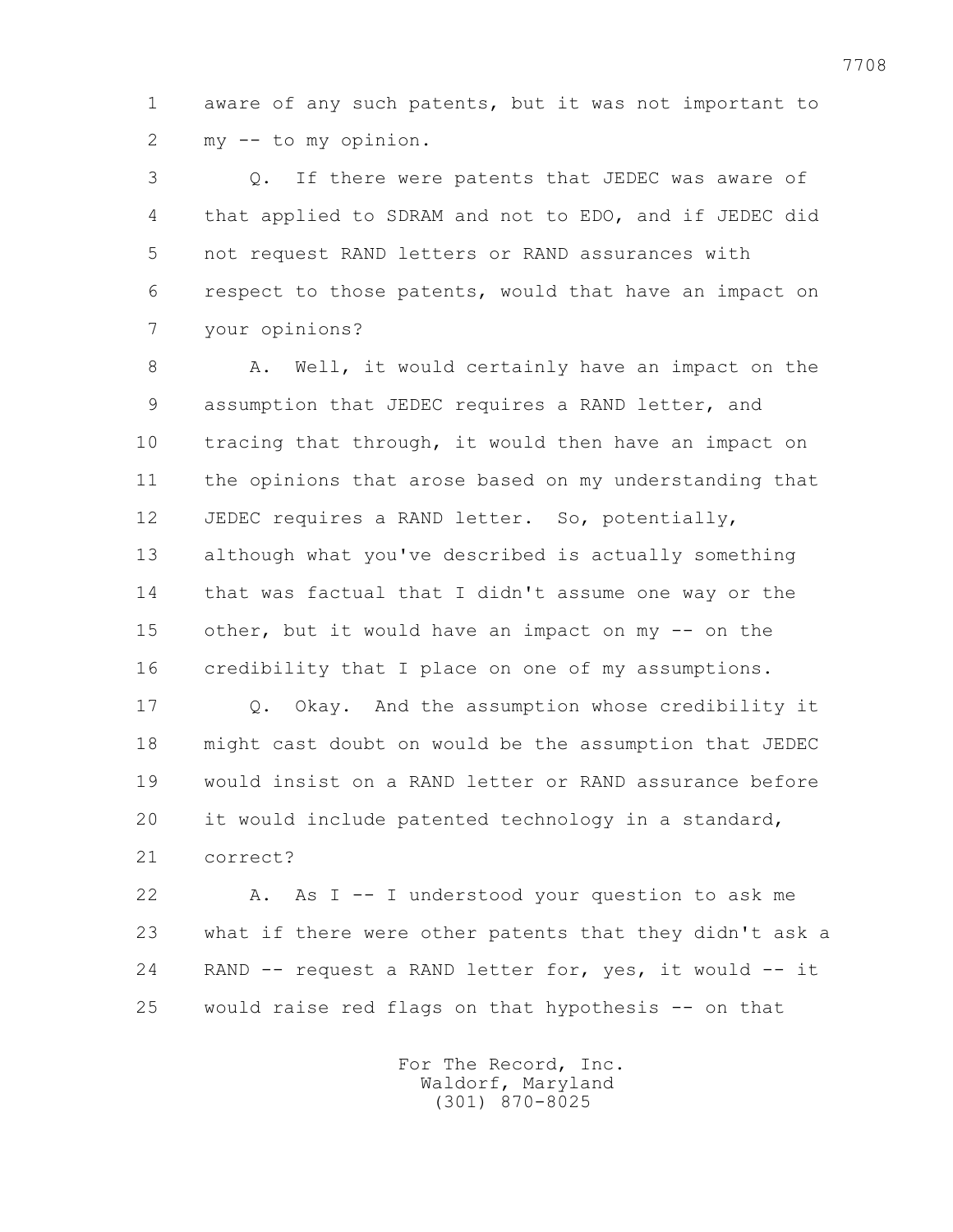1 assumption.

 2 Q. Did you consider as part of your factual 3 assumptions that JEDEC was aware when it adopted the 4 SDRAM standard that Motorola had a patent that applied 5 to SDRAM?

 6 A. As I sit here today, I vaguely recollect 7 something about a Motorola patent, but I don't actually 8 remember the details, and so I just don't recall.

 9 Q. And did you as part of the assumptions you made 10 assume that JEDEC was aware that Hitachi had a patent 11 that applied to SDRAMs that was known to JEDEC at the 12 time the SDRAM standard was adopted?

13 A. Again, I don't recall the specifics. I think 14 I've already testified that I don't recall any 15 patent -- I didn't recall any patents that applied to 16 SDRAM and not to EDO, and I just don't -- I don't 17 recall anything further about that.

 18 Q. Let me just see if I might -- no, I won't do 19 that.

 20 Let's move to DX-154, if we could bring that 21 up.

 22 You used a power plant and a coal mine as an 23 example of hold-up in your testimony I believe a couple 24 days ago, correct?

25 A. Yes.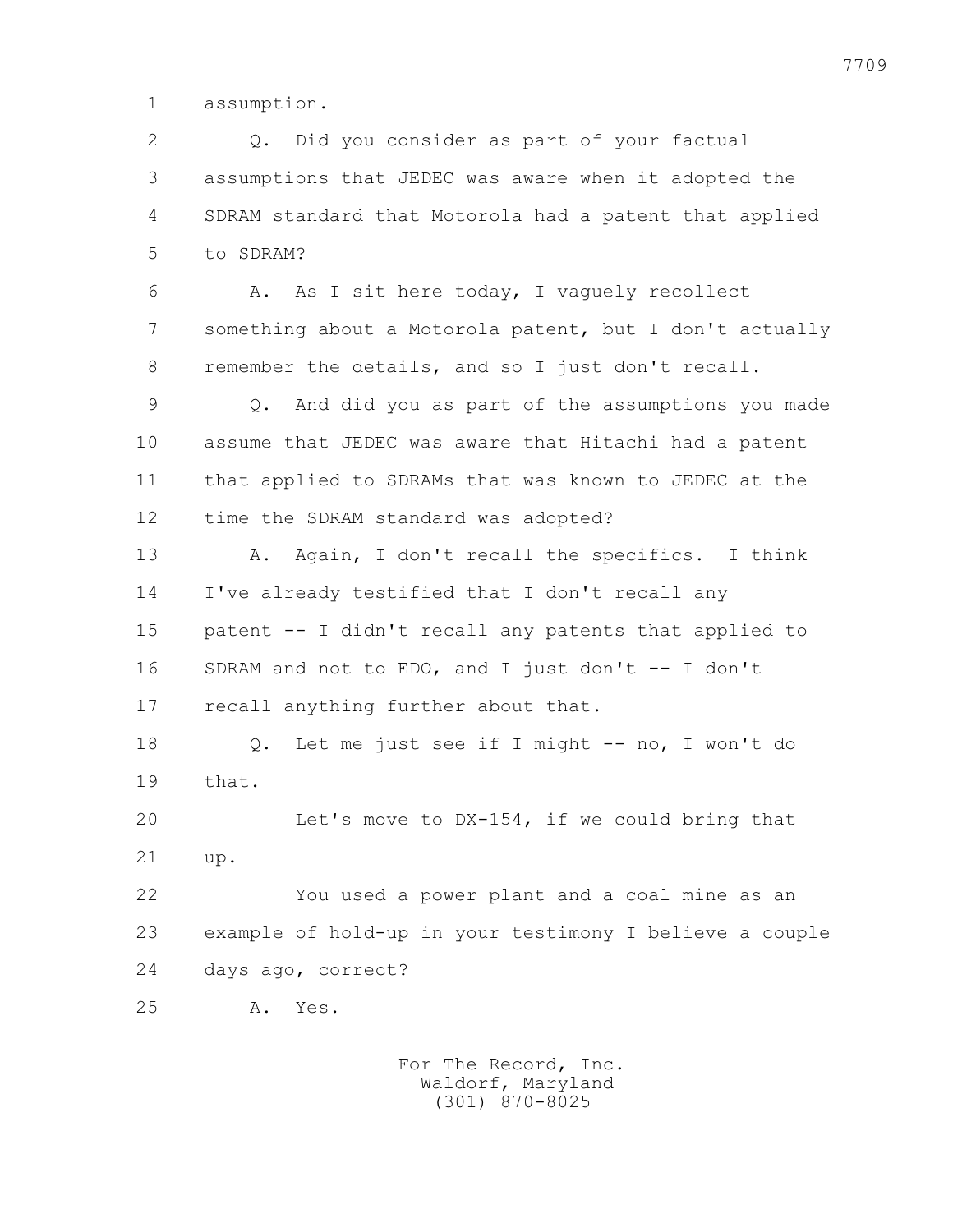1 Q. And you showed an example -- I think it's on 2 DX-154 -- on how if a contract was signed after the 3 plant had been built, the coal costs \$20 a ton as 4 contrasted with the example you showed on DX-155 -- if 5 we can bring that up -- which was the contract being 6 signed before the plant was built and the cost being 7 \$10 a ton, correct? 8 A. I recall that testimony. 9 Q. As a matter of economic theory, there is a 10 certain increase in the price of coal that would cause 11 the power plant to stop buying coal and shut down, 12 correct? 13 A. That's correct. 14 Q. And in economic terms, how do you describe that 15 price increase? 16 A. Well, one term for it is the choke price. 17 Q. And can you relate that to -- is that related 18 to marginal costs, average costs? 19 A. The plant shuts down when its output prices 20 reaches its average variable costs. As I sit here 21 today, I'm not able to recollect the term of what input 22 price causes the plant to shut down, but it shuts down 23 when its output price reaches the average variable 24 costs. 25 Q. So, if its average variable costs go up to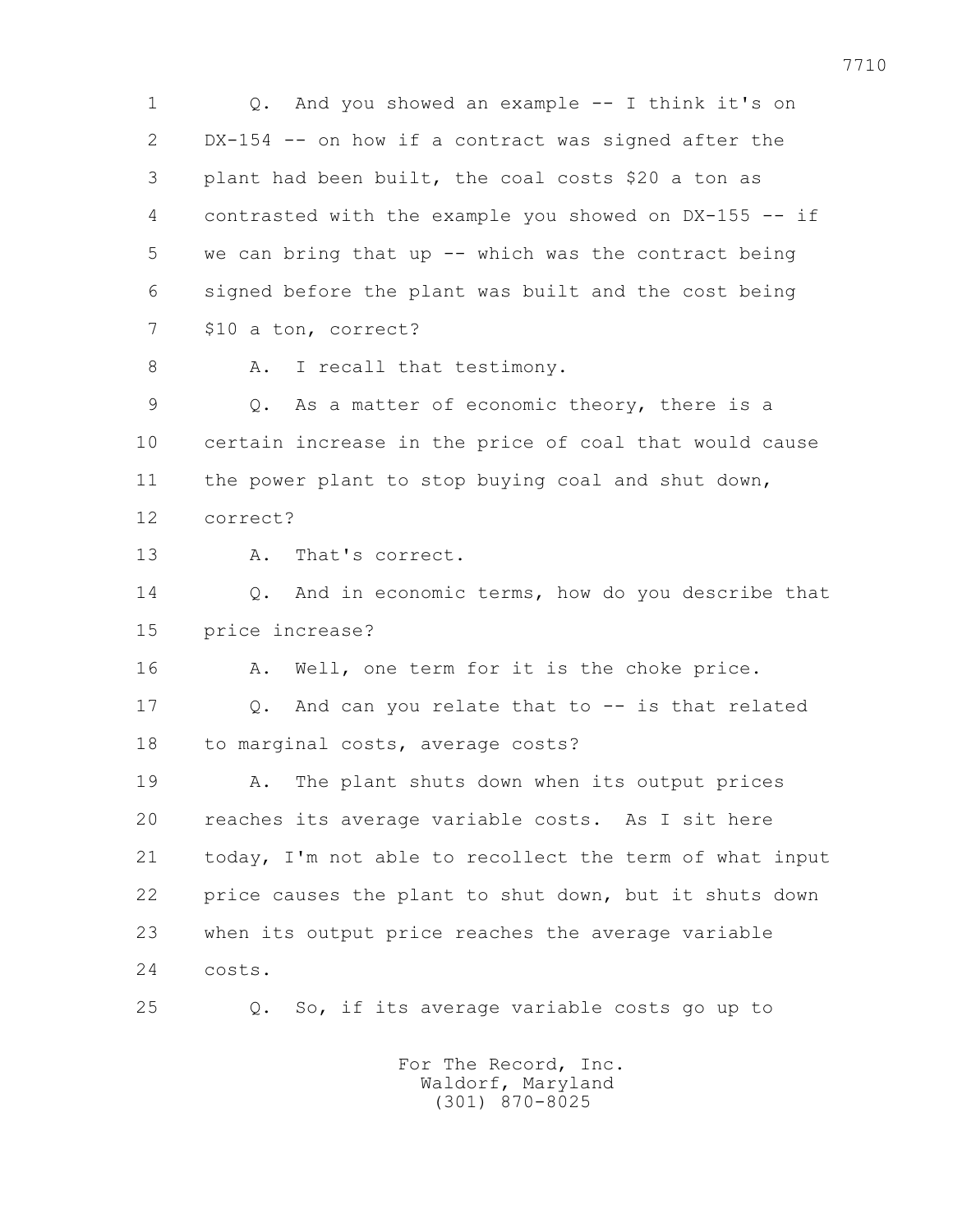1 where they hit the output price, that would shut it 2 down?

3 A. That would shut it down, yes.

 4 Q. And the solution -- one of the solutions you 5 talked about in the context of the coal example was to 6 enter into a long-term contract --

7 A. Pardon me, I need to amend my previous answer.

 8 That's the Principles of Economics 101 version 9 of the story; that is to say, a plant shuts down when 10 the price reaches the average variable cost, but option 11 values actually amend that answer and complicate it, so 12 that is to say, if there -- if there are, say, for 13 example, sunk costs associated with shutting down or 14 costs associated with restarting the plant once it's 15 shut down, then the decision won't be at that point, 16 but yes, the first path of the decision is that point. 17 I'm sorry to be pedantic about this, but this is 18 something that I teach.

 19 Q. That's all right, I just need a moment to read 20 the answer again, if I can. Okay.

 21 And one of the ways you testified that the 22 scenario you've described as hold-up can be avoided is 23 by signing a long-term contract before the plant is 24 built.

25 A. That is correct.

 For The Record, Inc. Waldorf, Maryland (301) 870-8025

7711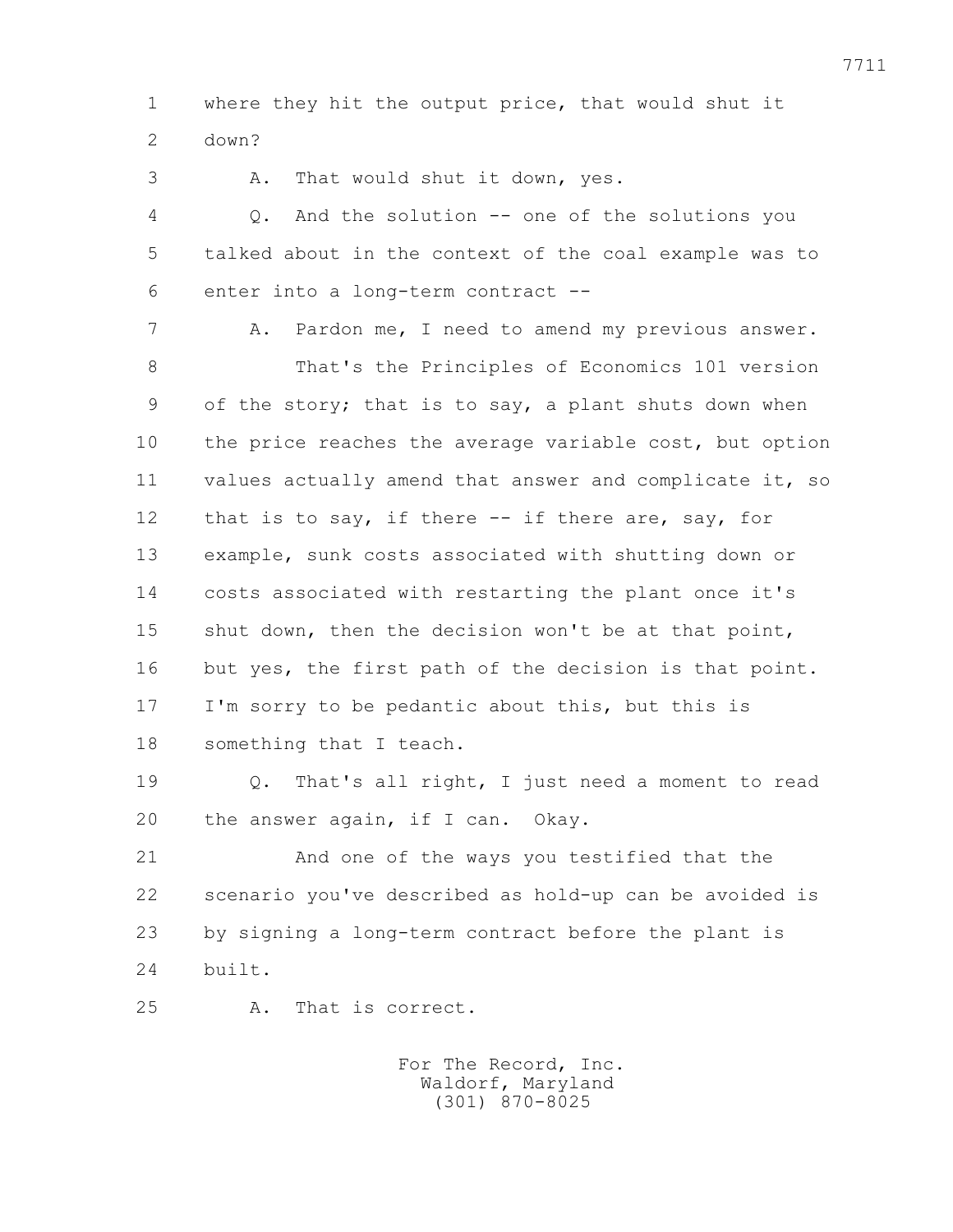1 Q. And of course, there are inherent problems that 2 you've written about and others have written about with 3 long-term contracts.

4 A. That's correct.

 5 Q. Which may impose costs on one party or the 6 other that they didn't anticipate.

7 A. For example.

 8 Q. Okay. And of course, in your hold-up example, 9 one other constraint on the price that could be charged 10 by the coal mine is the cost of transporting coal from 11 a more distant mine to this location.

12 A. That's -- yes, that's correct.

 13 Q. Okay. Now, directing you back to the 14 technologies at issue here, DRAMs, you would expect as 15 a matter of economics, wouldn't you, that DRAM 16 manufacturers, in considering whether to develop 17 processes to manufacture RDRAM or SDRAM or SLDRAM, 18 would make some assessment of the costs and potential 19 revenues to be realized from each of those decisions? 20 A. I would.

 21 Q. And as a matter of your understanding of the 22 DRAM industry, you understand that some companies chose 23 to develop the capability to manufacture not just 24 SDRAM, but also RDRAM.

25 A. I do understand that companies developed the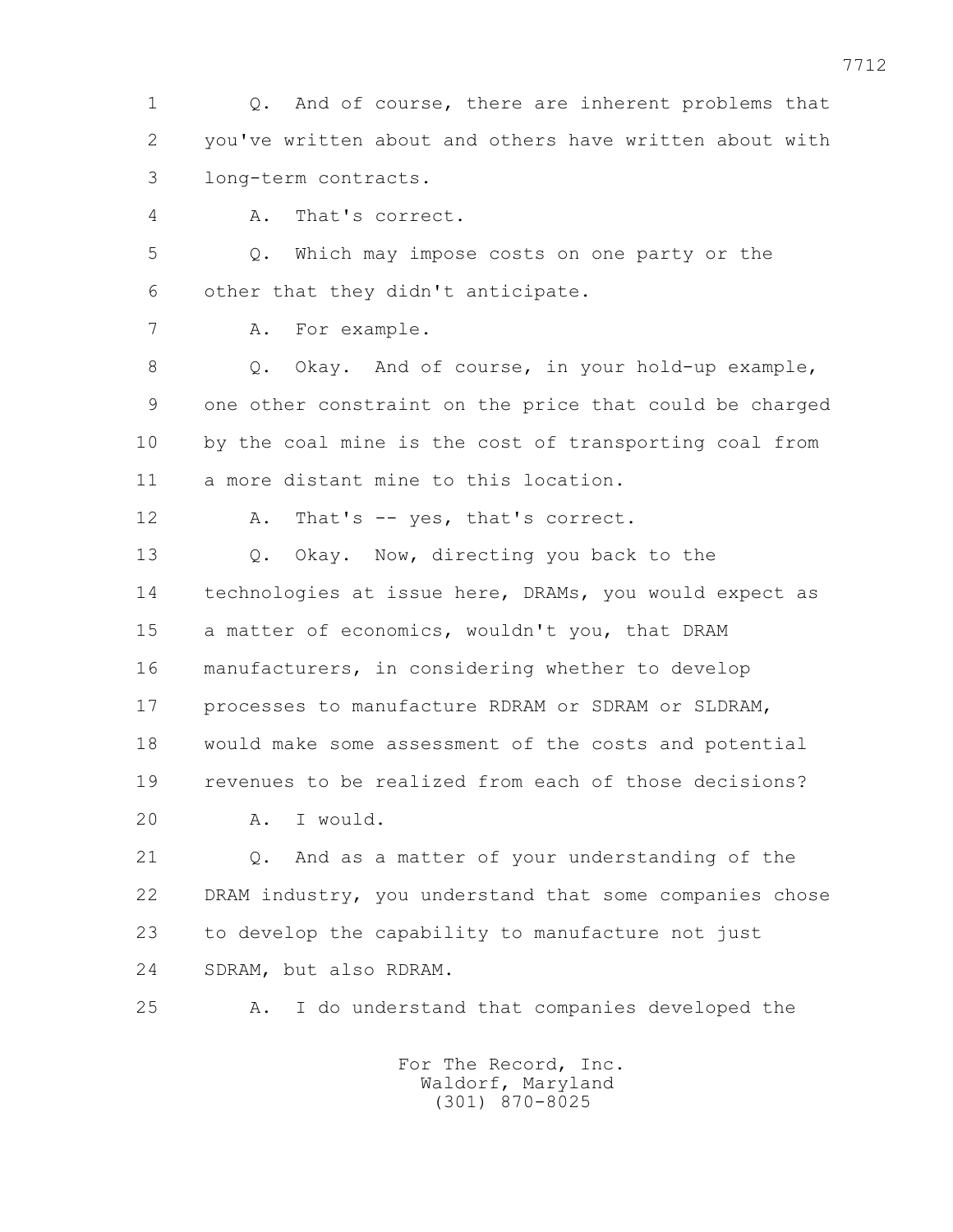1 capability not just for SDRAM and RDRAM, but explored 2 even other technologies. 3 Q. Such as SLDRAM, for example? 4 A. For example. 5 Q. Okay. And you also would agree, would you not, 6 that the DRAM industry has many examples of firms 7 developing the processes to manufacture particular DRAM 8 products that they don't ultimately then produce in 9 high volume? 10 A. I'm sorry, I -- 11 Q. Sure, let me just -- I'm trying to ask -- 12 A. It's not the complexity. It could just be read 13 back, I think. 14 JUDGE McGUIRE: All right, court reporter, 15 could you please read that back? 16 (The record was read as follows:) 17 "QUESTION: And you also would agree, would you 18 not, that the DRAM industry has many examples of firms 19 developing the processes to manufacture particular DRAM 20 products that they don't ultimately then produce in 21 high volume?" 22 THE WITNESS: I don't know about many, but 23 several certainly. 24 BY MR. STONE: 25 Q. Could we look at DX-160 for some context here. For The Record, Inc. Waldorf, Maryland

(301) 870-8025

7713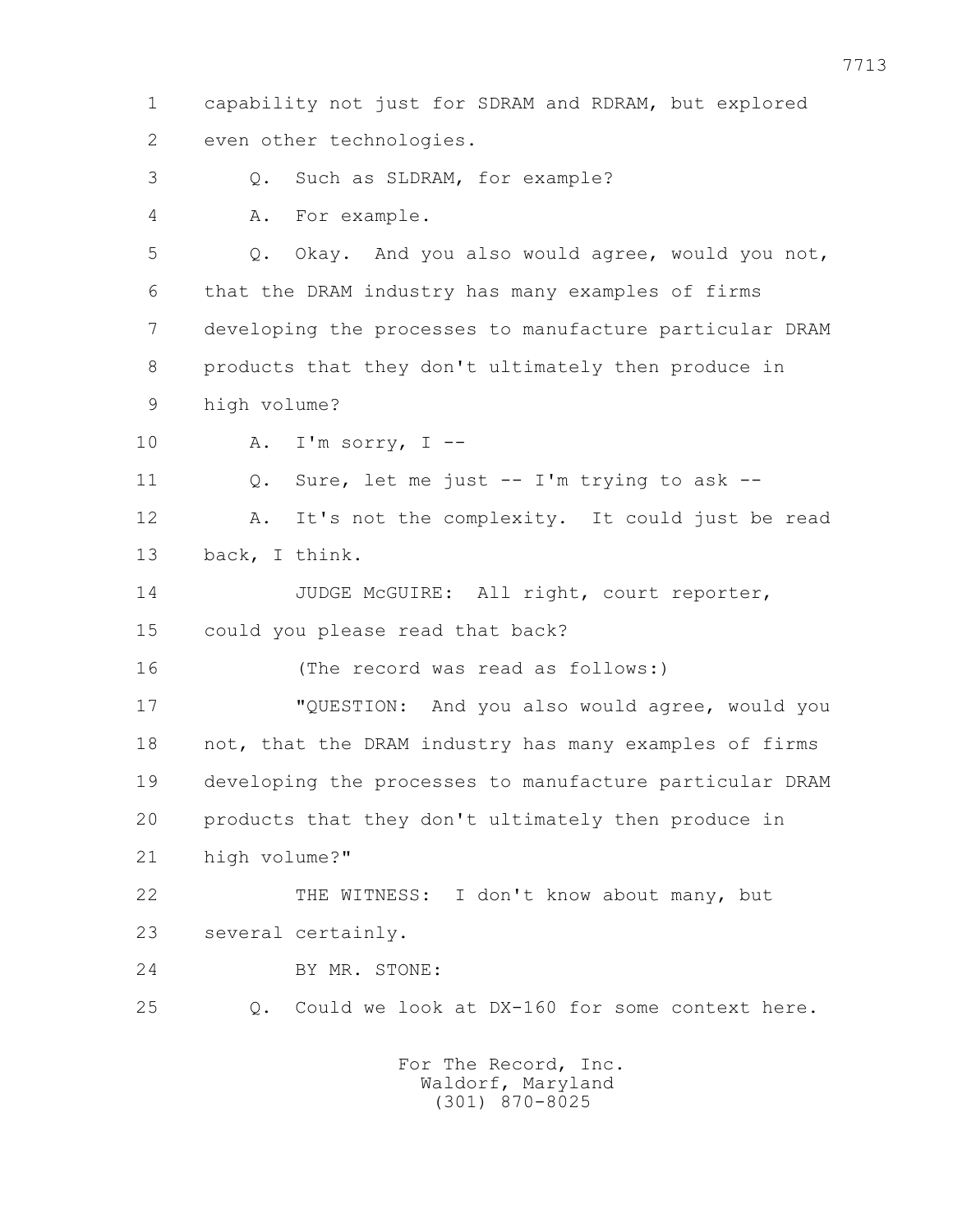1 For purposes of your economic opinions that 2 you've expressed in connection with this case, you made 3 certain assumptions about the size of specific 4 investments, correct? 5 A. Yes. 6 Q. And those would be the investments that would 7 be specific to a particular choice of technology, 8 correct? 9 A. That's correct. 10 Q. And they include things such as the design 11 costs associated with that particular technology, 12 correct? 13 A. They do. 14 Q. And the development of masks peculiar or unique 15 to that technology? 16 A. That's correct. 17 Q. And any testing or qualification processes 18 unique to that technology as well? 19 A. Those are included. 20 Q. Are there other categories of costs that you 21 have included in these specific investments that are 22 related to a choice of a particular DRAM technology? 23 A. Yes, there are costs -- the same kinds of costs 24 associated with other components that work with the 25 DRAM.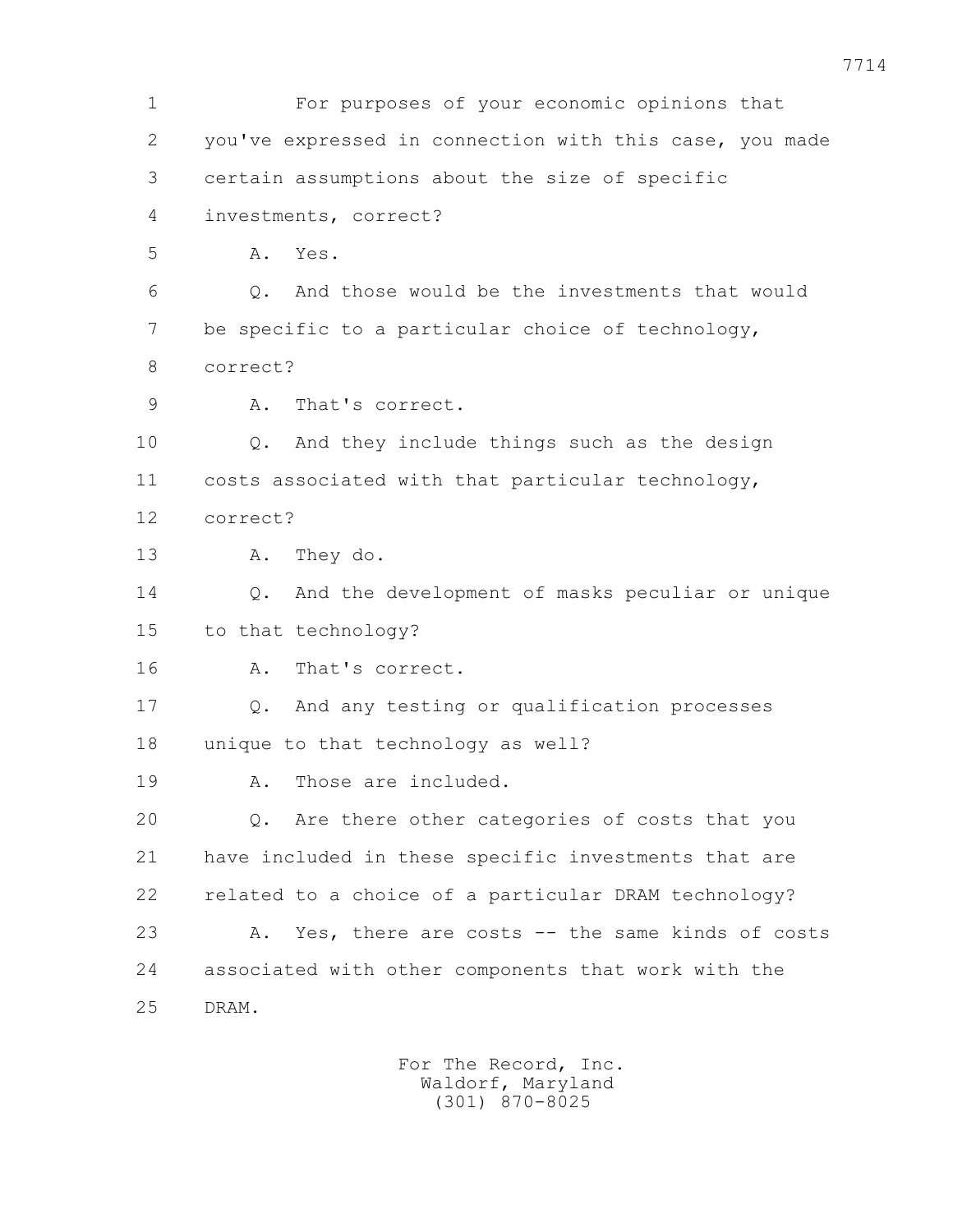1 Q. So, that would be costs associated with memory 2 controllers, motherboards, chipsets and BIOS?

3 A. For example.

 4 Q. And would you agree as a matter of your 5 economic analysis that the costs we have just described 6 as specific investments are incurred in either greater 7 or lesser amounts, but the same category of costs are 8 incurred when a change is made from SDRAM to DDR?

 9 A. Well, so, my understanding is that when you go 10 from SDRAM to DDR, minimizing those kinds of costs is 11 part of the design problem faced in choosing DDR.

 12 Q. But the same -- but the category of costs are 13 still incurred. Is that correct?

14 A. The category are incurred, yes.

 15 Q. Okay. And the category of costs, again, in 16 greater or lesser amounts, also are incurred when you 17 make transitions from, for example, PC100 SDRAM to 18 PC266 SDRAM. Is that your understanding?

19 A. Yes, again, the category are incurred, although 20 my understanding is that the size of those costs are -- 21 are substantially less than, say, going from EDO to 22 SDRAM.

 23 Q. And in determining the size of the costs, what 24 you have done is relied on information that you've been 25 provided by others, either through the trial testimony,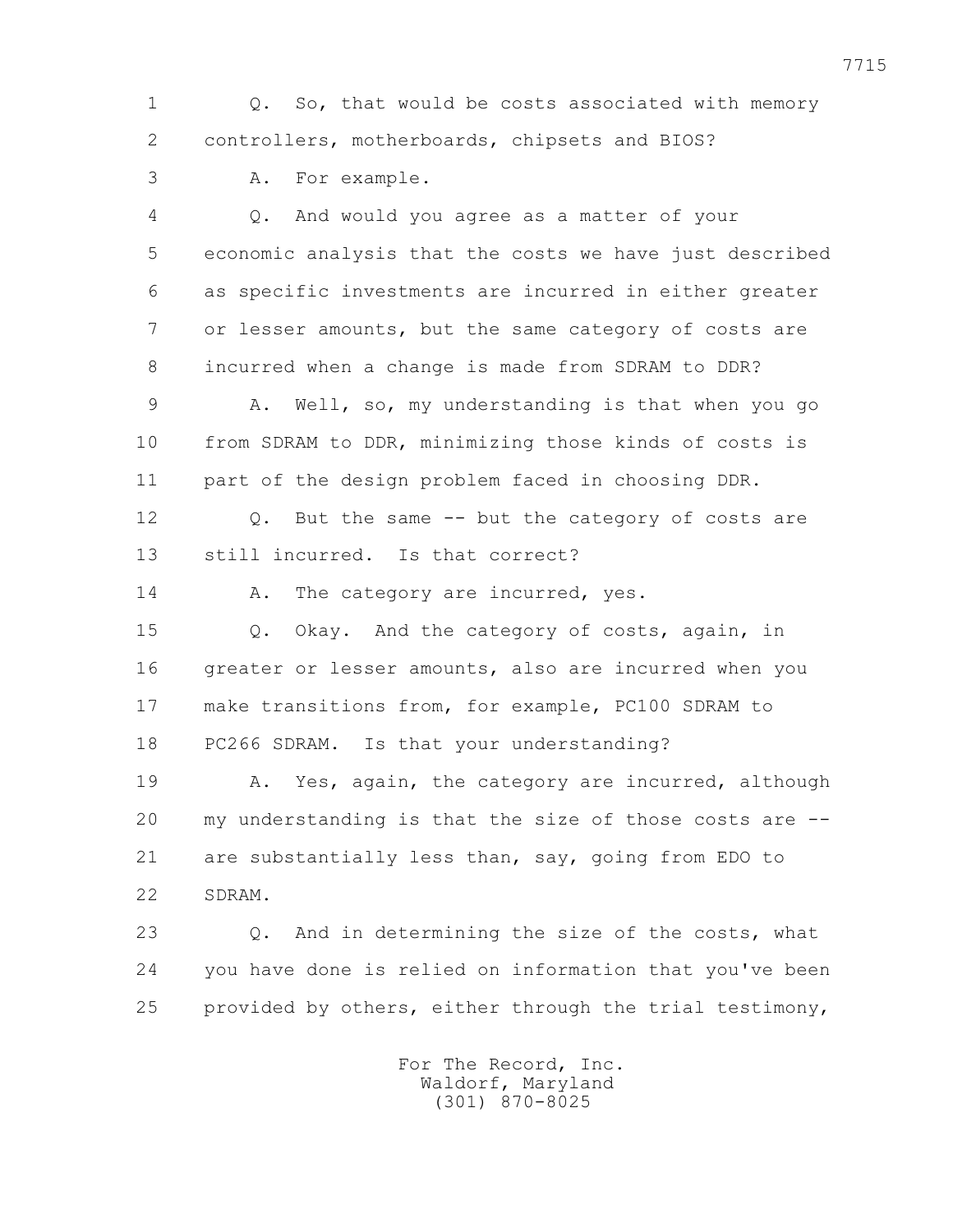1 deposition testimony or your interviews or documents 2 you've read. Is that correct? 3 A. Ultimately -- yes, I'm not the original source 4 of any of the data. 5 Q. And have you taken the data that you've 6 received from others and prepared any sort of 7 quantification of the costs by category for different 8 transitions from one technology to another? 9 A. I did not -- yes, I did not. Sorry. 10 Actually, when you reach a convenient stopping 11 point, I would like to use the restroom. 12 0. Now would be fine. 13 JUDGE McGUIRE: Well, I guess this is a good 14 time. Let's take a ten-minute break. 15 (A brief recess was taken.) 16 JUDGE McGUIRE: Back on the record. 17 Mr. Stone, you may proceed. 18 MR. STONE: Thank you, Your Honor. 19 BY MR. STONE: 20 Q. Could we bring up DX-223? I guess I don't 21 really need the DX for the purposes of this question, 22 but maybe it's helpful to put it in context. 23 Did you assume one way or the other or not 24 assume at all whether the costs the DRAM manufacturer 25 incurs in changing from one process technology to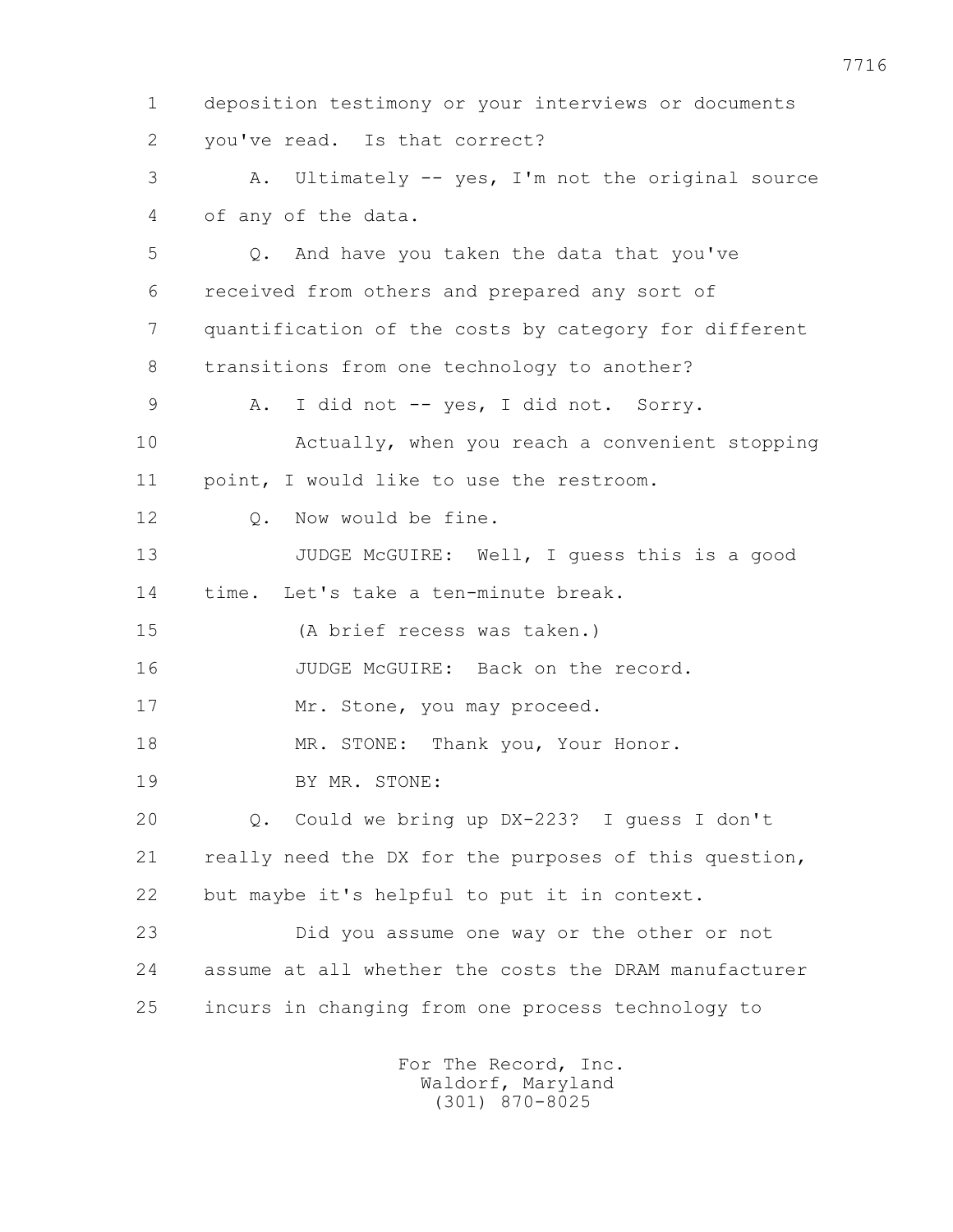1 another are greater than the costs that a DRAM 2 manufacturer incurs in changing from one interface 3 technology to another?

 4 A. The costs of changing a DRAM standard -- I'm 5 sorry, I am going to need that hear that again.

6 Q. Certainly. Let me try to back up a little bit.

 7 One of the things you talked about as part of 8 your opinion is that there would be costs that would be 9 incurred if JEDEC chose to change its standards to 10 eliminate the four Rambus technologies that you have 11 talked about, correct?

12 A. That's correct.

 13 Q. And in assessing those costs, you haven't, 14 again, done any quantification of those, have you? 15 A. Well, I haven't added them up. I mean, I have 16 seen -- I have certainly seen numbers in the record, 17 but I haven't added them up.

 18 Q. Okay. And have you, for purposes of forming 19 your opinions, considered whether the difficulty of -- 20 let me back up and start again.

 21 Would you agree that the costs of removing 22 those four technologies is equal to or less than the 23 cost of changing from an interface technology such as 24 SDRAM to an interface technology such as RDRAM? Is 25 that one of the assumptions you've made?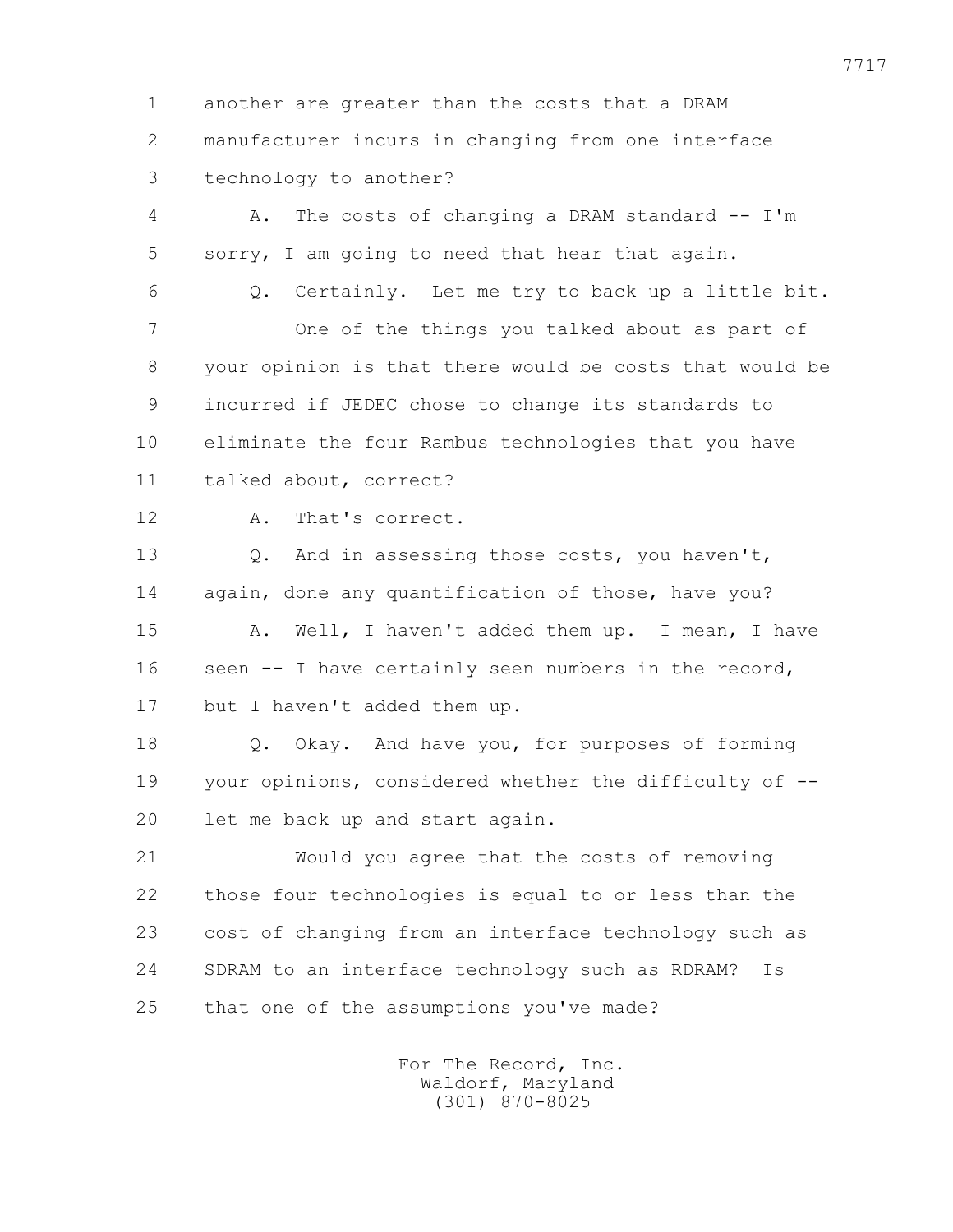1 A. The cost of removing the four technologies -- 2 the question is would the cost of removing the four 3 technologies be less than switching from SDRAM to 4 RDRAM? My understanding is that the answer to that is 5 yes.

 6 Q. And is it your understanding or have you made 7 an assumption -- and if not, that's fine -- that the 8 costs associated with changing from one process 9 technology are greater than the costs of changing from 10 one interface technology to another?

11 A. What's the -- what specifically do you mean by 12 a "process technology"?

 13 Q. All right, you are familiar with the 14 manufacturing processes that are often referred to in 15 terms of the number of microns?

16 A. Yes.

 17 Q. Okay. Have you assumed one way or the other or 18 not assumed at all that the costs of switching from one 19 process technology to the next are greater than the 20 costs incurred in switching from one interface 21 technology to another?

 22 A. So, my understanding is that the costs of 23 changing an interface technology tend to be greater 24 because they're -- at least their total costs, because 25 they are industry-wide, they include all the other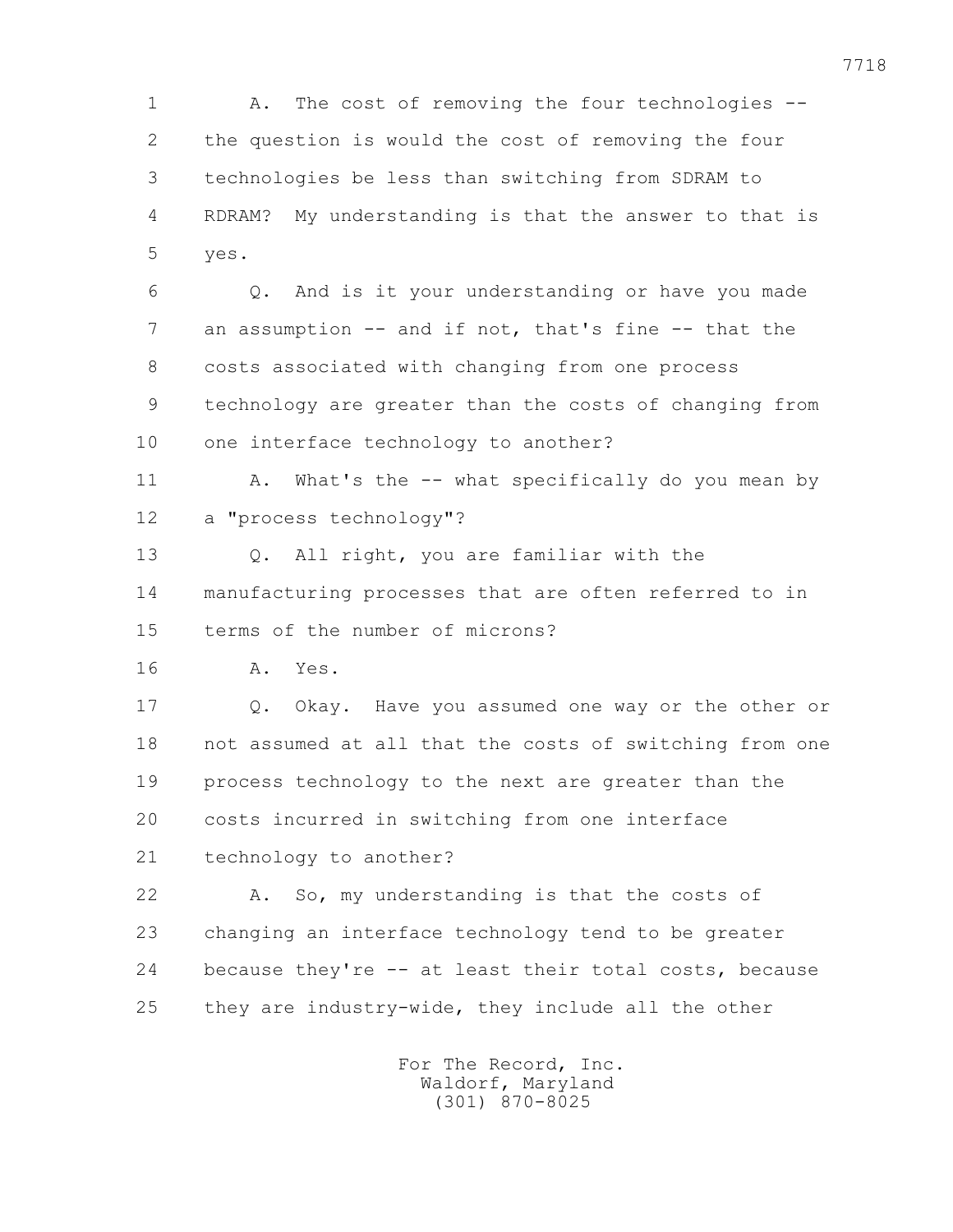1 components, whereas the cost of a die shrink is pretty 2 much within the manufacturer and does not spread out 3 through the rest of the industry.

 4 Q. Would it be inconsistent with the assumptions 5 you have made if the facts turned out to be that the 6 costs of changing from one process technology to 7 another are greater than the costs of switching from 8 one interface technology to another?

 9 A. Well, the costs to whom, the total industry 10 costs or the costs to the manufacturer?

11 Q. Fair point.

 12 Would it be inconsistent with the assumptions 13 you've made if the facts turned out to be that the 14 costs to a DRAM manufacturer of switching process 15 technologies were greater than the costs of switching 16 interface technologies?

17 A. No, I've made no assumption about the costs of 18 the process technology, so it wouldn't matter if that 19 was more or less.

 20 Q. In your understanding of the DRAM industry, how 21 often are process technologies changed?

 22 A. Eighteen months, two years, something in that 23 neighborhood.

- 24 Q. If we could bring up 226.
- 25 One of the things you spoke about yesterday, I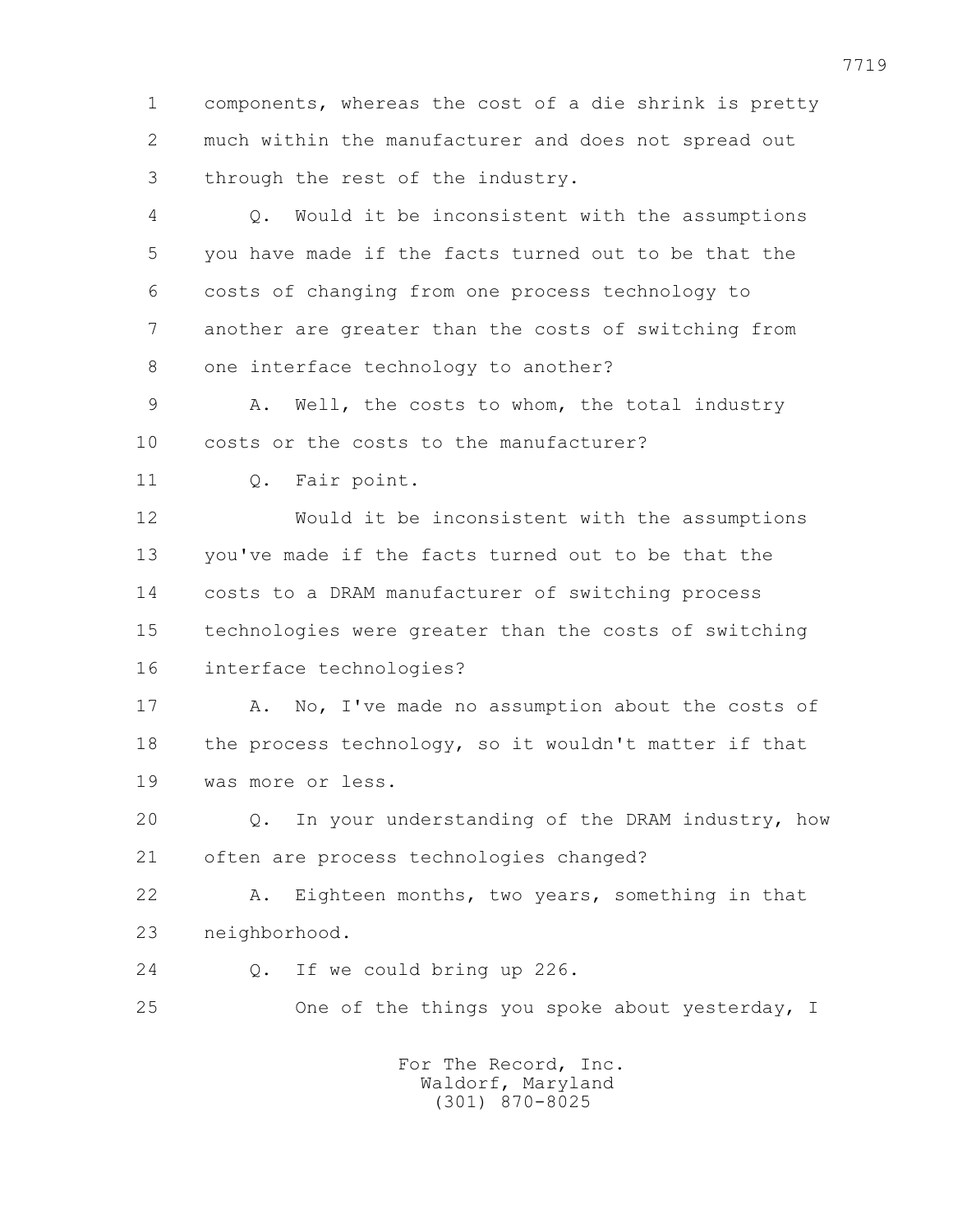1 believe, were barriers to entry, and DX-226 was a 2 demonstrative you used in connection with that,

3 correct?

4 A. That's correct.

 5 Q. Let me ask you about scale. Does the scale 6 factor apply to a new entrant in the technology market? 7 A. You know, I don't know the answer to that. 8 It's an interesting question, but I don't know the 9 answer to it.

 10 Q. Were the barriers to entry that you talked 11 about yesterday --

12 A. Actually, can I add one more thing to my 13 answer?

14 Q. Certainly.

 15 A. There's certainly the cost of developing 16 technologies that -- there are certainly some scale 17 economies to developing technologies, so I think the 18 answer to the question is actually yes, especially if 19 you want to test the technology -- that is to say, you 20 want to see how it implements -- and you would actually 21 need to have some kind of silicon manufacturing 22 facilities, and that would actually create quite a 23 scale economy. The -- yes, so I think there was 24 probably a scale economy in the technology markets. 25 Q. When you talked yesterday about barriers to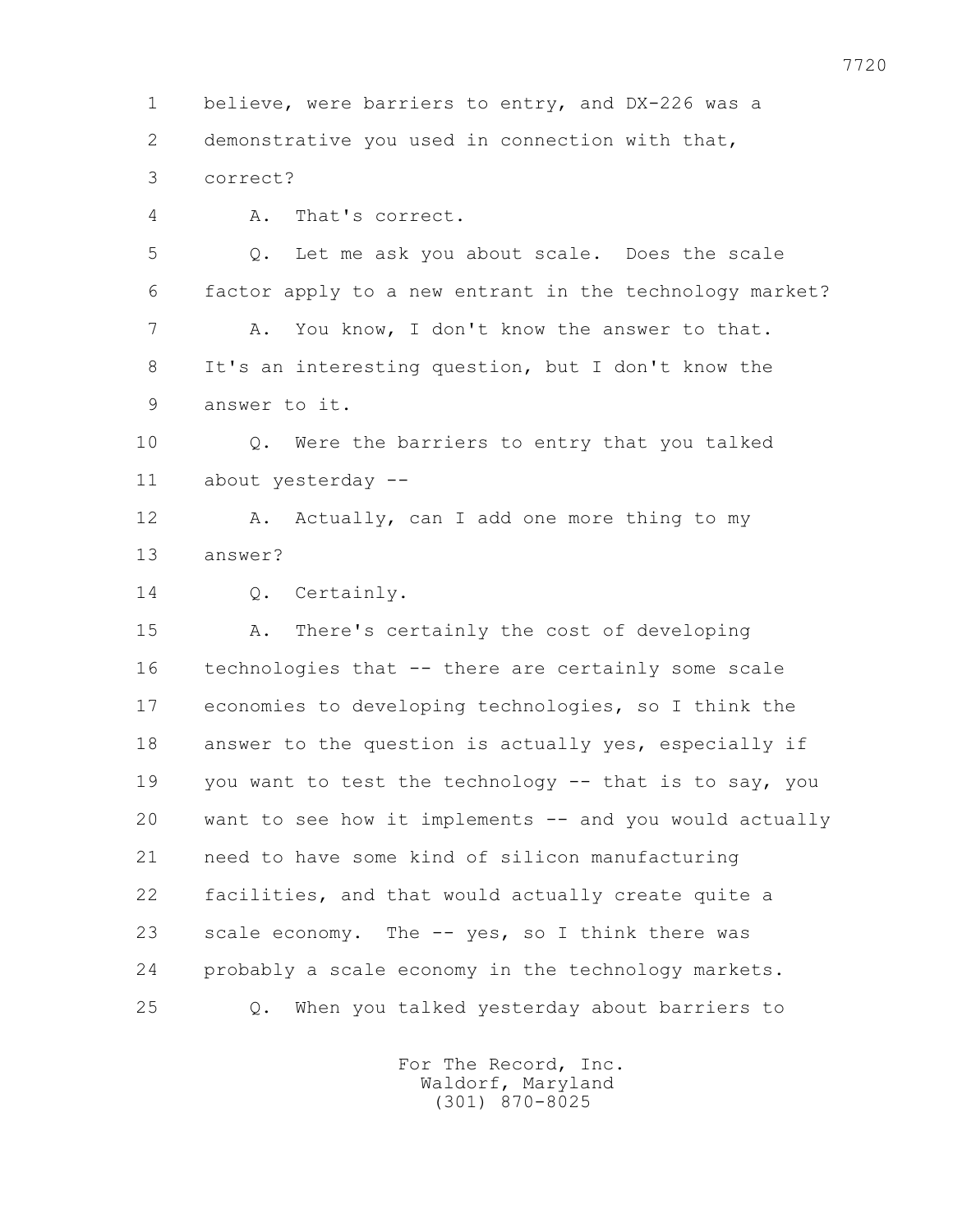1 entry and used DX-226 to help illustrate your 2 testimony, were you referring then to barriers to entry 3 in the DRAM manufacturing business? 4 A. When I used scale, I was referring to the DRAM 5 manufacturing business. 6 Q. And when you used sunk costs, were you 7 referring to the DRAM manufacturing business? 8 A. Yes. 9 Q. And when you used strong learning curve, were 10 you referring to the DRAM manufacturing business and 11 the manufacturing of related components? 12 A. Yes. 13 Q. Let's go to DX-160, if we could, again. Let me 14 direct your attention to the fourth bullet point, the 15 ease of reaching agreement. 16 One of the things you testified to was it's 17 difficult for JEDEC to adopt standards which would 18 eliminate the four Rambus technologies because 50 19 percent, roughly, of the manufacturing capacity is 20 licensed and 50 percent is not, correct? 21 A. That's -- approximately, that's my 22 understanding, yes. 23 Q. Hypothetically, I want you to assume that the 24 entire industry had been offered a license on the same 25 terms and that 50 percent of the industry accepted the For The Record, Inc.

 Waldorf, Maryland (301) 870-8025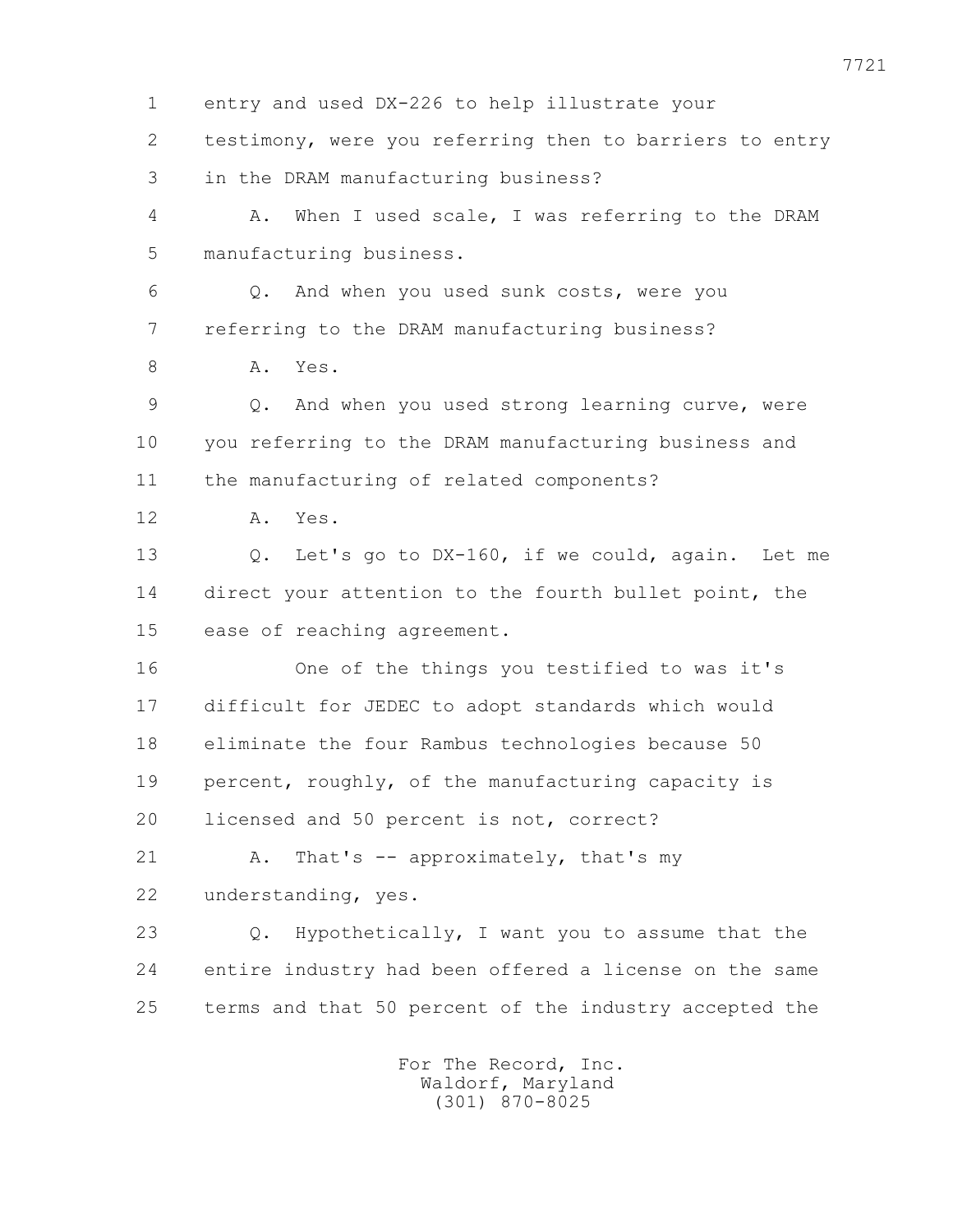1 license and 50 percent of the industry rejected the 2 license, went ahead to manufacture the products, 3 infringing the patents.

 4 If that scenario occurred hypothetically, would 5 you have the same difficulty in reaching agreement 6 about a new standard that you testified to yesterday? 7 A. Yes.

 8 Q. Don't all of the manufacturers have an interest 9 in developing standards which will be less costly in 10 terms of the payment of royalties?

11 A. If we're referring to the question of the ease 12 of reaching agreement, so that this is something that 13 is an ex ante/ex post question, there are issues in my 14 mind, and your question doesn't specify that.

 15 Q. Okay. Assume the situation where 50 percent of 16 the market has taken a license and 50 percent has 17 rejected the license, and an organization that includes 18 all of them as members is confronted with the question 19 of whether to adopt a standard which removes the 20 infringing features. Can you assume that?

21 A. Yes.

 22 Q. Wouldn't all of the manufacturers, those that 23 are paying royalties and those that are in litigation, 24 have an interest in seeing a standard developed that 25 did not incorporate the patented technologies?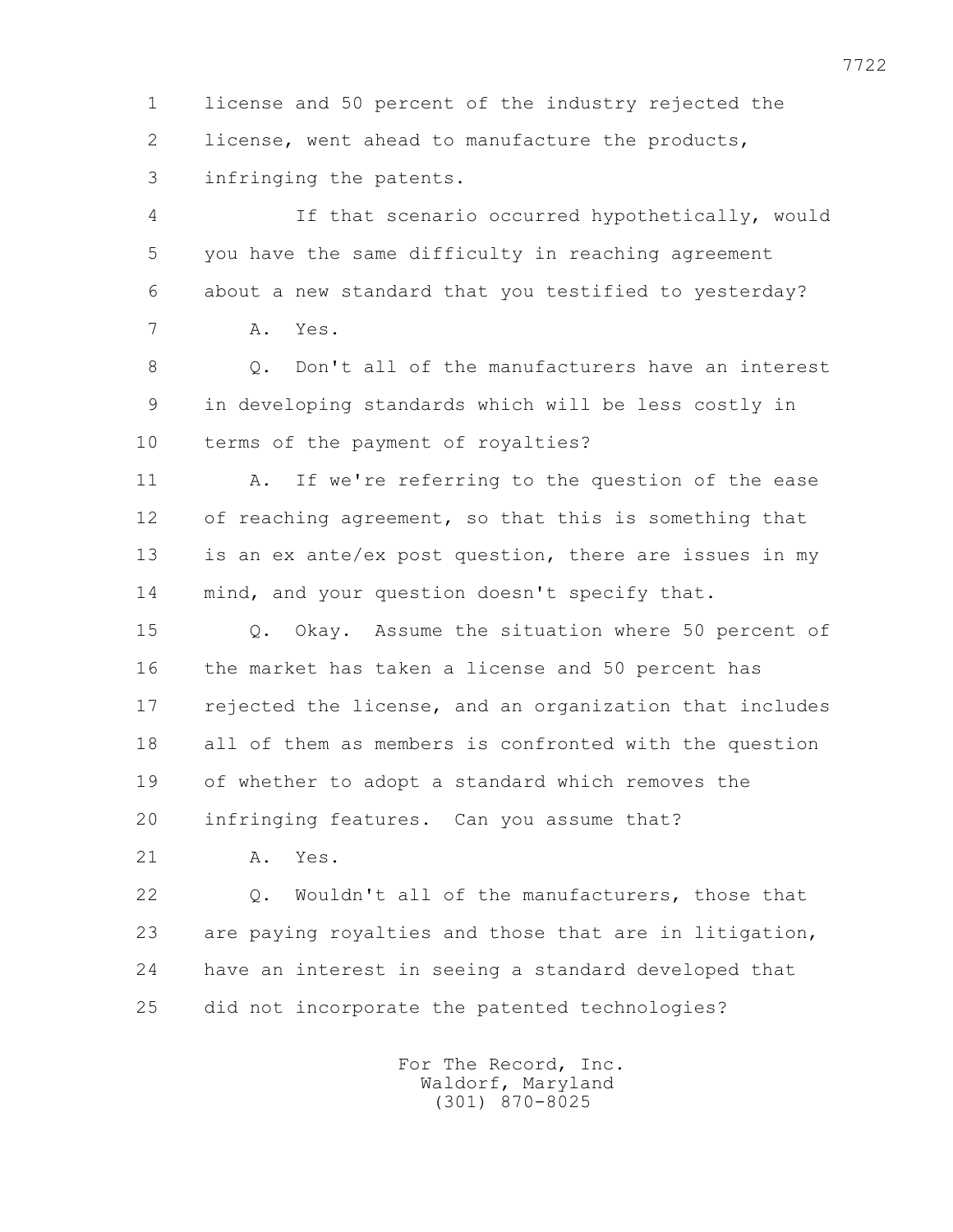1 A. The answer is not necessarily, and it depends 2 on other unspecified hypotheses. 3 Q. Okay. And have you made a study in the 4 circumstances of this case as to whether the interests 5 of the 50 percent that are licensed and the 50 percent 6 that are not licensed are all consistently in favor of 7 adopting a standard that eliminates the patented 8 technologies? 9 A. I have actually investigated this question, but 10 I have not reached a conclusion on that question; 11 however, that does not overturn my conclusion that it 12 would nonetheless be a challenge given the differences. 13 Q. And that challenge -- let me strike that. 14 Let's pull up DX-158. 15 You've testified previously about various 16 mechanisms that an organization might take to reduce 17 the risk of hold-up ex ante, correct? 18 A. Yes. 19 Q. And you have testified to that as a matter of 20 economics? 21 A. Yes. 22 Q. Let me ask you about it as a matter of economic 23 theory, if I might. 24 The first bullet point on DX-158, IP disclosure 25 commitments, as a matter of economics, you said if we For The Record, Inc.

 Waldorf, Maryland (301) 870-8025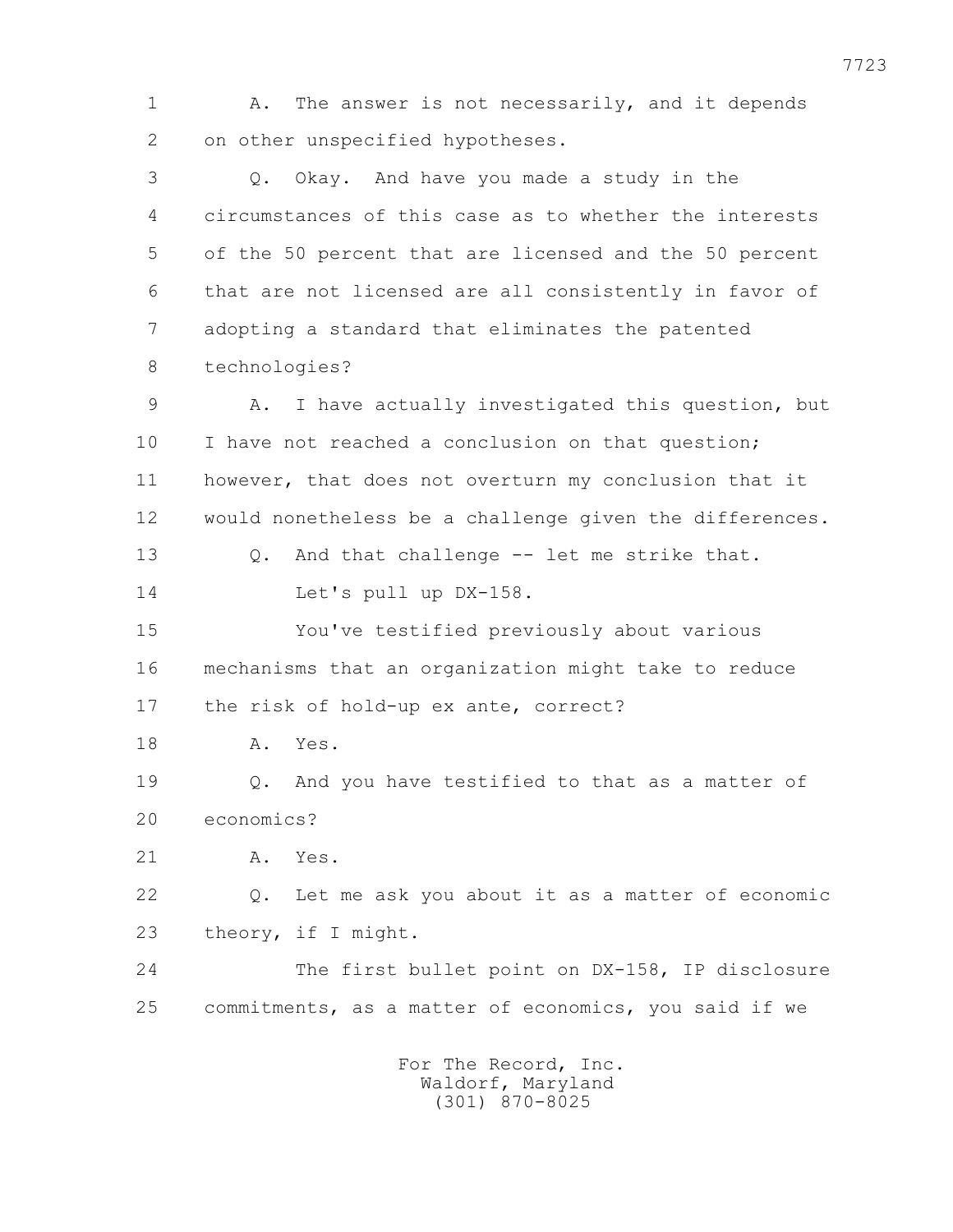1 can tell everyone who participates in the

2 standard-setting process that they need to disclose

3 whatever the pertinent intellectual property is to us,

4 that would be one way to mitigate the risk.

5 A. Yes.

 6 Q. And you mitigate the risk most completely if 7 you tell every company that they have to tell you about 8 all of the IP they have.

9 A. All of the relevant IP, yes.

10 Q. All of the relevant IP.

 11 And the mitigation you achieve is less if you 12 limit the disclosure obligation simply to the knowledge 13 of the representative at the meeting.

14 A. That's correct.

 15 Q. And if some companies are very large and have 16 many employees, there might, as a matter of economics, 17 be a lot of knowledge that is not held by the 18 representative with respect to relevant IP.

19 A. That's correct.

 20 Q. Similarly, if you're a company that does most 21 of its research and development in another country and 22 if your representative to the organization is not part 23 of the same location or even in the same country where 24 the research is done, they might have less knowledge 25 than the company as a whole.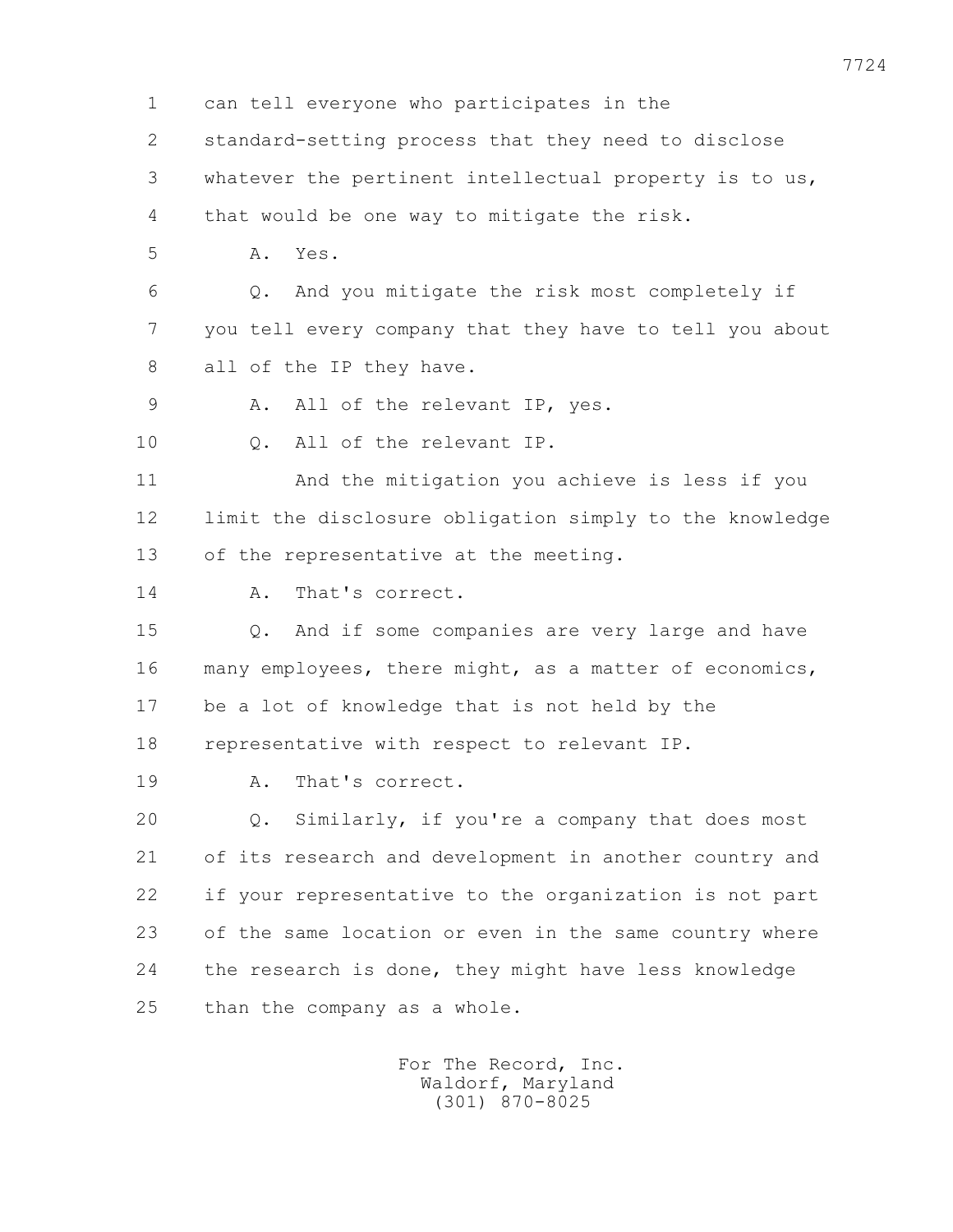1 A. I'm not sure I see what the other country has 2 to do with it, but if the representative was not part 3 of the research effort or not connected to the research 4 effort of the company, the representative might not 5 know as much as one of the researchers knew.

 6 Q. Okay. It's also true, is it not, that this 7 disclosure provision that might mitigate the risk would 8 not extend to intellectual property held by persons who 9 were not members.

 10 A. That's correct, as I understand the question, 11 which is to say does this protect you from intellectual 12 property of non-members, no.

 13 Q. So, there would be economic motivation for a 14 standard-setting organization to search in some fashion 15 for intellectual property that might bear on its 16 standards that it otherwise would not expect to know 17 about.

18 A. There would be a benefit to that.

 19 Q. And as you testified earlier, there is a cost 20 associated with being provided with incorrect

21 information.

22 A. Generally, yes.

 23 Q. And is it also correct that if the disclosure 24 is expected at a very early stage of a standard-setting 25 process, that there are costs associated with having to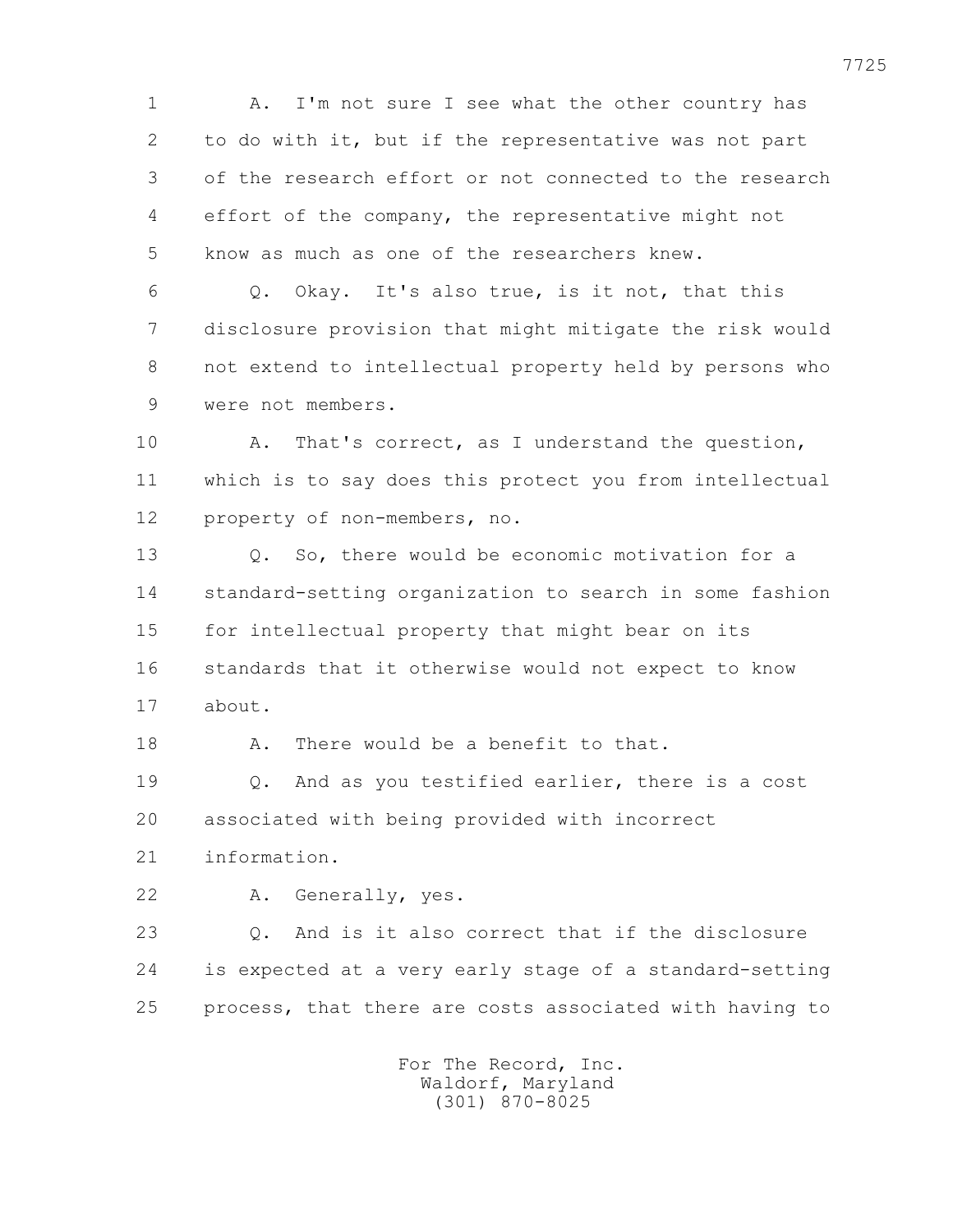1 deal with a higher number of disclosures because 2 there's more -- different technologies being 3 considered? That's not clear. Let me see if I can 4 draw a picture.

 5 If we assume the funnel that you talked about 6 yesterday, and if at the beginning of the process there 7 are five technologies under consideration, and if as we 8 go forward that narrows down to three and then to one, 9 there are costs associated with requiring some 10 disclosure of pertinent intellectual property at the 11 point in time when there are five technologies proposed 12 that are greater than the costs when there are just 13 one, correct?

14 A. I'm not sure I agree with that proposition, and 15 it depends on the nature of the winnowing process. It 16 may be that if it's easy to project some of the 17 alternatives just because someone says, well, there's 18 IP on this particular alternative, you've actually had 19 a net savings in the deliberation costs, and so I -- 20 I'm not testifying that that's always the case. It's, 21 rather, that it's not clear to me one way or the other 22 which is the expedient way to do the winnowing process. 23 Q. I appreciate that answer. Let me see if I can 24 clarify my point.

25 It could vary from organization to organization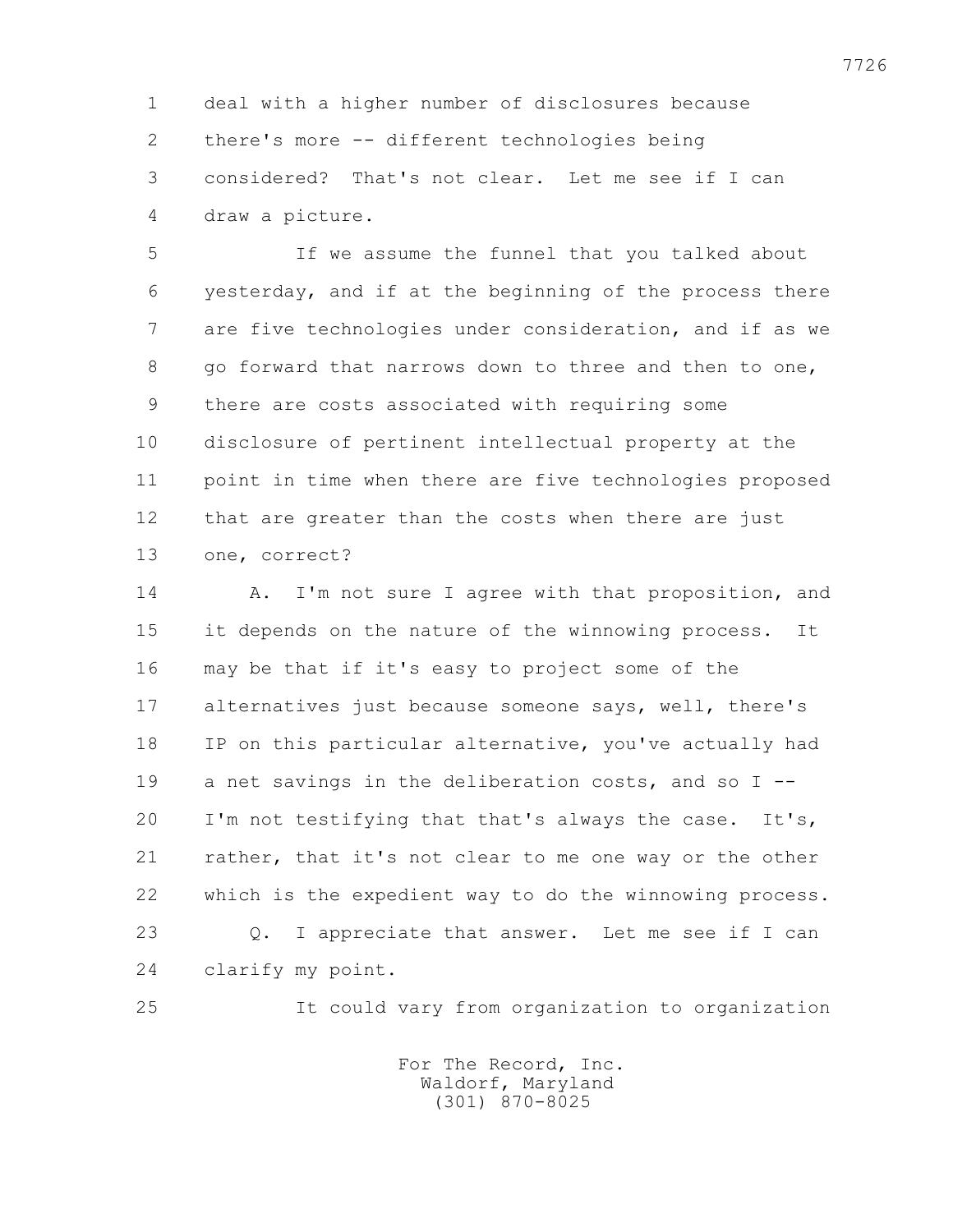1 whether there was a net benefit in requiring disclosure 2 early as opposed to waiting and imposing an obligation 3 to disclose later.

4 A. Absolutely.

 5 Q. Okay. Have you performed any analysis of 6 which -- have you performed any analysis of JEDEC's 7 actual costs and benefits in an effort to determine 8 what would be the economically efficient disclosure 9 standard for it to impose?

10 A. No.

 11 Q. You recognize, don't you, that many 12 standard-setting organizations have struggled with the 13 various trade-offs that we have just talked about in 14 brief?

 15 MR. ROYALL: Your Honor, I would object to this 16 question. Mr. Stone himself as objected a number of 17 times that I'm aware of when any questions have been 18 raised about other standard-setting organizations.

19 JUDGE McGUIRE: Sustained.

20 BY MR. STONE:

 21 Q. In the course of forming your economic 22 opinions, have you given any consideration to whether 23 the assumptions you have made about JEDEC's policies 24 regarding disclosure are the economically most 25 efficient policies it could have selected?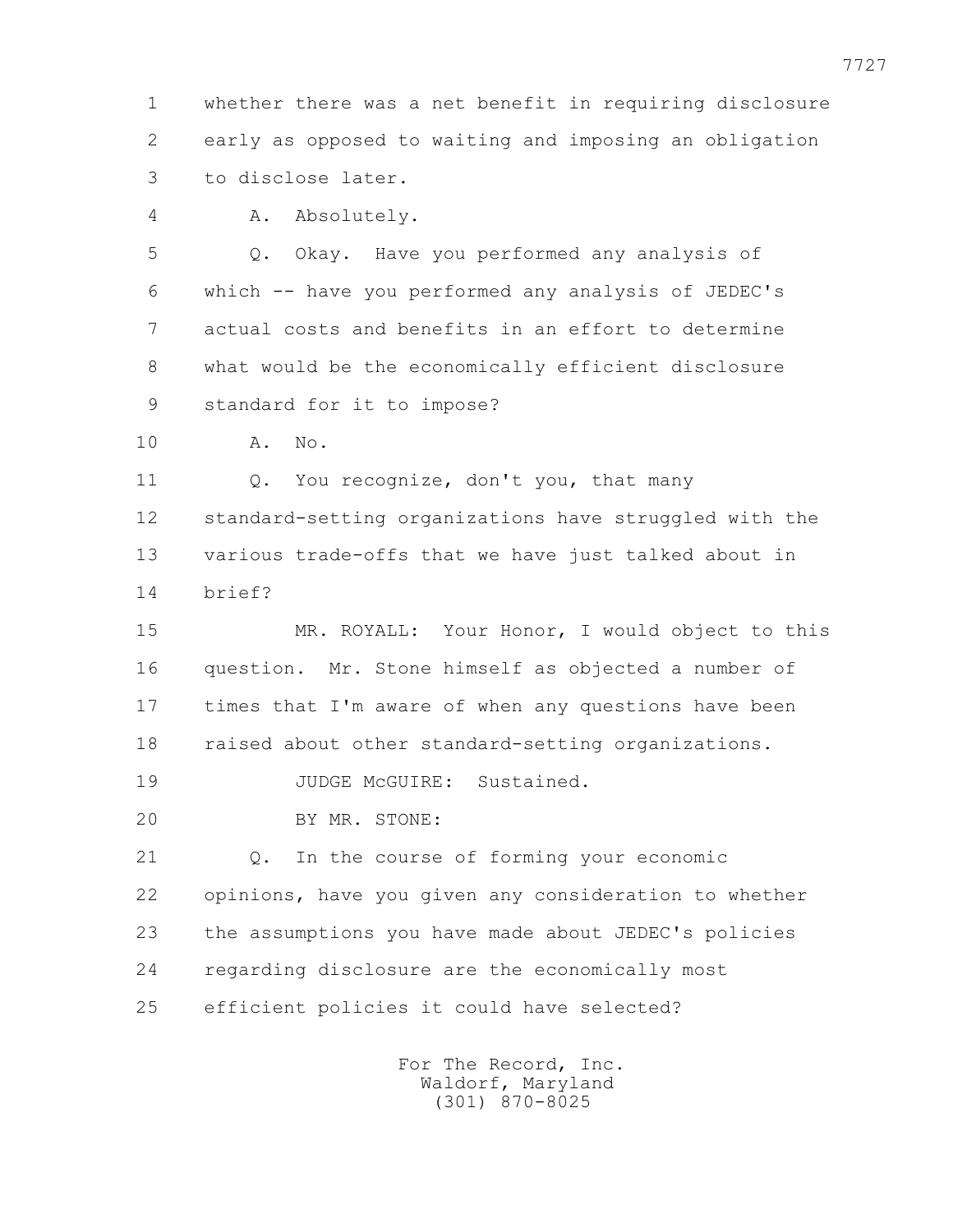1 A. I have not investigated the efficiency of 2 JEDEC's procedures and rules.

 3 Q. Have you formed any opinion as a matter of 4 economics one way or the other as to whether were an 5 organization to require disclosure of patent 6 applications, that procedure would be economically 7 beneficial or not?

8 A. Well, I think as I testified, these have 9 been -- all of these disclosure requirements that were 10 on the slide which is now off the projector, which 11 could be done to various degrees, they have costs and 12 benefits, and as I understand the question you've just 13 asked me, yes, I'm aware of costs and benefits to 14 these, and I haven't actually tried to -- attempted to 15 perform any kind of cost-benefit analysis for 16 JEDEC's -- the design of JEDEC's rules.

 17 Q. Okay. Let me ask you about the testimony you 18 gave yesterday, which I think was in your considered 19 judgment, Rambus might have issued a RAND letter if it 20 had been requested to do so. Is that a fair summary of 21 that line of testimony?

 22 A. It might have. I guess that's why I explored 23 both branches of the tree, as to -- I didn't come to 24 the conclusion that it would not have. That was 25 actually what I judged to be more likely, but -- but it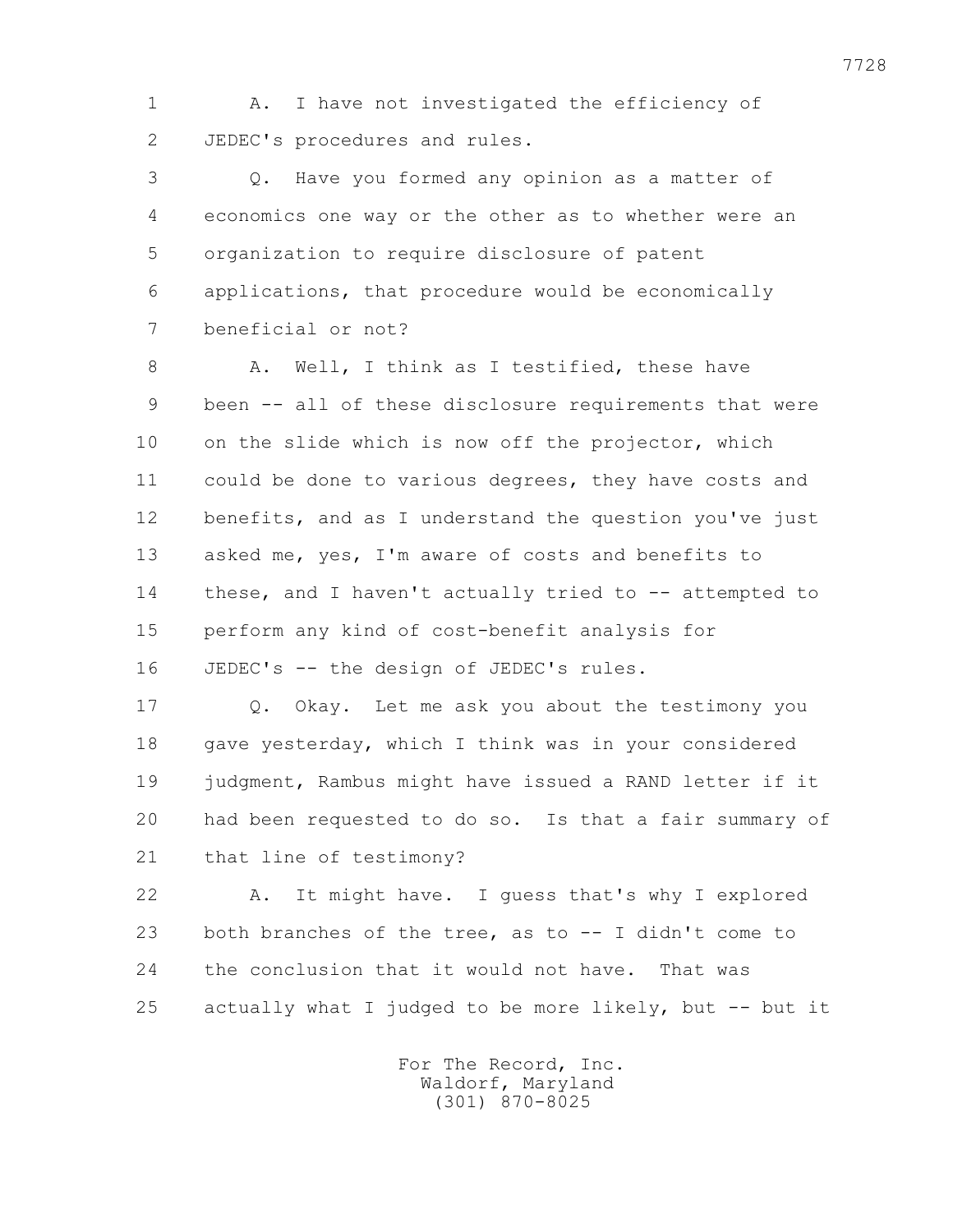1 might have.

 2 Q. I want to ask you about that. Bring up, if we 3 could, DX-234.

 4 You used DX-234 to illustrate some of your 5 testimony about the reasons why your considered 6 judgment was that it would be more likely that Rambus 7 would not issue a RAND letter than that it would, 8 correct?

9 A. That's correct.

 10 Q. As a matter of economics, when the question was 11 posed as to whether or not to provide a RAND letter, 12 you would assume, would you not, that whatever 13 knowledge JEDEC had about alternatives to the use of 14 the Rambus technology would also be known to Rambus? 15 A. Well, most of them. I don't know about all of 16 them, but generally that would be my starting point. 17 Q. And one of the risks that Rambus would need to 18 consider in deciding whether or not to issue a RAND 19 letter is whether or not JEDEC would adopt a 20 non-infringing alternative technology, correct? 21 A. That would be one of the things they would

22 consider.

 23 Q. And in that regard, as a matter of economics, 24 do you assume that their calculation of that risk would 25 be the same as what JEDEC's calculation of that risk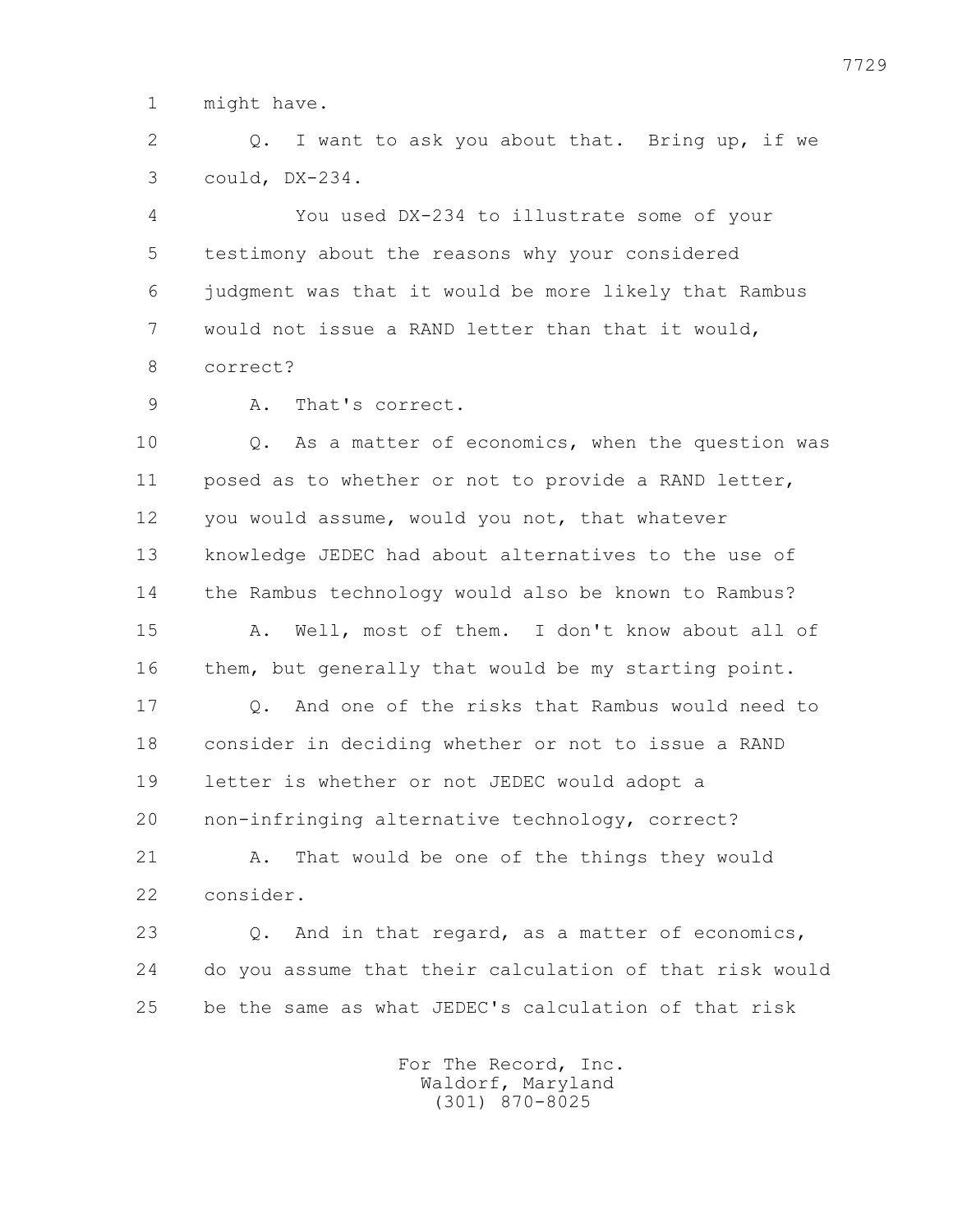1 would be?

 2 A. I wouldn't assume it was the same, but I would 3 probably assume what's known as an unbiased -- that it 4 was unbiased, which is to say if it's different, it's 5 not different in any particular direction. It's just 6 there may be -- it may be different, but correct on 7 average -- or it's the same on average rather than 8 correct.

 9 Q. If Rambus had been requested to provide a RAND 10 letter or RAND assurance and if it had concluded that 11 in the event it did not it would be likely that JEDEC 12 would adopt competing or alternative technologies that 13 were not infringing, there would be economic benefits 14 to Rambus in giving a RAND letter, correct?

15 A. Well, there -- again, it -- there would be 16 costs and benefits in giving a RAND letter, but you're 17 now asking me about the heart of why I was unable to 18 determine that it would not issue a RAND letter.

 19 Q. And so let me just -- I'm asking you not about 20 net benefit or net costs at the moment. I'm trying to 21 identify that both exist.

 22 At the time -- let's assume hypothetically, as 23 you have, that Rambus was asked for a RAND letter, and 24 if there was a risk that noninfringing alternatives 25 might be adopted by JEDEC, there would be some benefits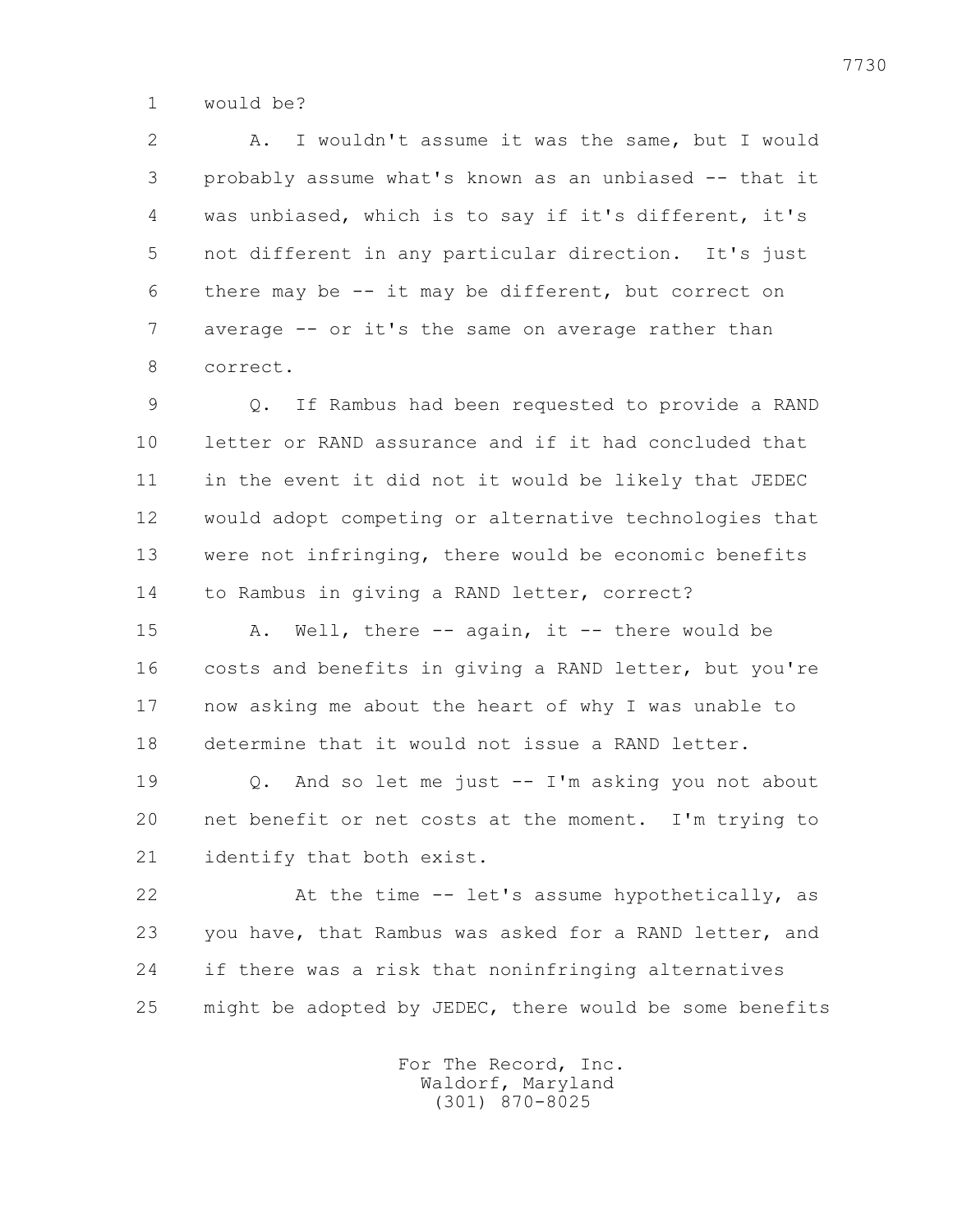1 to Rambus in providing a RAND letter, correct? 2 A. Yes. 3 Q. And as a matter of economic theory, there might 4 be costs to Rambus in providing a RAND letter, correct? 5 A. There might be costs. 6 Q. And the costs would be, in terms of categories, 7 what? 8 A. Well, the costs of issuing a RAND letter are 9 things that are listed on this slide, in particular 10 that it -- not issuing a RAND letter might help RDRAM 11 succeed by delaying the JEDEC standard-setting process. 12 It would -- by not issuing a RAND letter, they would -- 13 if the technology were still to be adopted, Rambus 14 would then be able to charge what it wanted to 15 discriminate and so forth. So, there would be these 16 sorts of considerations. 17 Q. But as to the latter consideration, haven't you 18 assumed that the technology would not be adopted if 19 Rambus refused to provide a RAND letter? 20 A. I do not think the technology -- yes, I have 21 assumed the technology would not be adopted, at least 22 in this -- in this context. 23 Q. So, for purposes of your economic opinions 24 here, the only cost to Rambus of issuing a RAND letter 25 would be that they might not obtain some benefit for

> For The Record, Inc. Waldorf, Maryland (301) 870-8025

7731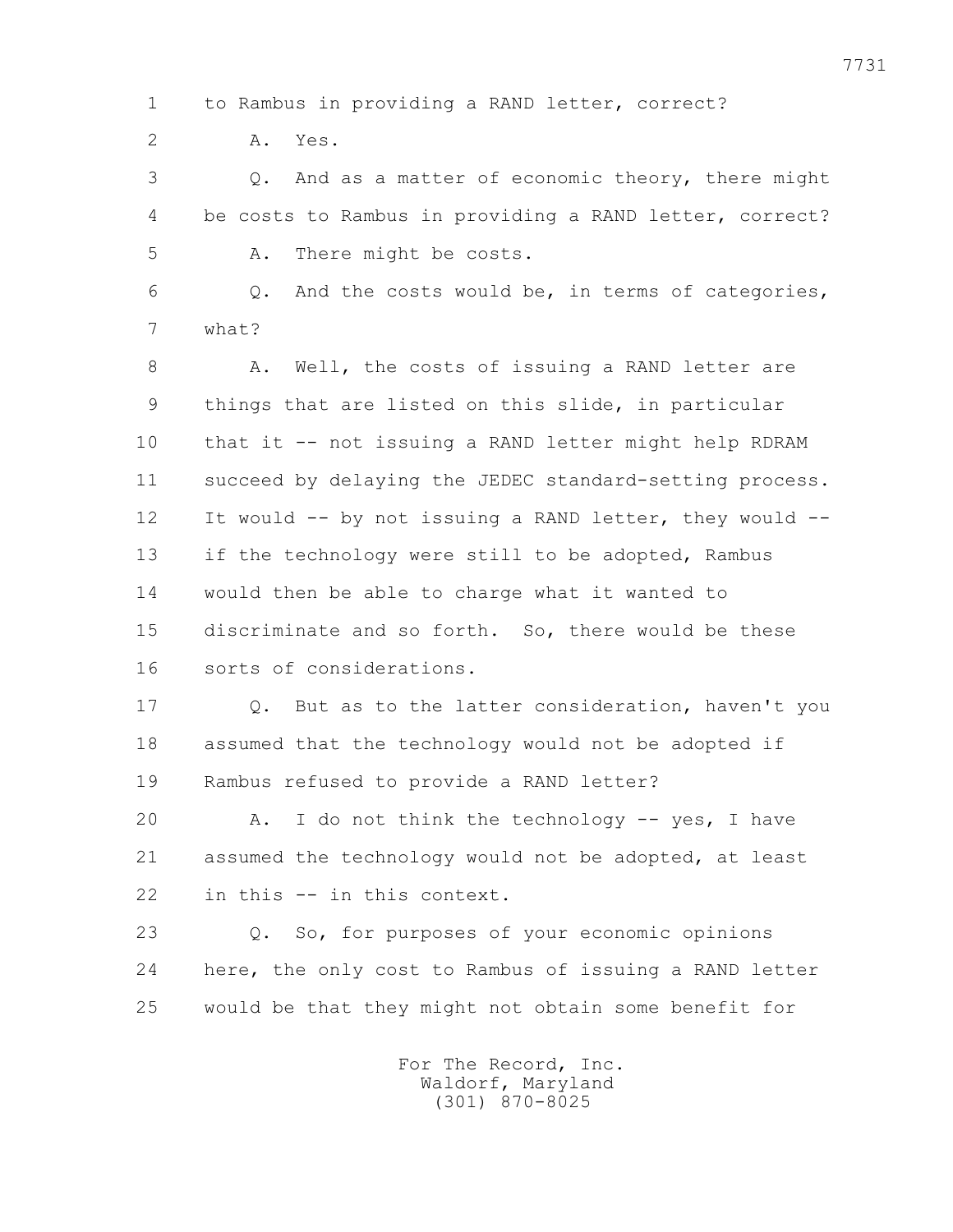1 the future success of RDRAM.

 2 A. Well, I guess the way I tend to think about 3 this is I rarely think of anything as certain, and I 4 think about this in terms of probability. So, when I 5 say that JEDEC wouldn't include the IP, I mean it's -- 6 that's their requirement. Is there no chance that 7 there would be infringement? I don't make that -- I 8 don't draw that conclusion, that is to say, 9 particularly.

 10 There might be another patent that's held by 11 Rambus that is not one of the four technologies which 12 is then infringed. This has also gone beyond my -- 13 it's now -- it strikes me as it's going into facts 14 rather than -- and legal opinions even, which I'm not 15 trying to draw, but I guess the full answer to your 16 question is is that I tend to think about these things 17 as being probabilistic rather than certain, and that 18 means there may be small advantages just on the -- on 19 other branches of the tree that aren't actually listed 20 on the slides.

21 0. And I'm trying not to call for legal 22 conclusions or even fact issues. I'm only trying to 23 call for your economic opinions. I may not always 24 succeed in asking the question that way, but that's my 25 goal.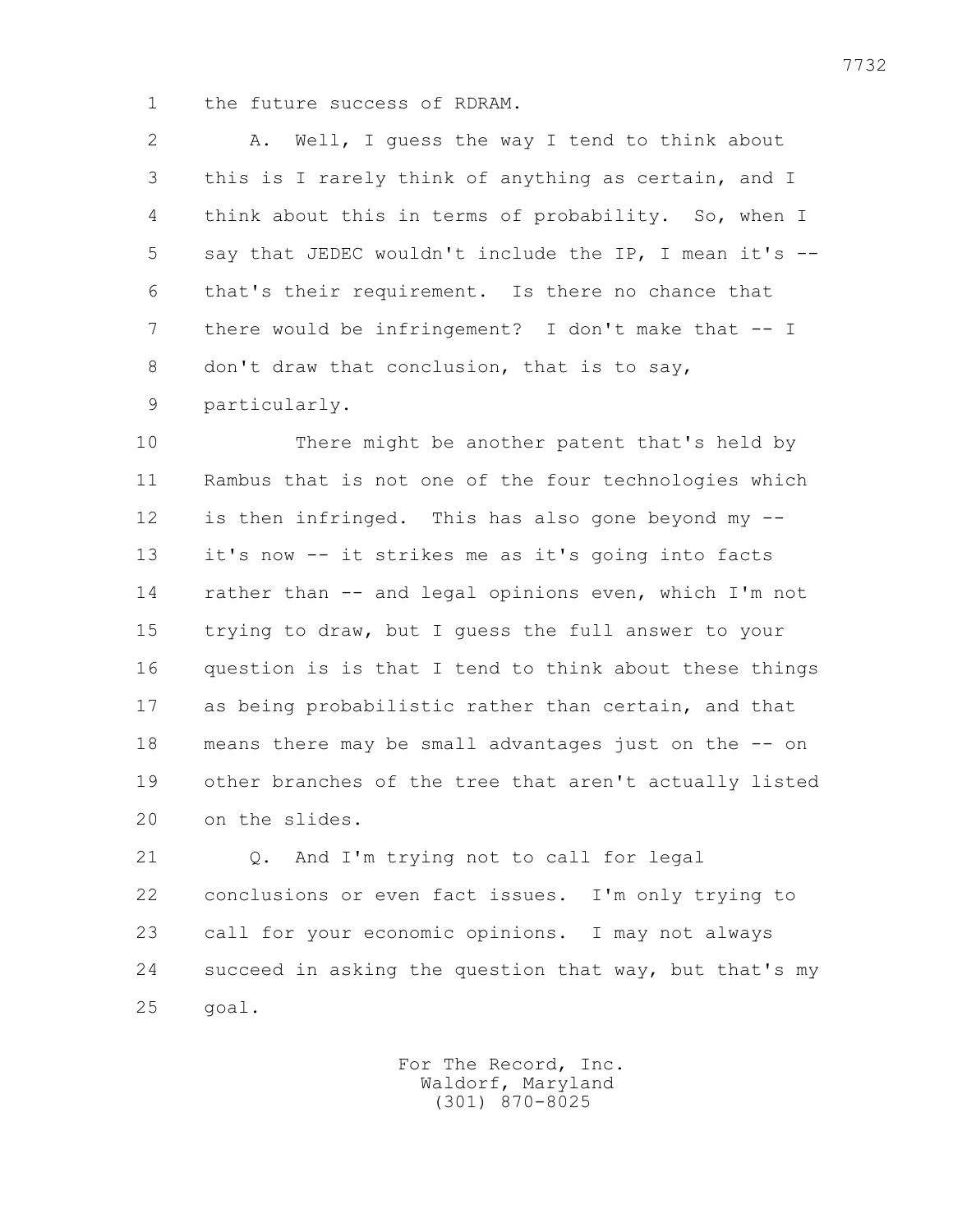1 As a matter of economic opinion, have you 2 formed an opinion as to whether it would have been in 3 Rambus' economic interest to issue a RAND letter if it 4 had been requested to do so?

 5 A. I'm not in a position actually to make that 6 determination, and if I thought it was really in 7 Rambus' interest to issue a RAND letter or fully -- 8 that is to say, it was decidedly in their interest to 9 issue a RAND letter, then I would have testified that I 10 felt that were the likely outcome, but I -- I -- this 11 involves a lot of trade-offs in the sense of what's the 12 likelihood that RDRAM succeeds in being the dominant 13 memory, what's the likelihood that JEDEC standards 14 infringe. I'm not in a position to assess those 15 probabilities as of the time that's relevant for this 16 assessment, and so I can't say one way or the other.

 17 Q. Once it became well known to JEDEC that Rambus 18 claimed that it had patents which covered products 19 manufactured in accordance with JEDEC's standards, 20 was -- as you understand the policy and as you have 21 assumed it -- JEDEC required to then request a RAND 22 letter or RAND assurance from Rambus?

 23 A. You mean in the year 2000? 24 Q. The year 2000 would be fine for purposes of 25 that question.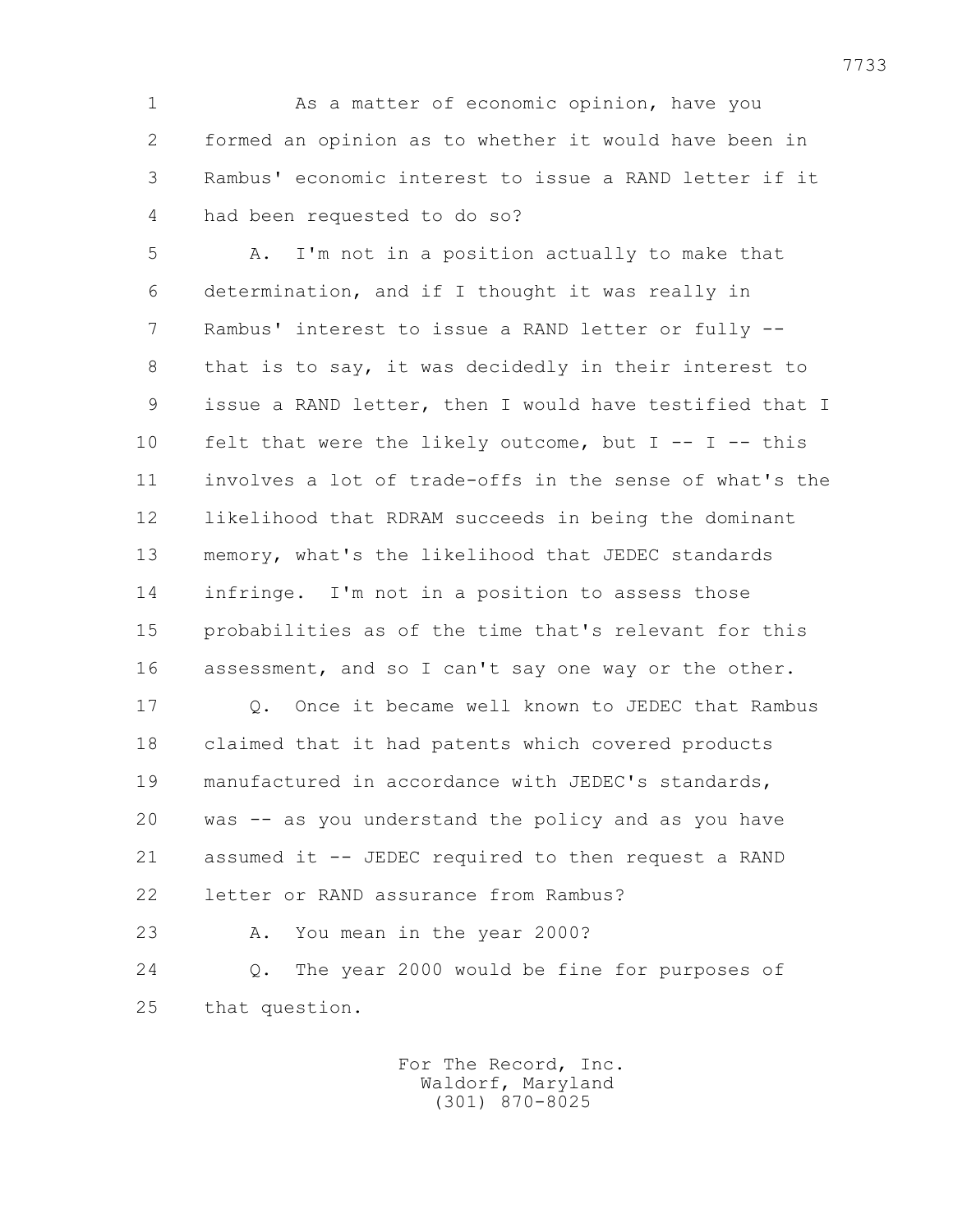1 A. I don't know what JEDEC -- the JEDEC process or 2 rules require. The testimony that  $I$  -- again, this is 3 a fact issue, I think, that I haven't needed to rely on 4 or needed to assume. The testimony, I think, said 5 that -- well, once it was -- once there was litigation 6 going on, we don't actually get involved, though that's 7 a paraphrase, but I didn't need to assume one way or 8 the other about what happens at that point in time. 9 That was after the period that I was -- on which I was 10 focusing. 11 Q. Your period ended in what year? 12  $A.$  Well, I mean,  $my --my --$  13 Q. I'm sorry, let me be more clear in my question. 14 The period of time that is the subject of your 15 expert opinions starts when and ends when? 16 A. Well, it depends on which issue we're 17 discussing, but with respect to exclusionary conduct, 18 which is this set of slides, the -- the period I was 19 focusing on was prior to Rambus' departure from -- from 20 JEDEC, so prior to 19 -- well, prior to June 1996. 21 Q. Let me -- 22 A. I certainly wouldn't -- just to clarify, I 23 certainly was not considering the issuing of a RAND 24 letter much later, in a much later period, and what the 25 consequences of that might have been.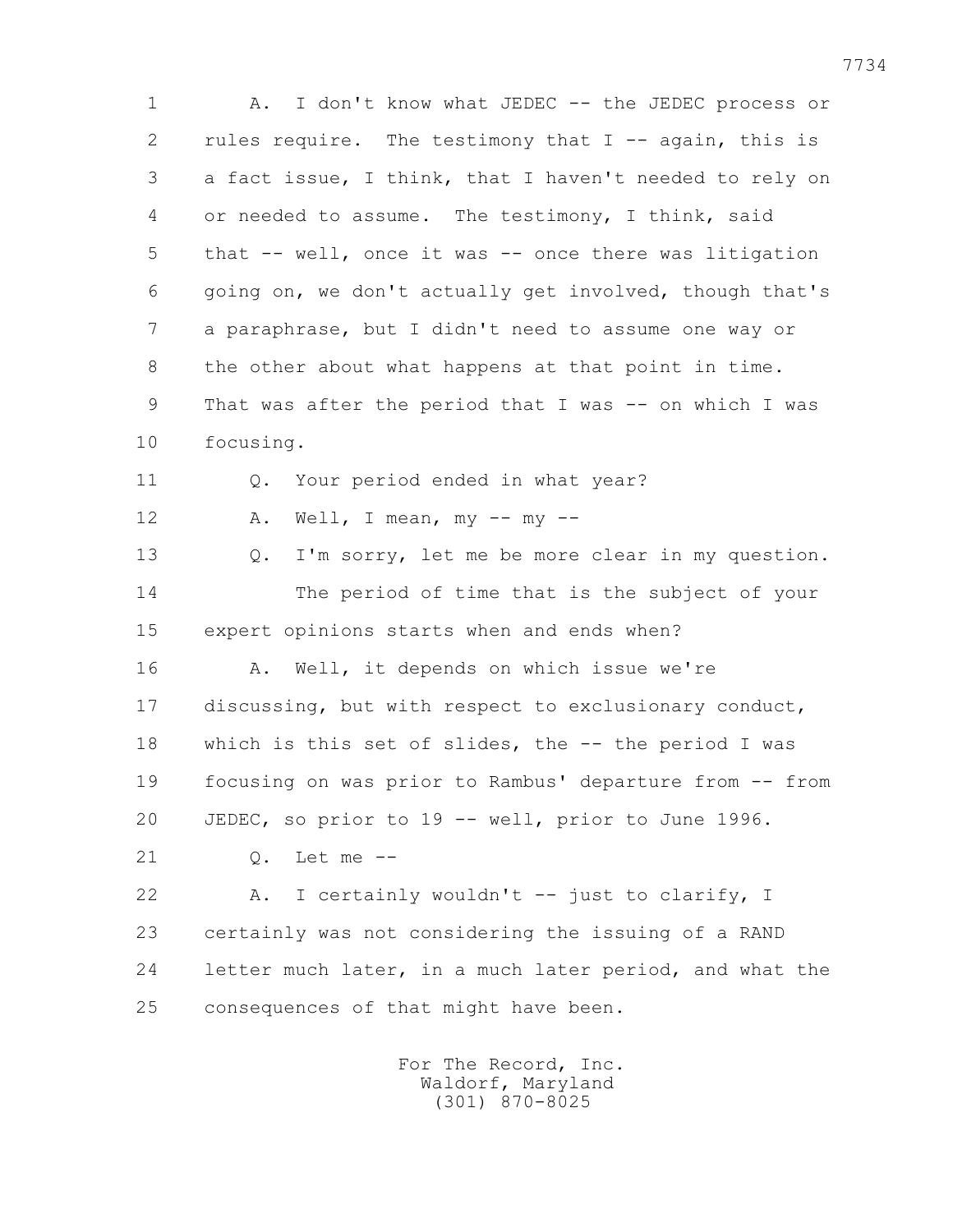1 Q. Okay. The -- we talked yesterday about the 2 dates for SDRAM and DDR SDRAM on which you would have 3 expected a negotiation to occur, but I want to be clear 4 about the DDR SDRAM ex ante negotiation, if I might.

 5 Is it your -- is it part of your opinion that 6 the hypothetical ex ante negotiation that would have 7 occurred with respect to DDR SDRAM would have occurred 8 before or after Rambus sent its formal letter of 9 withdrawal to JEDEC in June of 1996?

 10 A. My hypothetical is that at the time that the 11 technology was being -- so, let me remind myself of the 12 hypothetical. The hypothetical is Rambus has 13 disclosed. At the time of the disclosure -- the 14 disclosure occurs when they're discussing the relevant 15 technology, so it's the dual edge clocking. At the 16 time of the disclosure, when they're discussing dual 17 edge clocking -- actually, so that's an interesting 18 question.

 19 I wouldn't have expected the disclosure -- the 20 negotiation to occur until they reached a point where 21 they were considering actually incorporating dual edge 22 clocking into the standard, and that might have 23 happened after Rambus had already left.

 24 Q. Okay. In any event, any analysis we make today 25 of how the negotiation would have occurred in the past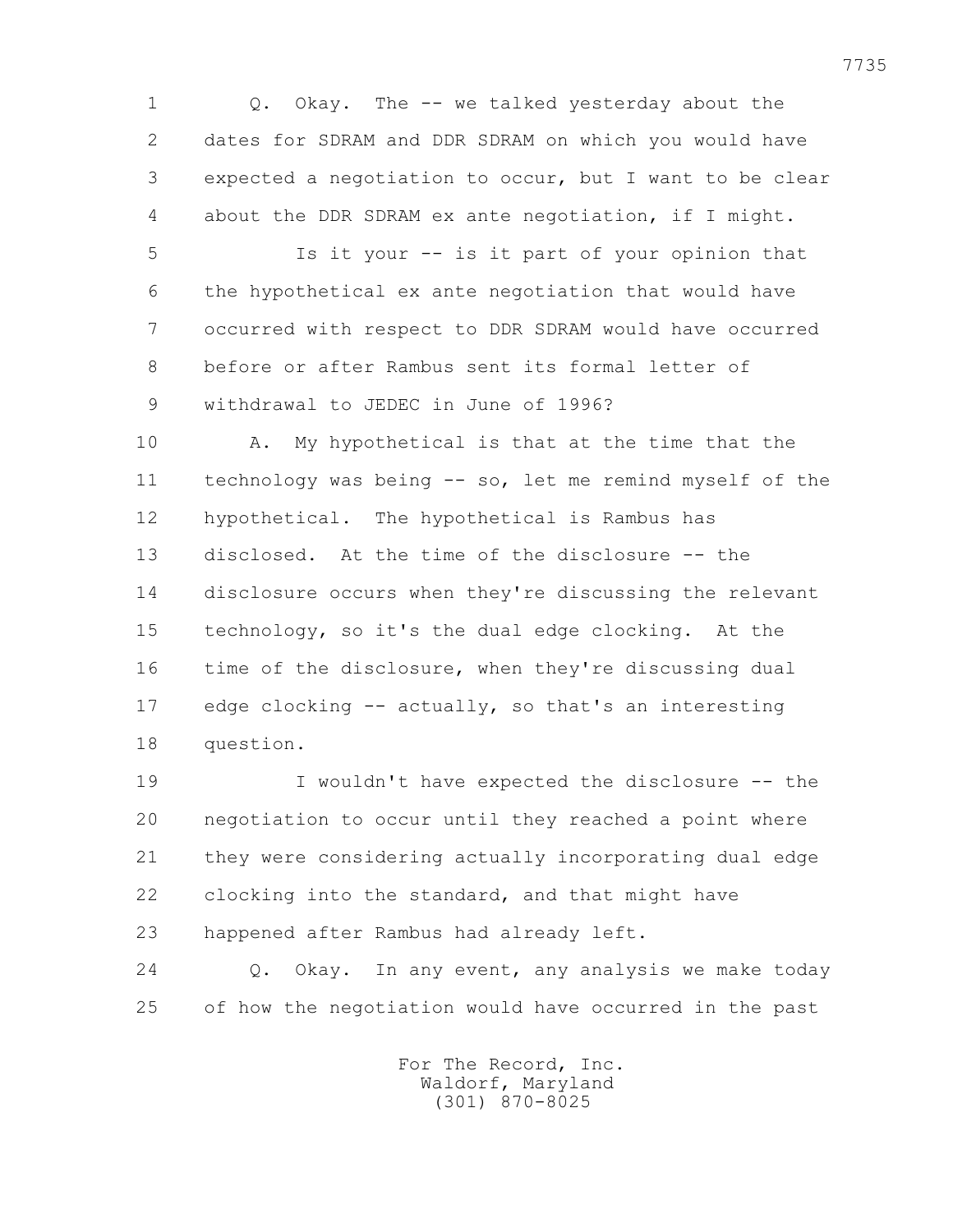1 is something that economists struggle with in various 2 contexts from time to time, correct?

3 A. That's correct.

 4 Q. And in the patent context, for example, 5 economists often are called upon to express their 6 opinion as to what a reasonable royalty would have been 7 had a negotiation occurred at an earlier point in time. 8 MR. ROYALL: Objection, Your Honor, that he has

 9 any foundation to say what economists are asked to do 10 in the patent context.

11 MR. STONE: Let me reframe.

12 JUDGE McGUIRE: Restate.

13 BY MR. STONE:

 14 Q. Are you familiar with the economic methodology 15 utilized in determining how patent licenses would be 16 set at hypothetically earlier points in time than any 17 actual negotiation occurred? Oh, that's a terrible 18 question. I am going to withdraw that.

 19 JUDGE McGUIRE: You know, I have heard worse 20 from you, Mr. Stone.

 21 MR. STONE: Well, I'll try not to let it happen 22 again.

23 BY MR. STONE:

 24 Q. Professor McAfee, let me ask it this way: You 25 are familiar with the fact that patent litigation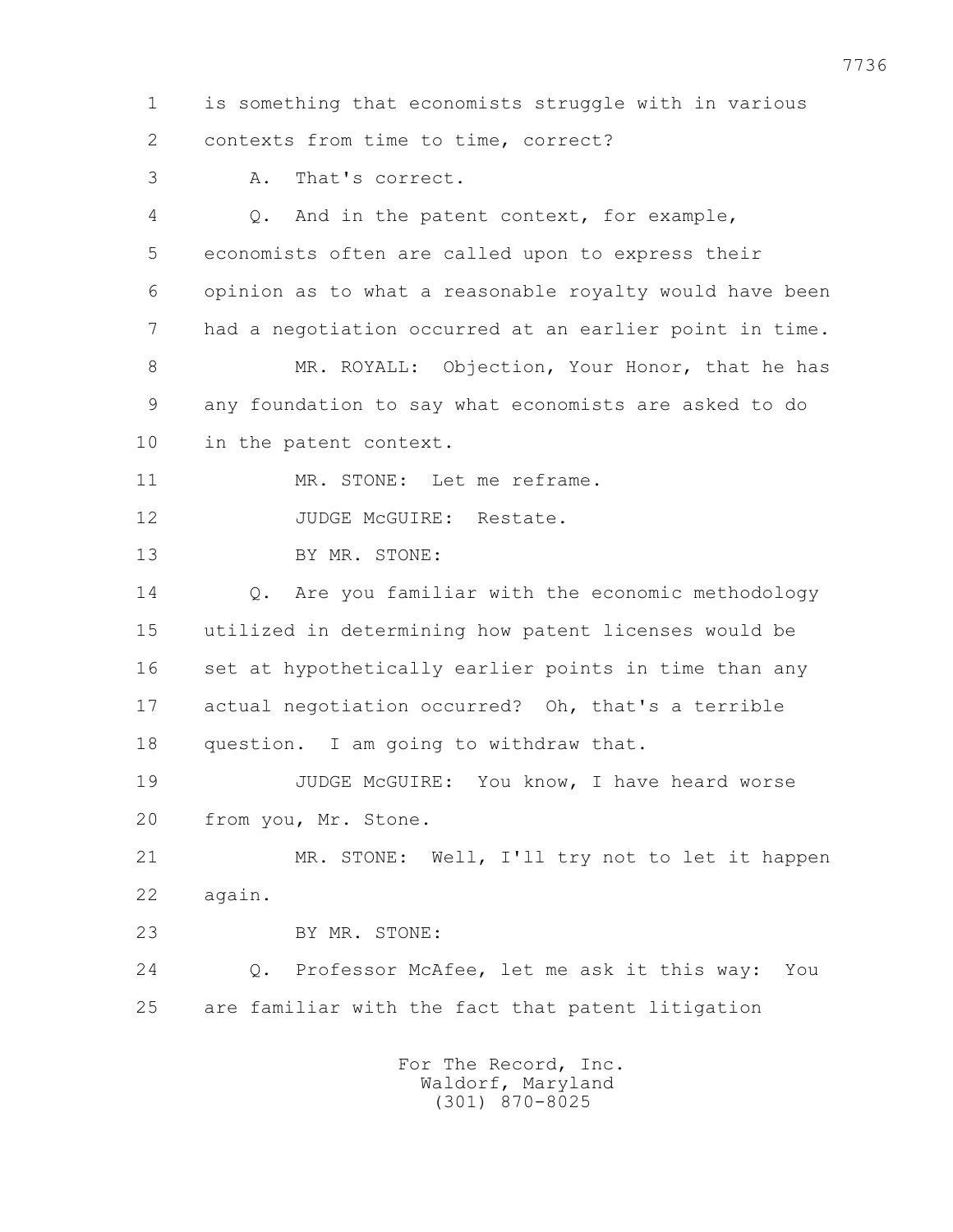1 occurs.

 2 A. I am familiar with that fact. 3 Q. And you are familiar with the fact that in the 4 context of patent litigation, courts are often called 5 upon to decide what a reasonable royalty would be. 6 A. Yes, but you're reaching the limit of my 7 knowledge. 8 Q. Okay. Have you as an economist ever looked at 9 the question of how you would determine what a 10 reasonable royalty would be based upon a hypothetical 11 negotiation that occurred at an earlier point in time? 12 A. The answer is yes, but I haven't -- it's quite 13 recent, but I have not attempted to apply it to this 14 case -- what I learned to this case. 15 Q. Okay, but you're familiar -- are you familiar 16 that there's sort of an established methodology, 17 sometimes referred to as the Georgia Pacific 18 methodology, for making such a determination? 19 A. I have seen reference to that. 20 Q. Okay. 21 Your Honor, at this time I need to go to some 22 of the in camera information, and I am going to work on 23 my questions, as well. 24 JUDGE McGUIRE: Okay, and I'm just kidding. 25 MR. STONE: I understand.

> For The Record, Inc. Waldorf, Maryland (301) 870-8025

7737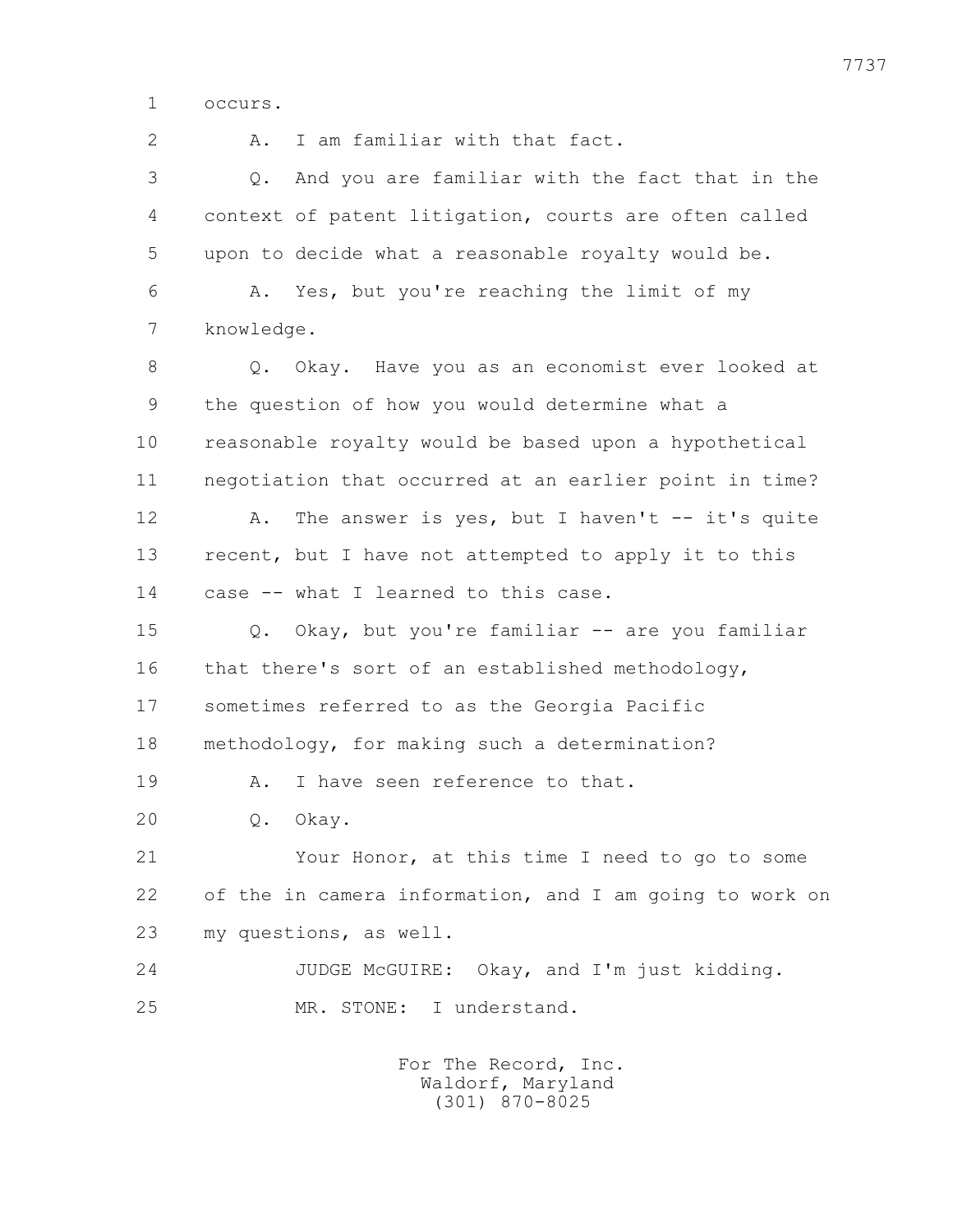1 JUDGE McGUIRE: I have heard bad questions from 2 both sides.

 3 All right, again, to those in the audience, by 4 prior court order, it's been determined that the 5 evidence we are about to take on the testimony is 6 confidential, and as a consequence, this part of the 7 hearing will be closed to the public. So, I'll ask all 8 of you in the audience that are not otherwise cleared 9 to have access to this information to please vacate the 10 courtroom, and I'll ensure that you're advised when 11 we're done with this portion of the proceeding. 12 UNIDENTIFIED SPEAKER: Your Honor, I just 13 wondered if you had any idea whether that would be 14 before or after lunch. 15 JUDGE McGUIRE: I'm sorry, sir, what was your 16 question? 17 UNIDENTIFIED SPEAKER: I was wondering whether 18 the in camera session would go beyond the lunch hour. 19 MR. STONE: It will not. 20 JUDGE McGUIRE: Do you have some idea, Mr. 21 Stone, how long that will last? 22 MR. STONE: I think 30 minutes will be a fairly 23 accurate estimate. It could be a bit less. 24 (The in camera testimony continued in Volume 25 37, Part 2, Pages 7823 through 7848, then resumed as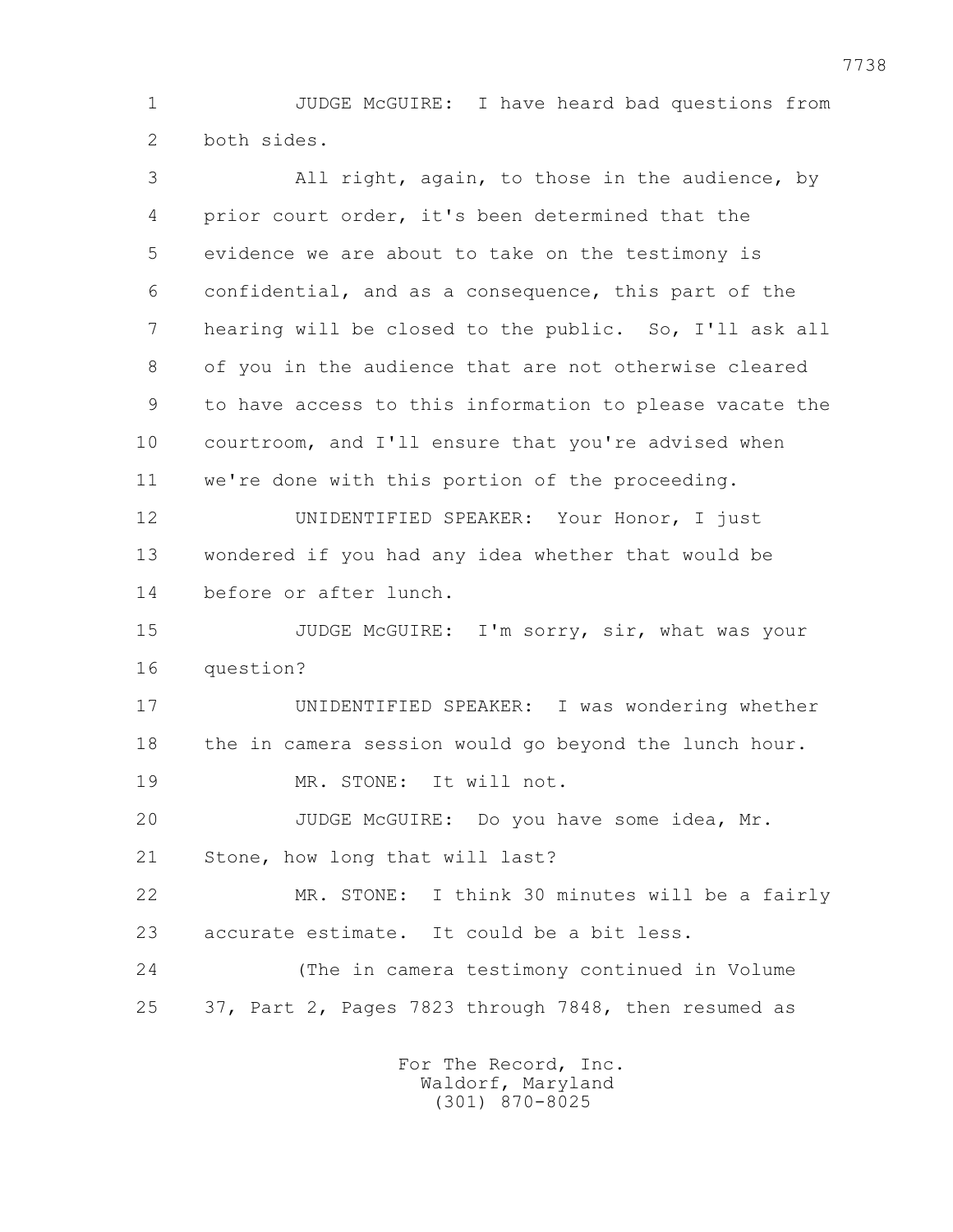1 follows.)

 2 MR. STONE: No further questions, Your Honor. 3 JUDGE McGUIRE: Okay, very good. It's ten 4 until 12:00. I guess this would be a good time then to 5 break, unless, Mr. Royall, you wanted to proceed with 6 your questioning. I have no idea how much time you're 7 going to be spending on this witness. 8 MR. ROYALL: I do think breaking now might help 9 me to assess that. I don't think I'll need to go too 10 long, but I could see it taking an hour and a half 11 maybe. 12 JUDGE McGUIRE: Well, then -- 13 MR. ROYALL: Please don't hold me to it. My 14 estimates haven't been so accurate in the past. 15 JUDGE McGUIRE: It's ten to 12:00. Why don't 16 we return back at quarter after 1:00. Hearing in 17 recess. 18 (Whereupon, at 11:50 a.m., a lunch recess was 19 taken.) 20 21 22 23 24 25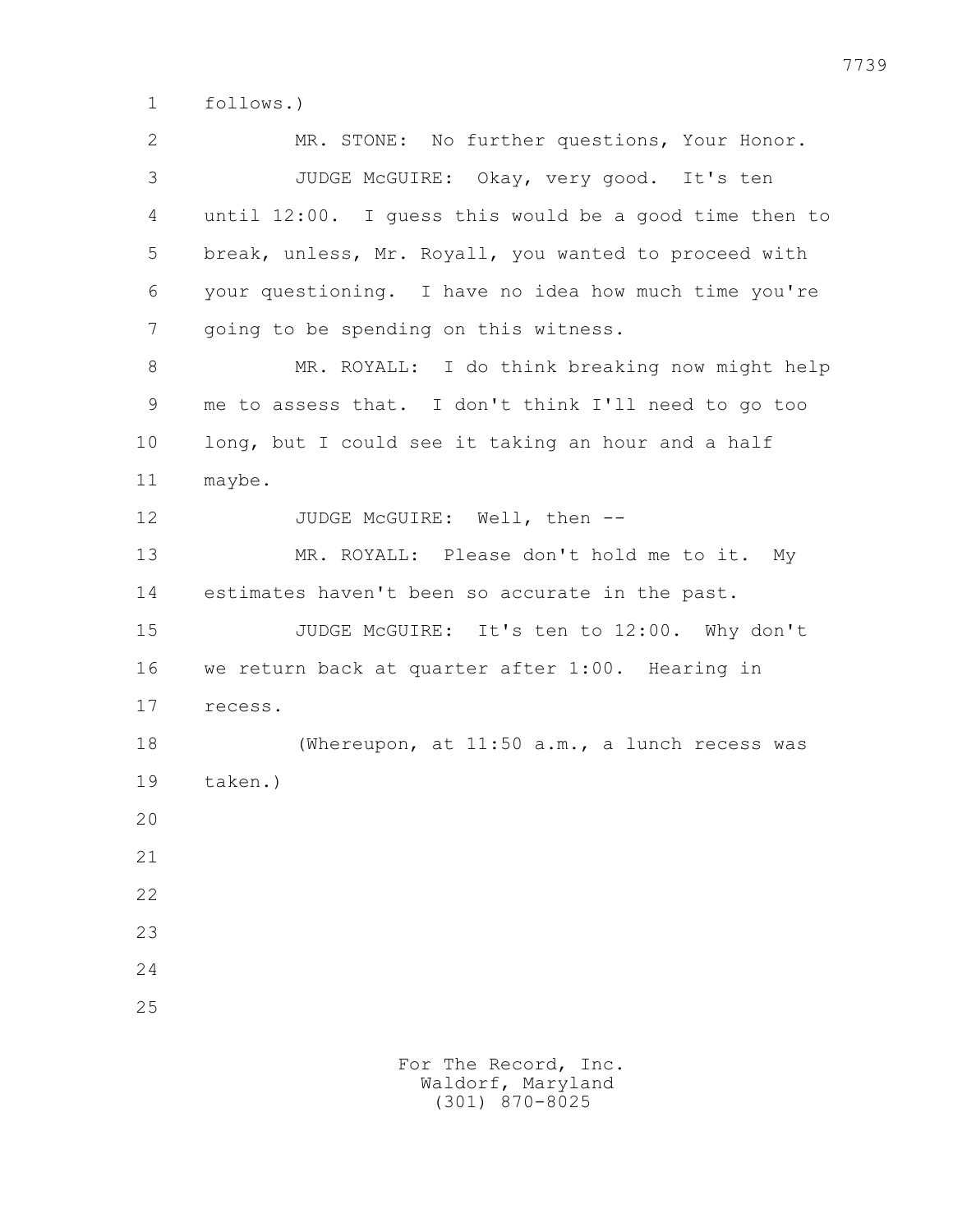| $\mathbf 1$  | AFTERNOON SESSION                                             |
|--------------|---------------------------------------------------------------|
| $\mathbf{2}$ | (1:15 p.m.)                                                   |
| 3            | JUDGE McGUIRE: This hearing is now in order.                  |
| 4            | Complaint counsel at this time may proceed with its           |
| 5            | inquiry of the witness.                                       |
| 6            | MR. ROYALL: Thank you, Your Honor, and my                     |
| 7            | intention is -- I have just a few things to cover that        |
| 8            | are also in camera, and so my plan was to try to do           |
| 9            | that first, if that pleases the Court, for a few              |
| 10           | minutes and then open it up.                                  |
| 11           | JUDGE McGUIRE: How much time do you anticipate                |
| 12           | that will take, Mr. Royall?                                   |
| 13           | MR. ROYALL: I would think, at most, ten                       |
| 14           | minutes.                                                      |
| 15           | JUDGE McGUIRE: Again, to the audience, we are                 |
| 16           | about to hear in camera testimony, and if you can             |
| 17           | vacate the courtroom and I'll advise you about when           |
| 18           | you're free to come back.                                     |
| 19           | (The in camera testimony continued in Volume                  |
| 20           | 37, Part 2, Pages 7849 through 7869, then resumed as          |
| 21           | follows.)                                                     |
| 22           | REDIRECT EXAMINATION (cont.)                                  |
| 23           | BY MR. ROYALL:                                                |
| 24           | Can we pull up DX-240?<br>Q.                                  |
| 25           | Do you recall this slide, Professor McAfee,                   |
|              | For The Record, Inc.<br>Waldorf, Maryland<br>$(301)$ 870-8025 |

7740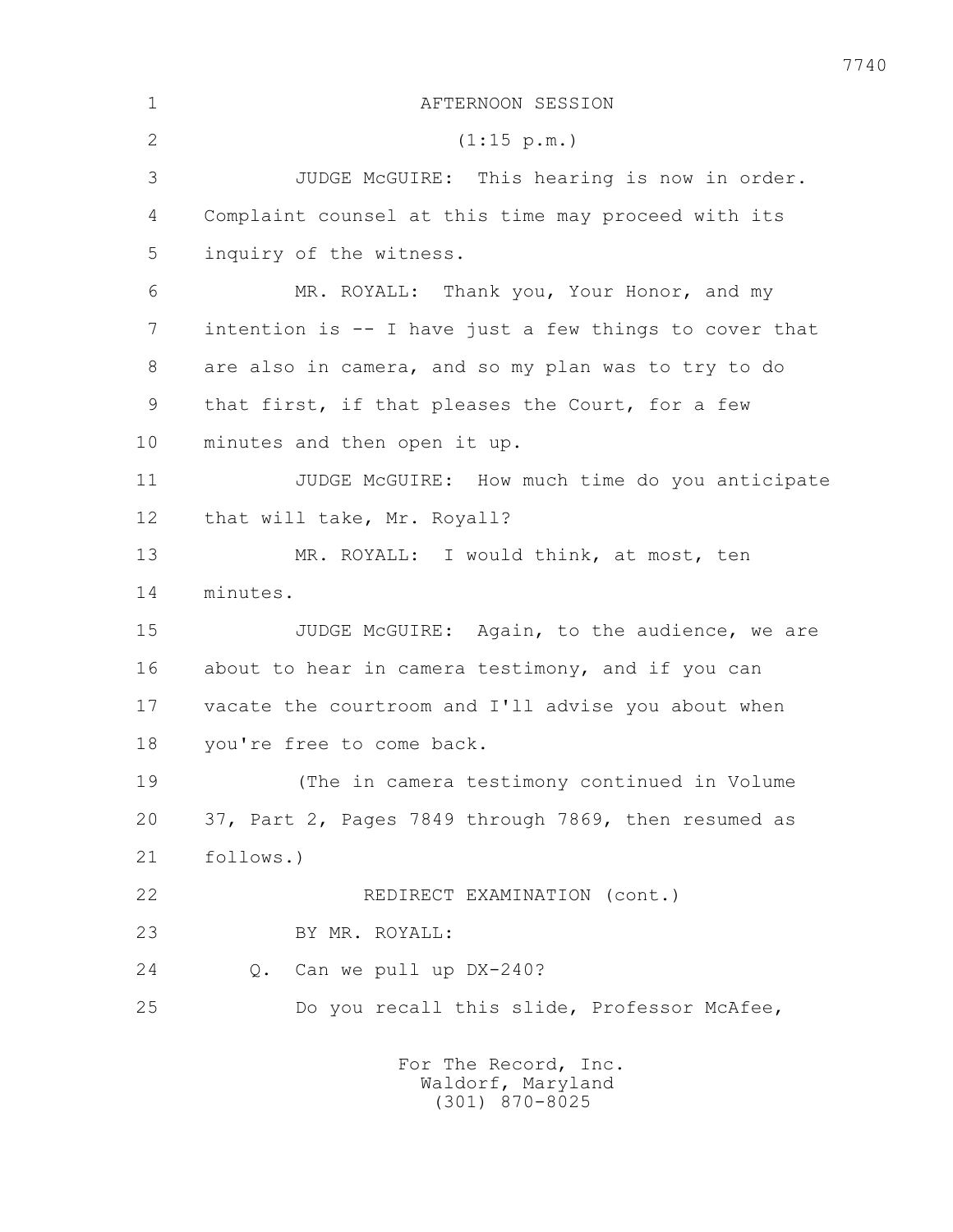1 from your testimony earlier in the past few days? 2 A. Yes. 3 Q. And this slide relates to certain 4 anticompetitive effects that in your economic -- that 5 you have concluded from the standpoint of economics 6 have either been caused or have been threatened by 7 Rambus' conduct? 8 A. Yes. 9 Q. The third bullet refers to the threat of higher 10 DRAM prices, and I'd like to ask you a couple of 11 questions about that. 12 We have talked about the DDR royalties charged 13 by Rambus, that's what we've been talking about just in 14 the last few minutes, and what I'd like to ask is, have 15 you seen -- in your review of the record, have you seen 16 any evidence that corroborates your views or that you 17 have concluded for purposes of your analysis 18 corroborates or supports your views that, in fact, 19 Rambus' DDR royalties do threaten to bring about higher 20 DRAM prices? 21 A. Yes, I have. 22 MR. ROYALL: Your Honor, may I approach? 23 JUDGE McGUIRE: Yes. 24 BY MR. ROYALL: 25 Q. Professor McAfee, I've just handed you two For The Record, Inc. Waldorf, Maryland (301) 870-8025

7741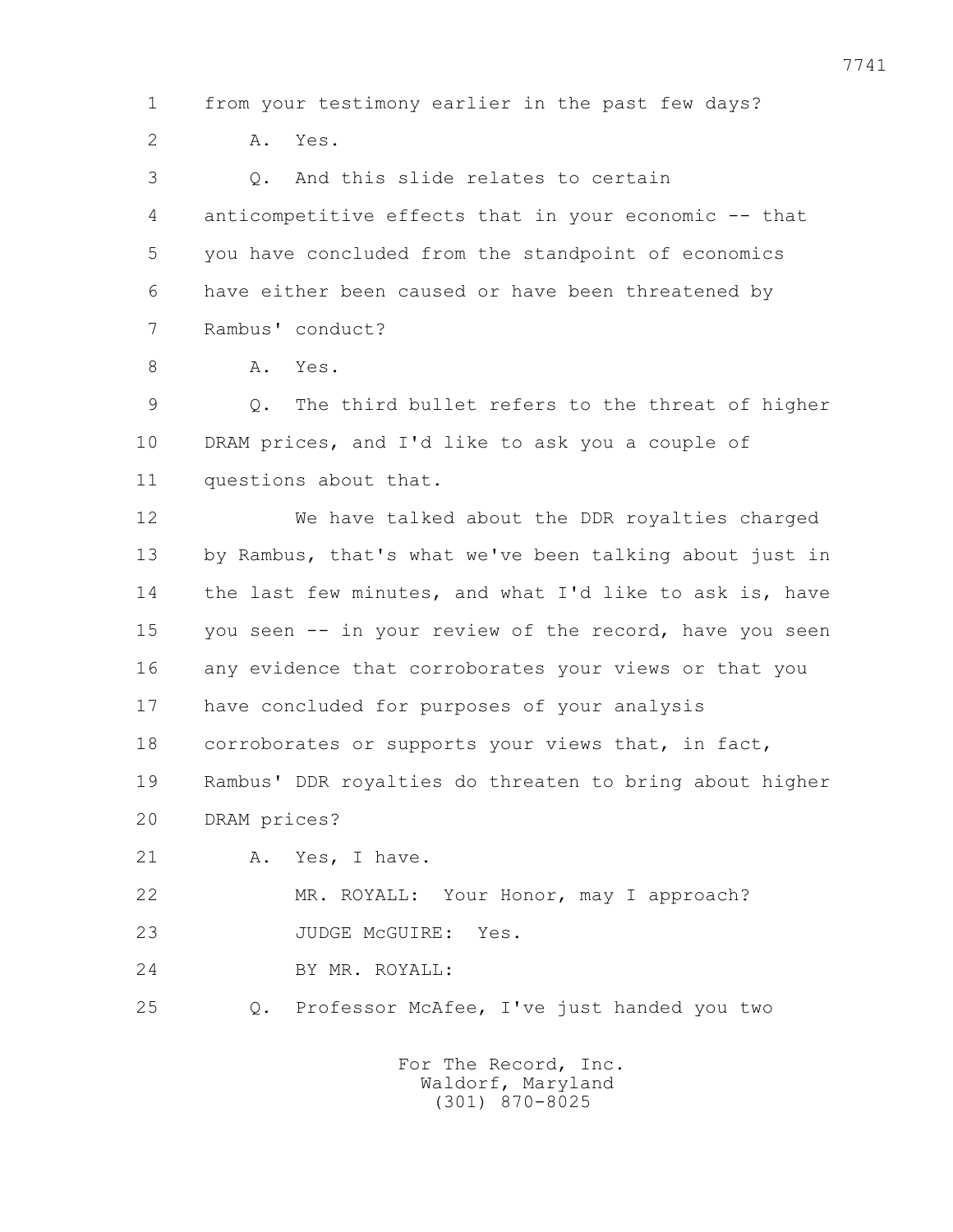1 documents. I'd like to take them one at a time, and 2 let's start with what's -- the document that's marked 3 CX-2558.

4 A. Um-hum, yes.

5 Q. Do you have that?

6 A. I do.

 7 Q. Is this document one of the documents that you 8 were referring to in response to my prior question when 9 you said that you had seen evidence that corroborated 10 your views about the threat of higher DRAM prices as a 11 result of Rambus' DDR royalty?

12 A. Yes, it is.

13 MR. STONE: Objection, Your Honor.

14 JUDGE McGUIRE: Mr. Stone?

 15 MR. STONE: Objection, leading, and secondly, 16 this goes into the areas of factual testimony by this 17 witness that Mr. Royall objected to. Every time I 18 would go into an area about the underlying facts, he 19 objected. I had objected yesterday. And he's now 20 getting into areas that are not appropriate for this 21 witness' testimony.

 22 MR. ROYALL: May I respond, Your Honor? 23 JUDGE McGUIRE: Yeah, go ahead.

 24 MR. ROYALL: First of all, I don't think it's a 25 leading question at all. I asked whether this is one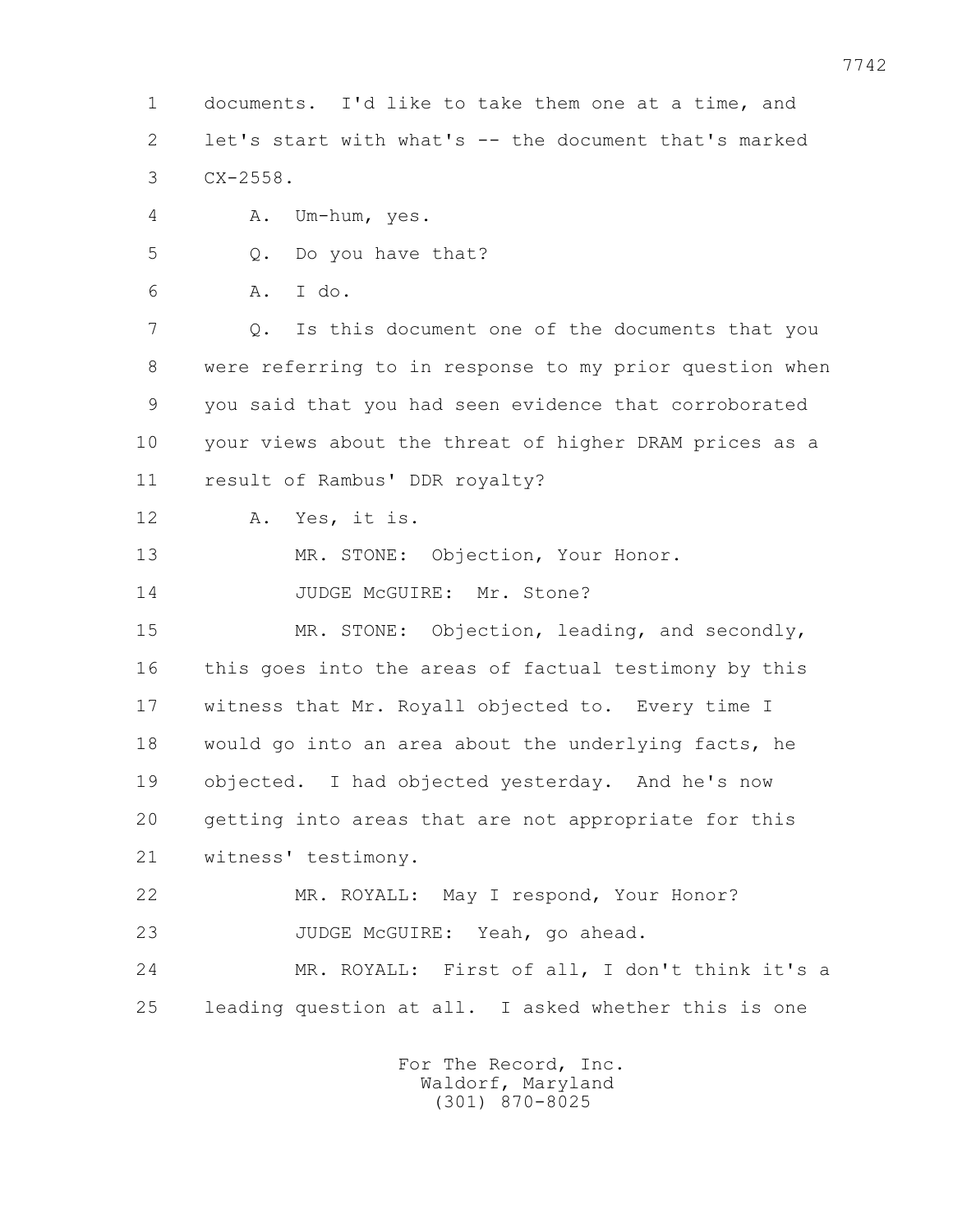1 of the documents that he was referring to, and it 2 either or isn't, and he can tell us, but -- 3 JUDGE McGUIRE: He can answer the question to 4 that extent only, is this one of the documents he was 5 referring to. 6 MR. ROYALL: And I believe he's already 7 answered that question before the objection. 8 JUDGE McGUIRE: Well, I don't care if he 9 started an answer -- oh, he's already answered that 10 part of the question? 11 MR. ROYALL: I believe he has answered, yes. 12 JUDGE McGUIRE: Then what's your next question? 13 MR. ROYALL: My next question relates to the 14 substance of the document. 15 JUDGE McGUIRE: At that point we may hear again 16 from opposing counsel, but go ahead and state your next 17 question. 18 BY MR. ROYALL: 19 Q. How, if at all, Professor McAfee, does this 20 document relate to your conclusions about the 21 threatened effects of higher DRAM prices resulting from 22 Rambus' DDR-related royalties? 23 MR. STONE: I do object, Your Honor, that this 24 is an area of his interpretation of the facts for 25 purposes of this testimony, is exactly the areas in For The Record, Inc. Waldorf, Maryland

(301) 870-8025

7743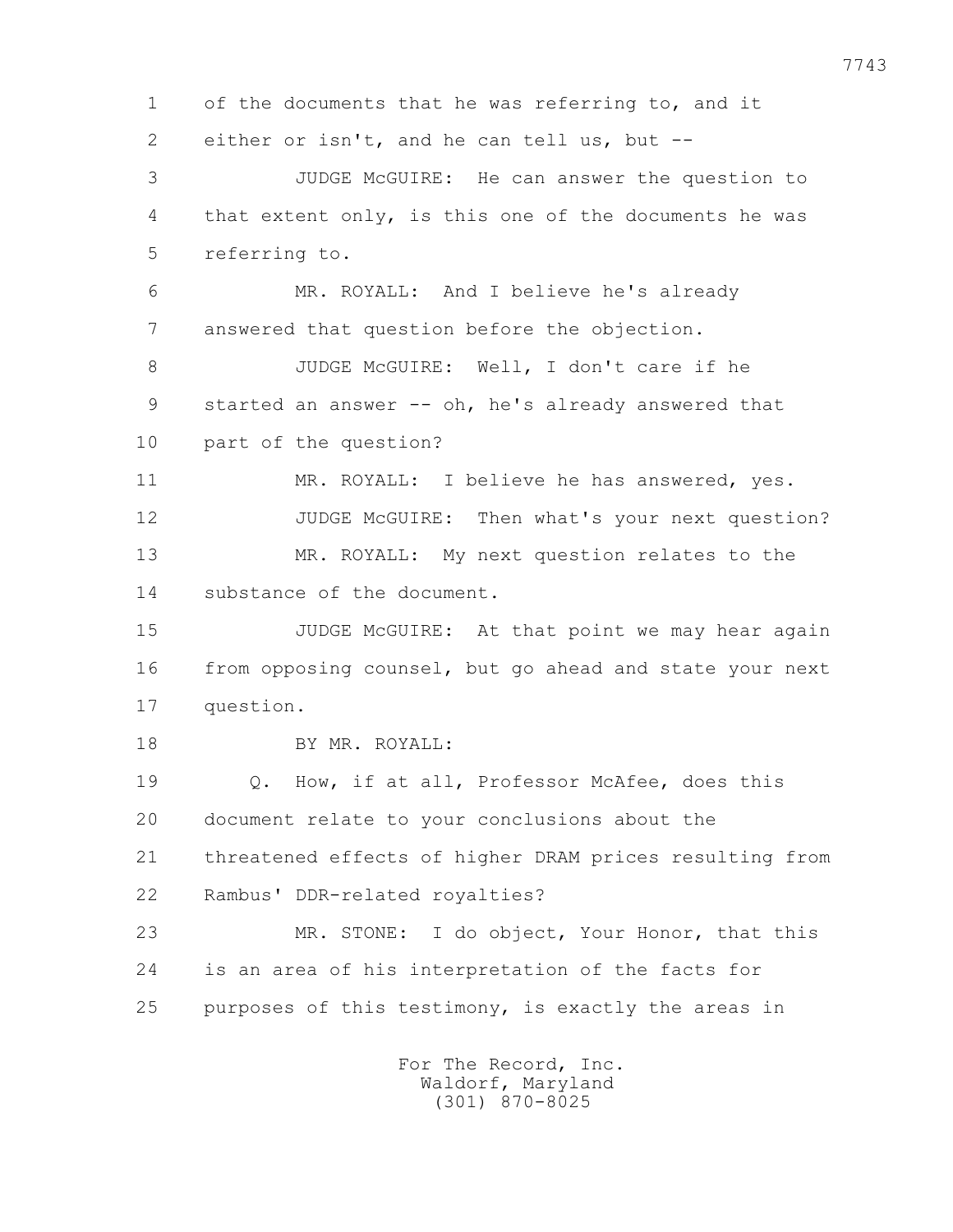1 which both my objections and Mr. Royall's objections 2 have been sustained.

 3 JUDGE McGUIRE: All right, he is not going to 4 be able to testify as to the interpretation of the 5 facts as stated in the objection, but I believe the 6 question says, does this document relate to your 7 conclusions, so to that extent, he can answer that 8 question, and then if he gets beyond that where he is 9 interpreting the facts, then I am going to uphold the 10 objection. 11 MR. ROYALL: Yes, thank you, Your Honor. 12 BY MR. ROYALL: 13 Q. Do you have the question in mind? 14 A. I don't. 15 Q. The question was, how, if at all, does this 16 document relate to your conclusions about the 17 threatened effects of higher DRAM prices resulting from 18 Rambus' DDR-related royalties? 19 A. As I testified, the -- I perceived a long run 20 threat of higher prices associated with the royalties, 21 and this document talks about -- this is my 22 understanding, is that this document is corroborating 23 that threat by suggesting a different positioning of 24 DDR relative to what the -- let me say, a difference in

> For The Record, Inc. Waldorf, Maryland (301) 870-8025

25 business plans that would result in higher prices for

7744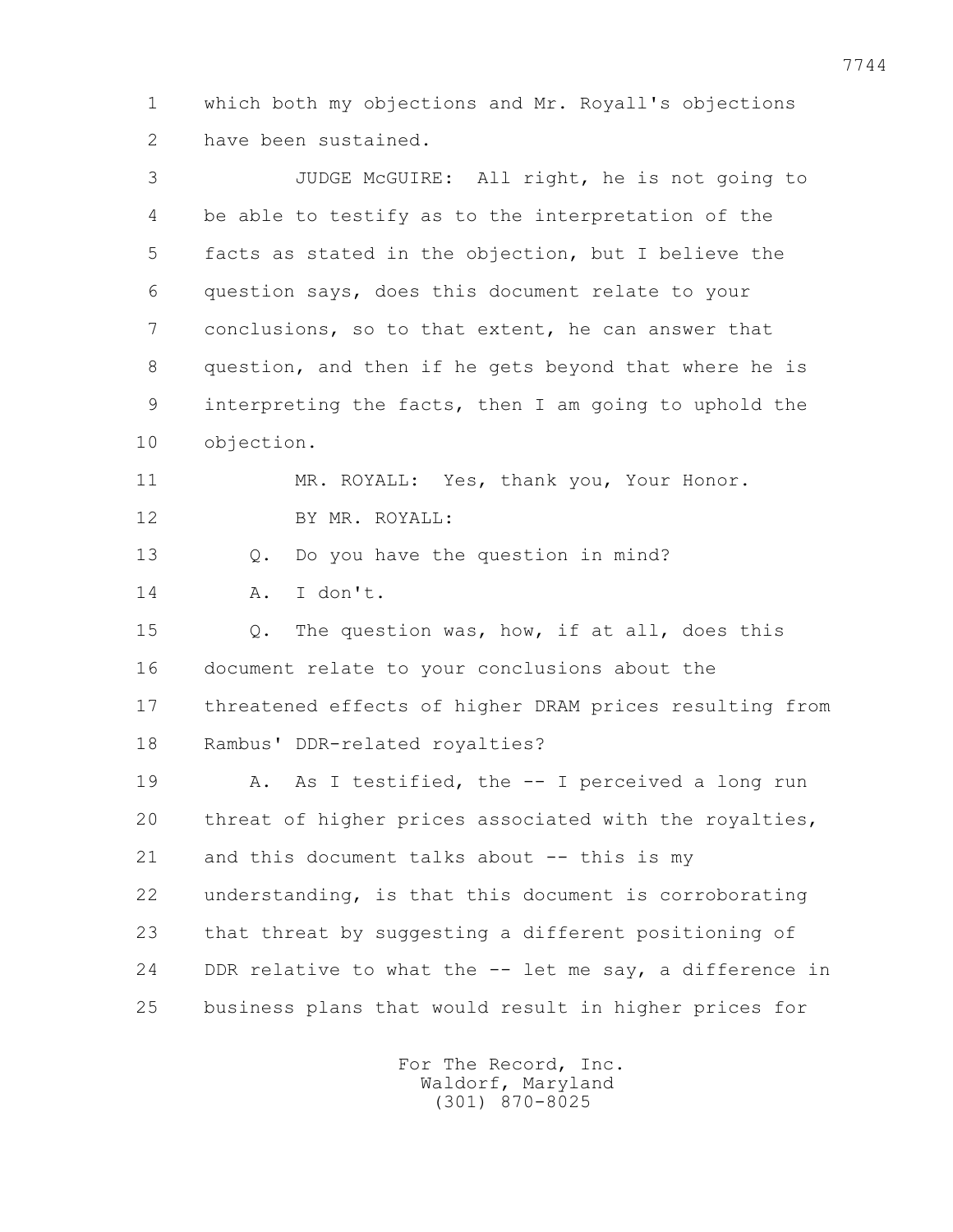1 DDR.

2 0. Can you point us to the language that you're 3 referring to in the document? 4 A. DRAM suppliers -- it's comments that DRAM 5 suppliers have made that they do not want to produce 6 DDR DRAMs if they have to pay this high royalty. 7 MR. STONE: Move to strike, Your Honor.  $8$  That  $-$  9 JUDGE McGUIRE: Just a second. 10 Mr. Stone? 11 MR. STONE: Move to strike on the grounds that 12 that is now interpreting the document. Furthermore, 13 his reliance on hearsay like that is an inappropriate 14 basis for his testimony. 15 MR. ROYALL: May I respond, Your Honor? 16 JUDGE McGUIRE: Yes. 17 MR. ROYALL: First of all, Mr. Stone has asked 18 this witness today in reference to his assumptions 19 about a number of documents, and all I am doing is 20 asking him further about documents in reference to 21 understanding his assumptions, and so this is no 22 different than what he's done, and in that regard, I 23 would say it's highly -- it's entirely appropriate. 24 JUDGE McGUIRE: Mr. Stone, how is he 25 interpreting this document? Because I'm not quite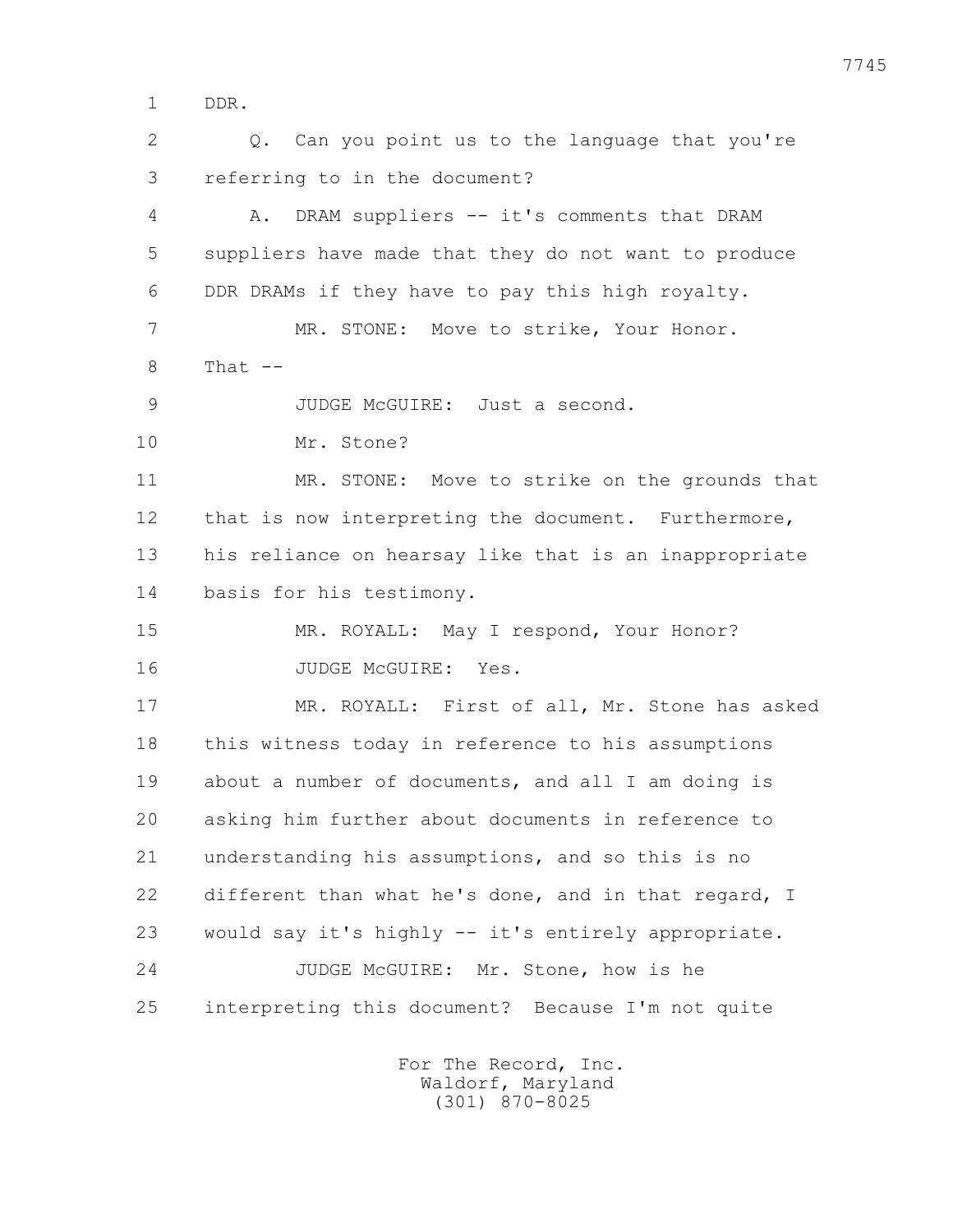1 clear on how he's done that just based on his last 2 answer.

 3 MR. STONE: Well, clearly implicit in his 4 answer is he is giving meaning to the words in order to 5 say that they are support. I did not ask him to 6 interpret any documents. I asked him to explain what 7 his assumptions were in detail. I just tried to get 8 more detail for his assumptions. I didn't show him 9 documents and say, did these support your assumptions? 10 I did ask him whether a statement in a document was 11 consistent or inconsistent with his assumptions, but 12 not whether it supported them or not.

13 MR. ROYALL: Your Honor, let me say --14 JUDGE McGUIRE: One last comment.

 15 MR. ROYALL: Well, this is a very significant 16 issue, and it's significant for a number of reasons, 17 but one is I have -- I'm only asking him about what 18 evidence that he has relied on or considered in making 19 his assumptions, and that is an absolutely critical 20 thing for me to be able to draw out with this witness.

 21 JUDGE McGUIRE: You can ask -- whether it's 22 critical or not, that doesn't speak to his objection. 23 His objection is whether his answer is attempting to 24 interpret a document, and as I said earlier, he is not 25 going to be allowed to do that. This last answer, it's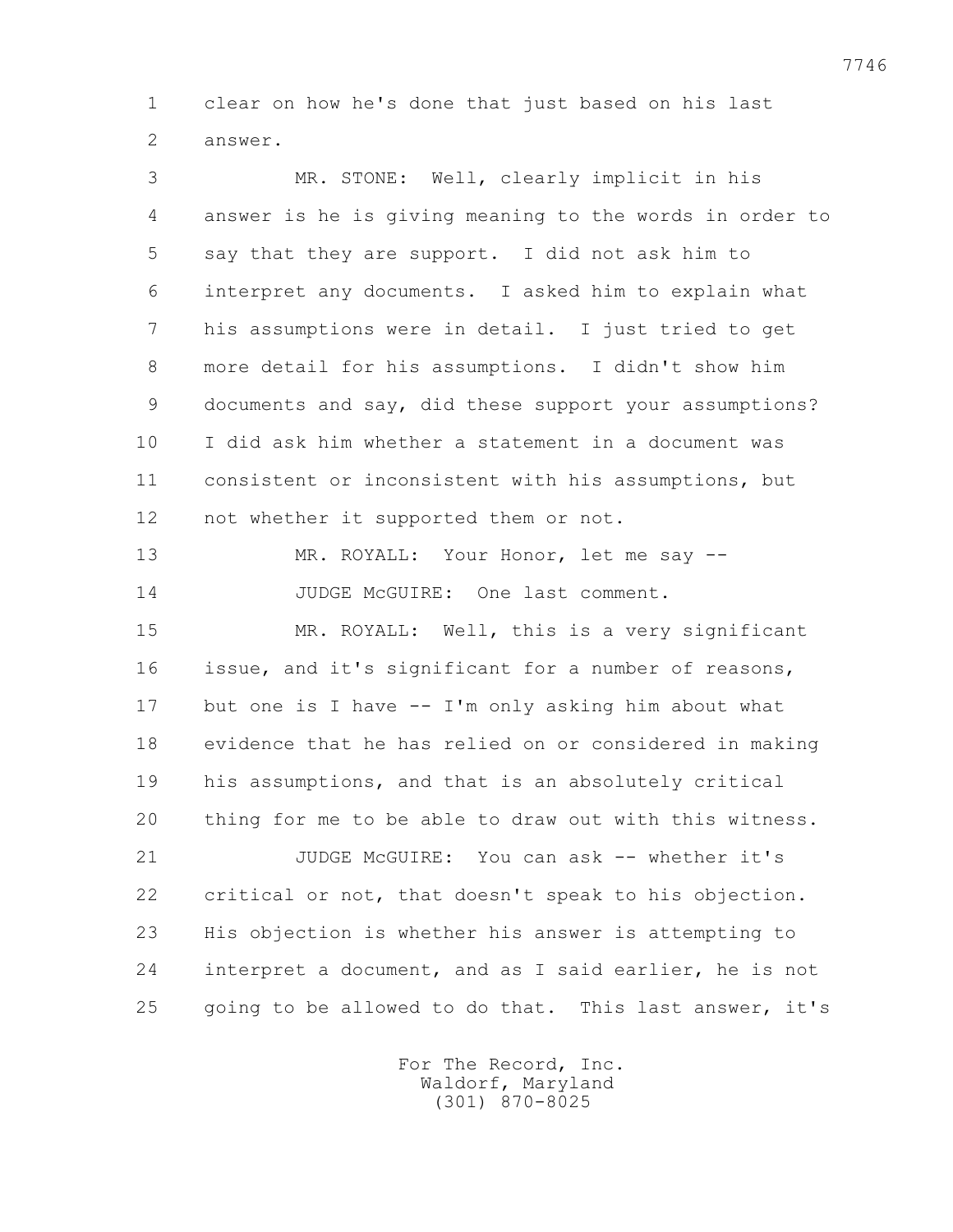1 not clear to me whether he's interpreting a document, 2 but you can ask him again to what extent he factored in 3 this document, but I don't want any testimony regarding 4 what could be construed as interpretation of the 5 language.

 6 Now, maybe, again, this is going to have to 7 come up again. It's not clear to me at this point to 8 what extent he's interpreting the terms of the 9 document. So, I am going to let you proceed, and then 10 I'll hear again I'm sure from opposing counsel if it 11 gets beyond where we are.

 12 MR. ROYALL: Well, could I just put in context 13 my response, because I can imagine this may come up 14 again. I'm not asking this witness to interpret the 15 document. This witness has made it extremely clear 16 that he is not testifying as to what the facts are or 17 are not. He has also made it clear that he's made 18 assumptions and that he has conducted a factual 19 investigation to corroborate those assumptions and that 20 it's important --

 21 JUDGE McGUIRE: In that context, that's fine. 22 I think the problem opposing counsel is having was his 23 answer appeared to be interpreting this document, even 24 if he stated at an earlier point in this hearing that 25 he's not attempting to do that. The answer could come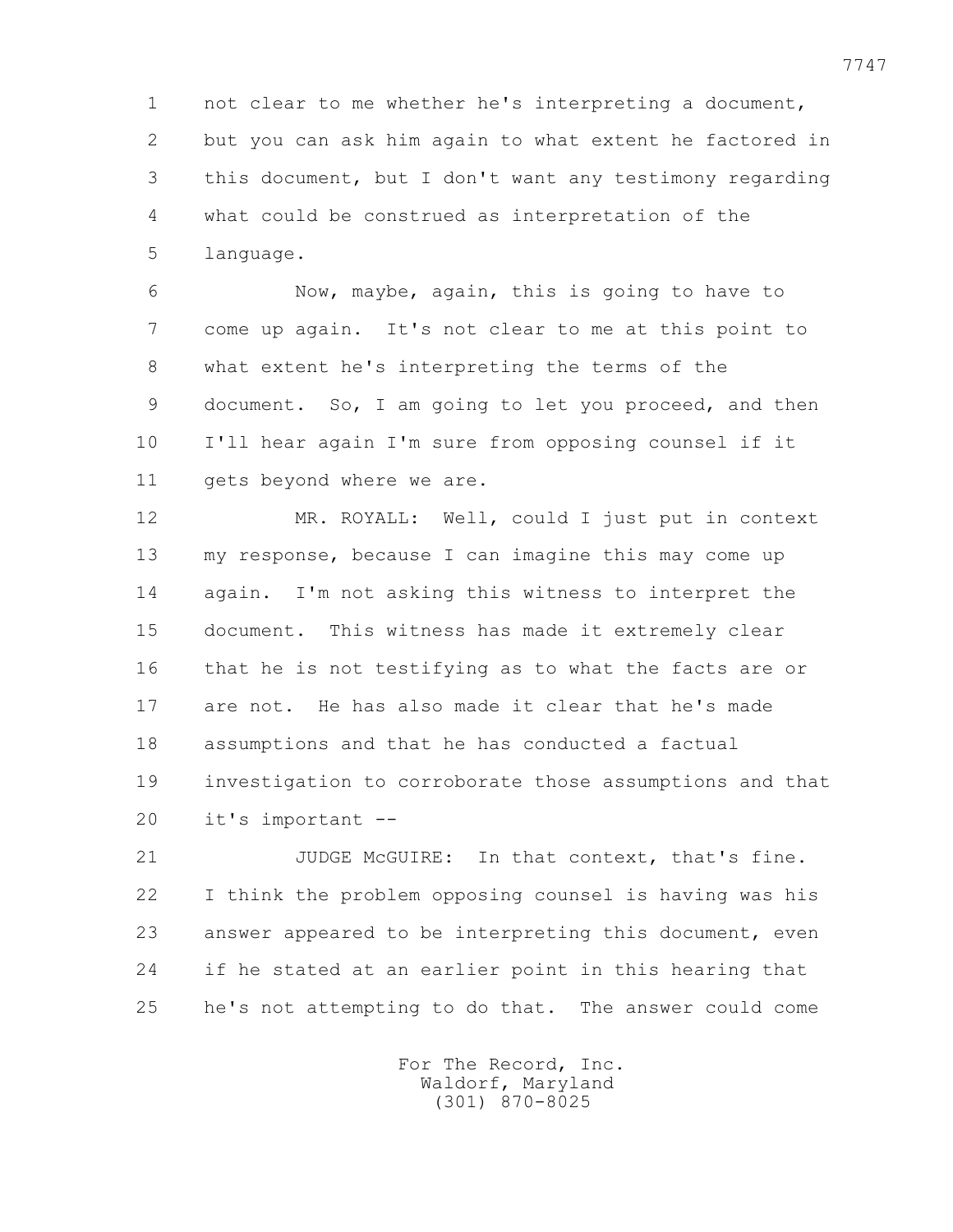1 out as if he were, and that was, as I understand the 2 objection, the context under which that was noted.

 3 So, I'm going to give you a chance to ask the 4 question again in the proper context, and again, I'll 5 admonish the witness to avoid any testimony that may be 6 construed as interpreting any evidence in this case.

 7 MR. ROYALL: Your Honor, I think the point I'm 8 making is that in order for the witness to explain the 9 facts that he considered in developing his assumptions, 10 the factual assumptions that he made, he needs to 11 comment on documents, and if every time --

 12 JUDGE McGUIRE: I didn't say he couldn't 13 comment on it. I just want to be sure his testimony 14 does not appear to be interpreting the document, and as 15 long as, again, we put it in the proper context, then 16 we'll see if it doesn't clear the problems that 17 opposing counsel is having.

18 MR. ROYALL: All right, let me try --19 JUDGE McGUIRE: If I understand what he was 20 saying, was that it was how the testimony was coming 21 out that he had the problem with, so...

 22 MR. ROYALL: Let me try to frame the questions 23 with that input in mind.

24 BY MR. ROYALL:

25 Q. Professor McAfee, I'm not asking you to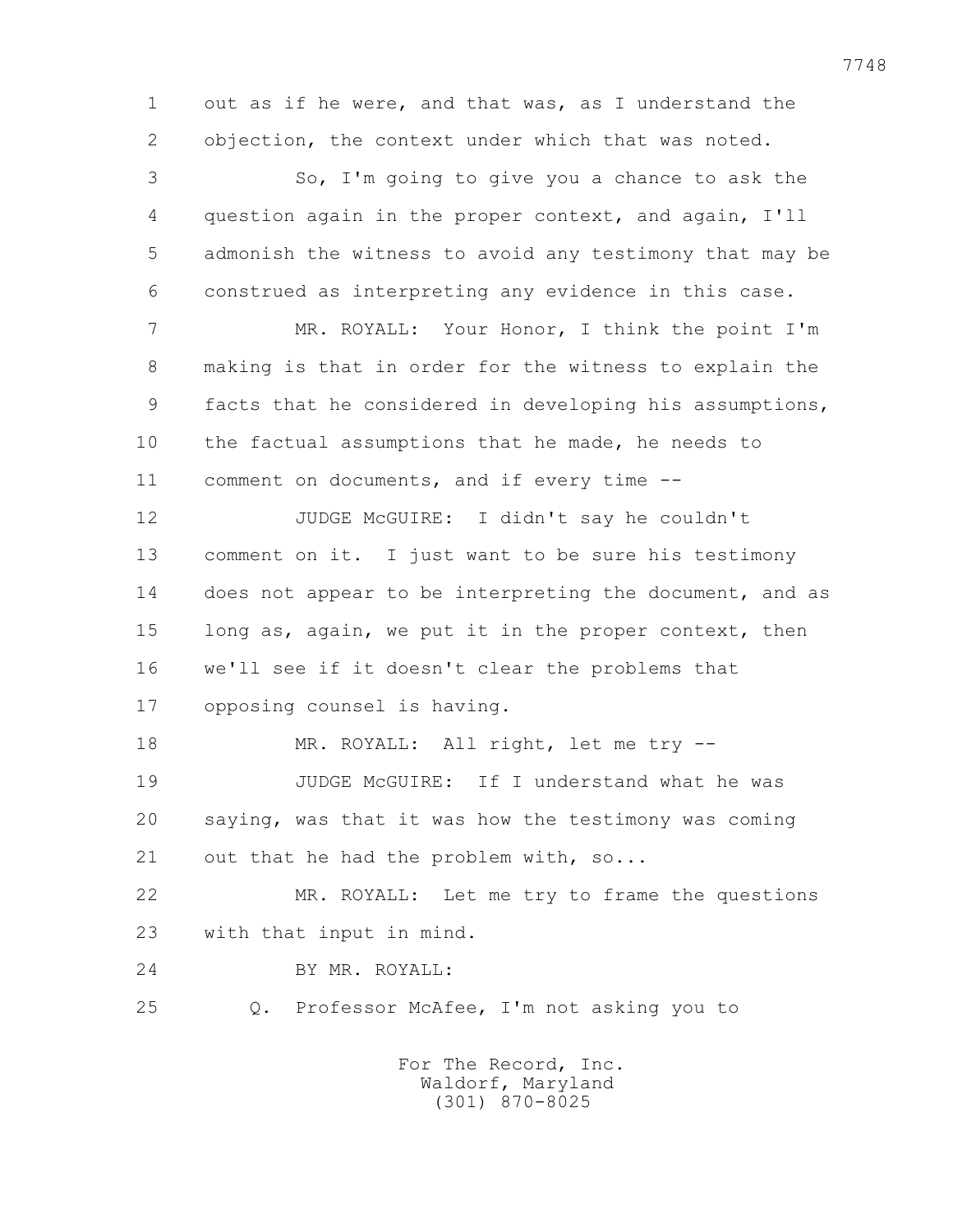1 interpret for us what the facts are, the facts in this 2 case do or do not prove, and I think you've made it 3 clear that you have -- you understand that's not your 4 role. On the other hand, you've made assumptions about 5 facts, as you've testified, and based on those 6 assumptions, you've conducted an economic analysis.

 7 What I'm asking you is can you explain how this 8 document, which you've identified as one that you 9 viewed before, how this document -- how you took it 10 into account in developing your factual assumptions in 11 this case?

12 A. Let me do the reverse of what my reasoning is 13 and start with my conclusions.

 14 One of my conclusions was that there was a 15 threat to long run DRAM prices, that is, a threat of 16 increase of long run DRAM prices and a decreasing 17 quantity, and I reached that conclusion because 18 ordinarily it wouldn't be just a threat, it would be -- 19 you would expect to see an actual harm, but this 20 industry is unusual from an economist's perspective in 21 that the other characteristics that we discussed lead 22 to what's called a vertical supply or a perfectly 23 inelastic supply.

 24 That is to say, the DRAM manufacturers will 25 continue to produce DRAM whether or not there's a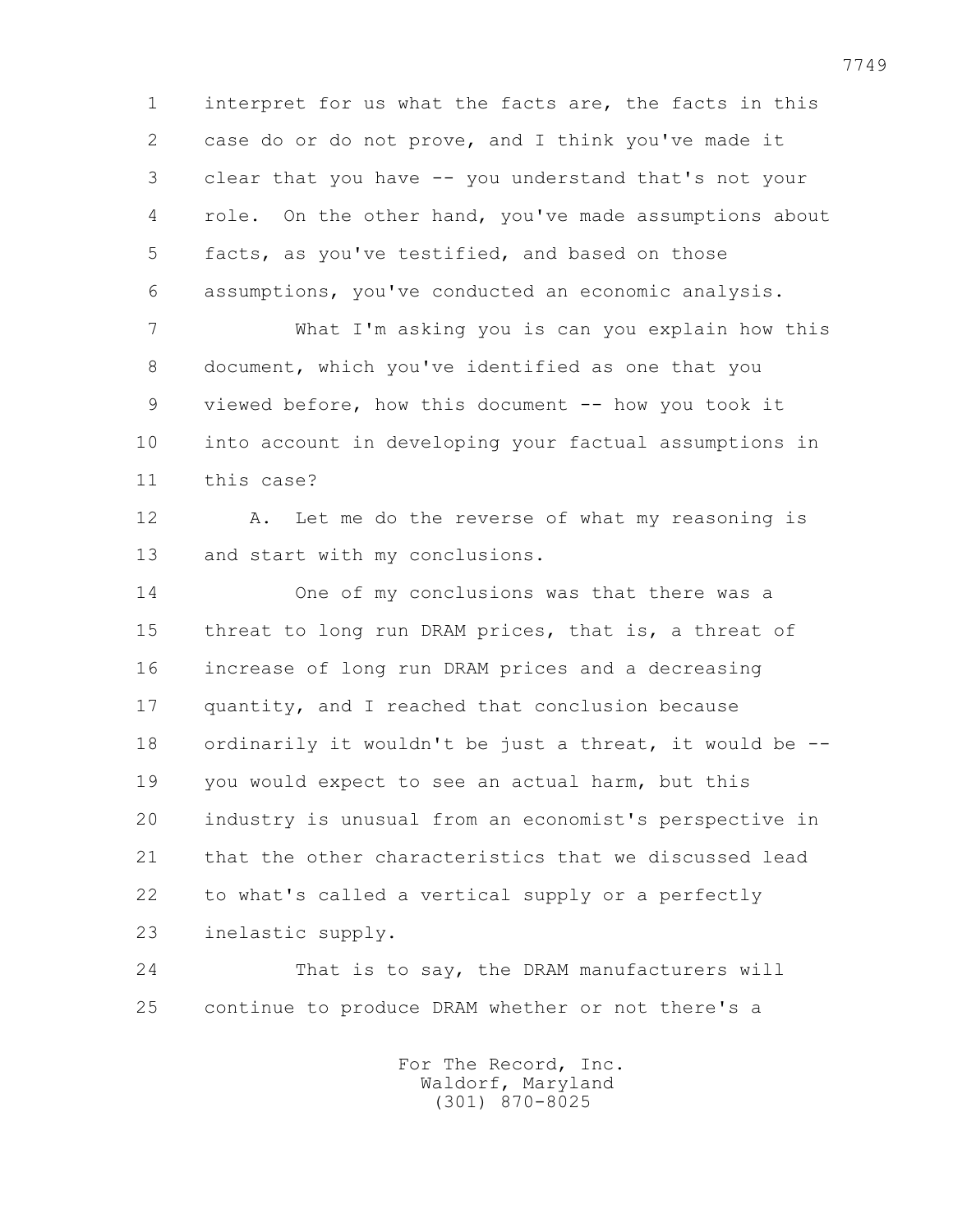1 significant increase in their input prices because 2 the -- of the big fixed costs of their operations, and 3 as a result, in this industry you wouldn't expect to 4 see higher DRAM prices immediately, that is, you 5 wouldn't expect to see, as in other industries, cost 6 increases in the form of royalties passed on to final 7 consumers right away.

 8 What was significant to me about this document 9 in crafting my assumptions was the suggestion that, 10 well, perhaps DDR -- there would be a diversion of 11 resources away from DDR immediately. That is, it 12 suggested that the royalties might be passed on rapidly 13 rather than -- rather than only over the long term. 14 Q. Now, let me ask you with respect to the second 15 document that I handed you, CX-2561, is this a document 16 that you considered in developing the factual

 17 assumptions that you have developed for purposes of 18 your economic analysis?

 19 A. Yes, it is, if you will give me a moment to 20 review it. (Document review.) Okay.

 21 Q. Have you had an opportunity to review it? 22 A. I have.

 23 Q. Is there any aspect of this document that you 24 considered in the course of developing your own 25 assumptions about any issues that relate to your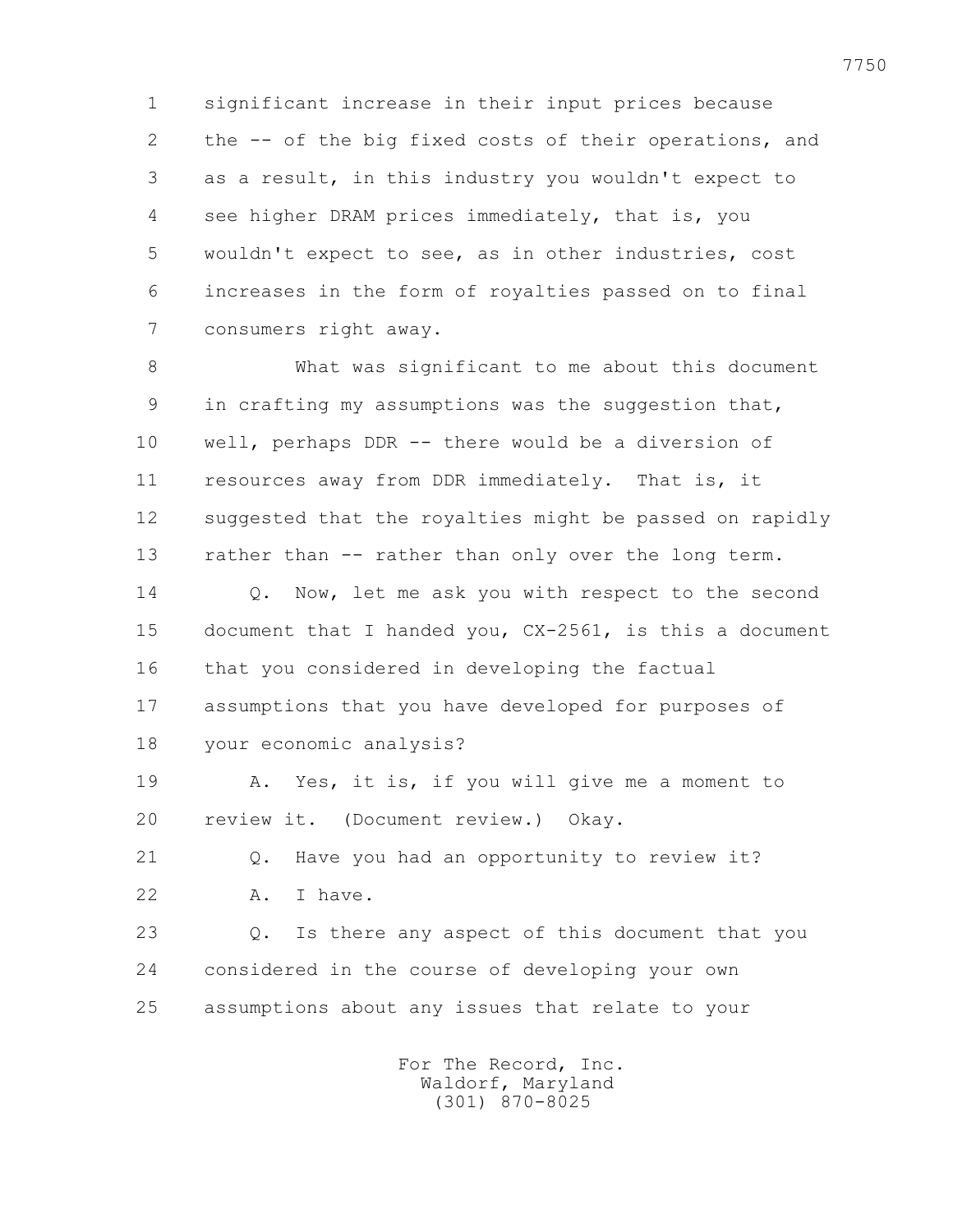1 economic analysis?

 2 A. Yes, there is. 3 Q. And can you point us to that, where in the 4 document you see language that relates to your 5 assumptions? 6 A. Well, in particular, with respect to the 7 conclusion concerning effects on prices, in the 8 numbered list, item 2, there's a statement that says, 9 **"Will also factor in impact of IP royalty."**  10 Q. Can you -- oh, I see. Is this -- what's been 11 highlighted on the screen, is this what you're 12 referring to? 13 A. That's correct. 14 Q. And how does that relate to the assumptions 15 that you have made for purposes of your economic 16 analysis? 17 A. As I testified, my concern in examining 18 downstream DRAM prices was pass-through, what 19 economists call pass-through of costs, and this 20 document, by using the language "will also factor in 21 impact of IP royalty," suggests what the document says. 22 Q. By which you mean? 23 A. Oh, I will quote the document. "DDR volume, 24 cost and pricing update." 25 Q. All right, let's move on to something else.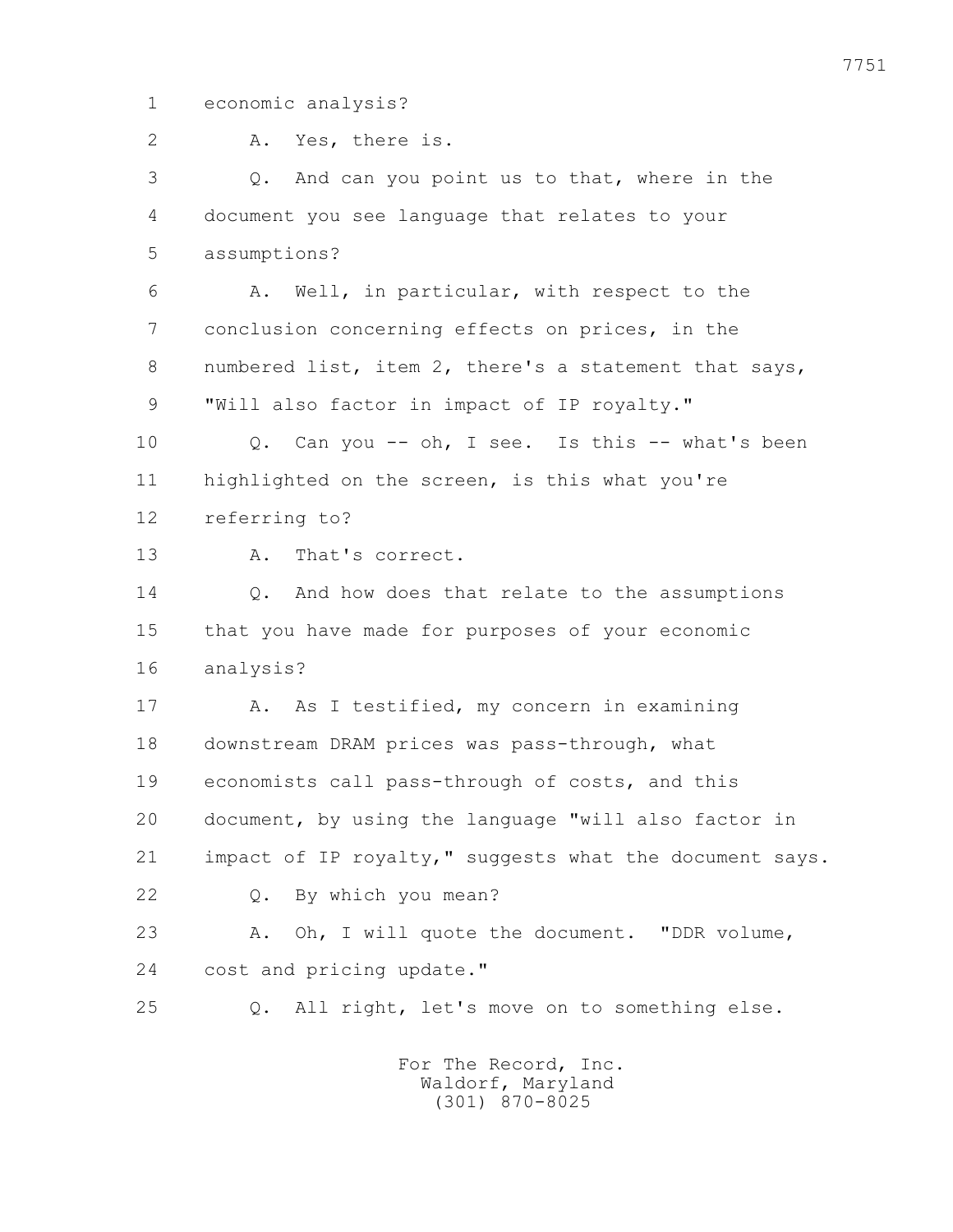1 Can we pull up DX-248?

 2 MR. DAVIS: Our computer seems to have frozen 3 up a little bit here. 4 JUDGE McGUIRE: Excuse me? 5 MR. ROYALL: The computer is frozen up. 6 JUDGE McGUIRE: Oh. 7 MR. ROYALL: Actually, we can -- I can ask this 8 question without reference to the exhibit. 9 BY MR. ROYALL: 10 Q. Do you recall yesterday Mr. Stone asked you 11 some questions about the time frame that would be 12 relevant from your standpoint in terms of the 13 disclosure of Rambus intellectual property to JEDEC? 14 A. Yes, he did. 15 Q. And do you recall that you gave an answer to 16 the effect that the time period that was relevant for 17 your purposes was the pre-1996 time period? 18 MR. STONE: Your Honor, I object to the 19 mischaracterization of the testimony and to the leading 20 nature of this. This is redirect, and -- 21 JUDGE McGUIRE: All right, sustained. 22 MR. ROYALL: I'm simply trying to move things 23 along, but I can ask -- 24 JUDGE McGUIRE: I realize that, I realize that. 25 You are just going to have to do it in a little clearer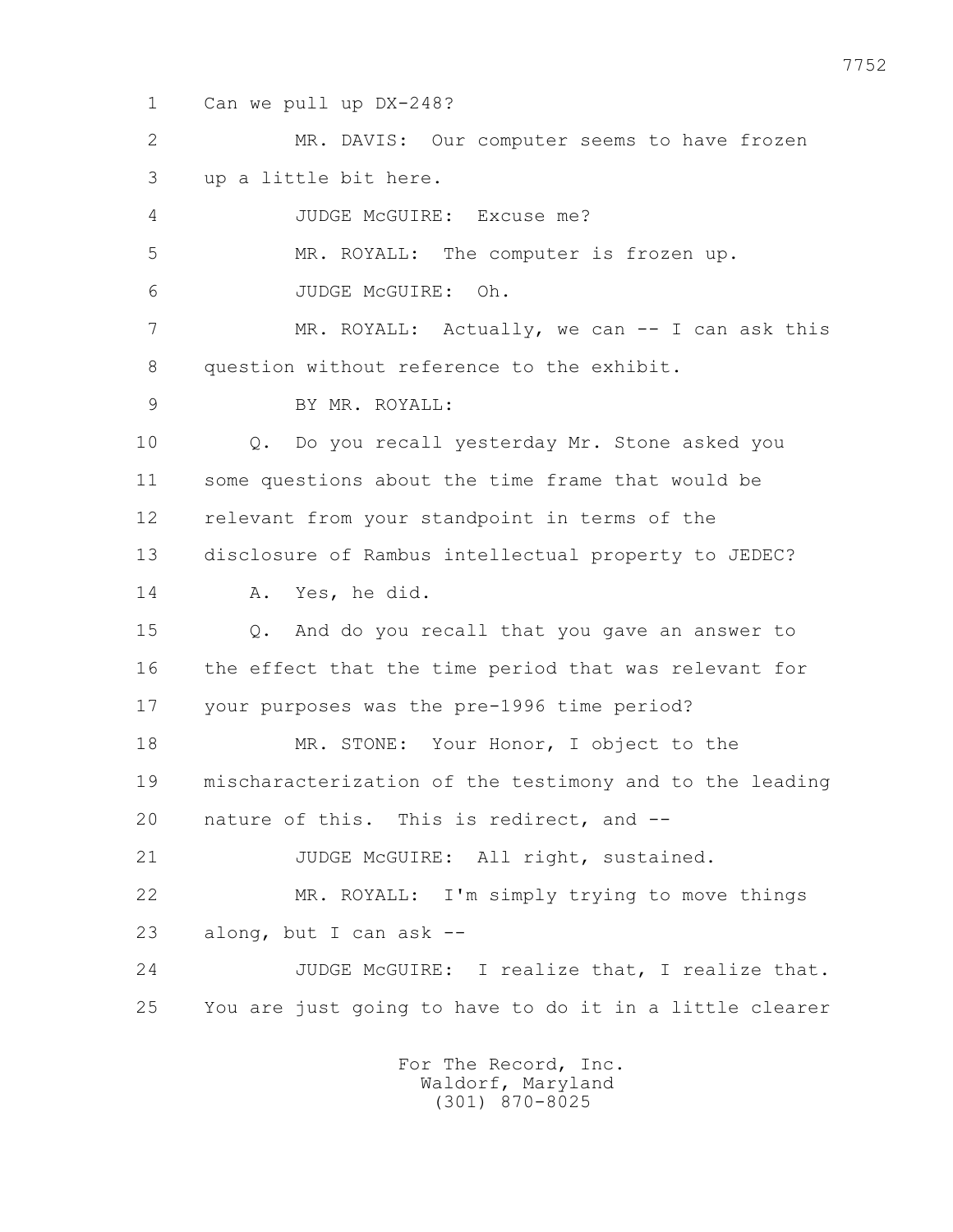1 fashion, a little better fashion.

2 BY MR. ROYALL:

 3 Q. And do you recall what time frame you indicated 4 was relevant to your analysis?

5 A. I -- as the document says -- well, actually, I 6 was asked to explain this on more than one occasion and 7 to give the time period on more than one occasion, and 8 I may have given short forms of the answer on some of 9 those occasions.

 10 Q. Let me try -- let me try it this way: Do you 11 see in this slide, DX-248, you have listed in the first 12 bullet point the date June 18, 1996?

13 A. I do.

 14 Q. And what is your understanding of the 15 significance of that date?

16 A. This is my understanding -- in fact, I believe, 17 as I testified on direct, that this is the date that 18 Rambus left JEDEC. That's an assumption on my part.

 19 Q. And does that date have any significance from 20 the standpoint of the timing of intellectual property 21 disclosures within JEDEC that are relevant for purposes 22 of your economic analysis?

 23 A. Well, as I believe I clarified on the direct 24 testimony and may have been confused again during the 25 cross examination, my opinion as an economist -- I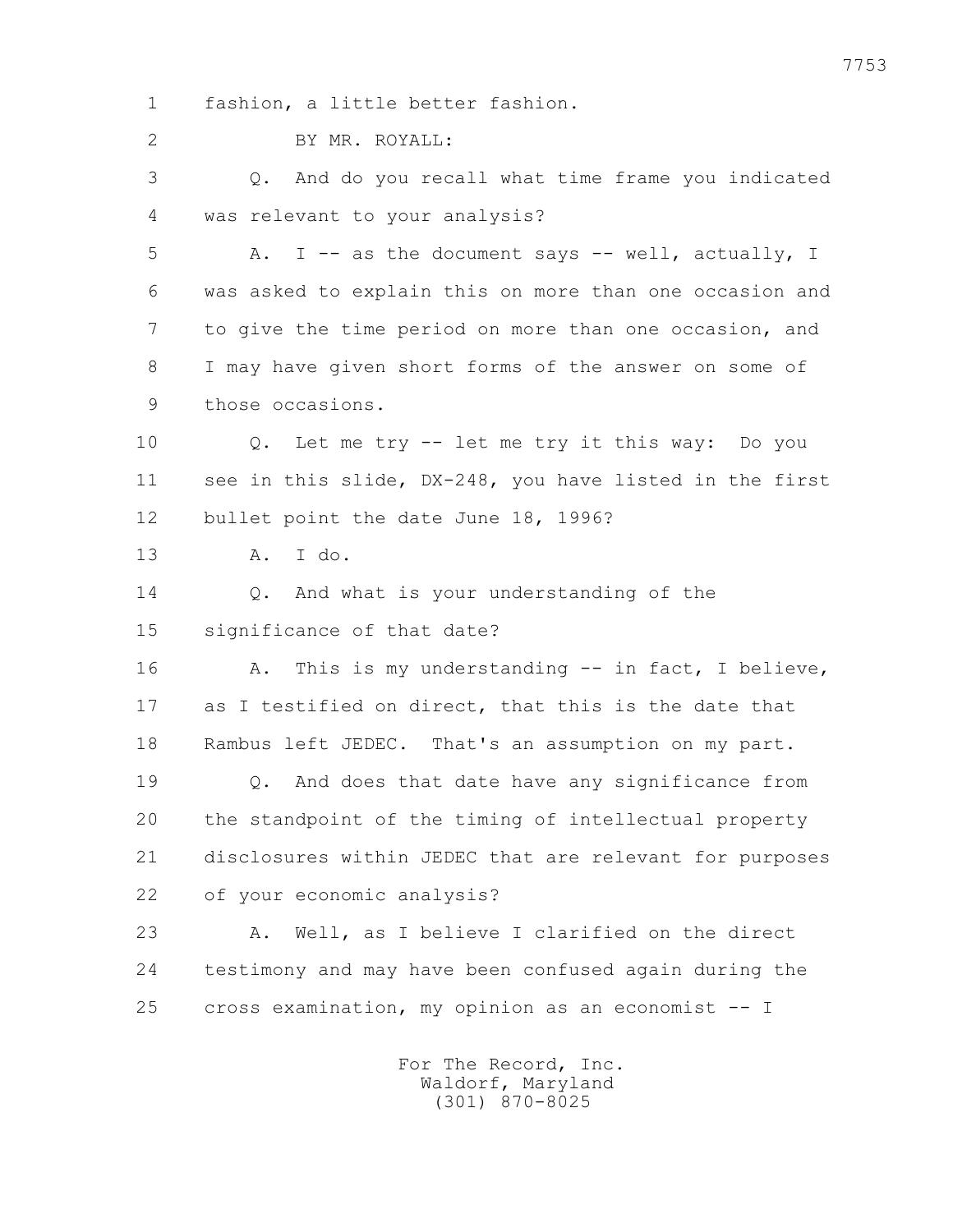1 don't have an opinion about what should have been 2 disclosed. That's -- that strikes me as being 3 essentially a legal issue. My opinion as an economist 4 that whatever should have been disclosed should not be 5 enforced. That was my economic conclusion. 6 I sort of wish I hadn't used the date June 7 18th, 1996, but instead, to just refer to the economic 8 conclusion, which relates what should have been 9 disclosed, whatever that might be, to -- to 10 nonenforcement, and so that is to say, rather than use 11 the date June 18th, 1996, it's whatever is found to be 12 what should have been disclosed should not be enforced. 13 Q. Do you recall -- do you recall that you were 14 asked some questions by Mr. Stone relating to network

15 issues?

16 A. Yes.

 17 Q. And in that regard, I believe that you may have 18 given some testimony as to what you understand the word 19 "network" or "network effects" to mean as to how this 20 relates to your analysis in this case?

 21 A. I believe I may have garbled my answer, yes. 22 Q. Do you recall if that issue is discussed in 23 your expert report?

24 A. It is.

25 Q. And do you have the expert report in front of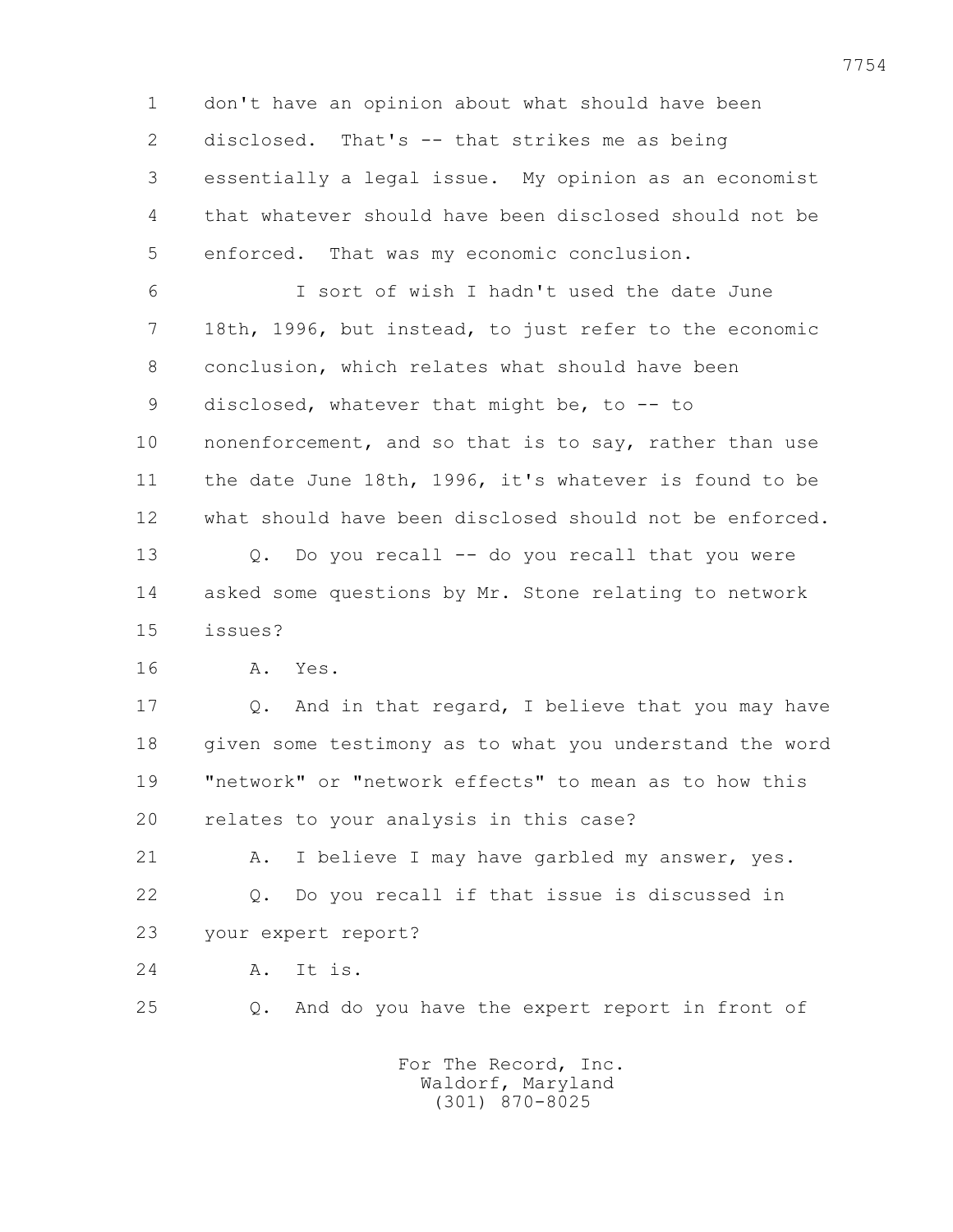1 you?

 2 Let me ask you to turn to page 56 of your 3 expert report, and I would focus your attention on 4 paragraph 71.

 5 MR. STONE: Your Honor, I object to the use of 6 the expert -- the expert reports we've already 7 determined -- the Court has ruled they are not 8 admissible. If Mr. McAfee needs to supplement, correct 9 or change his testimony, I think he should be asked to 10 do that rather than rely on a document the Court has 11 determined is inadmissible.

 12 JUDGE McGUIRE: Sustained. I think you can ask 13 the question without referring to his expert report. 14 BY MR. ROYALL:

 15 Q. Are you familiar, Professor McAfee, with the 16 term "direct network compatibility"?

17 A. Yes.

 18 Q. And is that a term that's used in economics? 19 A. It is.

 20 Q. And what do you understand that term to mean? 21 A. It's the requirement of devices to interact 22 with each other, interoperate. It was originally used 23 with local telephone networks, which weren't 24 necessarily able to contact other telephone networks, 25 and it was -- as we know, the value of a telephone is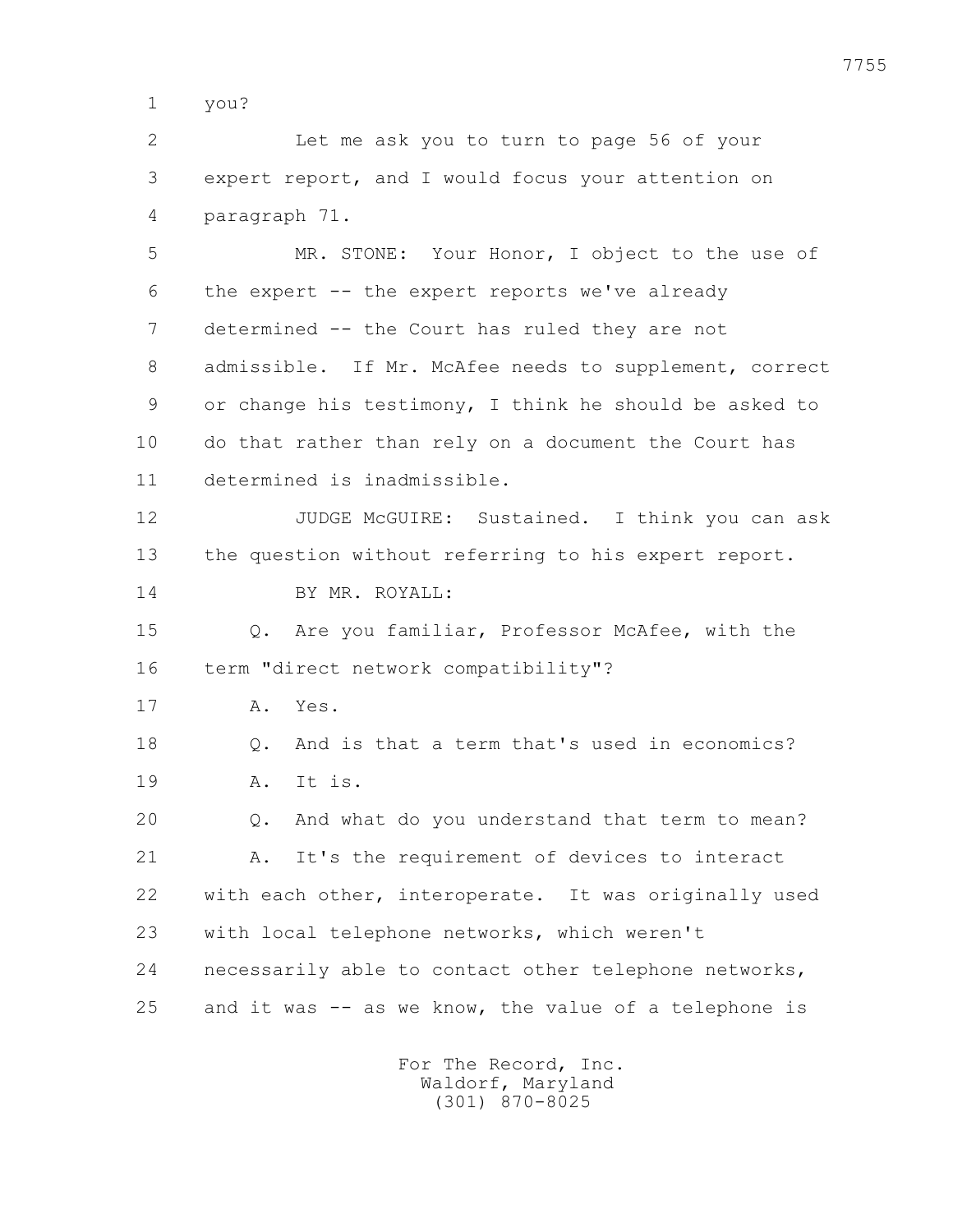1 greater the more people you can call, and so that 2 became known as a network effect or a direct network 3 effect. So, this is the requirement of

4 interoperability.

 5 It's something that we have seen in this case 6 with respect to an exhibit which I put up that had 7 already been put up as well that showed the interaction 8 or interoperability of DRAM with other components 9 within a PC.

 10 Q. Are you familiar also with the term "indirect 11 network compatibility"?

12 A. Yes, I am.

 13 Q. And what do you understand that term to mean? 14 A. So, an indirect network compatibility is -- or 15 indirect network effect is a change in value that's 16 associated not directly with the ability to 17 interoperate, but with some -- with the provision of 18 some sort of other component. The classic example 19 would be video rentals. The more people that had a VHS 20 VCR, the more VHS videos were available in the local 21 rental store, and hence, the more valuable was the VHS 22 VCR, and that's what eventually tipped the balance from 23 the Sony Beta to the VHS.

 24 We have seen the same sort of thing happen with 25 DVDs recently; that is, the balance in the local video

> For The Record, Inc. Waldorf, Maryland (301) 870-8025

7756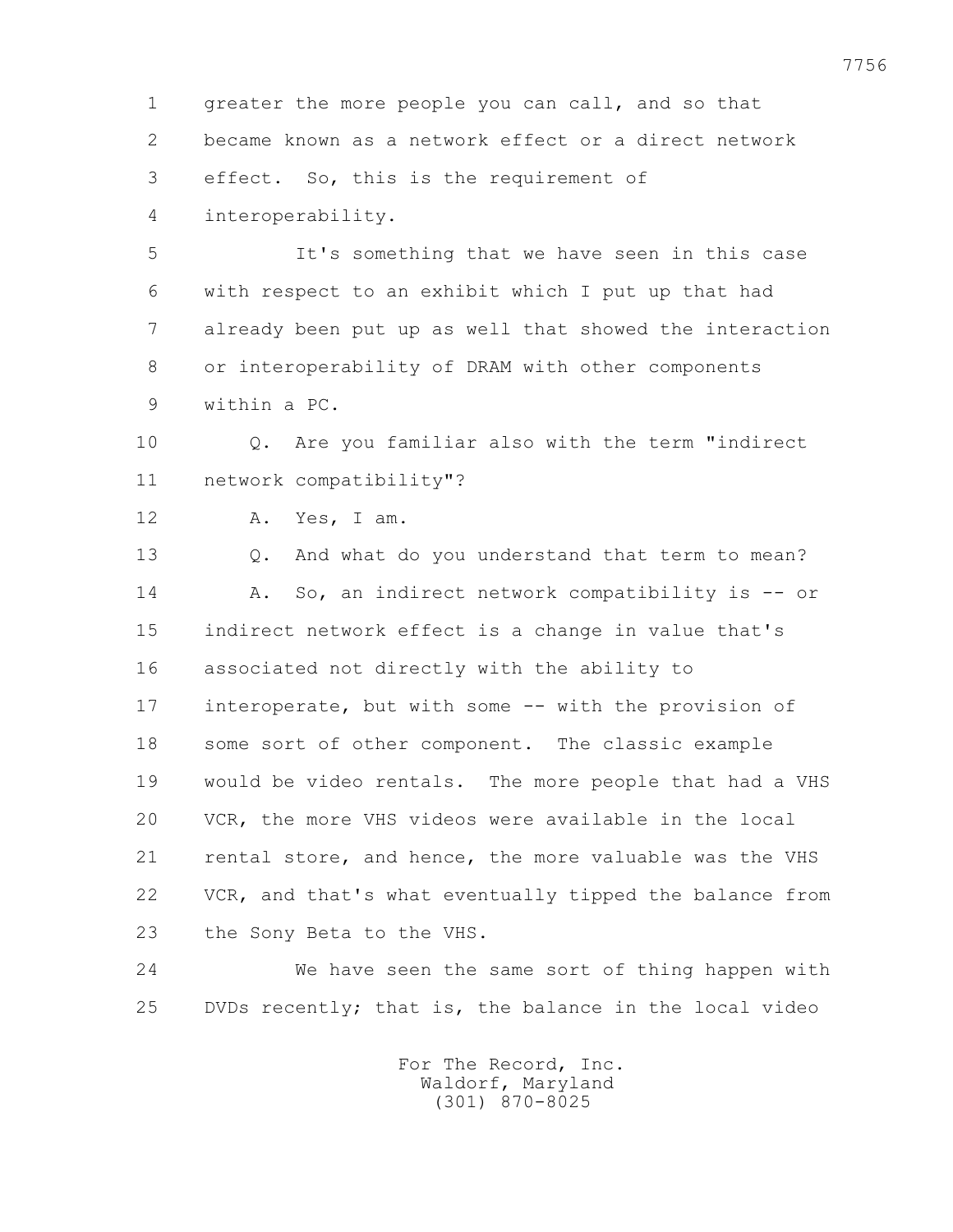1 store has tipped away from VHS towards DVDs as more 2 consumers have them -- have DVDs. That, of course, 3 makes the DVD more valuable, and that's known as an 4 indirect network effect.

 5 Q. And do either of these concepts, direct network 6 effects or indirect network effects, have applicability 7 to your economic analysis in this case?

8 A. Both do.

 9 Q. And can you explain how they relate? 10 A. Well, as I think I already mentioned, the 11 direct -- we've seen direct network effects in the 12 requirement that DRAM communicate with other devices 13 within the system, and so those devices must be 14 designed to be -- to interoperate, and that creates a 15 requirement that the more of such components exist for 16 DRAM, the more valuable will be the DRAM.

 17 And we had a discussion of this with respect to 18 things like fax machines and other devices, chipsets, 19 all of which tend to increase the value of DRAM and are 20 a source of lock-in as a consequence for DRAM design.

 21 Indirect network effects are also present in 22 that as a given DRAM becomes more popular, we see other 23 devices designed to work with it, that is, third-party 24 devices, which then tends to increase the value of that 25 DRAM, thus locking the industry more into that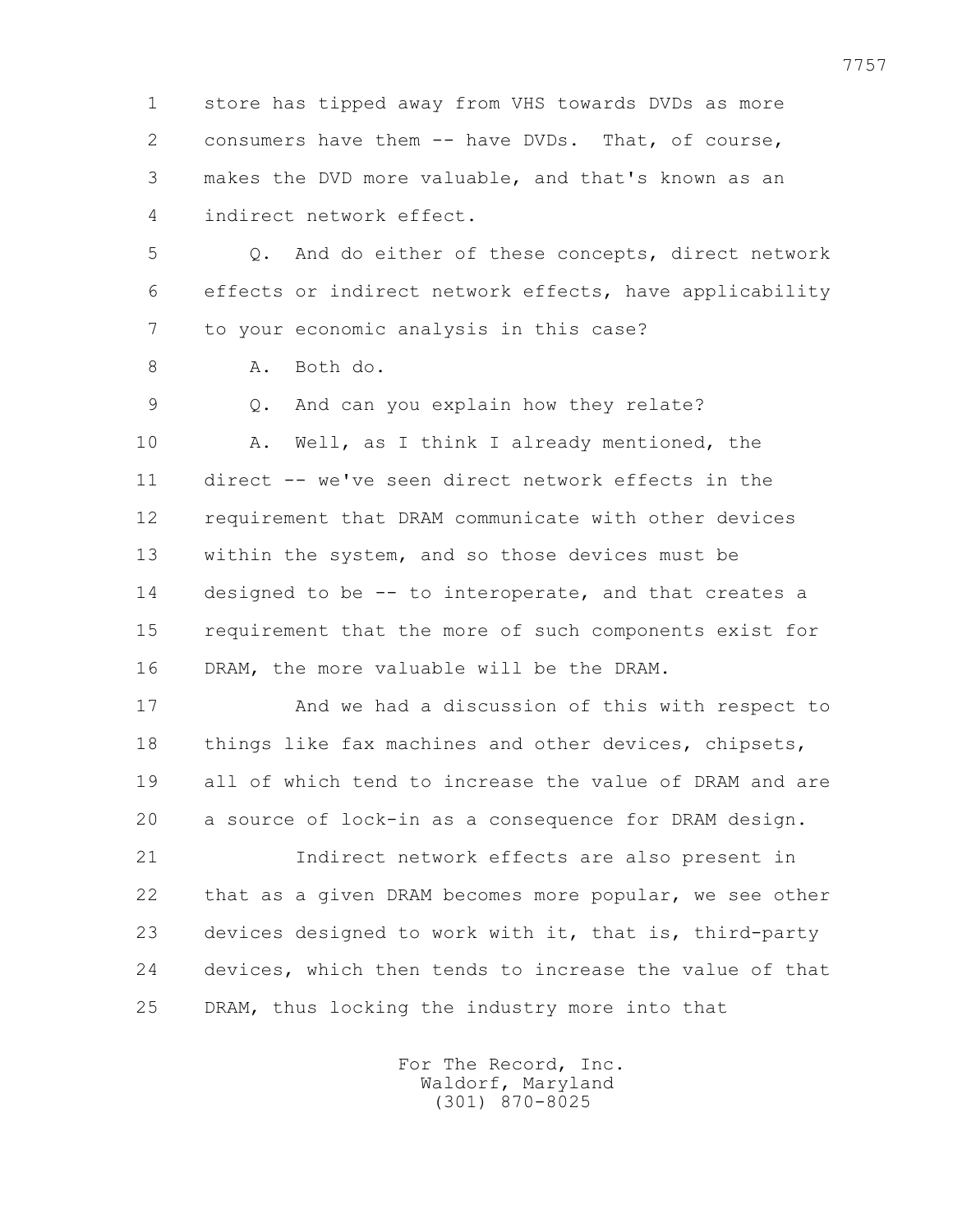1 particular design.

2 Q. I'm going to shift to another issue now.

3 A. Okay.

 4 Q. Do you have an understanding as to whether any 5 court has reached any final determination as to the 6 validity and enforceability of Rambus' or any of 7 Rambus' SDR or DDR SDRAM patents?

 8 MR. STONE: Calls for a legal conclusion, Your 9 Honor.

10 JUDGE McGUIRE: Sustained.

11 MR. ROYALL: Your Honor, the question -- may I 12 be heard?

13 JUDGE McGUIRE: You may be heard.

 14 MR. ROYALL: The question was not whether he 15 had an understanding. It was whether there had been 16 any such decision. I'm not asking him to interpret it 17 or give any legal testimony at all, but as Mr. Stone 18 asked the witness earlier about legal issues from the 19 standpoint of an economic analysis, it's in the same 20 context that I'm asking this question.

 21 MR. STONE: Well, Your Honor, A, it's beyond 22 the scope. I didn't ask him about any decision about 23 validity. B, to the extent I wanted to ask him about 24 the Federal Circuit and his understanding, Mr. Royall 25 did make an objection that it called for a legal

> For The Record, Inc. Waldorf, Maryland (301) 870-8025

7758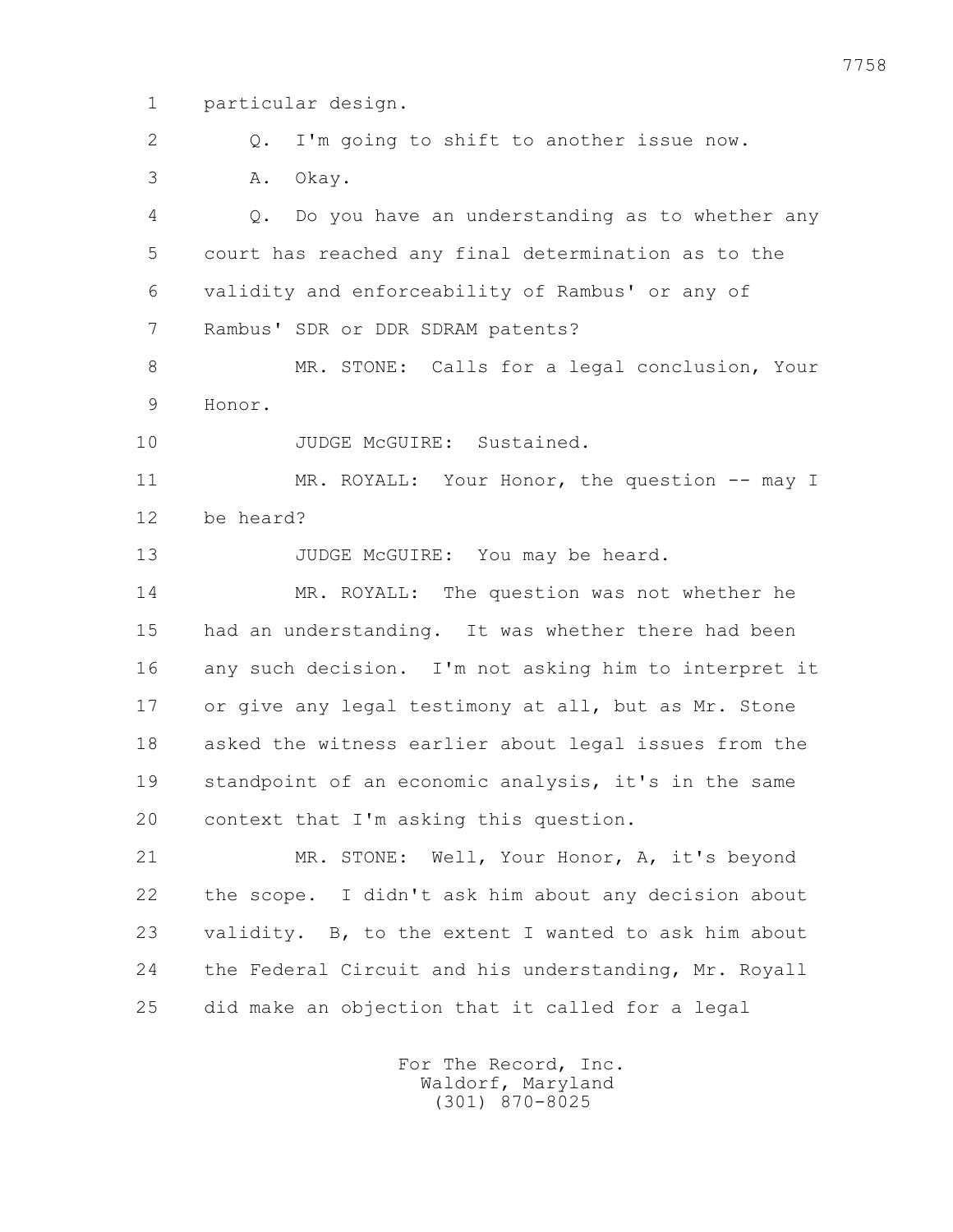1 conclusion, which was sustained, and so no testimony on 2 that was given.

 3 JUDGE McGUIRE: It was beyond the scope in any 4 event, so it is still sustained.

 5 MR. ROYALL: What I had in mind was within the 6 scope, and --

 7 JUDGE McGUIRE: Mr. Royall, I have sustained 8 the objection.

 9 MR. ROYALL: I understand, Your Honor. What I 10 had in mind was within the scope, and I can ask it in a 11 different way and make that clear.

12 JUDGE McGUIRE: You can go on and ask your next 13 question in any event.

14 BY MR. ROYALL:

 15 Q. Do you recall being asked by Mr. Stone about 16 whether you had made assumptions about whether Rambus 17 patents read on or covered either SDRAM or DDR?

18 A. I don't specifically recall those terms, but I 19 was definitely asked about the -- whether the -- 20 whether Rambus had patent coverage or something like 21 that, the patents were relevant or something. I don't 22 remember exactly what I was asked.

 23 Q. And for purposes of your conclusions on 24 monopoly power, do you make assumptions about the 25 coverage of Rambus patents?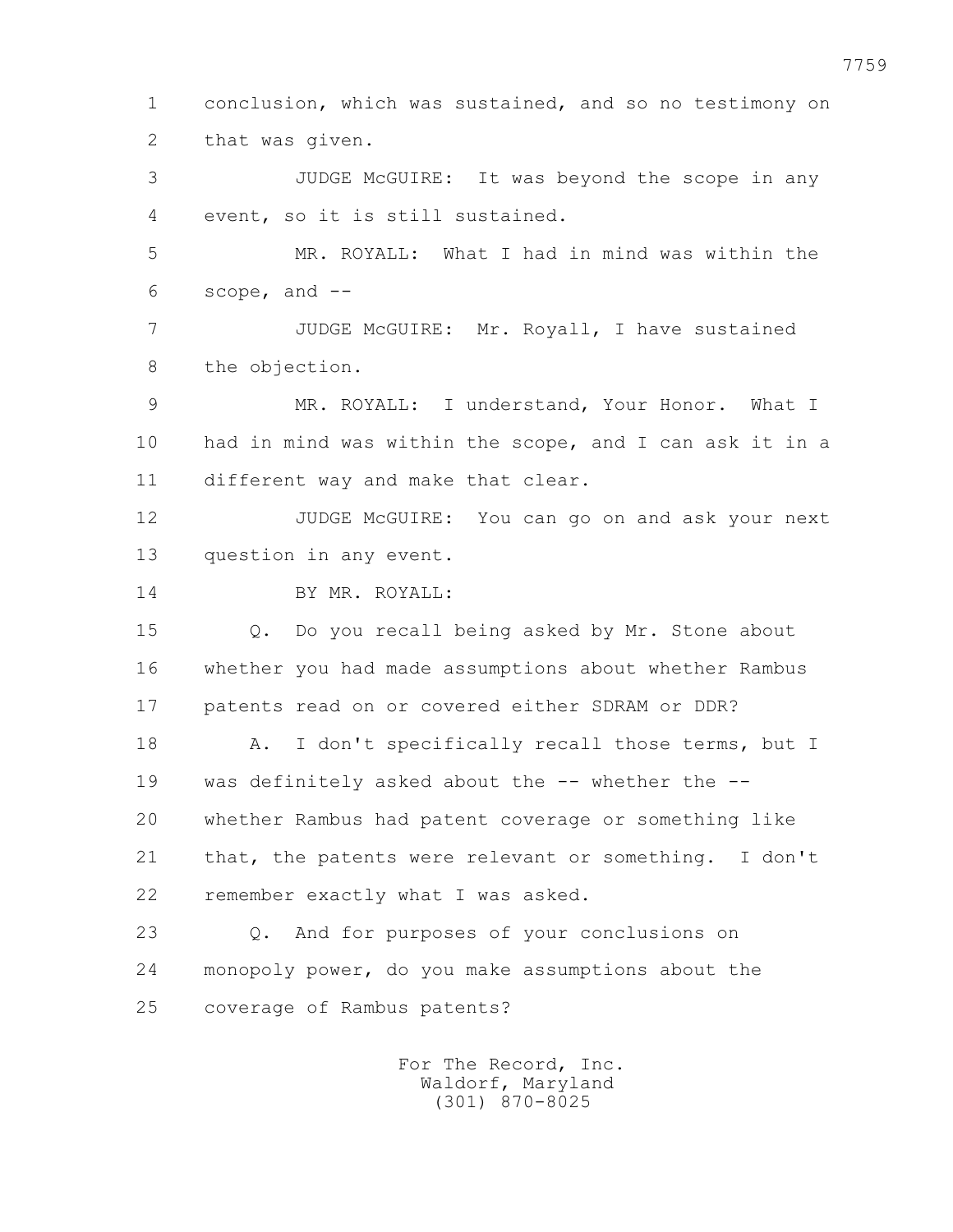1 A. Well, I think as I testified, I am not 2 questioning that Rambus has IP that they can enforce 3 against the standards.

 4 Q. For purposes of your economic analysis and your 5 conclusions about monopoly power, is it an essential 6 assumption -- and I'm asking for your assumptions -- is 7 it an essential assumption on your part that a court of 8 proper jurisdiction has rendered a final conclusion as 9 to the validity and enforceability of Rambus' patents?

- 10 A. No, it's not.
- 11 Q. Why not?

12 A. Well, to be fair, I'm not sure that I'm 13 positioned to interpret the phrase "court --" I've 14 forgot, a court of something jurisdiction, but the 15 important thing from my perspective is Rambus' ability 16 to enforce its patents; that is to say, if Rambus had 17 no ability to enforce its patents, I think we could all 18 go home, but the -- insofar as they have an ability to 19 enforce their patents, whether that's a final 20 determination or not I can't see would be relevant. 21 0. And when you say "enforce patents," what are

22 you referring to?

23 A. Against JEDEC-compliant standards, devices. 24 Against the manufacturer of those devices.

- 
- 25 Q. And does the existence of license agreements,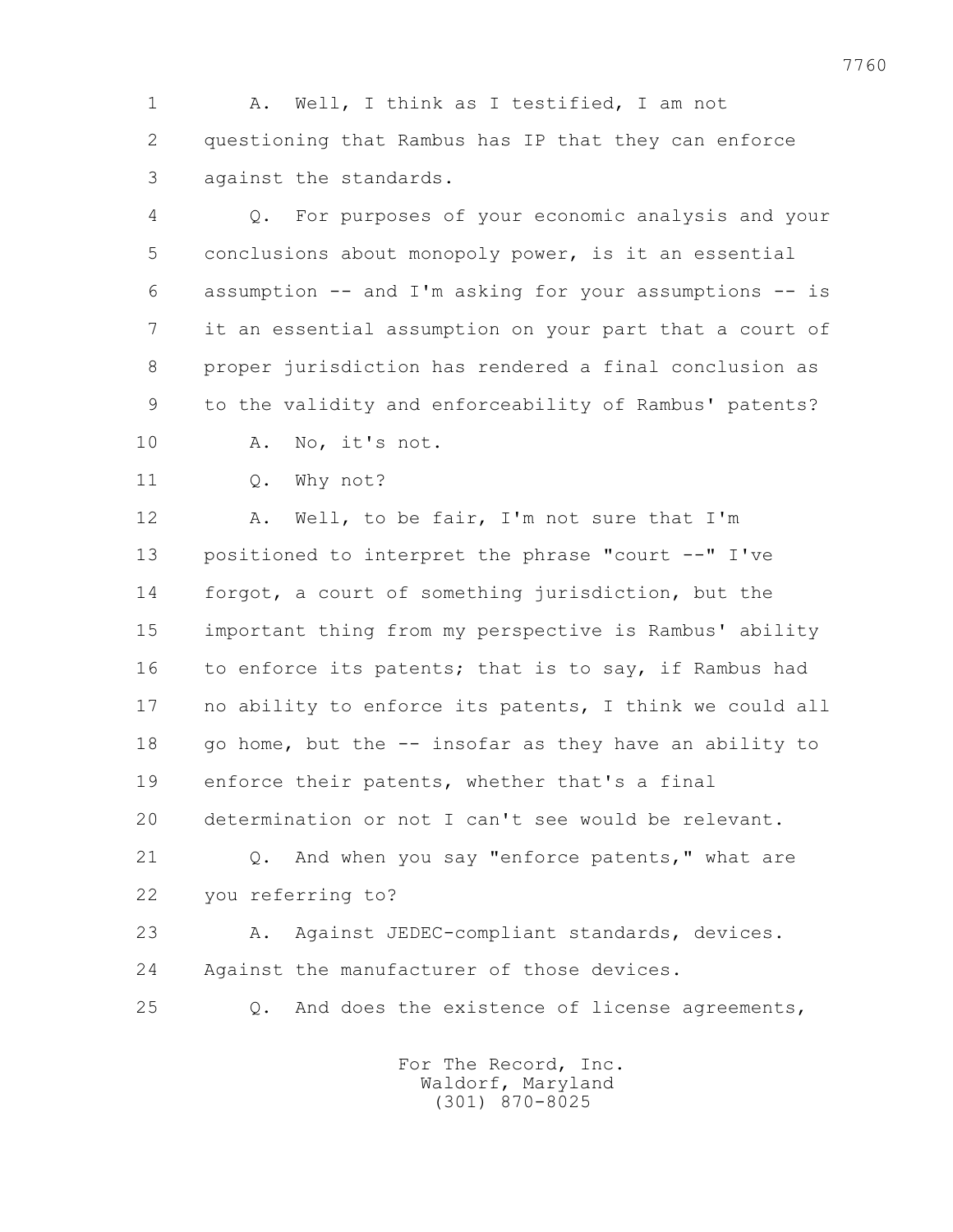1 actual license agreements, relate in any way to 2 conclusions that you would draw about Rambus' -- let me 3 restate that.

 4 Have you made any assumptions about the ability 5 of Rambus to enforce its SDRAM and DDR SDRAM-related 6 patents?

7 A. I think, as I just testified, that I am 8 assuming that they can do that, and I have seen, of 9 course, evidence in the record, because companies don't 10 sign license agreements unless they -- there's a threat 11 of enforcement. That doesn't actually speak to the 12 legal issue directly, nor do I need to assume anything 13 about the legal issue.

 14 And actually, from an economic perspective, it 15 doesn't matter one way or the other whether they 16 actually have the patent rights. If they can enforce 17 them and charge for them, it's the charges that matter 18 from an economic perspective.

19 Q. Can we pull up DX-229?

 20 Do you recall this slide, Professor McAfee? 21 A. I do.

 22 Q. And in this slide, do you -- you use the term 23 "equal or superior products."

- 24 Do you see that?
- 25 A. I do see that.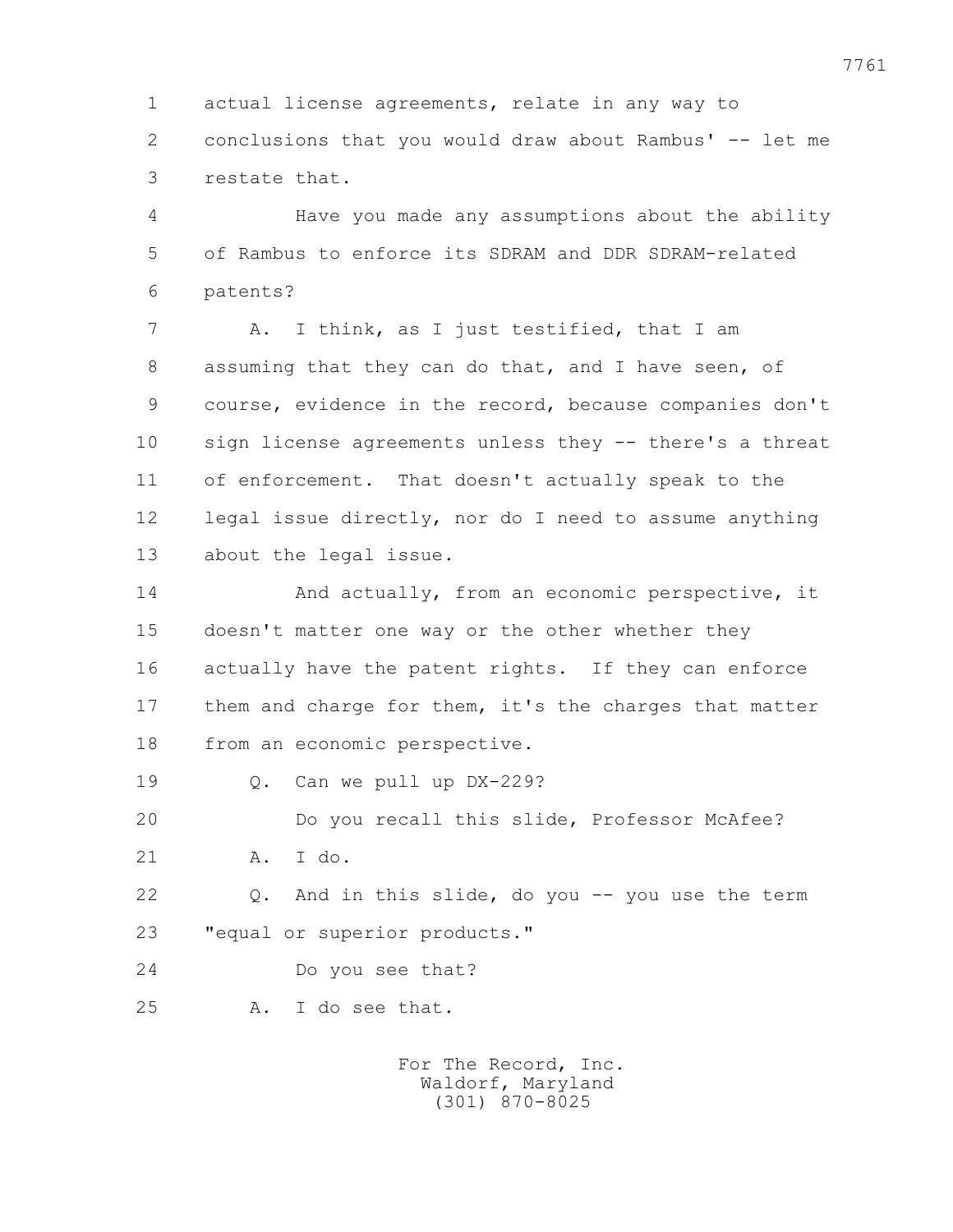1 Q. And do you recall that Mr. Stone yesterday 2 asked you some questions about those terms? 3 A. Yes, I do recall, but not specifically. 4 Q. And can you tell us, just so the record's 5 clear, what you mean by use of those terms in the 6 context of your economic analysis? 7 A. Well, these are products that -- the use I'm 8 making of them is these are the products that the 9 buyer -- that a -- that the buyers would -- would 10 choose; that is to say, that are equal or superior from 11 the perspective of substitution by buyers. 12 Q. When you use those terms, are you using them in 13 the technical sense or in an economic sense? 14 A. I'm using them in an economic sense. 15 Q. Does your use of this terminology relate at all 16 to your use of the term, which has come up in your 17 testimony, of "commercially viable alternatives"? 18 A. It does. 19 **Q.** How are those two concepts related as they 20 factor into your economic analysis? 21 A. So, commercially viable alternatives are 22 price-constraining alternatives; that is to say, from 23 the buyer's perspective, if the price of a given 24 alternative is increased, if it's too high, the buyers 25 can substitute one of the other alternatives, and so --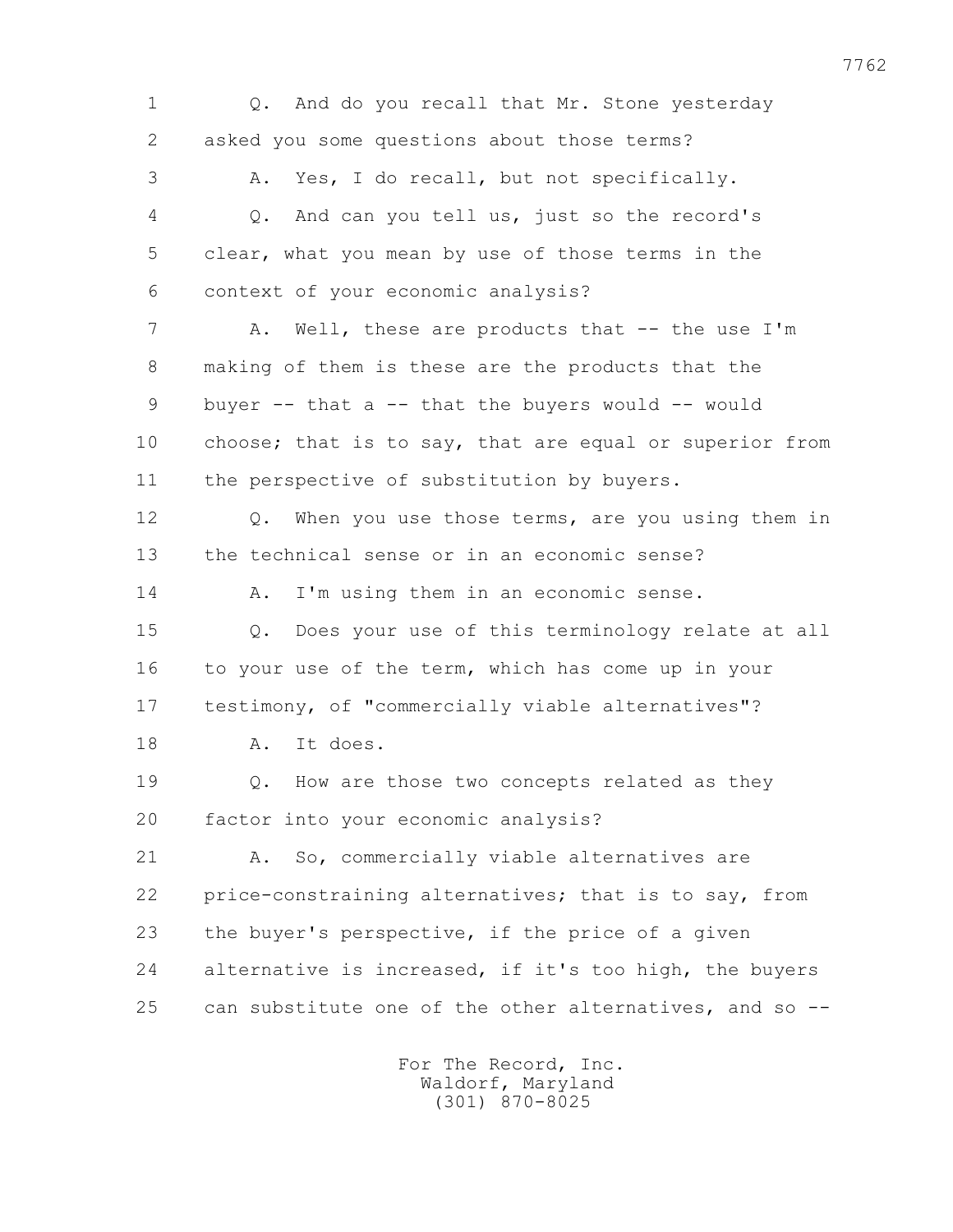1 I should say equal or superior from an economic 2 perspective always includes prices. It's not -- you 3 can't actually assess whether it's equal or superior 4 without prices.

 5 And so, the issue of equal or superior 6 products -- excuse me, the relationship between the 7 price-constraining alternatives and equal or superior 8 products is that at reasonable prices or at nearly 9 similar prices, similar prices, the commercially viable 10 alternatives are equally -- equal or superior.

 11 Q. And have you reached any conclusion as -- in 12 terms of your own economic analysis as to whether 13 Rambus' challenged conduct has resulted in the 14 exclusion of equal or superior products as you define 15 that term from the economic perspective?

16 A. Yes, as I testified, their conduct has -- given 17 my assumptions, their conduct has excluded equal or 18 superior products.

 19 Q. And do you recall -- with reference to the term 20 "commercial viability," do you recall that Mr. Stone 21 asked you whether you're aware of that term appearing 22 in any economic textbook?

23 A. I do.

 24 Q. And do you recall that he asked you whether 25 that term appeared in the DOJ-FTC Merger Guidelines?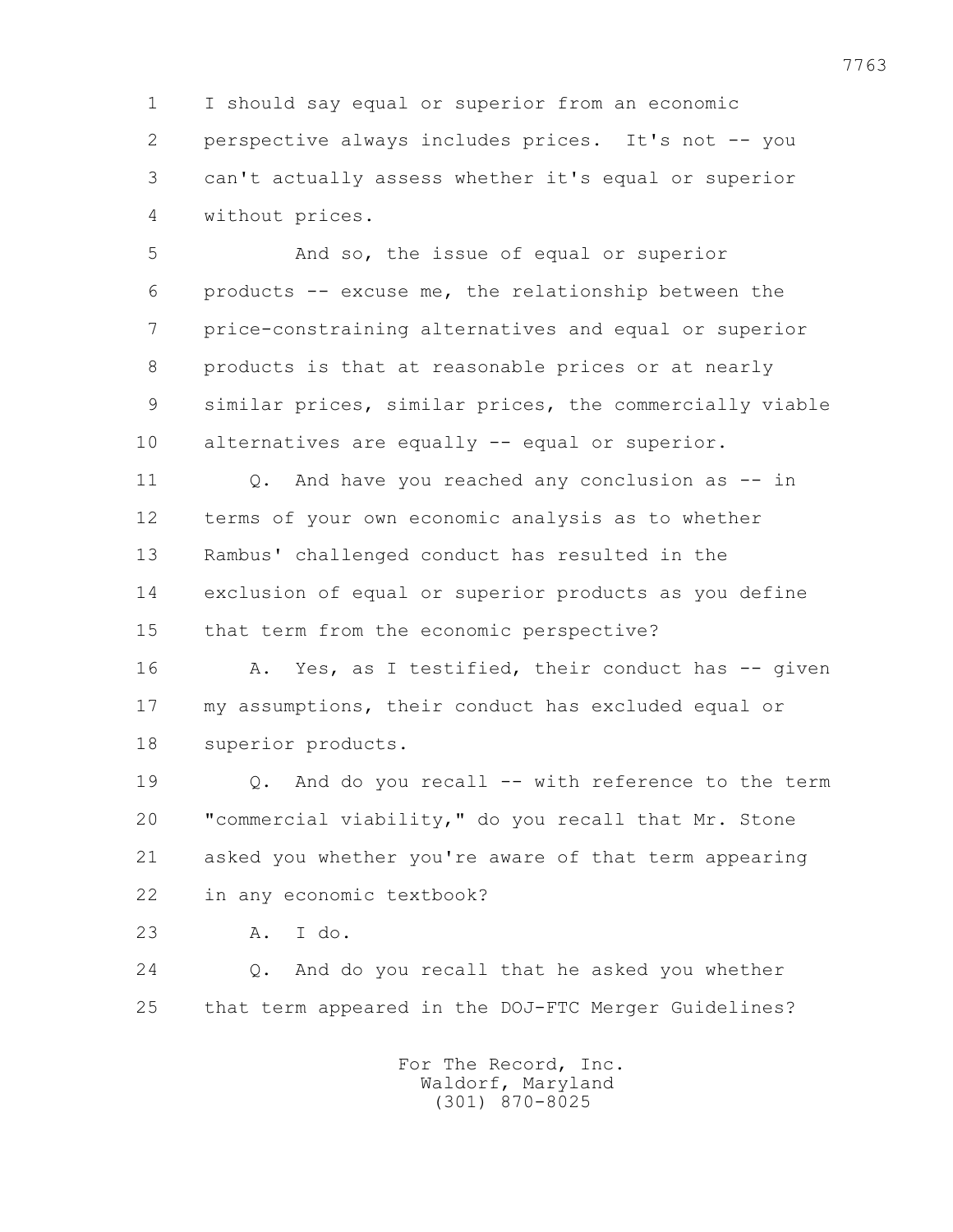1 A. I do recall that question. 2 Q. And do you recall your answer to that question? 3 A. I didn't recall it -- I did not recall the term 4 "commercial viability" appearing in the FTC-DOJ 5 Guidelines. 6 Q. Does -- 7 A. Those aren't actually exactly identical 8 guidelines, by the way, but they are very similar. 9 Q. Does the term "commercial viability" as you 10 have used the term for purposes of your economic 11 analysis relate at all to the concept of 12 price-constraining alternatives that you discussed 13 earlier in your testimony? 14 A. That is my definition of commercial viability, 15 is that it's a price-constraining alternative. So, 16 yes, not only does it relate; it's the same concept. 17 Q. Are you familiar with or do you know whether 18 the term "price-constraining alternative" appears 19 anywhere in the economic literature? 20 A. Yes, it does. 21 Q. Do you know whether that term appears anywhere 22 in either FTC or DOJ Guidelines? 23 A. It is my recollection that it appears in the -- 24 in both. 25 MR. ROYALL: May I approach, Your Honor? For The Record, Inc.

 Waldorf, Maryland (301) 870-8025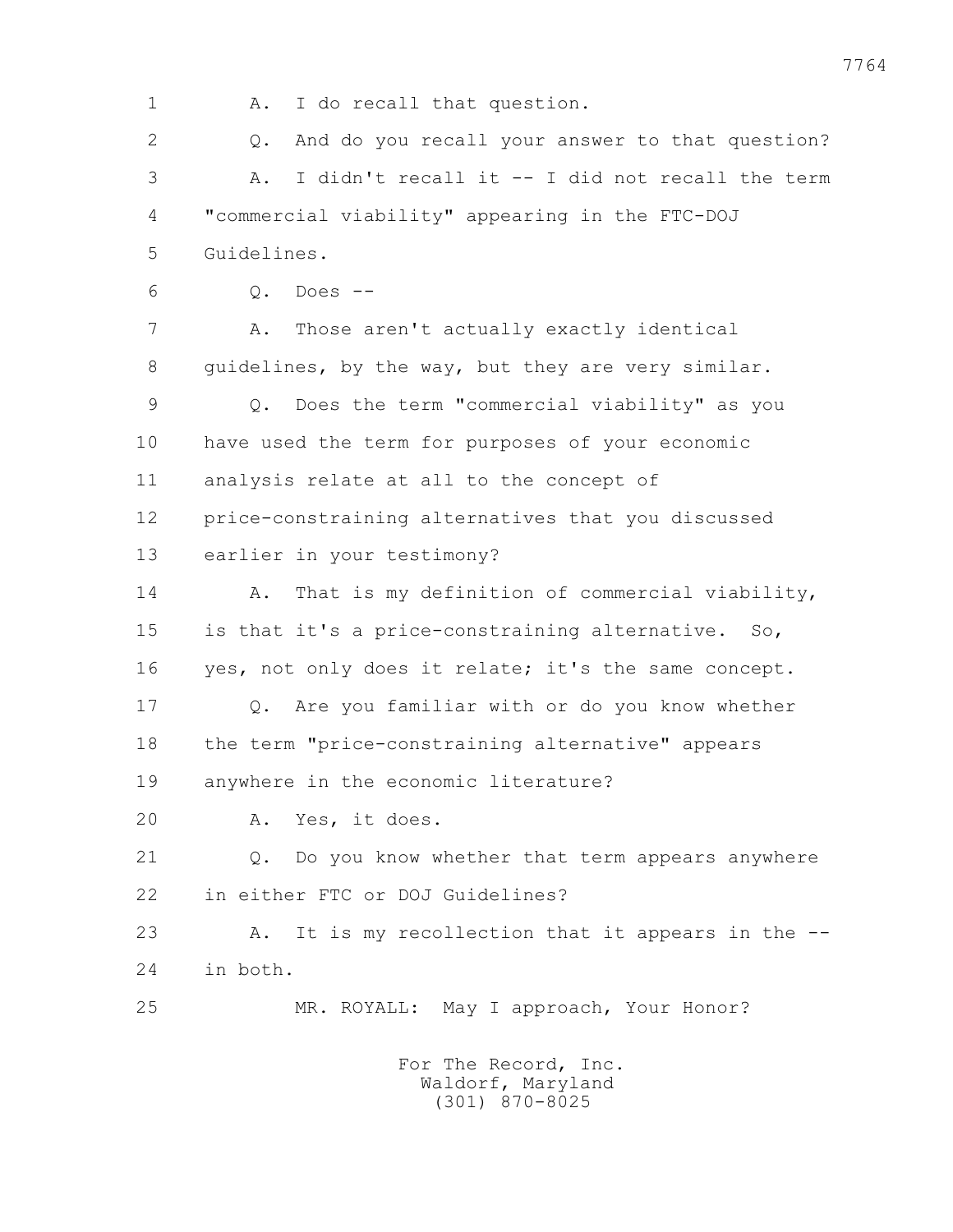1 JUDGE McGUIRE: Yes. 2 BY MR. ROYALL: 3 Q. Professor McAfee, I have just handed you a 4 document that for the record I would mark as CX-3094. 5 (CX Exhibit Number 3094 was marked for 6 identification.) 7 BY MR. ROYALL: 8 Q. Do you recognize this document? 9 A. Yes. This is -- appears to be the Federal 10 Trade Commission version of the -- of the Horizontal 11 Merger Guidelines. 12 Q. And could I ask you to turn to -- referring to 13 the bottom left-hand corner, the numbers there, could I 14 ask you to turn to page 6 of 26? 15 A. Yes. 16 Q. And roughly halfway down, in the middle of the 17 page, do you see the paragraph beginning with the 18 words, "In considering"? 19 A. I do. 20 Q. And that sentence states, "In considering the 21 likely reaction of buyers to a price increase, the 22 agency will take into account all relevant evidence, 23 including but not limited to the following," and then 24 there are four items listed under that sentence. 25 Do you see that?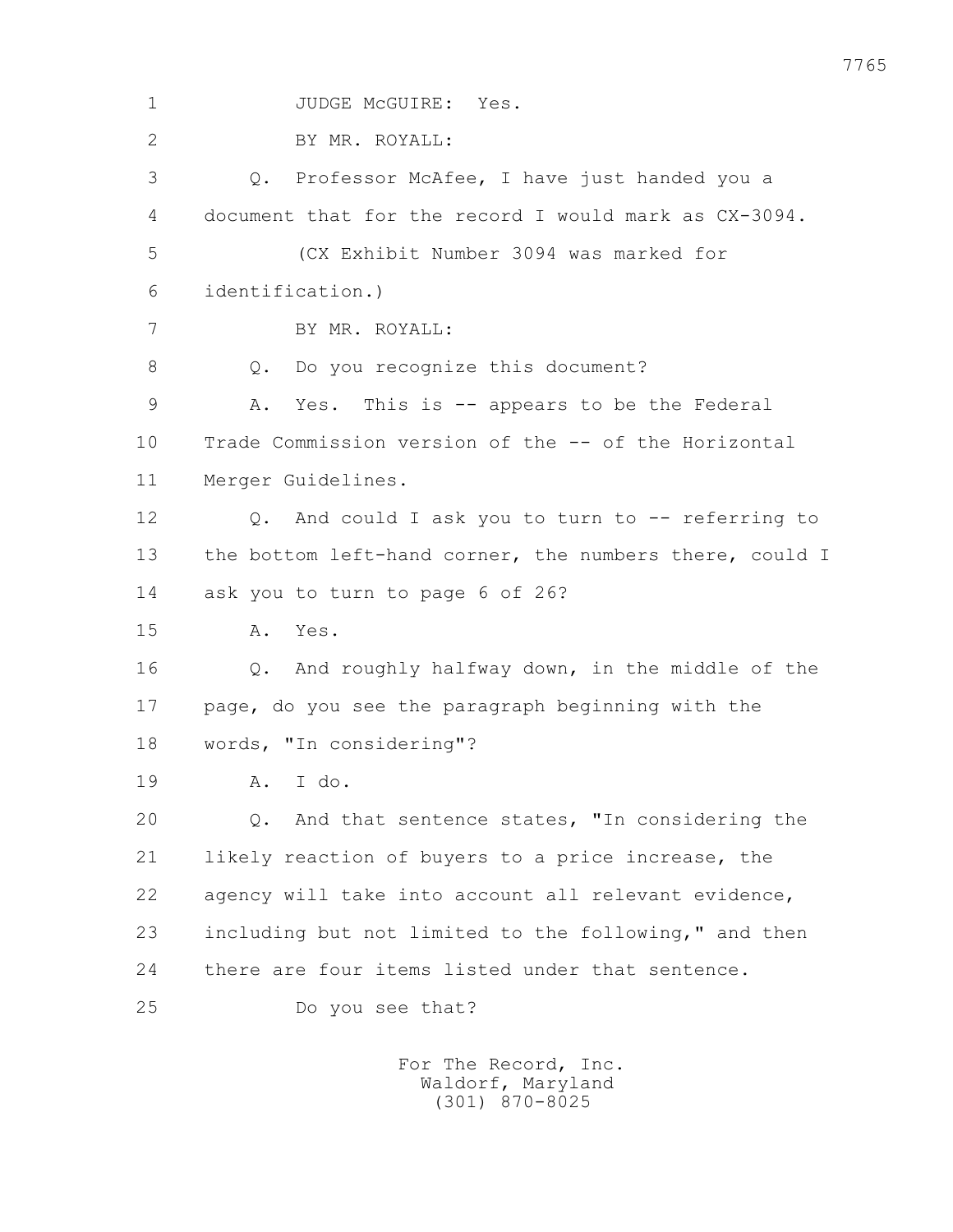1 A. I do.

| $\overline{2}$ | And the first of those items refers to evidence<br>$Q$ .       |
|----------------|----------------------------------------------------------------|
| 3              | that buyers have shifted or have considered shifting           |
| 4              | purchases between products, and I read only a portion          |
| 5              | of it, but do you see that language?                           |
| 6              | I do.<br>Α.                                                    |
| 7              | I'm sorry, I didn't --<br>Q.                                   |
| 8              | I do see that language, yes.<br>Α.                             |
| 9              | Then the fourth item refers to the timing and<br>$\mathbb Q$ . |
| 10             | costs of switching products.                                   |
| 11             | Do you see that language?                                      |
| 12             | I do see that.<br>Α.                                           |
| 13             | When you said earlier that you recalled the<br>$Q$ .           |
| 14             | concept of price-constraining alternatives being               |
| 15             | discussed in the FTC and DOJ Guidelines, were you              |
| 16             | recalling this -- this language that I've pointed you          |
| 17             | to or something else?                                          |
| 18             | No, strictly --<br>Α.                                          |
| 19             | MR. STONE: Your Honor, Counsel is leading the                  |
| 20             | witness. He should -- all he needs to ask is where in          |
| 21             | the document -- where in the document does it appear?          |
| 22             | He's leading him. If the witness can't find it, it is          |
| 23             | relevant evidence. To point him to it is to lead him.          |
| 24             | Now, we all know that the Guidelines will be                   |
| 25             | arqued before Your Honor in any event, so my objection         |
|                |                                                                |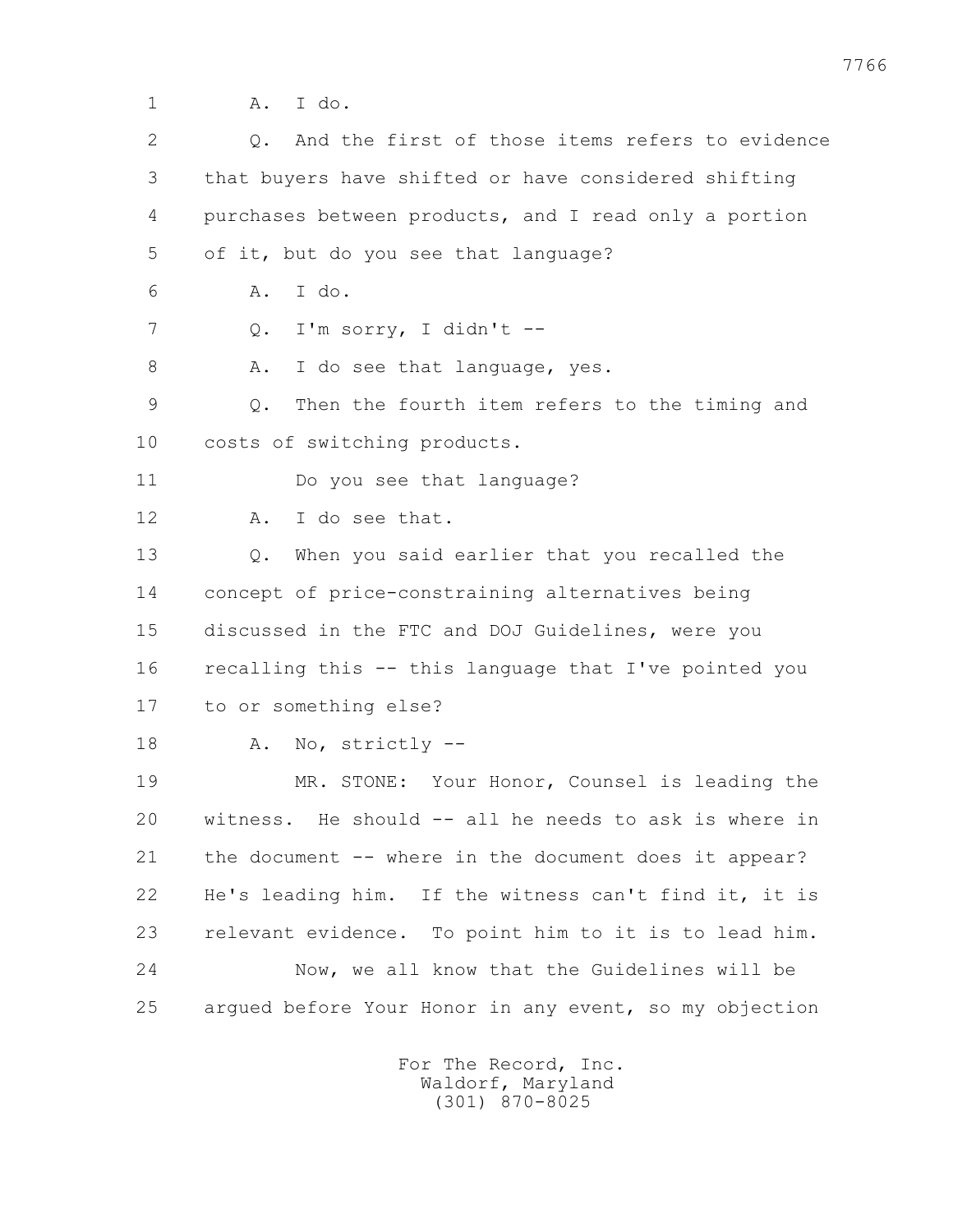1 is that that sentence is probably a bit moot, but I do 2 think counsel continues to lead the witness. 3 JUDGE McGUIRE: It is moot, but it is sustained 4 as well, Mr. Royall. 5 BY MR. ROYALL: 6 Q. Well, without reference to necessarily the 7 language that I read but by reference to the 8 document -- and take your time to review the 9 document -- but is there anything in this document that 10 you've identified that relates to the concept of 11 price-constraining alternatives that we identified a 12 moment ago? 13 A. I think as I testified on direct, the -- my 14 notion of price-constraining alternatives embodied in 15 commercial viability is exactly parallel and analogous 16 to the language of the Horizontal Merger Guidelines 17 with which I'm quite familiar and have, in fact, 18 published about; that is, I have written papers about 19 the Horizontal Merger Guidelines, and the parts that I 20 would point to is the evidence that buyers have shifted 21 or considered shifting purchases between products in 22 response to relative changes in price, so this is 23 talking directly about buyer substitution, which I 24 think was actually even on the slide that I presented 25 in discussing price-constraining alternatives, and then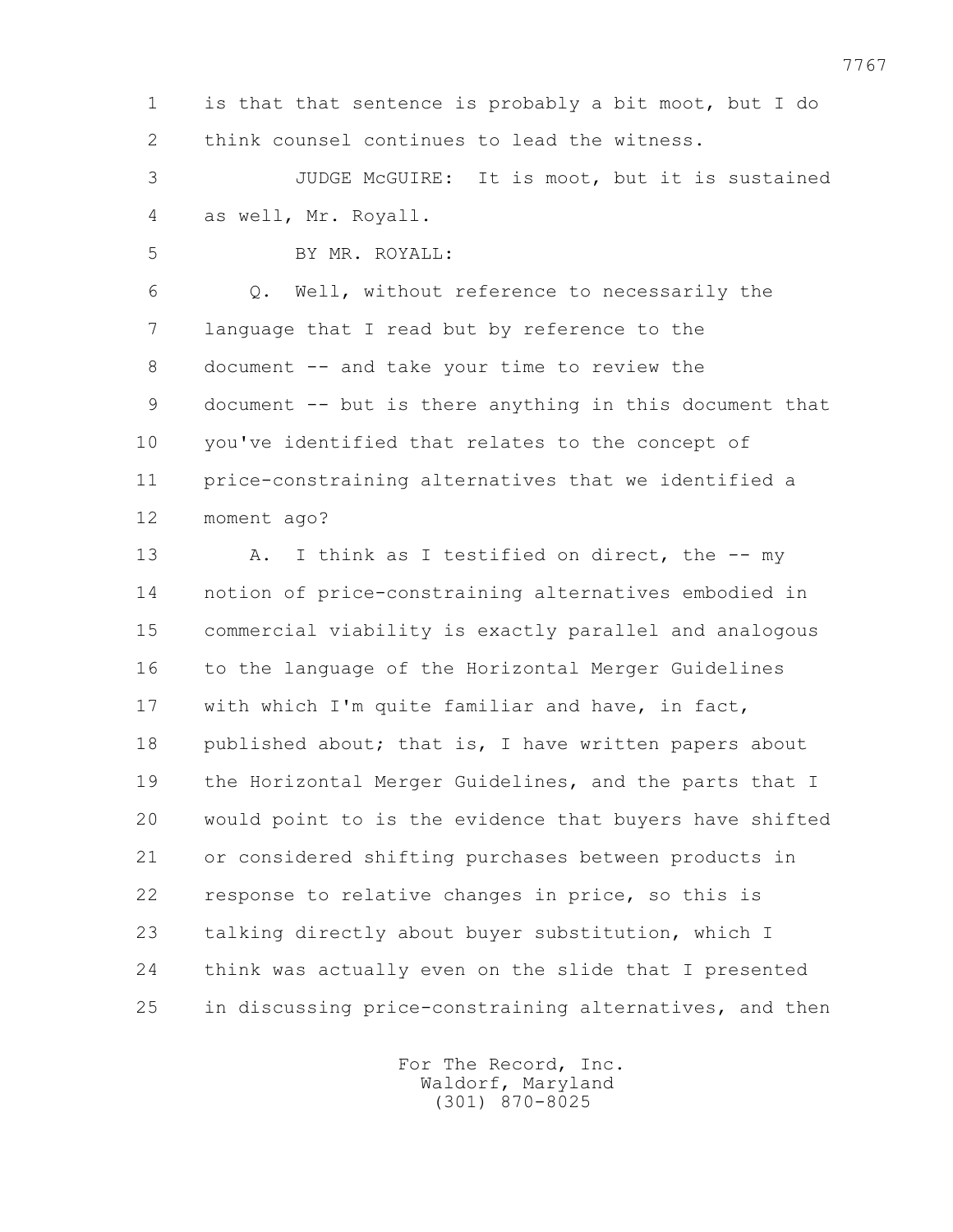2 These -- this conceptually is identical. I 3 gave it a different name rather than a sniff test, 4 partly because when I do a sniff test, I tend to 5 actually have data about buyer purchases available to 6 me. Here, I don't actually have the data available 7 about buyer purchases. Instead, I'm having to rely on 8 discussions with engineers and the published record

1 the timing and costs of switching products as well.

 9 from the time that would indicate the same kinds of 10 concepts; that is, evidence that the buyers have 11 shifted or have considered shifting their choices. But 12 in that sense, I think the language is identical in 13 meaning and intent from my definition.

 14 MR. ROYALL: Your Honor, at this time I would 15 move in evidence CX-3094.

16 JUDGE McGUIRE: Mr. Stone, objection? 17 MR. STONE: I do object, Your Honor. I think 18 this is a document which is properly cited as 19 authority, as we would cite a case to Your Honor. I 20 don't think the Guidelines are themselves evidence. 21 This is a legal document published by the FTC, and I 22 think it's -- it can be cited for -- as an authority 23 with respect to antitrust issues, but I don't think 24 it's permissible as an exhibit. It's not evidence. 25 JUDGE McGUIRE: The Court will take notice of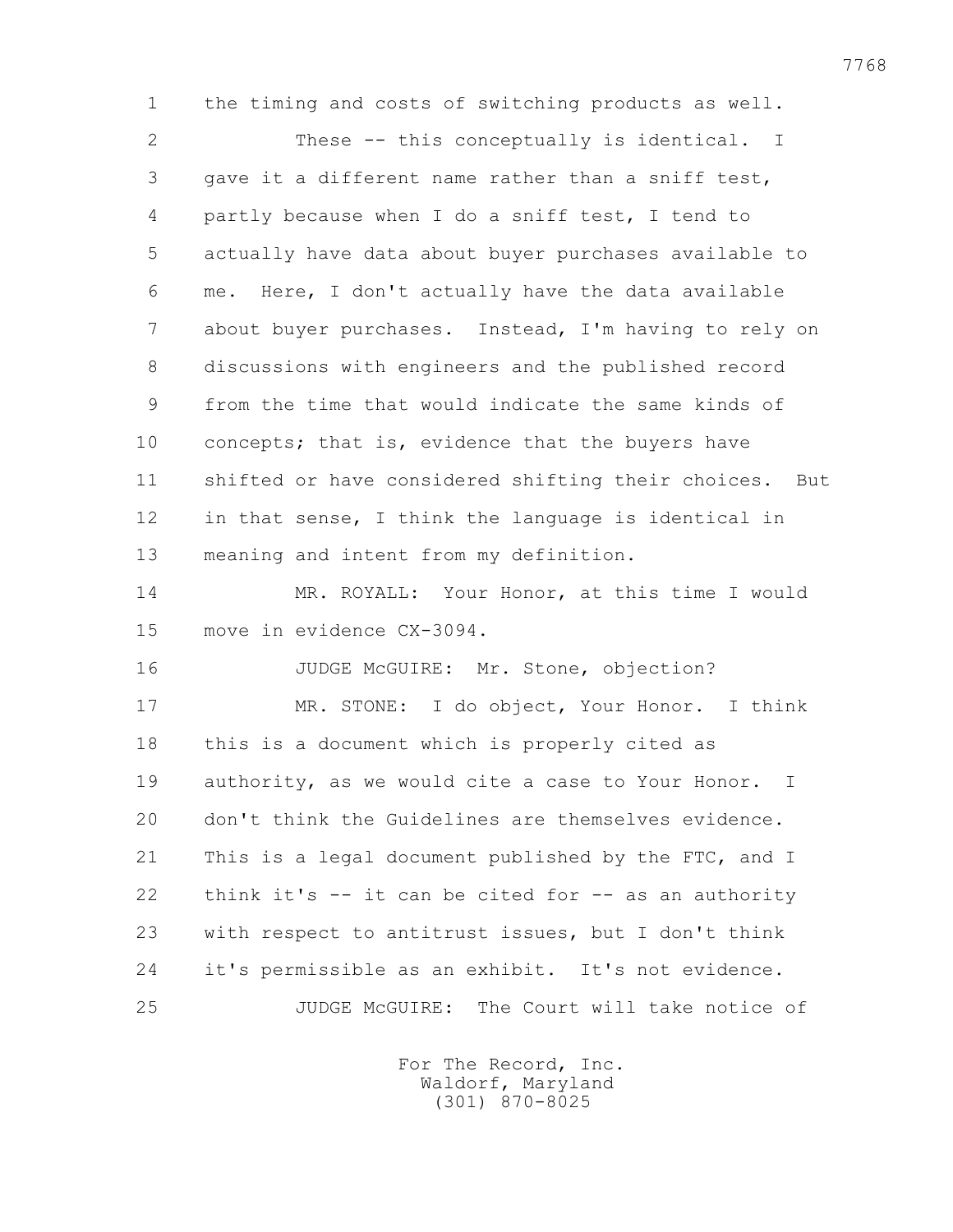1 the document.

 2 MR. STONE: I think that's appropriate, Your 3 Honor.

 4 JUDGE McGUIRE: But it will not be entered into 5 the record.

 6 MR. ROYALL: Thank you, Your Honor. 7 BY MR. ROYALL: 8 Q. Do you recall, Professor McAfee, that in his 9 questions to you yesterday, Mr. Stone asked you 10 about -- he asked you a hypothetical question about 11 hypothetically what impact, if any, it would have on 12 your assumptions -- let me restate that.

 13 He asked you -- Mr. Stone asked you whether it 14 would have any impact on your assumptions --

 15 JUDGE McGUIRE: Excuse me, I want to make clear 16 on my last comment that when I said the Court will take 17 notice of the document, it's inferred that I mean 18 judicial type notice other than just it's noted.

19 MR. STONE: Yes, Your Honor.

20 JUDGE McGUIRE: Are we clear on that?

21 MR. STONE: That was my understanding.

 22 MR. ROYALL: Thank you, Your Honor. Let me 23 start over again.

 24 JUDGE McGUIRE: I'm sorry, Mr. Royall. 25 MR. ROYALL: No, no, I garbled the prior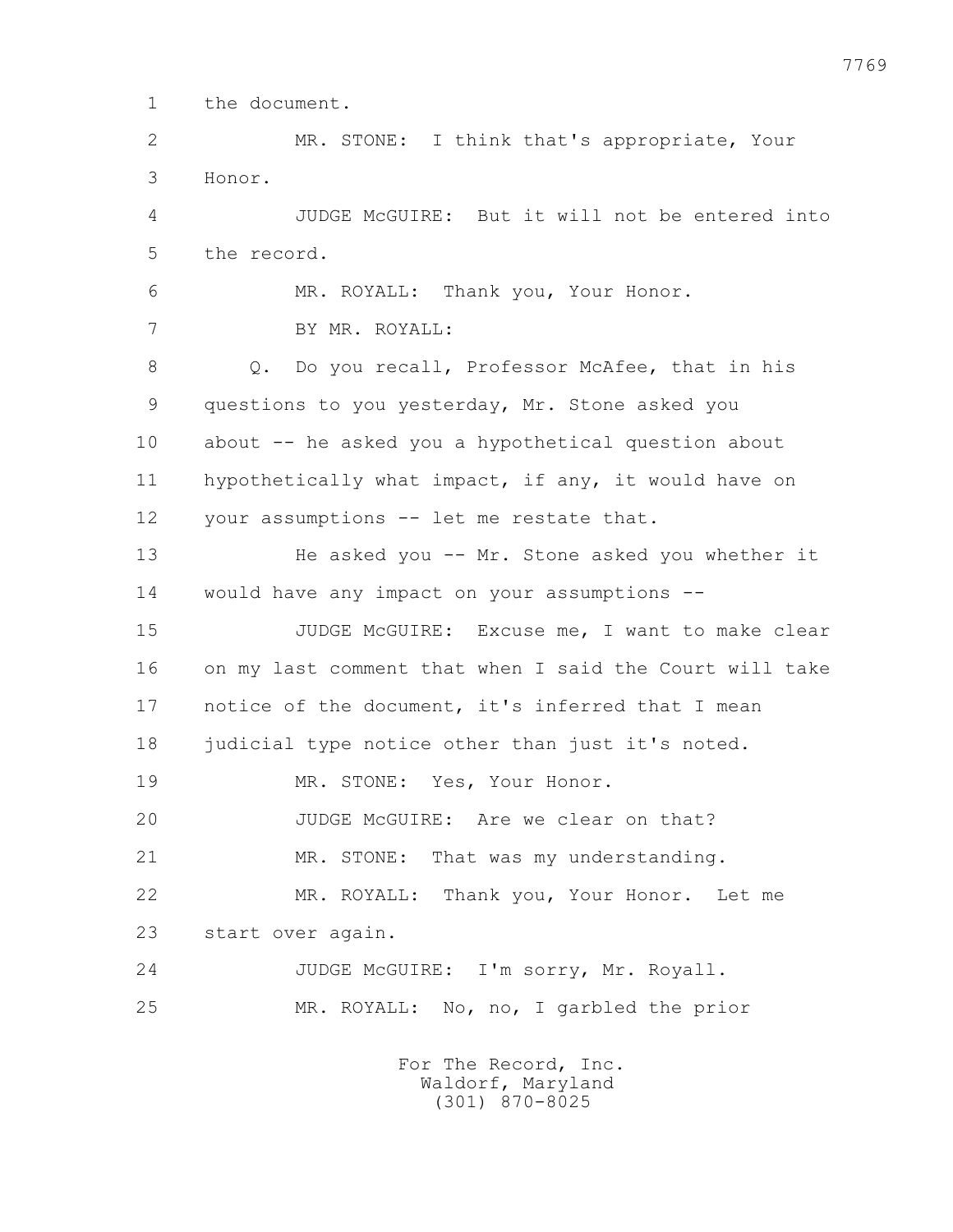1 question.

| $\overline{2}$ | BY MR. ROYALL:                                           |
|----------------|----------------------------------------------------------|
| 3              | You were asked yesterday or do you recall being<br>$Q$ . |
| 4              | asked yesterday about what, if any, impact it would      |
| 5              | have on your assumptions if hypothetically Rambus had    |
| 6              | made disclosures to JEDEC relating to the relevance of   |
| 7              | its technologies to SyncLink.                            |
| 8              | I was asked something about SyncLink,<br>Α.              |
| 9              | disclosures to SyncLink and those being the same         |
| 10             | members as JEDEC or something to that effect. I don't    |
| 11             | recall specifically.                                     |
| 12             | And in the course of conducting the factual<br>$Q$ .     |
| 13             | investigation that you have conducted in developing      |
| 14             | your assumptions and corroborating the reasonableness    |
| 15             | of your assumptions, have you reviewed any disclosures   |
| 16             | that were made by Rambus to JEDEC in reference to        |
| 17             | SyncLink?                                                |
| 18             | Α.<br>Yes, I have.                                       |
| 19             | Let me --<br>$\mathbb Q$ .                               |
| 20             | Your Honor, may I approach?                              |
| 21             | JUDGE McGUIRE: Yes.                                      |
| 22             | BY MR. ROYALL:                                           |
| 23             | Professor McAfee, I have just handed you a<br>Q.         |
| 24             | document that's been marked as CX-91A. Do you            |
| 25             | recognize this document?                                 |
|                | For The Record, Inc.                                     |

Waldorf, Maryland (301) 870-8025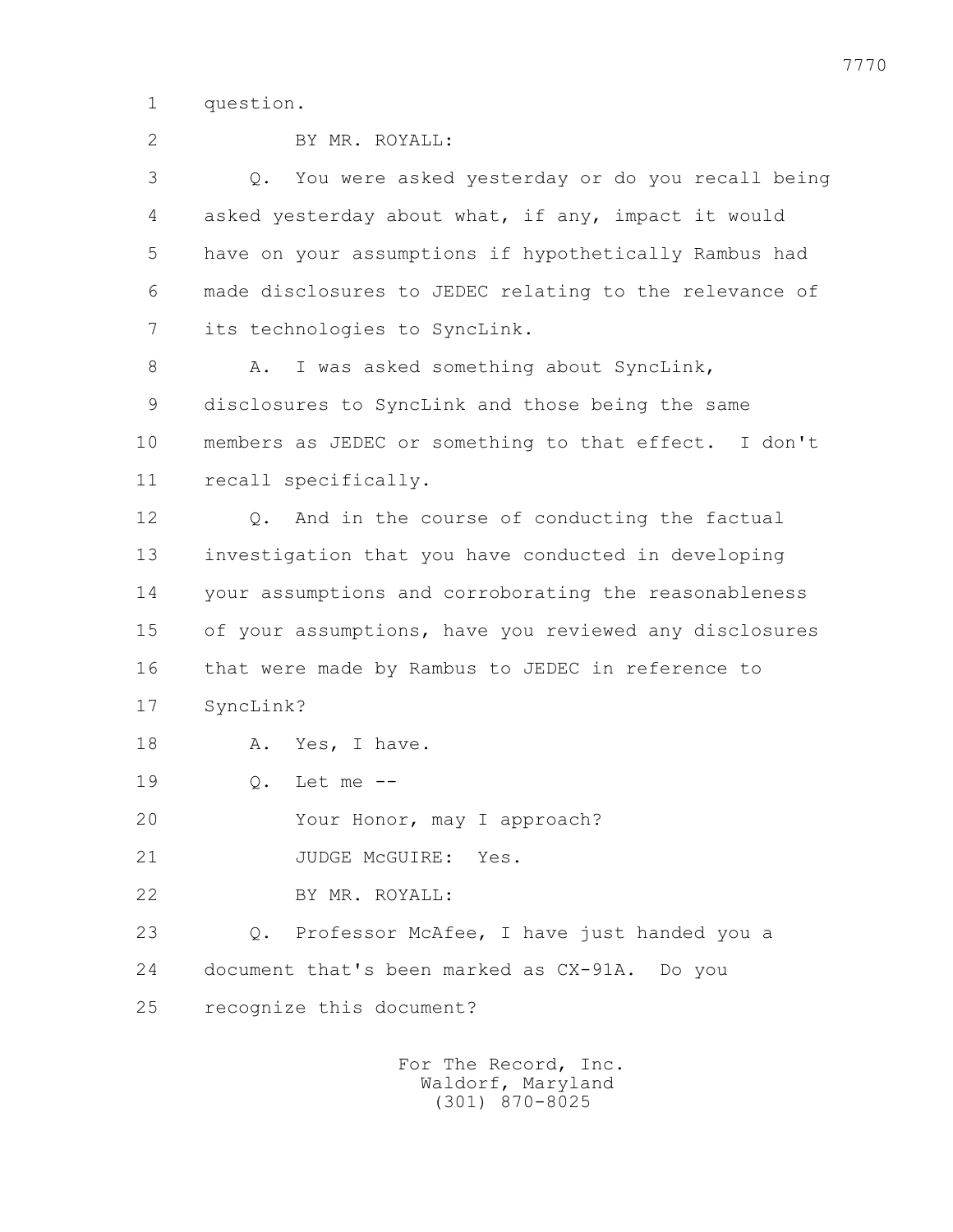1 A. Well, I recognize it as JEDEC minutes. 2 0. This document attaches a number of documents, 3 and if I could point you to a particular attachment, 4 which is on page 13 of the document, page 13 of CX-91A. 5 A. Attachment C, yes. 6 Q. Yes, Attachment C, and do you recognize that 7 document? 8 A. Yeah, I -- I -- 9 Q. And by that I mean do you recognize it as 10 something that you have reviewed or considered in 11 connection with your economic analysis in this case? 12 A. I have definitely reviewed it. I recognize it. 13 Q. And the document, as is clear from the record, 14 is a September 11, 1995 letter on Rambus stationery, 15 and do you recall the subject of this letter? 16 A. I'm sorry, I'm really having trouble reading 17 this document. (Document review.) Yes, I remember 18 this document. Do I recall the -- I recall my analysis 19 and the reading of this document. 20 Q. I'm sorry, you said you recall? 21 A. Is there a question -- was I asked a question? 22 I had asked for time just to actually read it, because 23 I had -- 24 Q. Well, I can repose the question. 25 Can we pull up DX-230? For The Record, Inc.

 Waldorf, Maryland (301) 870-8025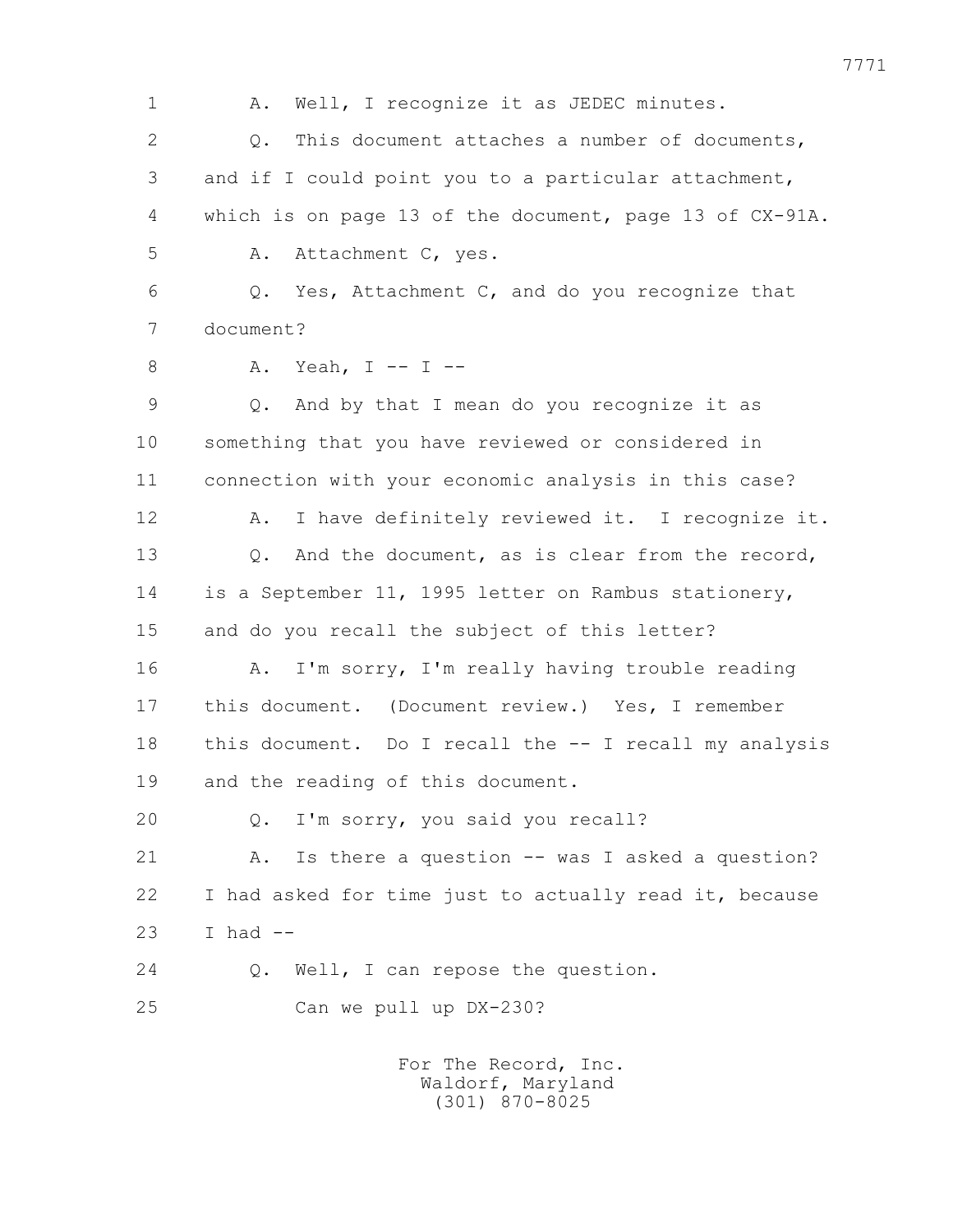1 DX-230 is now on the screen. Do you recall 2 that we discussed this slide as part of your testimony 3 earlier? 4 A. Yes. 5 Q. And this relates to the principal assumptions 6 that you have made relating to the nature of Rambus' 7 challenged conduct? 8 A. Yes, I recall that. 9 Q. And the second bullet point here states, 10 "Rambus failed to disclose relevant IP as required by 11 JEDEC rules/process." 12 Do you see that? 13 A. Yes, I do. 14 Q. Now, then, referring back to the document that 15 you have in your hand, Attachment C to CX-91A, can you 16 explain whether in your view of that document you 17 reached any conclusion as to whether that document was 18 consistent with or in any way inconsistent with the 19 assumption that you made about Rambus' failure to 20 disclose IP to JEDEC? 21 MR. STONE: Your Honor, I object that this is 22 outside the scope of my cross examination. I asked the 23 witness on pages 7549 and 7550 to assume for purposes 24 of my questions that Mr. Crisp had advised JEDEC in the 25 context of talking about SyncLink of Rambus patents so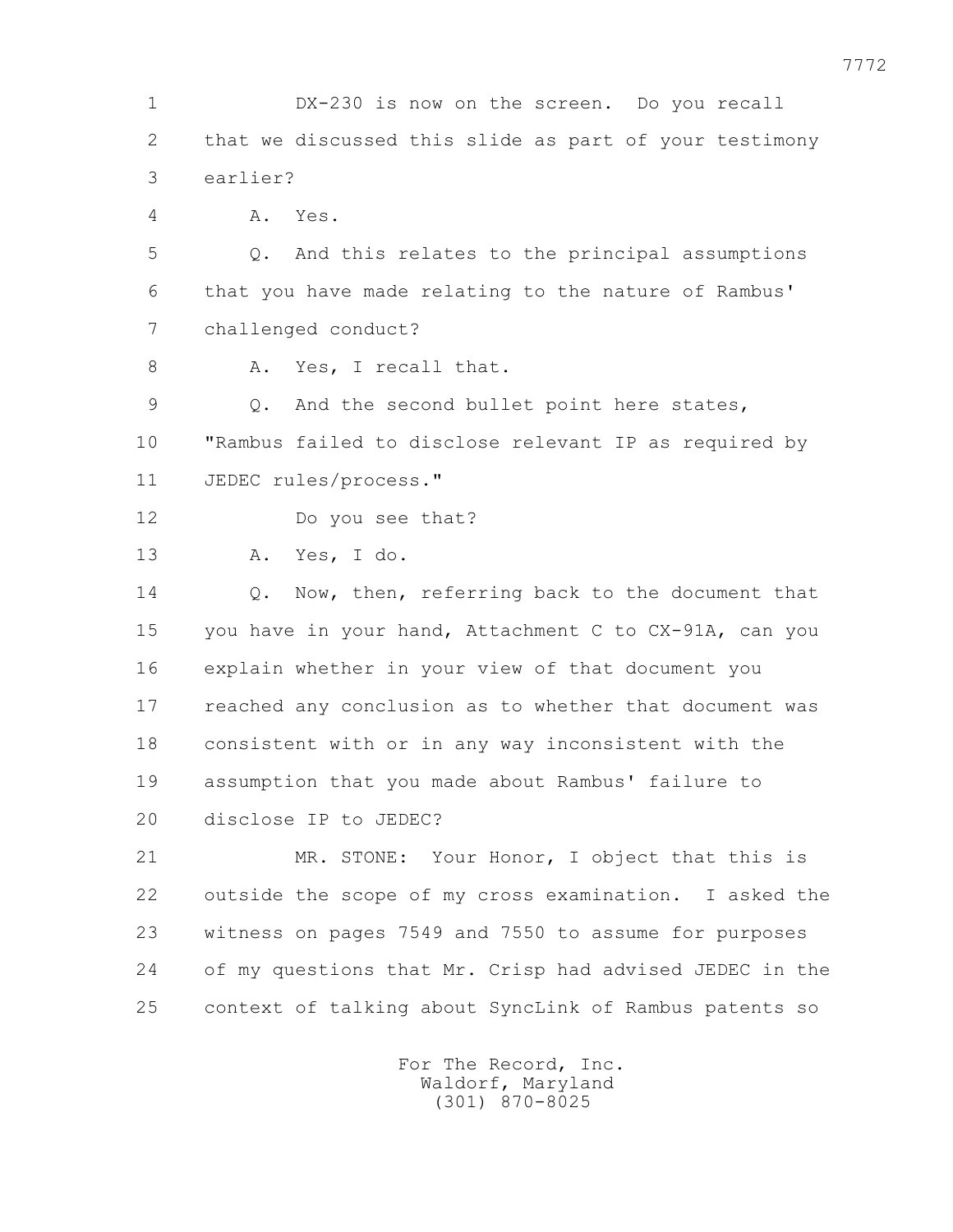1 as to establish that he had a certain level of 2 awareness of the patents in the context of the last 3 bullet point on the demonstrative that Mr. Royall just 4 referred to, namely, the risk-taking issue, and the use 5 in this regard, that's not an assumption that we're now 6 going through, that I questioned about.

 7 It goes beyond the scope of my cross 8 examination, and the use of this document in that 9 context is also beyond the scope.

10 JUDGE McGUIRE: Mr. Royall?

 11 MR. ROYALL: Your Honor, I don't believe it is 12 beyond the scope when Mr. Stone asked the witness about 13 a hypothetical letter, and the witness did consider it 14 an actual letter of the sort that he hypothesized, to 15 then present the witness with that letter and ask him 16 what, if any, conclusions he reached as to whether that 17 affected his assumptions. It seems directly within the 18 scope of his examination.

 19 MR. STONE: Your Honor, and if this were asking 20 about the appropriate issue, namely, the last bullet 21 point on the demonstrative, not the second one, I would 22 not be rising in objection to it, but it's beyond the 23 scope of anything I did with that assumption about a 24 letter.

25 JUDGE McGUIRE: Sustained.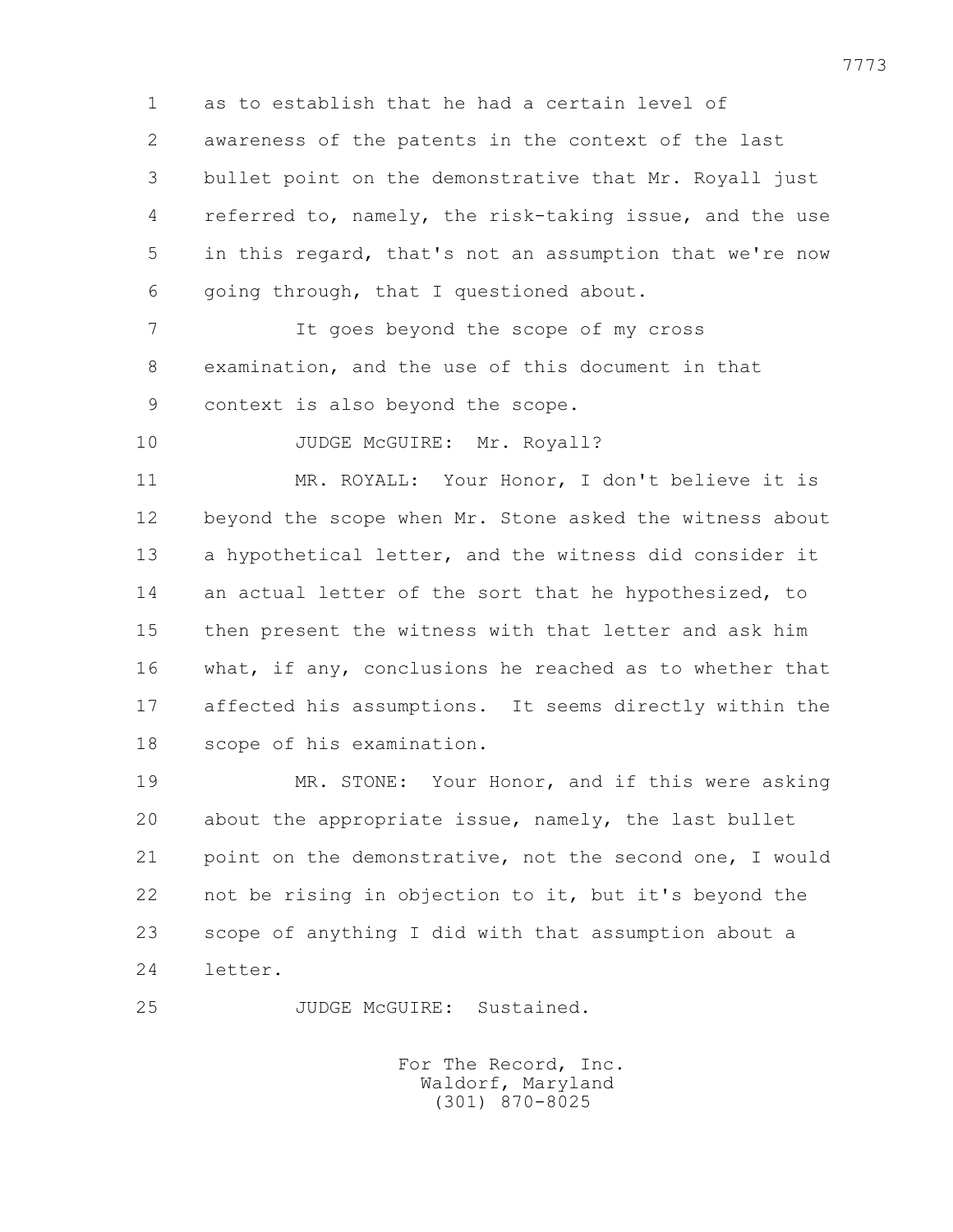1 MR. ROYALL: One moment, Your Honor. 2 Could I confer briefly with Mr. Stone? 3 JUDGE McGUIRE: You may. 4 (Counsel conferring.) 5 BY MR. ROYALL: 6 Q. Let me withdraw the question and the document 7 for the moment, and let's go back to -- to DX-230. 8 We just talked about this slide, Professor 9 McAfee, DX-230, and this relates to the assumptions -- 10 principal assumptions that you've made for purposes of 11 your analysis relating to Rambus' challenged conduct. 12 A. Is there a question? 13 Q. I just want to clarify that again for the -- is 14 that correct, that's your understanding? 15 A. That's correct, yes. 16 Q. And as was just noted on the record, Mr. Stone 17 asked you about the last bullet on this page. Do you 18 recall being asked questions about that bullet, which 19 reads, "Rambus was aware of legal risk associated with 20 this conduct (i.e., equitable estoppel)"? 21 A. I recall that series of questions. 22 Q. And do you recall that in the context of those 23 questions or in the context of this bullet point, Mr. 24 Stone asked you about the concept of mistake? 25 A. Yes, that had been part of my direct testimony,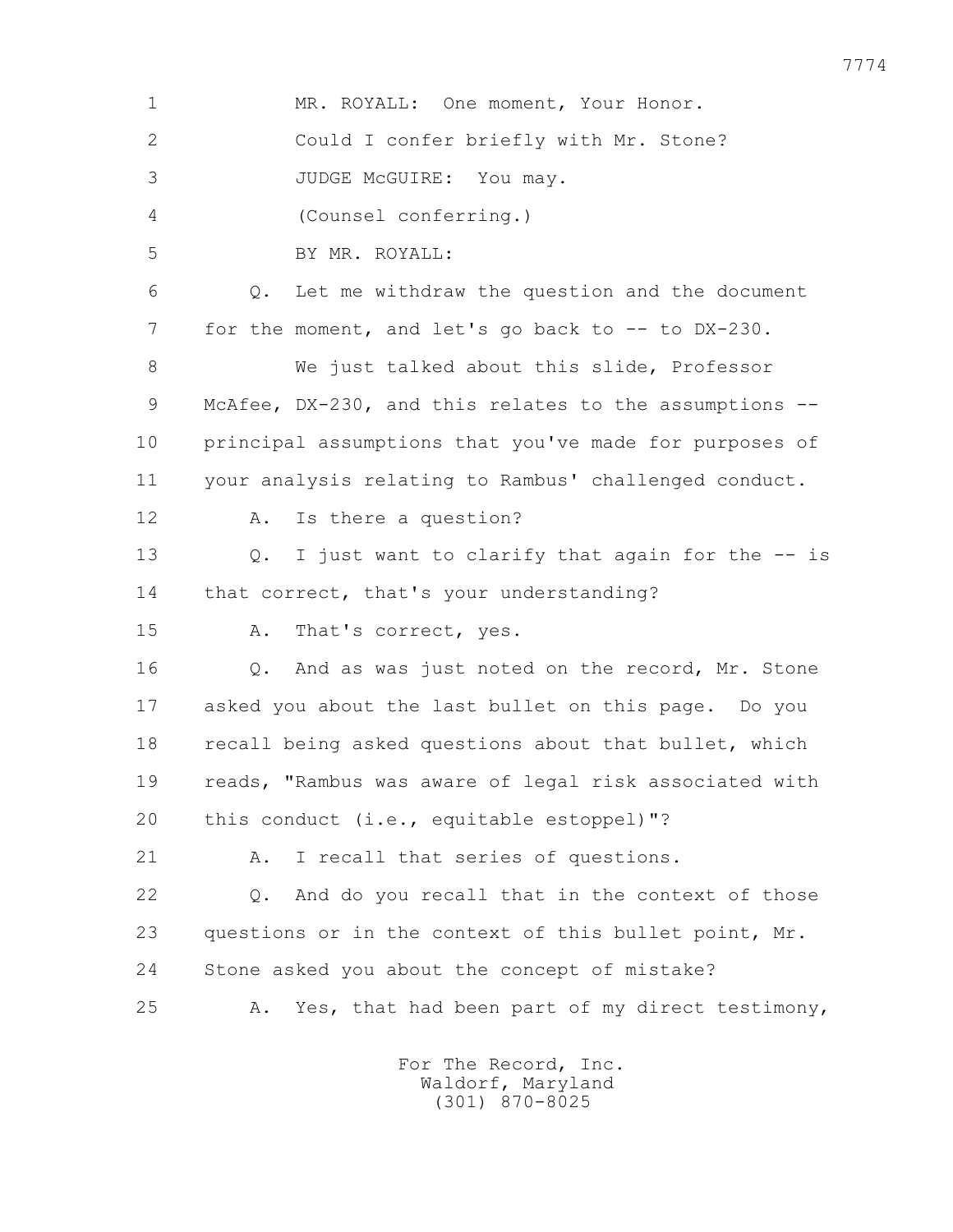1 and he asked me more than one question about mistakes. 2 Q. And one of the questions he asked you related 3 to the question of whether it's possible for 4 corporations to make mistakes? Do you recall that? 5 A. He did ask that, and I agreed that it was. 6 Q. And in making the assumptions that you made 7 about Rambus' conduct, did you consider the possibility 8 that Rambus itself made mistakes as it relates to the 9 issues in this case? 10 A. I certainly did consider that possibility. 11 Q. When you -- 12 JUDGE McGUIRE: All right, I'm confused there. 13 When you say "as it concerns the issues in this case," 14 I'm not clear -- you are going to have to put it in a 15 clearer context, if only for the Court. 16 MR. ROYALL: Well, I can do that, Your Honor. 17 JUDGE McGUIRE: All right. 18 BY MR. ROYALL: 19 Q. Specifically with reference to this bullet 20 point, which I read into the record a moment ago, the 21 last bullet point on DX-230, did you consider whether 22 Rambus may have made mistakes relating to the potential 23 legal risks associated with its conduct? 24 A. Yes, I did, especially in light of the quote to 25 Mr. David that I actually put in my slides.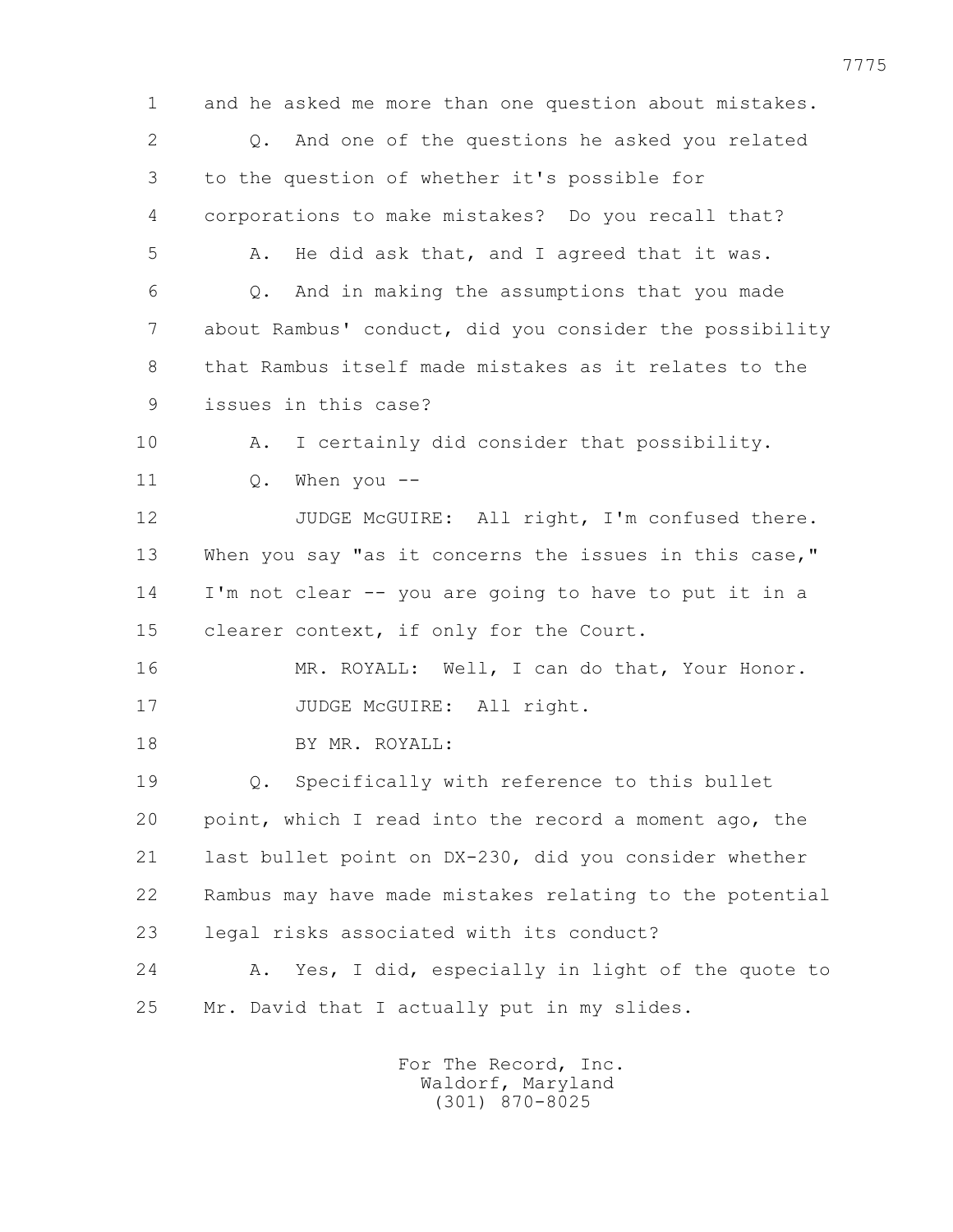1 Q. And as part of the work that you did to develop 2 and corroborate your factual assumptions, did you 3 review evidence relating to that subject? 4 A. I did. 5 Q. Did you see anything in the evidence that you 6 reviewed that caused you to modify this assumption? 7 A. I saw -- I've considered that my assumption was 8 corroborated by a substantial amount of evidence and 9 that I felt comfortable in assuming that Rambus was 10 aware of the legal risks and that this was not just an 11 outcome of a mistake on Rambus' part. 12 MR. ROYALL: May I approach, Your Honor? 13 JUDGE McGUIRE: Yes. 14 BY MR. ROYALL: 15 Q. Professor McAfee, I've just handed you a 16 document that's been marked for identification as 17 CX-1942, and do you recognize this as a document that 18 you reviewed in connection with your economic analysis 19 in this case? 20 A. I do. 21 Q. And is this a document that relates to the 22 issue that we've been discussing; that is, the work 23 that you did to develop your factual assumptions and 24 corroborate your factual assumptions with reference to 25 the legal risks or the assumptions that you made with For The Record, Inc. Waldorf, Maryland (301) 870-8025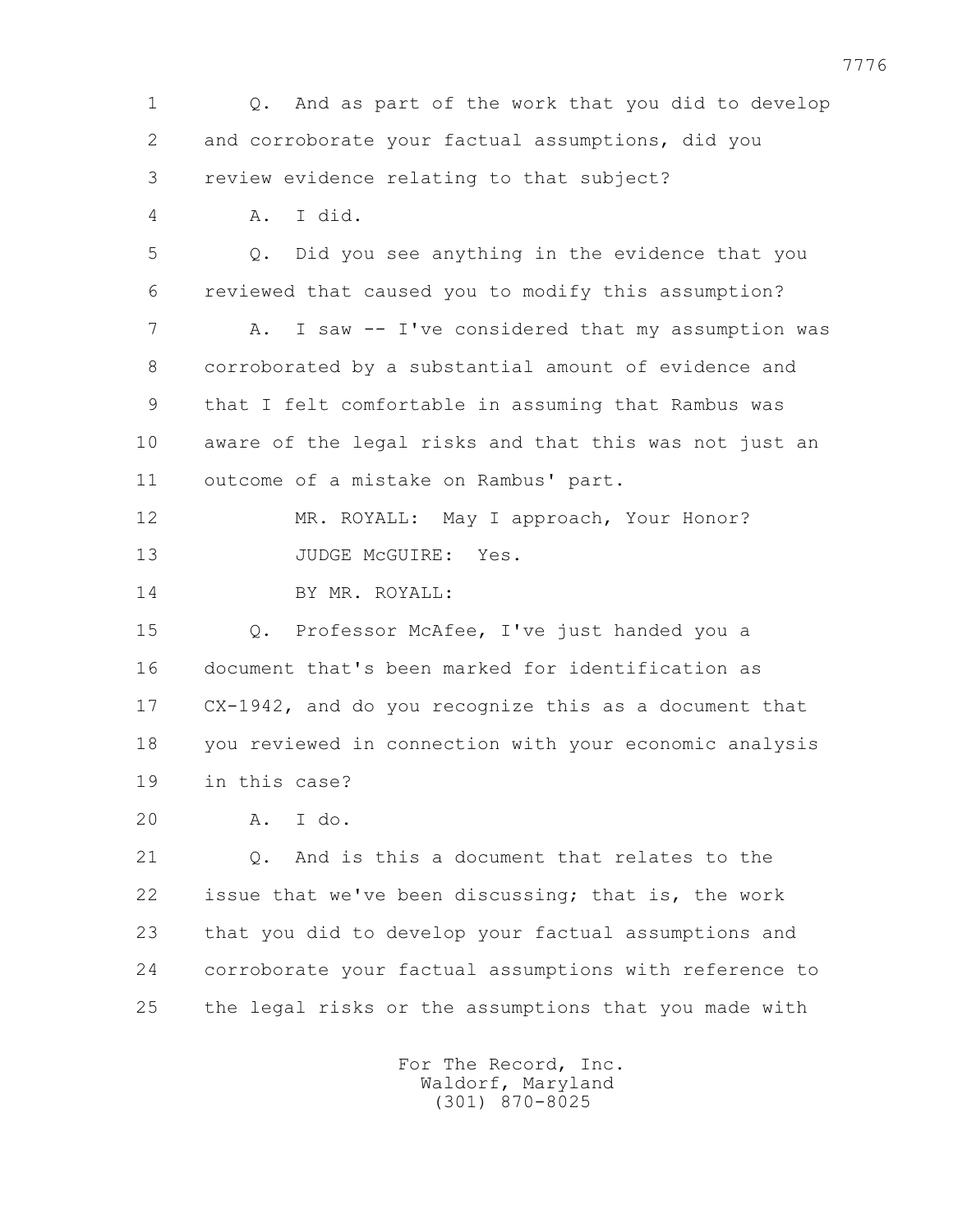1 reference to the legal risks associated with Rambus' 2 conduct?

 3 A. It is. My understanding of this document is 4 that these are notes --

 5 MR. STONE: Object, Your Honor. The question 6 as framed can be answered yes or no. I think the 7 witness answered it when he said, "It is." I want to 8 preserve, if I might, my ability to object to the 9 interpretation of the document by this witness, which 10 subject to the prior rulings, he may not be permitted 11 to do so.

12 JUDGE McGUIRE: All right, that's sustained, 13 and you can ask your next question.

14 BY MR. ROYALL:

 15 Q. To be clear, Professor McAfee, I'm not asking 16 you to offer an interpretation as to what this letter 17 says in terms of the facts of this case or what may or 18 may not be the facts in this case.

 19 What I would like to ask you, however, is did 20 your review of this document cause you to modify in any 21 way the conclusions -- or rather, the assumptions that 22 you made that we focused on a moment ago in the prior 23 demonstrative, Exhibit DX-230; namely, the assumption 24 that Rambus was aware of legal risks associated with 25 its challenged conduct?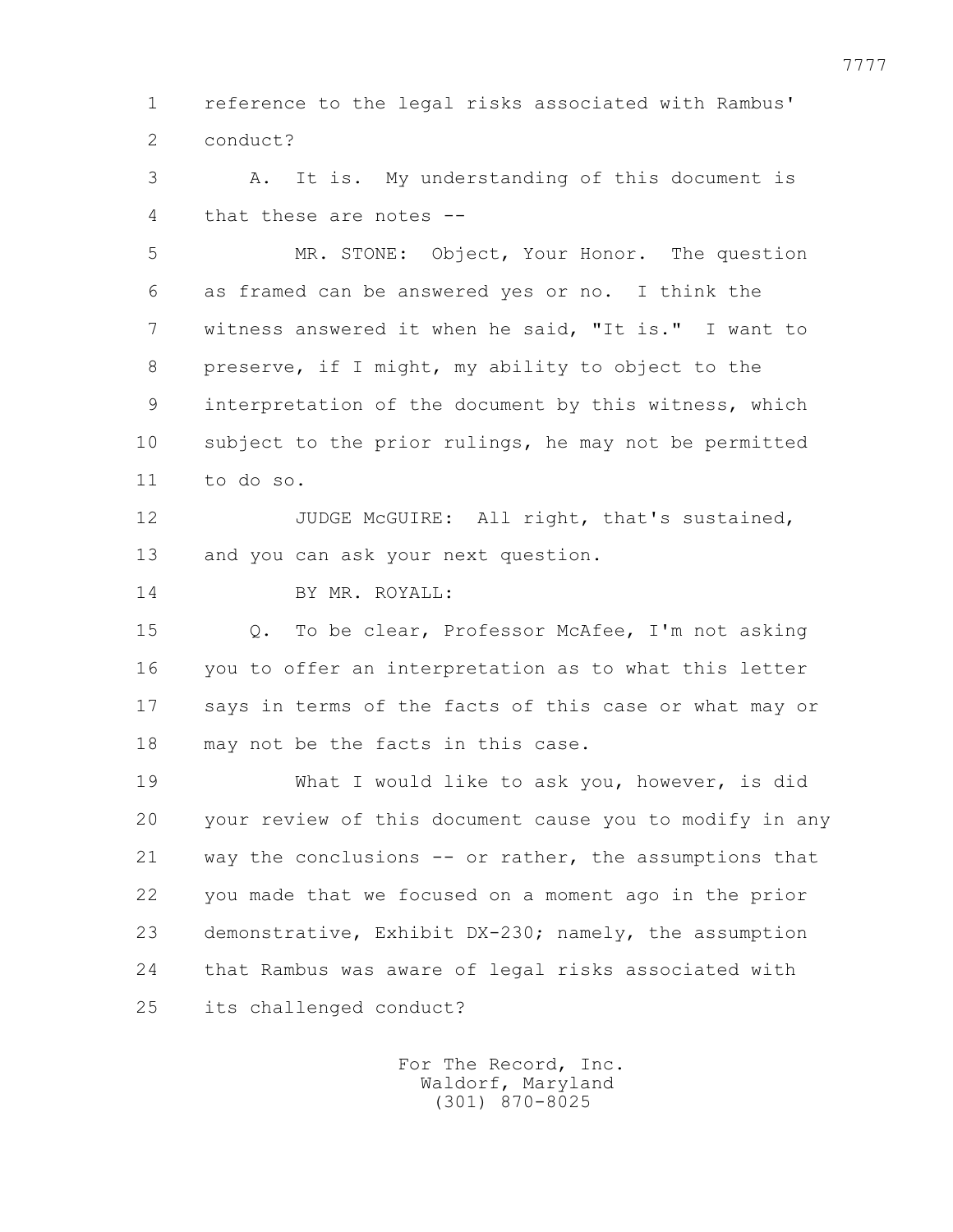1 A. I don't know whether I saw this document before 2 I made that assumption or after I made that assumption. 3 I just don't recall today, but it would not cause me to 4 modify it. It may have actually informed my choice of 5 assumption; that is to say, I may have seen it before I 6 made the assumption rather than after. But -- but 7 either way, it certainly does -- it certainly comforts 8 me in my assumption, makes me more comfortable in my 9 assumption.

 10 Q. What is it about this document that -- from the 11 standpoint of your own assumptions and developing and 12 corroborating those assumptions -- causes you to have 13 comfort in your assumption?

 14 MR. STONE: Your Honor, I would object. This 15 is an effort to have this witness testify to Rambus' 16 state of mind. That's an area covered by Your Honor's 17 in limine. We did not get into it on cross.

18 JUDGE McGUIRE: Right.

 19 MR. STONE: The only thing that is permissible 20 here, I believe, in light of Your Honor's in limine is 21 for the witness to state his assumptions about Rambus' 22 state of mind and then the finding of fact on those 23 issues is directed to Your Honor's province, not the 24 subject of expert testimony. So, this witness states 25 his assumptions, and then ultimately you'll determine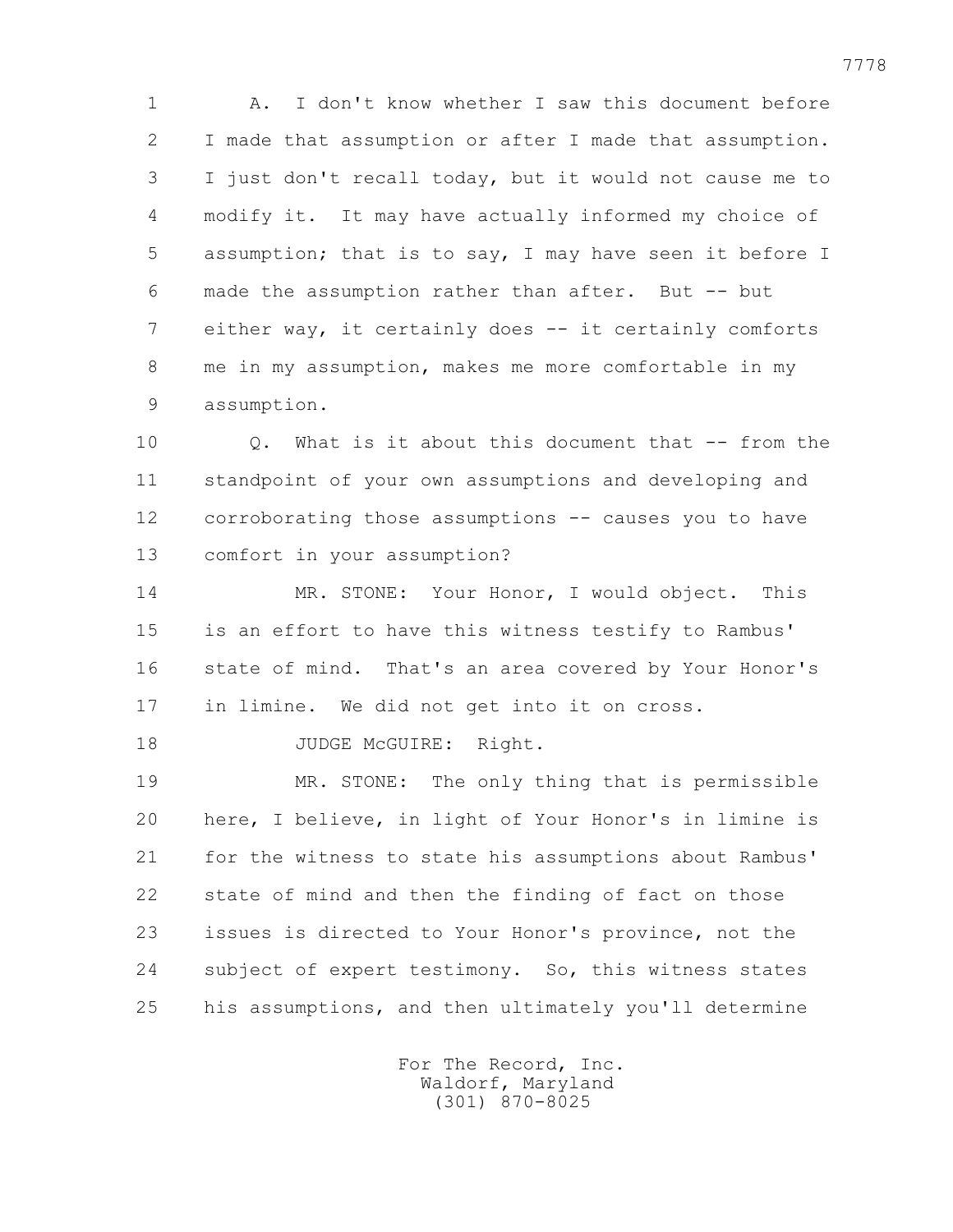1 whether the facts support his assumptions or don't. 2 Whatever evidence this witness relied on or didn't is 3 irrelevant and really is an effort to testify directly 4 to Rambus' state of mind in his opinion.

 5 JUDGE McGUIRE: Mr. Royall, you can respond to 6 that.

7 MR. ROYALL: Your Honor --

 8 JUDGE McGUIRE: You do understand my prior 9 holding on this issue, I'm sure.

 10 MR. ROYALL: Yes, I clearly do, and I'm not 11 asking this witness to testify as to the state of mind 12 of Rambus or anyone else. On the other hand, he was 13 questioned in cross examination about this very 14 assumption and the potential that Rambus had made 15 mistakes and whether that was something that he took 16 into account in forming his assumptions, and I am 17 simply probing that issue, and I -- I would note, and I 18 could cite to the number of cases that were in our 19 prior filings, but it is a perfectly appropriate thing 20 to do --

 21 JUDGE McGUIRE: I will entertain the question 22 in the context of my prior rulings on the state of 23 mind.

 24 MR. ROYALL: Thank you, Your Honor. 25 BY MR. ROYALL: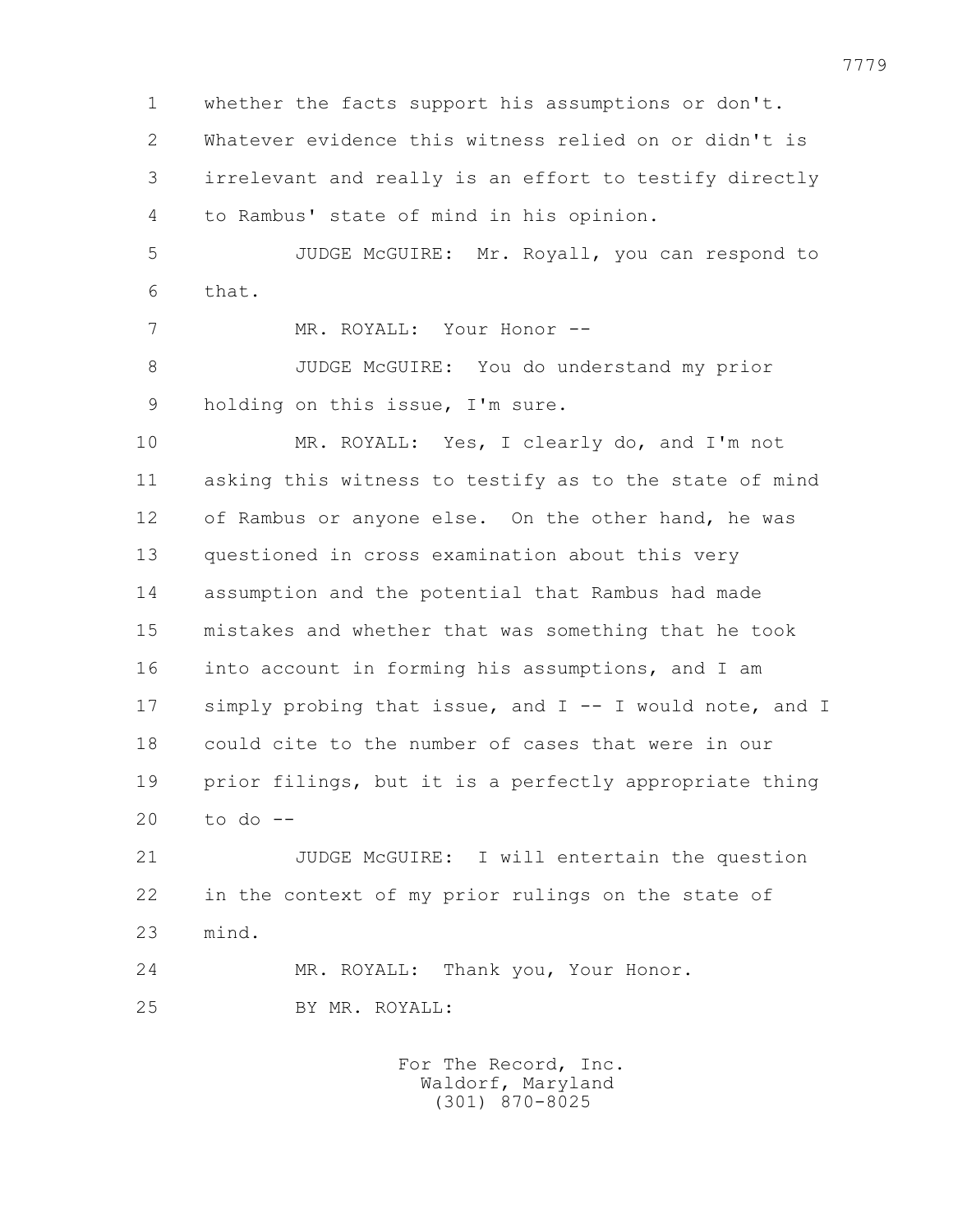1 Q. Professor McAfee, understanding that I am not 2 asking you to interpret the facts and am certainly not 3 asking you to interpret anyone's state of mind, all I'm 4 asking you about is the process that you went through 5 in developing your assumptions and then corroborating 6 those assumptions by review of information in the 7 factual record.

8 The question I had for you, I posed for you, is 9 whether there's anything in this document that caused 10 you either to modify your assumptions or to reach any 11 determination as to whether you were comfortable with 12 the assumptions that you defined for purposes of 13 conducting your economic analysis.

14 A. The answer is yes, that this document was 15 useful in my evaluation of the assumptions. I 16 understand the author of this document, I don't believe 17 is on the record at the moment, to be Lester Vincent, 18 who is an attorney employed by Rambus --

 19 JUDGE McGUIRE: All right, hold on there, Mr. 20 McAfee.

 21 MR. STONE: Your Honor, this is the witness 22 testifying to what the document means and what it is. 23 JUDGE McGUIRE: Sustained, and that last 24 comment will be stricken from the record.

25 Now, we're not going to go into this too much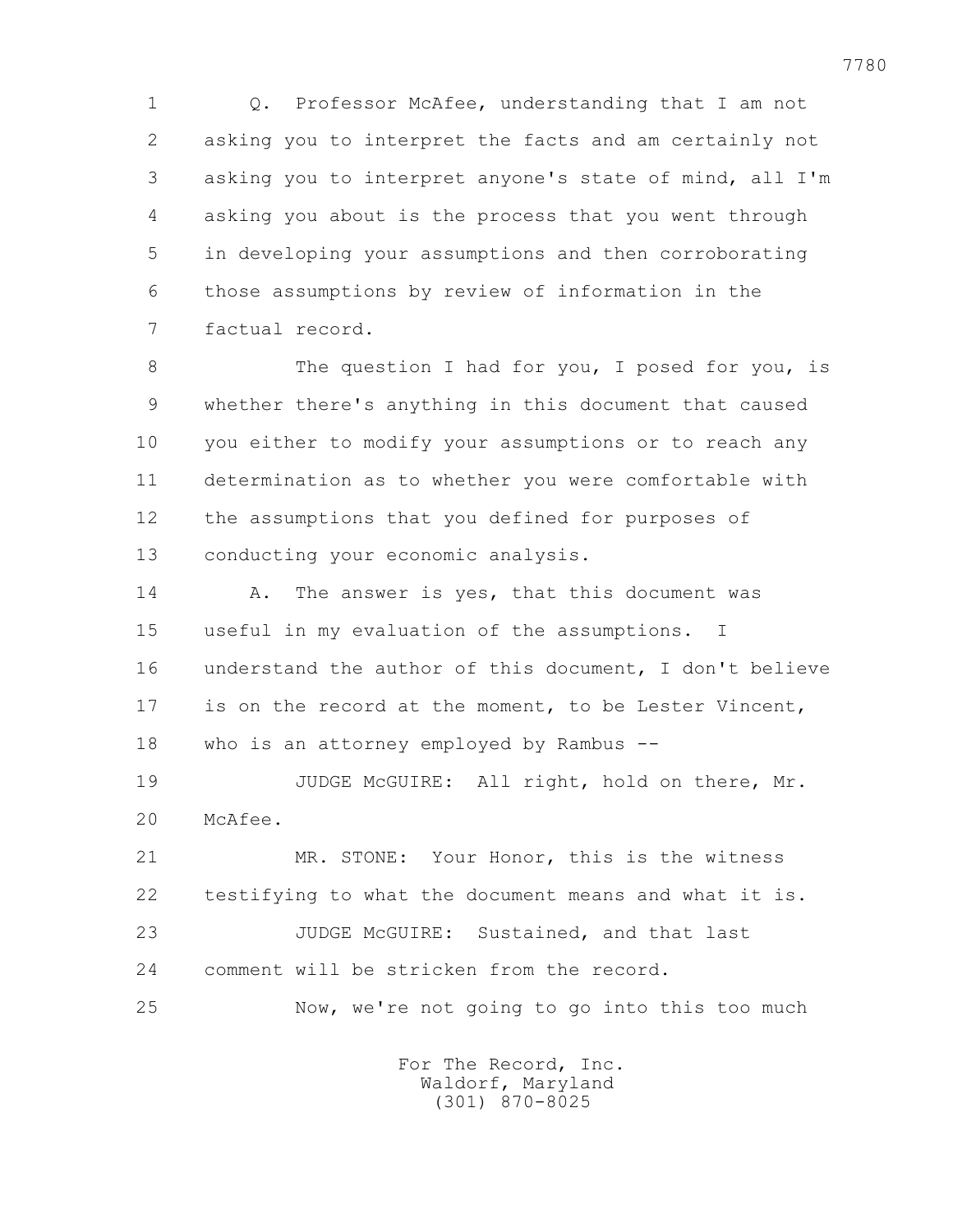1 further, Mr. Royall. If I have any more problems, I am 2 just going to interject and you're off this subject. 3 MR. ROYALL: I understand, Your Honor, and I 4 will -- if I can conclude this -- this -- 5 JUDGE McGUIRE: Very delicately. 6 MR. ROYALL: May I have a moment to confer, 7 Your Honor? 8 JUDGE McGUIRE: Go ahead. 9 (Counsel conferring.) 10 MR. ROYALL: Your Honor, with the understanding 11 that your rulings today in terms of the ability to 12 probe factual issues, even relating to assumptions, 13 will extend to Rambus' experts as well, I have no 14 further questions. 15 JUDGE McGUIRE: Well, and my rulings will be I 16 guess whatever I determine them to be at the time, and 17 I strive to be consistent. There may be instances 18 where both sides feel I haven't always been able to 19 achieve that, but your comment otherwise is noted. 20 Okay, Mr. Stone, any further recross? 21 MR. STONE: I have no questions at this time of 22 Professor McAfee. 23 JUDGE McGUIRE: Okay, thank you. 24 Sir, we certainly appreciate your testimony, 25 and you're excused from this proceeding.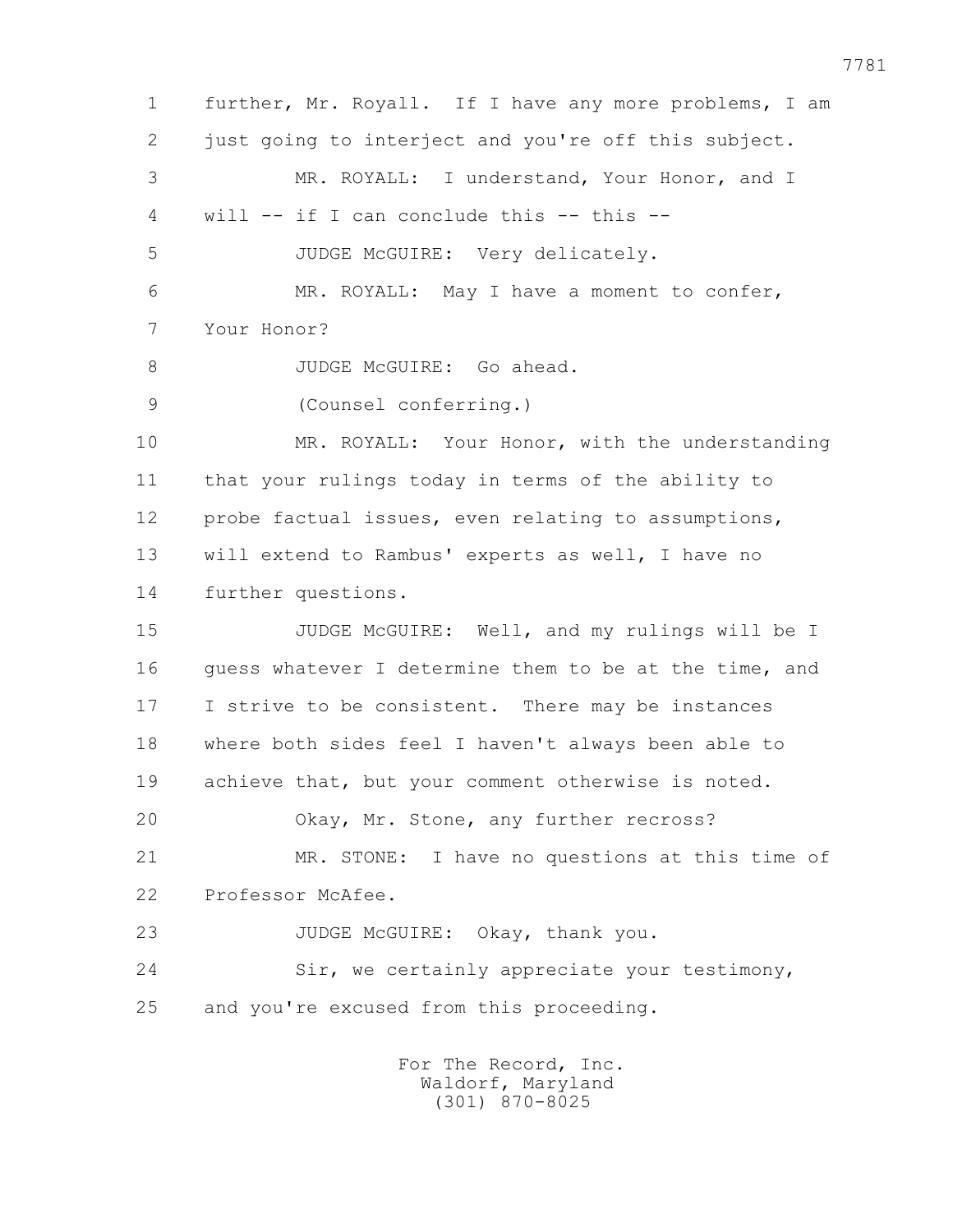1 THE WITNESS: Thank you very much, Your Honor. 2 JUDGE McGUIRE: Thank you, Professor. 3 Then Mr. Royall, did you have any other 4 testimony you wanted to put on this afternoon? 5 MR. ROYALL: The only other testimony, there 6 may have been -- there may be a couple of 7 evidentiary -- minor evidentiary points. 8 MR. STONE: Your Honor, if I might, just while 9 they're working, if I can just raise an issue that's 10 sort of housekeeping. 11 JUDGE McGUIRE: Yes, go ahead. 12 MR. STONE: Because some of the in camera 13 documents came up as early as today, and we had planned 14 to file the motion today, if we could have until early 15 next week -- 16 JUDGE McGUIRE: Yes, that's no problem. 17 MR. STONE: Thank you. 18 JUDGE McGUIRE: There is no rush on that. 19 MR. ROYALL: I would, Your Honor, like to mark 20 Professor McAfee's book as a demonstrative exhibit. 21 JUDGE McGUIRE: I have no problem with that. 22 Mr. Stone? 23 MR. STONE: I think copies should be provided 24 by whatever party marks it to all counsel and -- 25 JUDGE McGUIRE: Okay, let's see, where are we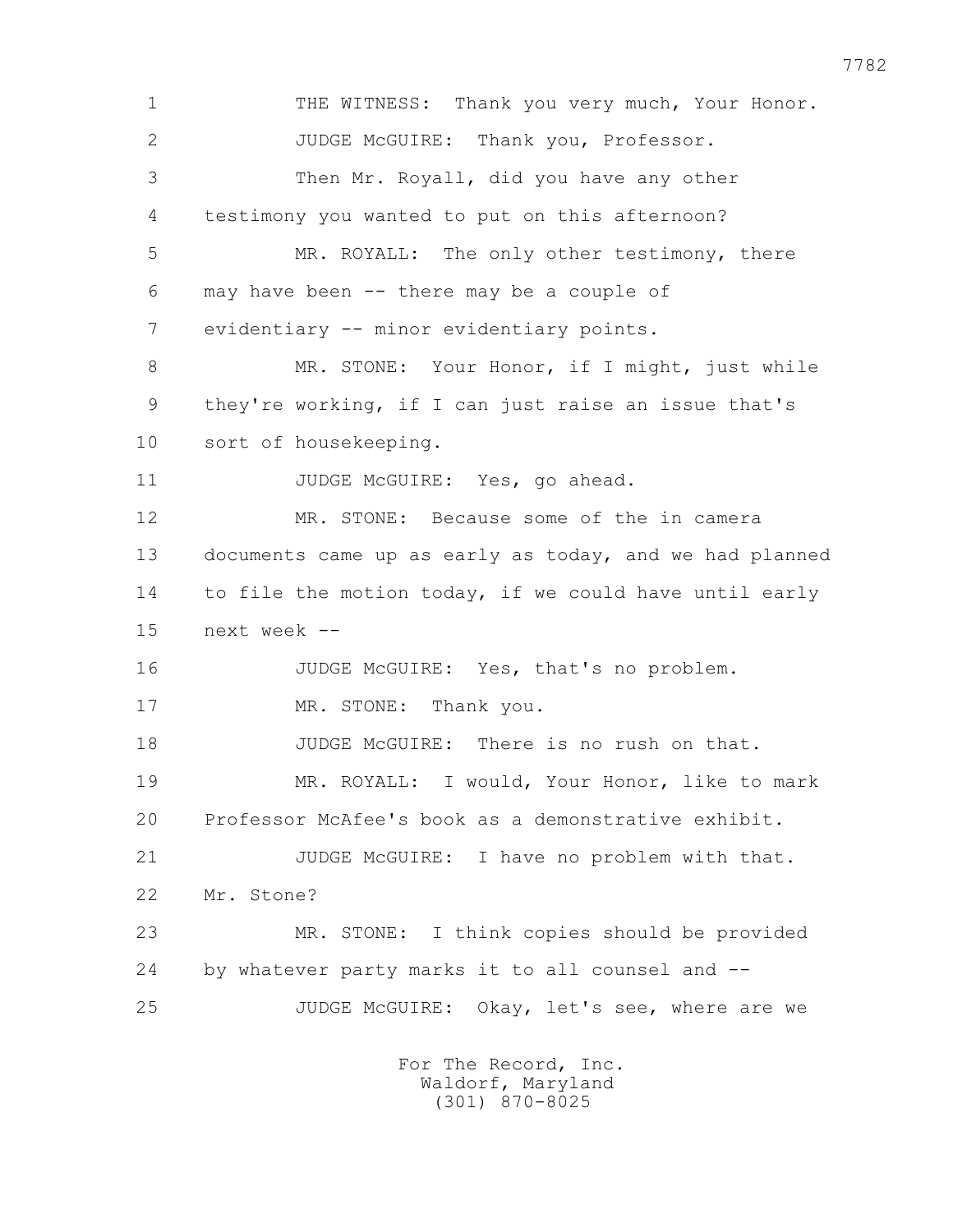1 on the DX numbering scale? 2 THE REPORTER: DX-249, I believe. 3 JUDGE McGUIRE: All right, DX-249, so marked. 4 (DX Exhibit Number 249 was marked for 5 identification.) 6 JUDGE McGUIRE: All right, I asked you earlier, 7 did you have anything else you wanted to offer this 8 afternoon? I wasn't clear what you said. 9 MR. ROYALL: Your Honor, I covered a few 10 exhibits today that I don't think I did move in, and 11 those would be CX-3092, CX-3093, CX-2558 and CX-2561. 12 I don't actually have those in front of me, but I'm 13 told that I failed to -- 14 MR. PERRY: Your Honor, if I may intervene, two 15 of those numbers have been used before on some other 16 exhibits. What I would propose is that we work that 17 out over the weekend and that on Monday morning, 18 whatever he wants to offer be offered so that we know 19 what we're doing. 20 JUDGE McGUIRE: That's fine, I have no problem 21 with that. 22 MR. ROYALL: That's fine. With that, I have 23 nothing else. 24 JUDGE McGUIRE: Okay. Now, what's going to be 25 on tap for Monday? I understand you're going to call For The Record, Inc.

 Waldorf, Maryland (301) 870-8025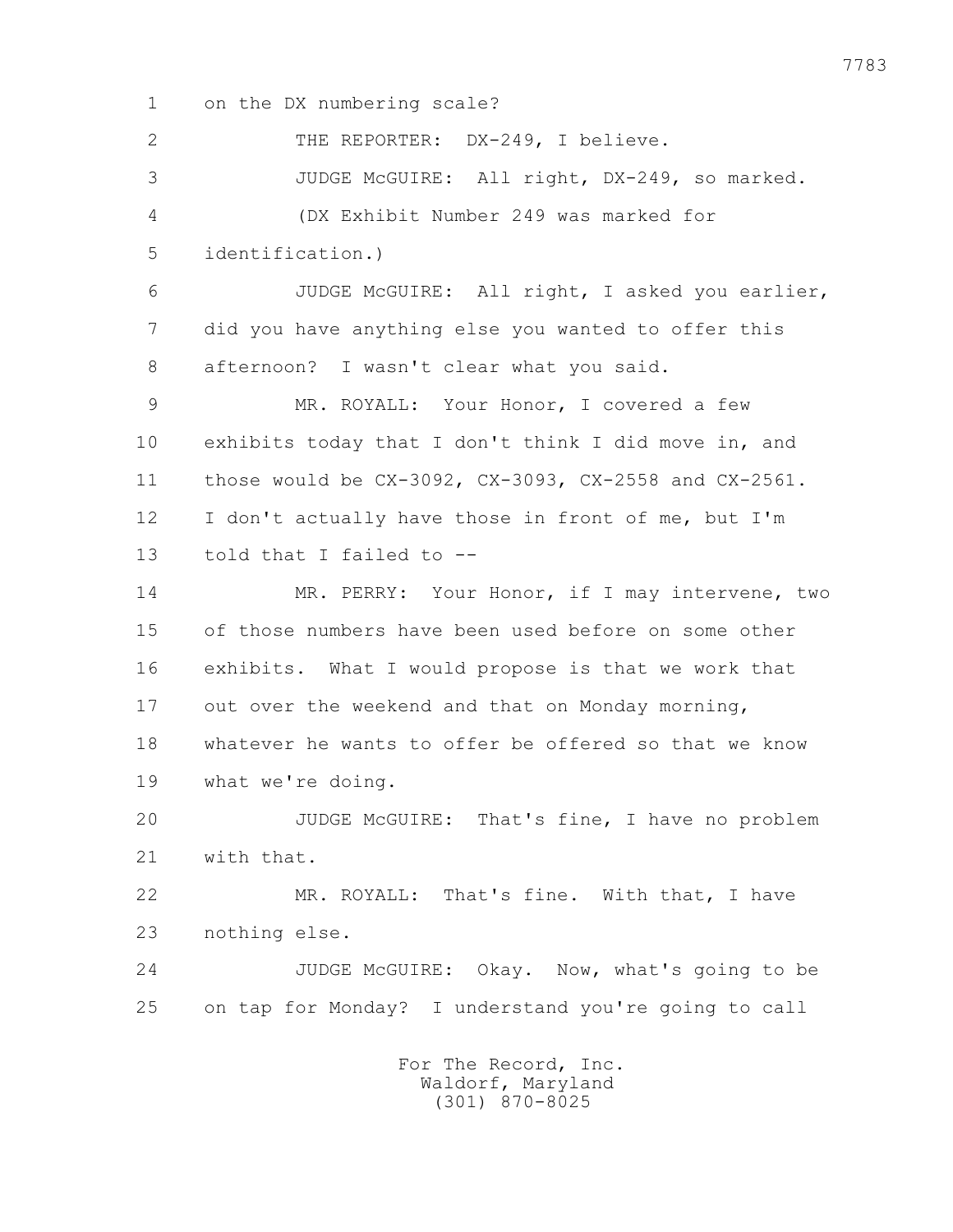1 Mr. Vincent. Is that correct? 2 MR. ROYALL: Oh, I am told that there is 3 something else that we're prepared to do today. 4 MR. WEBER: We are ready to continue with Mr. 5 Karp's reading. 6 JUDGE McGUIRE: You just ruined my plans for an 7 early weekend. 8 MR. WEBER: We can come back on Monday, Your 9 Honor, whatever you want to do. 10 JUDGE McGUIRE: No, I want to -- now, again, 11 this is a -- this can be off the record at this point. 12 (Discussion off the record.) 13 (A brief recess was taken.) 14 JUDGE McGUIRE: Okay, Mr. Weber, proceed. 15 MR. WEBER: In terms of where we are, we 16 finished -- the Infineon video transcript we finished 17 for the record, that was CX-2059. Right now we are in 18 the FTC transcript, which is CX-2114, and last time 19 there was an exhibit that was discussed, and I'd like 20 to offer that into evidence now. It's CX-2955. This 21 was on our initial exhibit list, but it wasn't part of 22 the stipulation. I have a copy for counsel. 23 JUDGE McGUIRE: Any objection? 24 MR. PERRY: No, Your Honor, no objection. 25 JUDGE McGUIRE: Entered.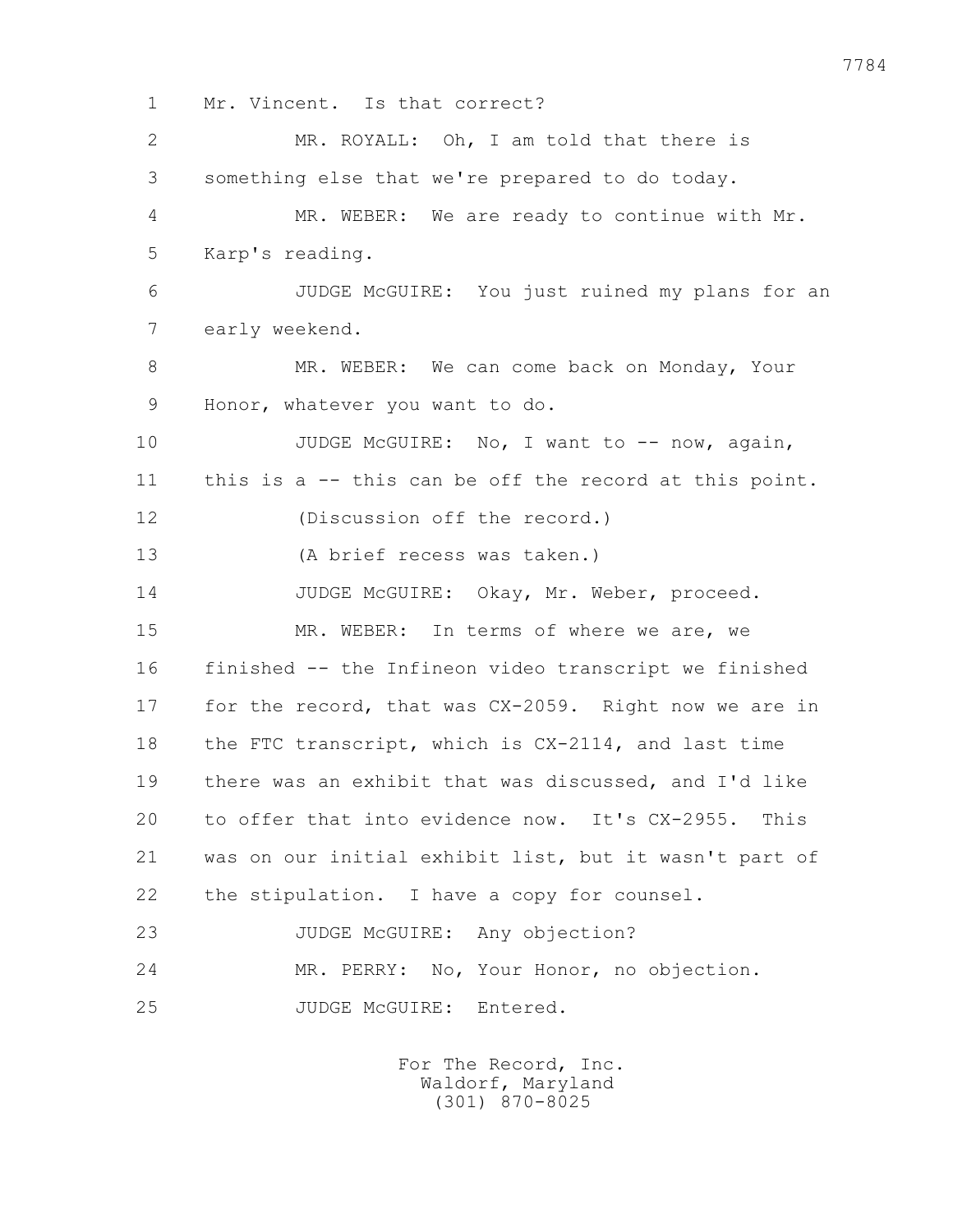1 (CX Exhibit Number 2955 was admitted into 2 evidence.)

 3 MR. WEBER: We are going to see if we have got 4 the computer situated or set up. We are going to pull 5 up the document that we were about to get to at the 6 last reading, which was CX-1744.

 7 JUDGE McGUIRE: How much time do we picture 8 this exercise taking this evening, certainly by 5:00?

 9 MR. WEBER: I think more like an hour or an 10 hour and a half maximum. This is a live reading, so we 11 don't have an exact estimate.

 12 MR. PERRY: My estimate is 45 minutes, Your 13 Honor.

14 JUDGE McGUIRE: Okay, good.

 15 MR. PERRY: I think it's relatively 16 objection-free, but about 20 minutes from now there are

17 some objections that we will have to make.

18 JUDGE McGUIRE: Okay.

 19 MR. WEBER: Okay, Your Honor, I think we're 20 ready to proceed. We are going to be reading starting 21 at page 97, lines 19 through 25, and we'll be referring 22 to CX-1744, which the first page is up on the screen. 23 (Whereupon, the transcript citations were read 24 into the record in open court.)

25 MR. WEBER: Okay, there's an in camera issue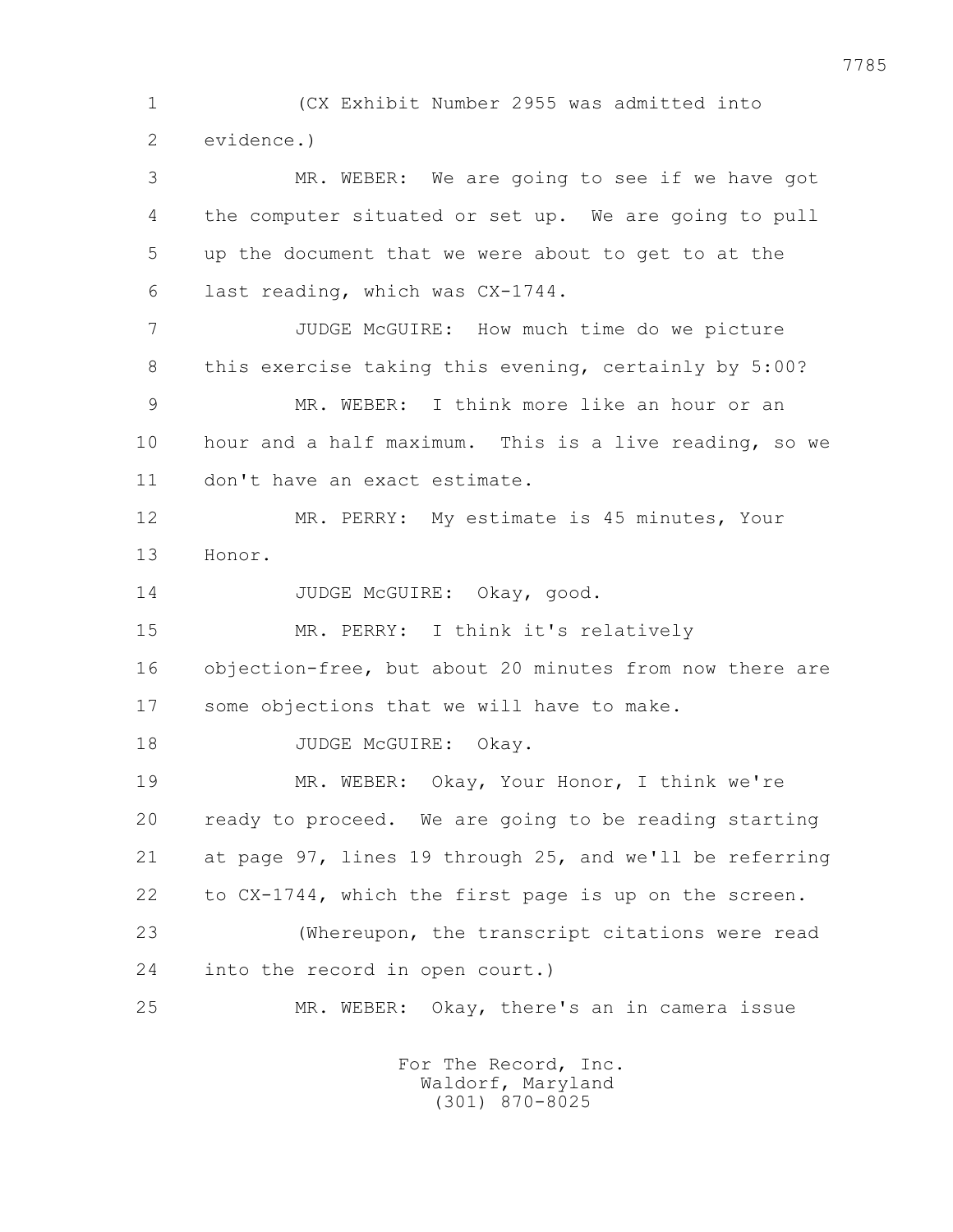1 with 1744, so we will go to 1744A anyway.

 2 JUDGE McGUIRE: We are almost in camera anyway, 3 aren't we?

 4 MR. WEBER: Yeah, but it excludes the in camera 5 stuff, so we will go to the A version. I assume the 6 page numbers are the same, page 6, and we will be 7 reading from page 100, lines 17 through 25, of the 8 transcript, and if we could pull up at the top of the 9 screen where it says, "Geoff, one on one."

 10 (Whereupon, the transcript citations were read 11 into the record in open court.)

 12 MR. PERRY: Excuse me, Your Honor, the question 13 as read at the deposition was "1:1," and that's how it 14 should be read.

 15 JUDGE McGUIRE: All right, noted. Please 16 restate.

17 MR. WEBER: Sure.

 18 (Whereupon, the transcript citations were read 19 into the record in open court.)

 20 MR. PERRY: Your Honor, Mr. Weber has 21 misunderstood me. I am not asking him to read all the 22 punctuation. He was -- the document has a colon in it. 23 He told the -- he told you it was "one on one," which 24 has a different meaning. He should just be reading the 25 question that he read before in the deposition.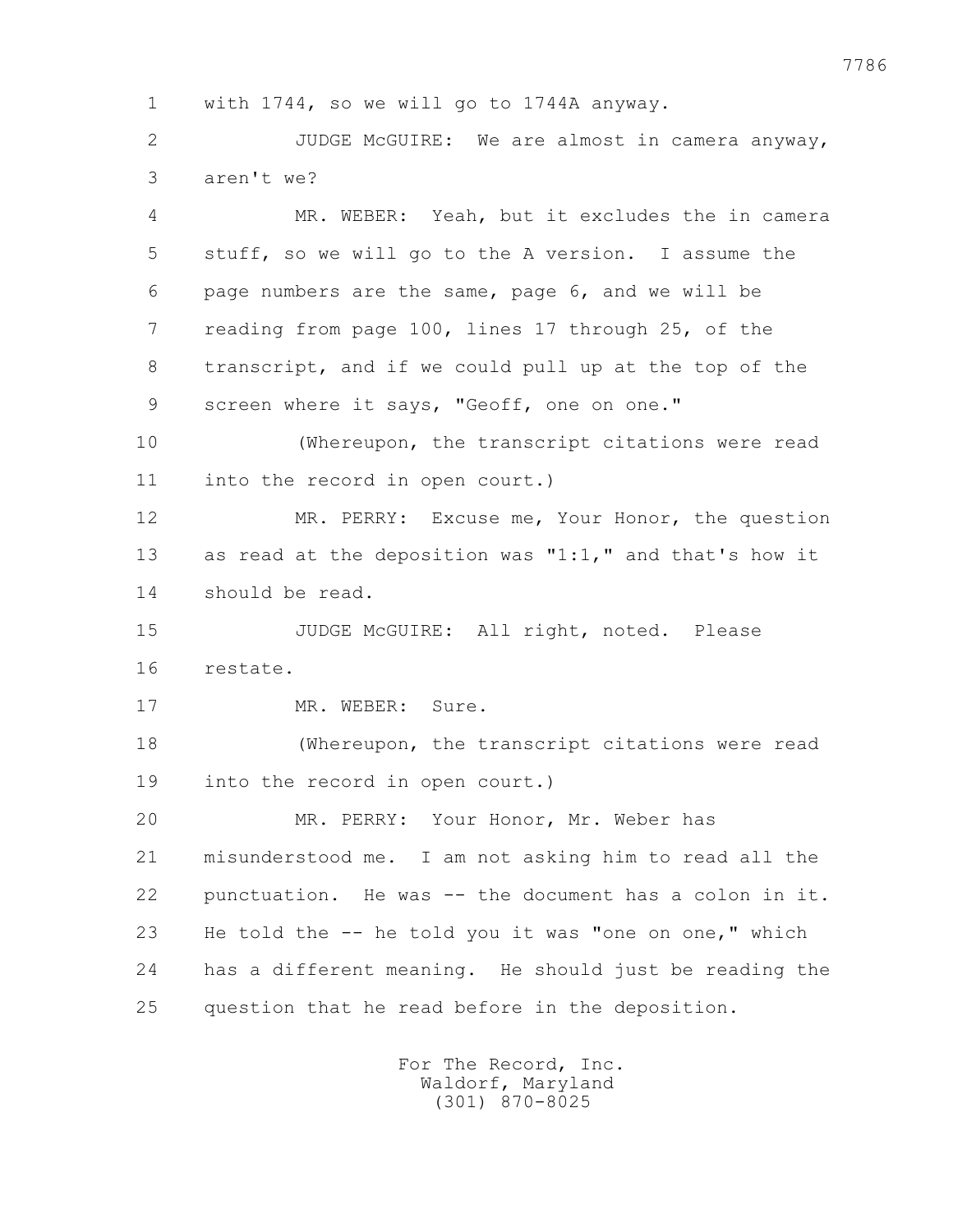1 JUDGE McGUIRE: Well, I'll agree. Isn't that 2 what he just did this second time? 3 MR. PERRY: I just thought if he was going to 4 start putting all the punctuation in from the -- we 5 would be here forever. 6 JUDGE McGUIRE: Okay, yeah, I understand. We 7 don't need all the punctuation. Just read it as it 8 goes, Mr. Weber. 9 MR. WEBER: Okay, page 100, line 17. 10 (Whereupon, the transcript citations were read 11 into the record in open court.) 12 MR. WEBER: Now we will read at page 105, lines 13 5 through 13. This doesn't refer to any pages of the 14 document. 15 (Whereupon, the transcript citations were read 16 into the record in open court.) 17 MR. WEBER: Can we go to page 47 of CX-1744, 18 and we will be reading from page 123, line 19, through 19 page 124, line 9. This is one of respondent's 20 designations. 21 (Whereupon, the transcript citations were read 22 into the record in open court.) 23 MR. WEBER: The next excerpt is also from this 24 page, if we could pull up, there's a reference to the 25 last three lines, if we could blow that part up of this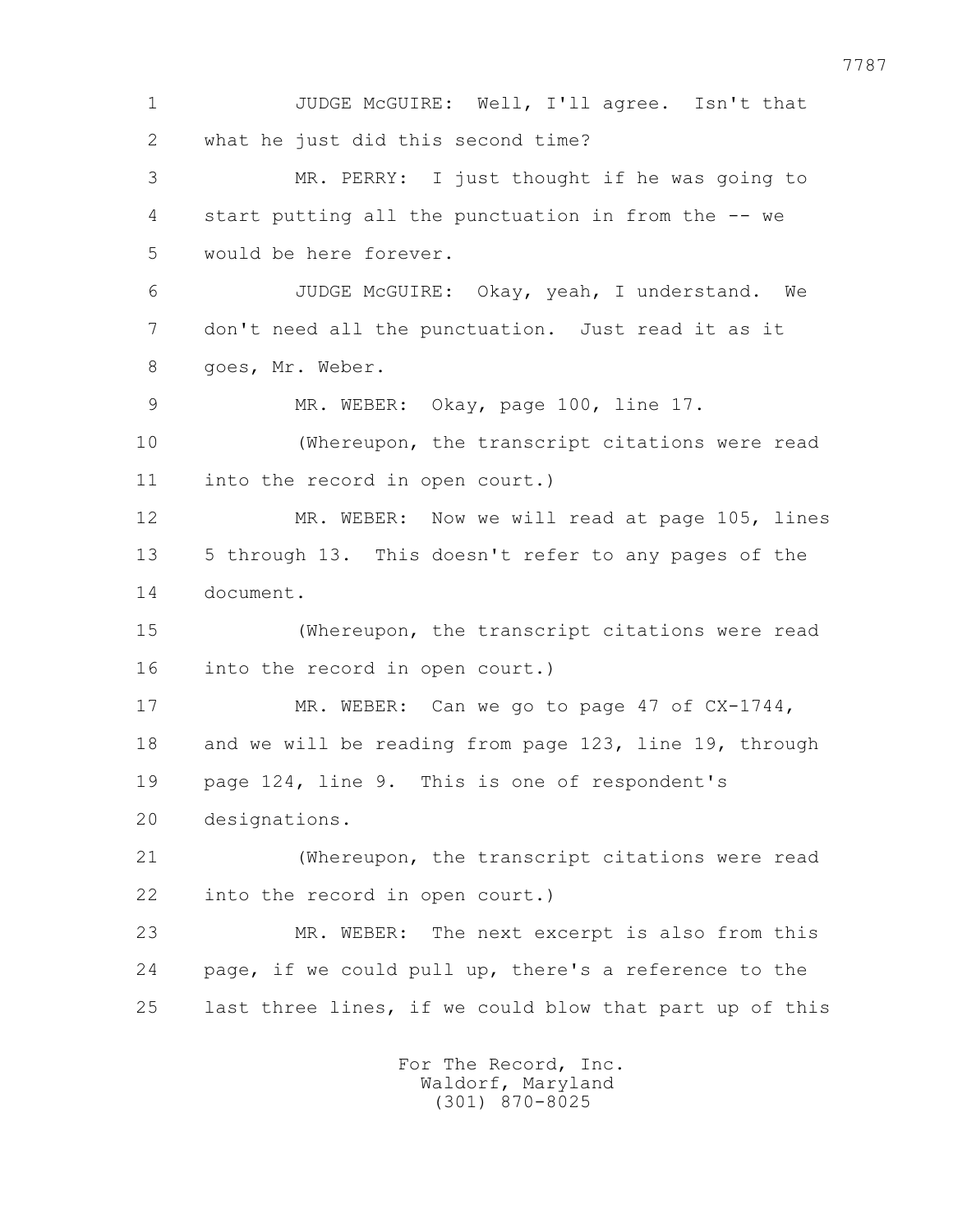1 page, and we're going to be reading from page 126, 2 lines 2 through 16. 3 (Whereupon, the transcript citations were read 4 into the record in open court.) 5 MR. WEBER: If we could go to the next page, 6 page 48 of CX-1744. Okay, we are going to be reading 7 line 126 -- I'm sorry, I -- 8 JUDGE McGUIRE: Yeah, line 23 --9 MR. WEBER: -- Mr. Perry has pointed out I 10 missed a question and answer, and we will go back to 11 the prior page, if we could put that up. 12 JUDGE McGUIRE: All right, page 126? 13 MR. WEBER: Yeah, I forgot to read the question 14 at line 12 and the answer through line 16. So, we will 15 read that. I'm trying to move too fast, Your Honor. I 16 apologize. 17 (Whereupon, the transcript citations were read 18 into the record in open court.) 19 MR. WEBER: All right, the next excerpt will be 20 on the next page, we will be reading page 126, line 23, 21 through page 127, line 19. 22 (Whereupon, the transcript citations were read 23 into the record in open court.) 24 MR. WEBER: Now, the next excerpt we are going  $25$  to go to  $-$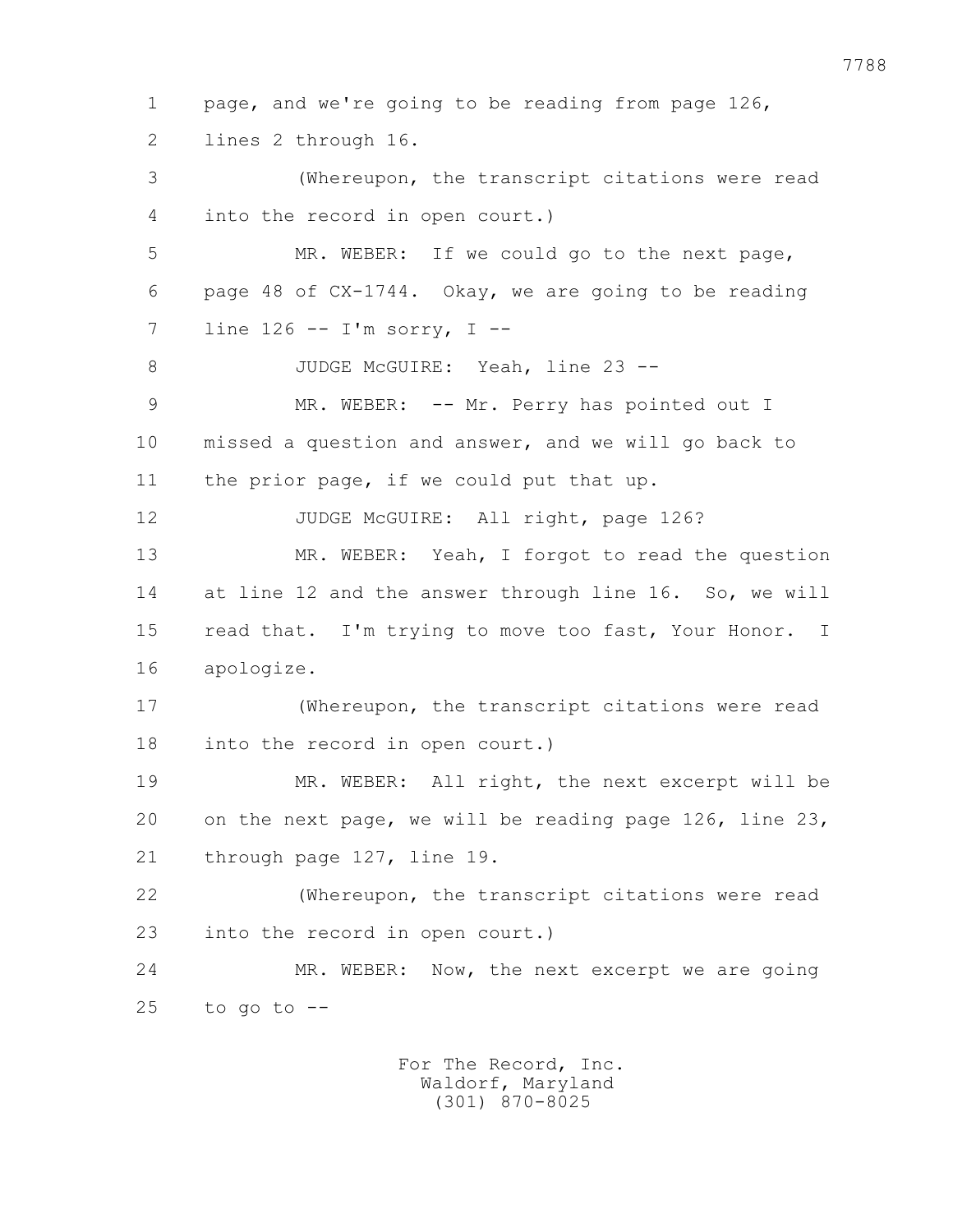1 MR. PERRY: Excuse me, Your Honor. 2 JUDGE McGUIRE: You still have another question 3 and answer there, Mr. Weber. 4 MR. WEBER: No, it's the next page, so I have 5 got to -- that's how I'm handling it. I think I sent 6 you a guys a copy of this. 7 MR. PERRY: It's just you said you were reading 8 through line 19, and I thought you were going to a 9 different page in the transcript. 10 MR. WEBER: No, I'm going to a different page 11 to pull up on the screen. 12 MR. PERRY: I think we both were confused. 13 JUDGE McGUIRE: Yes. 14 MR. WEBER: If we could pull up page 52 of 15 CX-1744, please, and now we will be reading from page 16 127, line 20, through 130, line 8, the rest of this 17 excerpt. 18 (Whereupon, the transcript citations were read 19 into the record in open court.) 20 MR. WEBER: Now we're going to go to page 92 of 21 CX-1744, and the next excerpt, which is page 134, line 22 3, through page 135, line 11. 23 (Whereupon, the transcript citations were read 24 into the record in open court.) 25 MR. WEBER: Could we move ahead on the document For The Record, Inc. Waldorf, Maryland

(301) 870-8025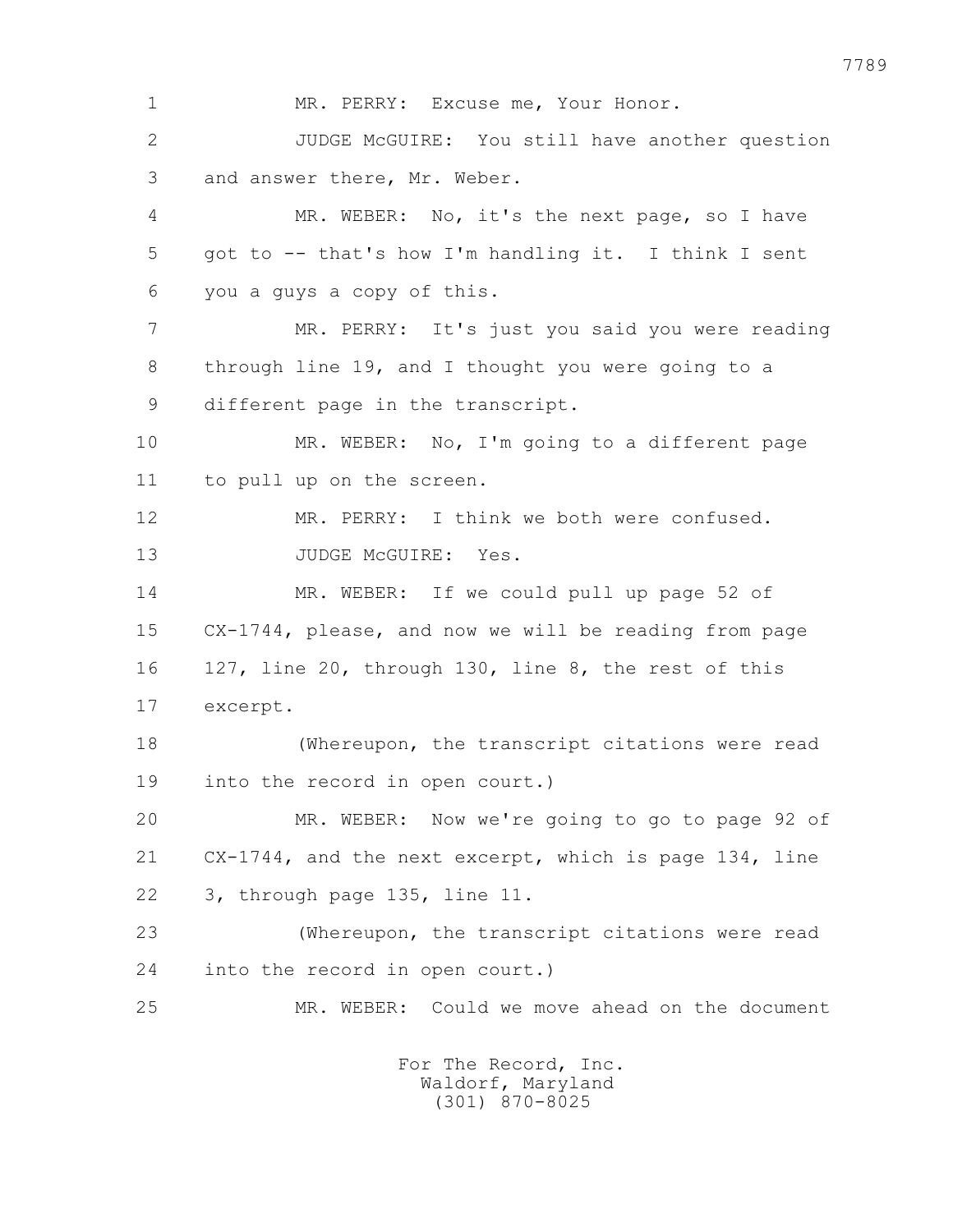1 to page 94 of CX-1744, and this is Bates ending 758. 2 We are going to be reading from page 136, lines 1 3 through 24. 4 (Whereupon, the transcript citations were read 5 into the record in open court.) 6 MR. WEBER: Next we are going to be at page 104 7 of CX-1744, and we'll be reading from page 138, line 8 11, stopping at page 140, line 7, then we'll move on to 9 another page of the document. So, starting at page 10 138, line 7. 11 (Whereupon, the transcript citations were read 12 into the record in open court.) 13 MR. WEBER: Okay, we are going to move on to 14 page 122 of CX-1744, and we're going to be reading from 15 page 140, lines 8 through 24, and then we'll go on to 16 another page after that. 17 (Whereupon, the transcript citations were read 18 into the record in open court.) 19 MR. WEBER: Now we're going to page 126 of 20 CX-1744, and continuing on page 140, line 25, through 21 page 143, line 10. 22 (Whereupon, the transcript citations were read 23 into the record in open court.) 24 MR. WEBER: Next designation is from page 136 25 of CX-1744, and this is respondent's designation. We For The Record, Inc.

 Waldorf, Maryland (301) 870-8025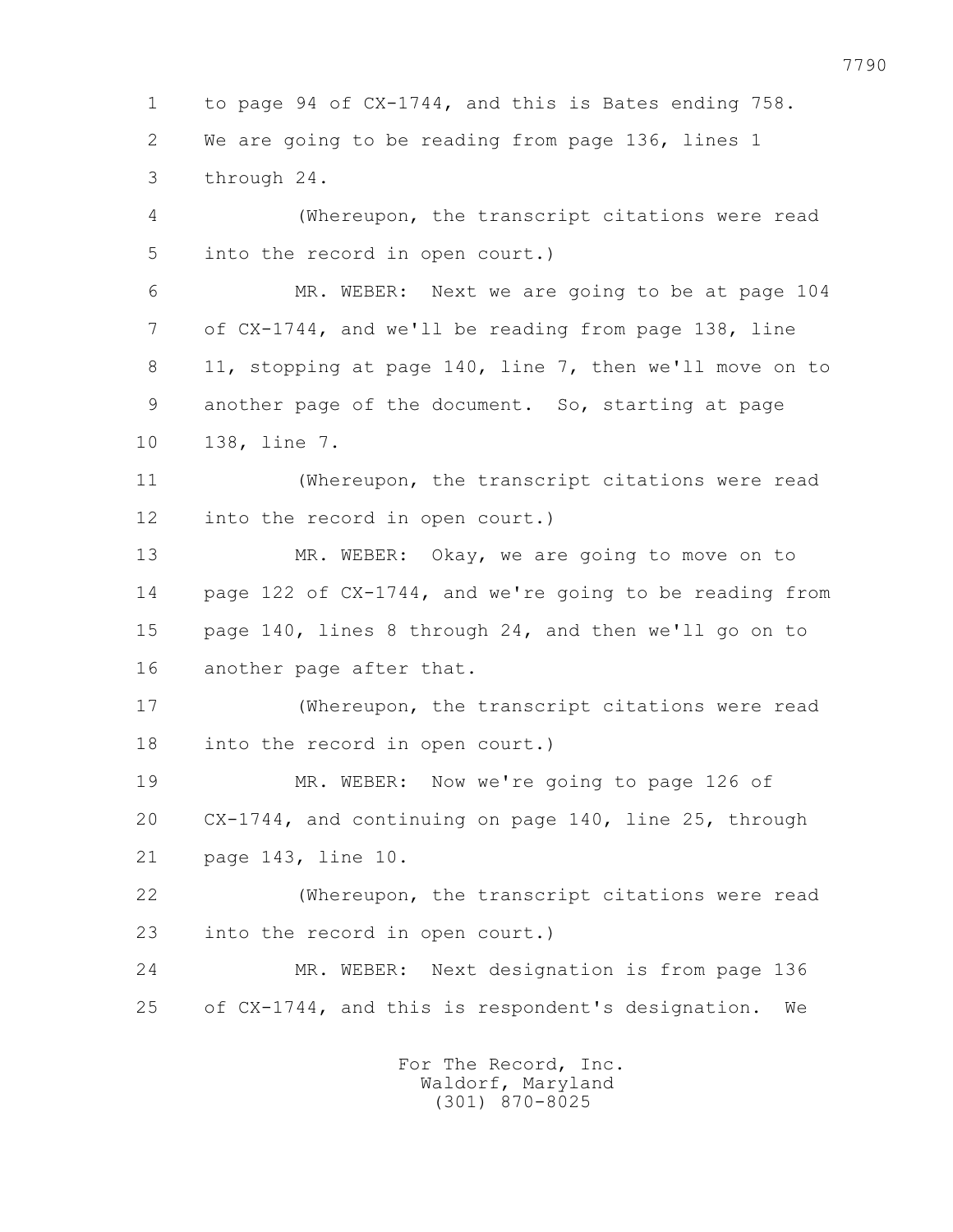1 will be reading at page 144, line 7, through 145, line 2 14.

 3 (Whereupon, the transcript citations were read 4 into the record in open court.)

 5 MR. WEBER: Next we're going to page 141 in 6 CX-1744, and we will be reading in from the transcript 7 at lines -- at page 146, line 7, through 147, line 16. 8 (Whereupon, the transcript citations were read

9 into the record in open court.)

 10 MR. WEBER: Next we'll be going to page 150 of 11 CX-1744, which includes designations from both parties, 12 and we will be reading from CX -- from page 149, line 13 16, through page 150, line 14.

 14 (Whereupon, the transcript citations were read 15 into the record in open court.)

 16 MR. WEBER: Next we will be looking at page 161 17 of CX-1744A, and this excerpt, we will be reading from 18 page 152, line 13, through page 155, line 1, and then 19 we will be going to something else in the transcript. 20 (Whereupon, the transcript citations were read 21 into the record in open court.)

 22 MR. WEBER: Now we are going to go to a 23 different document, but before we do, I would like to 24 offer CX-1744A. I believe CX-1744 is in, but because 25 parts are in camera and CX-1744A is the public portions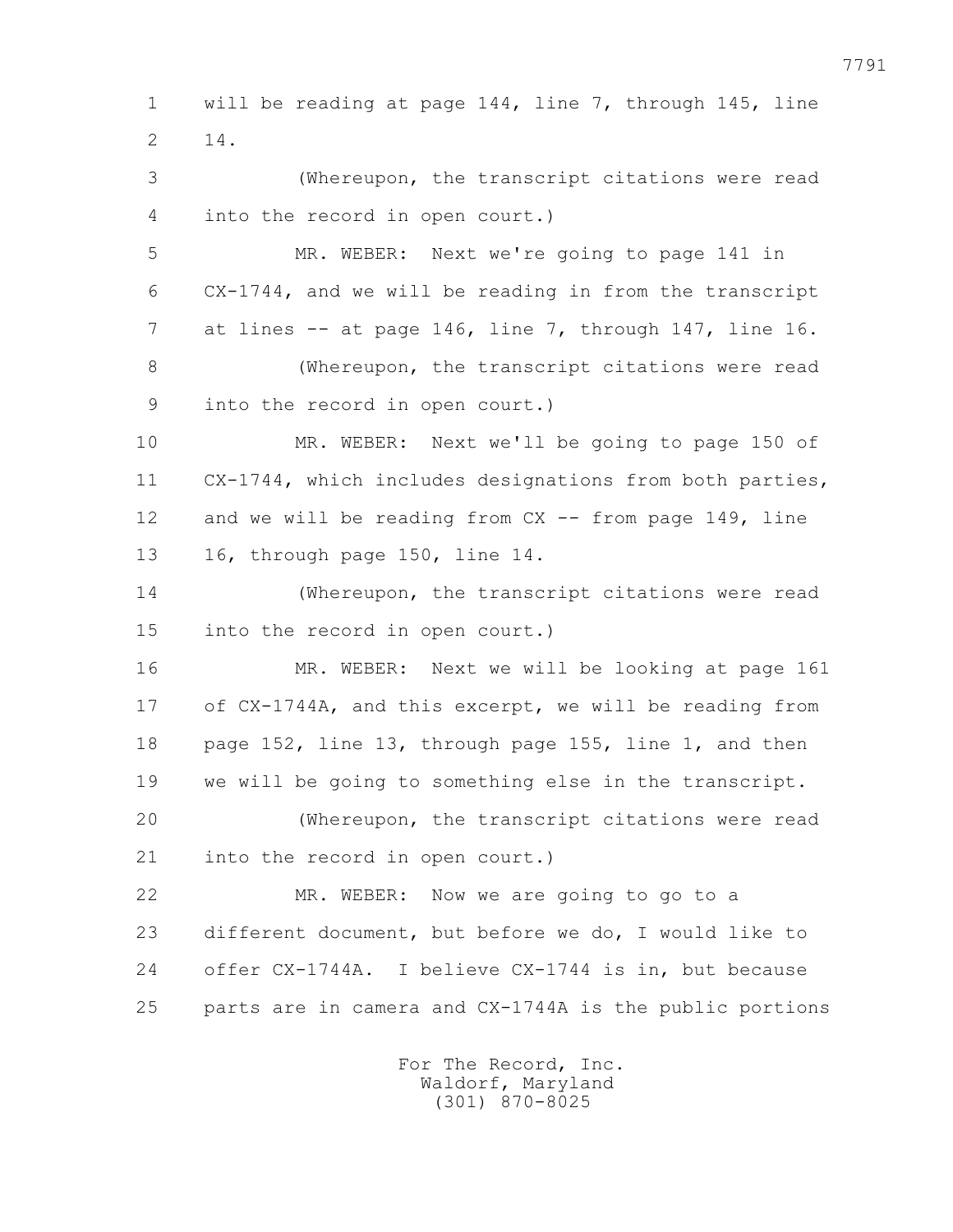1 of the document, we would like to offer that. 2 MR. PERRY: No objection. 3 JUDGE McGUIRE: Entered. 4 (CX Exhibit Number 1744A was admitted into 5 evidence.) 6 MR. WEBER: Now we are going to go to a 7 different document that is CX-1040 -- actually, I need 8 to -- yeah, CX-1040, if we could get that up on the 9 screen, and we're going to be reading from page 155, 10 line 2, through page 156, line 18, and then we'll be on 11 a different document at that point. 12 (Whereupon, the transcript citations were read 13 into the record in open court.) 14 MR. WEBER: Now we're going to have another 15 document, which is CX-1264, and we're going to be 16 reading from page 156, line 19, through page 157, line 17 4. 18 (Whereupon, the transcript citations were read 19 into the record in open court.) 20 MR. WEBER: Now we are going to be on the same 21 document, page 157, line 25, through page 158, line 14. 22 (Whereupon, the transcript citations were read 23 into the record in open court.) 24 MR. WEBER: The next excerpt we will read will 25 be at page 159, line 19, reading through page 161, line For The Record, Inc.

 Waldorf, Maryland (301) 870-8025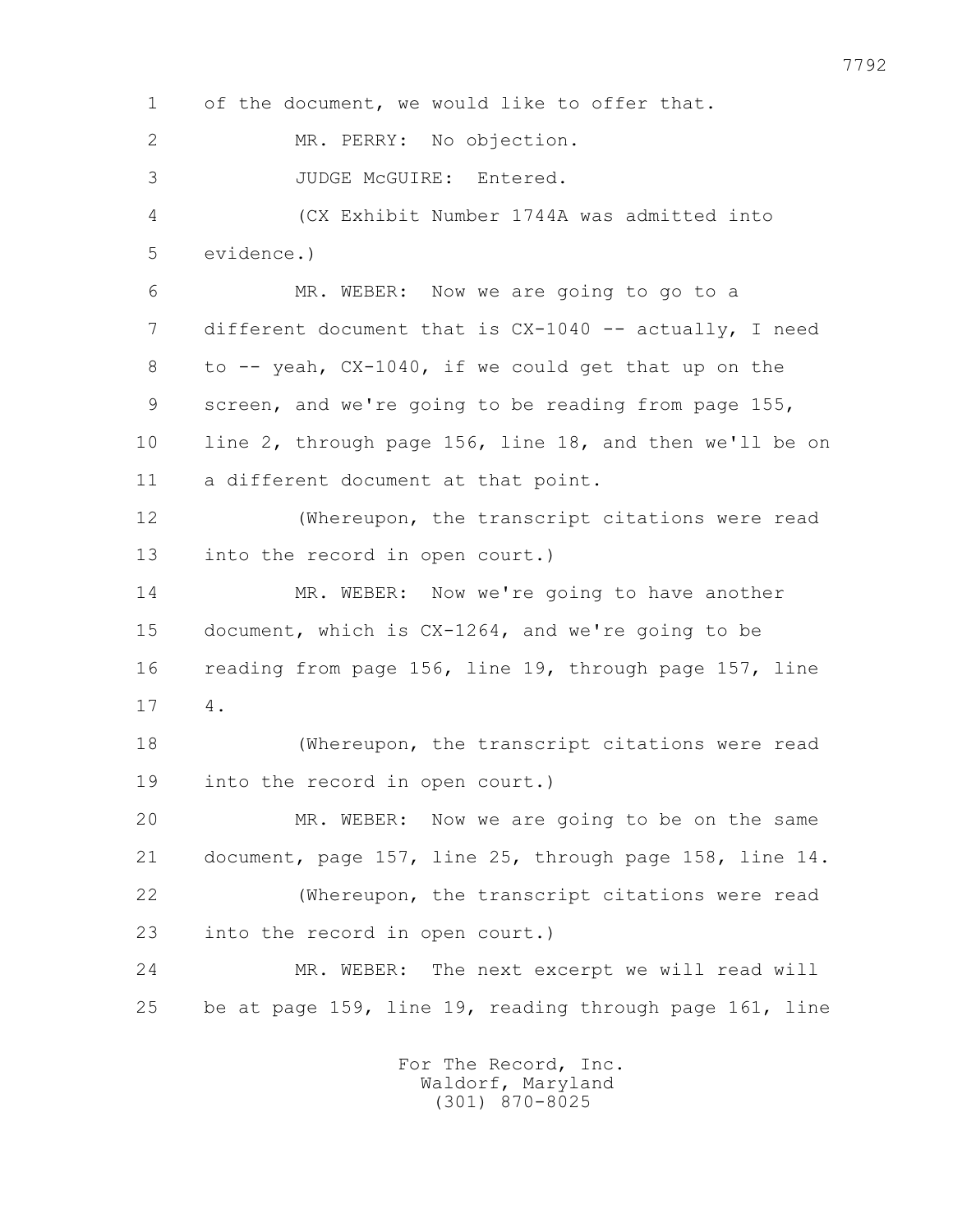1 16.

 2 (Whereupon, the transcript citations were read 3 into the record in open court.)

 4 MR. WEBER: Next we are going to have a series 5 of short designations on -- starting at page 161, line 6 25, continuing through page -- actually, 161, line -- 7 164, line 18. This includes designations by both 8 sides.

 9 (Whereupon, the transcript citations were read 10 into the record in open court.)

11 MR. WEBER: The next excerpt will be page 165, 12 line 5, through page 166, line 2, again with

13 designations from both sides.

 14 (Whereupon, the transcript citations were read 15 into the record in open court.)

 16 MR. WEBER: Now we're going to be reading from 17 page 166, lines 15 through 23.

 18 (Whereupon, the transcript citations were read 19 into the record in open court.)

 20 MR. WEBER: The next excerpt we have is page 21 167, lines 4 through 16. It starts with actually the 22 witness restating the question.

 23 (Whereupon, the transcript citations were read 24 into the record in open court.)

25 MR. PERRY: Excuse me, but it's a clarification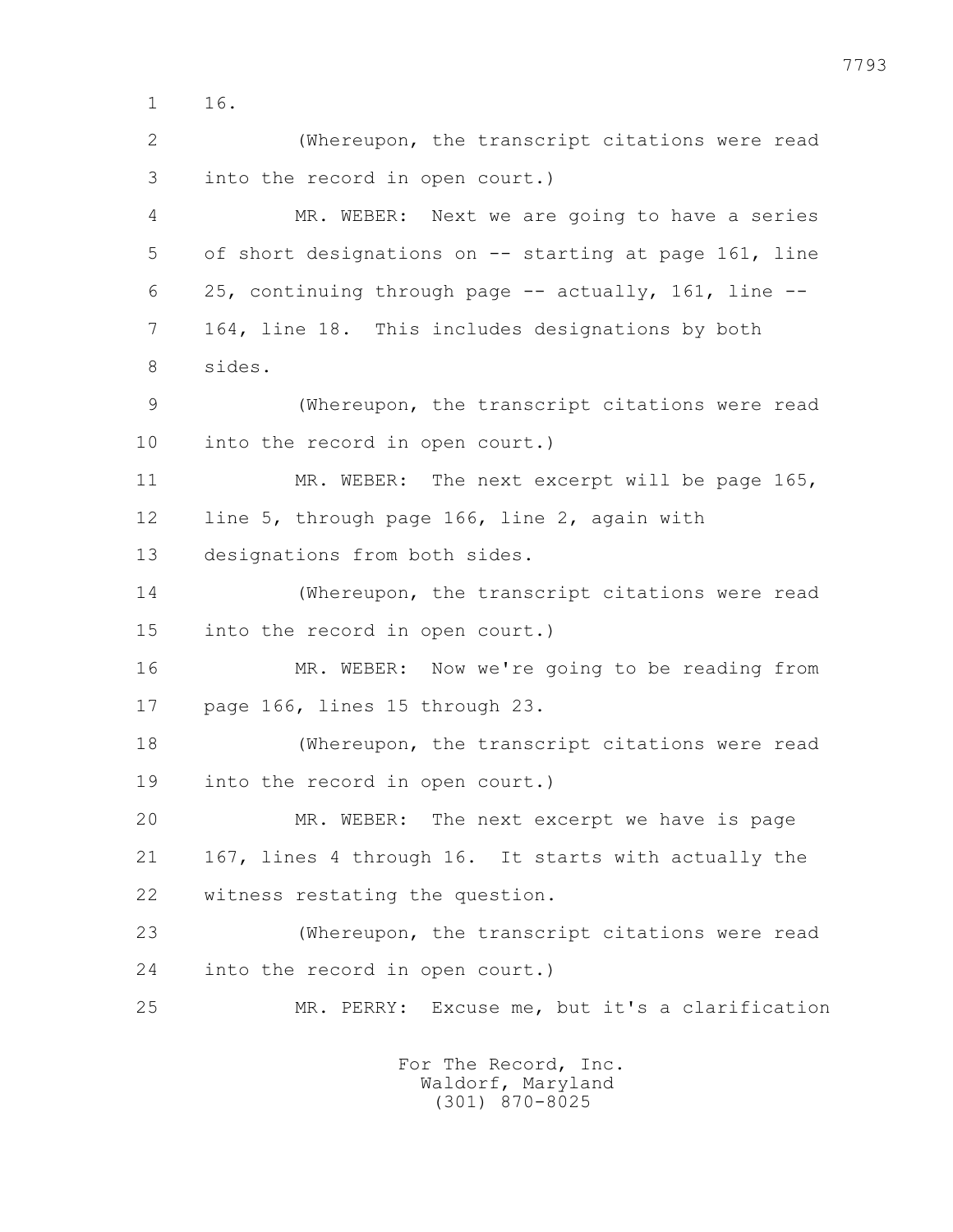1 of the question, and I think it's appropriate for me to 2 be Mr. Stone and say so. 3 MR. WEBER: All right. 4 (Whereupon, the transcript citations were read 5 into the record in open court.) 6 MR. WEBER: Now we move on to the next 7 designation, which is page 167, line 18, through page 8 169, line 22. 9 (Whereupon, the transcript citations were read 10 into the record in open court.) 11 MR. WEBER: If we could pull up on the screen 12 and go back to CX-1040, and I think it's page 2, 13 actually, where it says, "D, Legal Files." 14 (Whereupon, the transcript citations were read 15 into the record in open court.) 16 MR. WEBER: Okay, another excerpt at page 170, 17 lines 10 through 15. 18 (Whereupon, the transcript citations were read 19 into the record in open court.) 20 MR. WEBER: The next excerpt is from page 171, 21 lines 3 through 25. 22 (Whereupon, the transcript citations were read 23 into the record in open court.) 24 MR. WEBER: If we could pull up paragraph E of 25 the same document.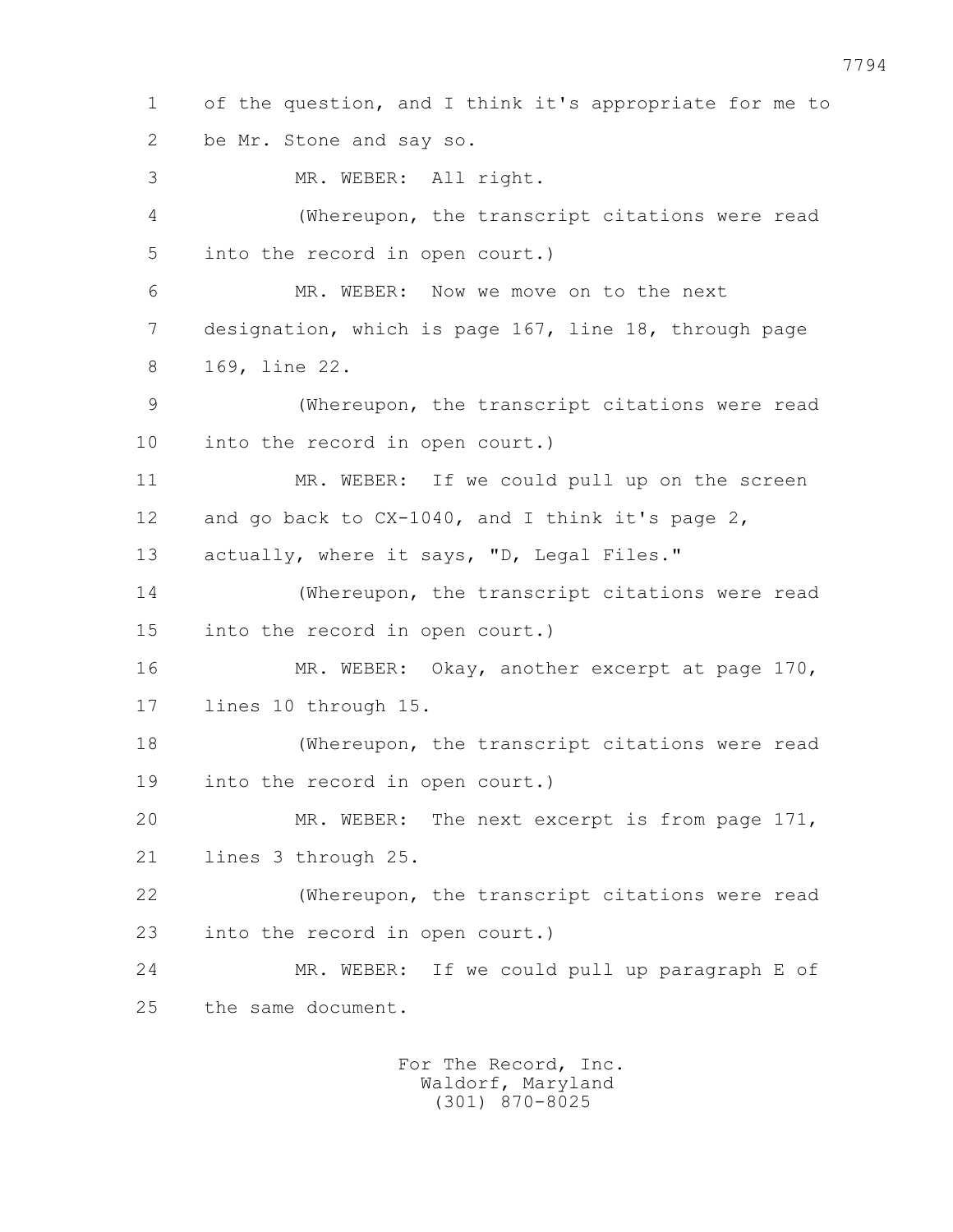1 (Whereupon, the transcript citations were read 2 into the record in open court.) 3 MR. WEBER: Page 174, lines 9 through 17. 4 (Whereupon, the transcript citations were read 5 into the record in open court.) 6 MR. WEBER: Now we're moving ahead to page 182, 7 line 7, through page 183, line 7. 8 (Whereupon, the transcript citations were read 9 into the record in open court.) 10 MR. WEBER: Now we're going to be getting to 11 another exhibit. Could we pull up CX-1031 on the 12 screen, please? And we will be reading from page 183, 13 line 11, to page 185, line 13. 14 (Whereupon, the transcript citations were read 15 into the record in open court.) 16 MR. WEBER: We need to go back to CX-1040 for a 17 counter-designation. This is going to be page 186, 18 lines 1 through 17, and the question relates to or the 19 comment is going to relate to part C, if you could pull 20 that up at the bottom of the page. 21 (Whereupon, the transcript citations were read 22 into the record in open court.) 23 MR. WEBER: Now we're going to be moving on to 24 some general questions without -- or at least this next 25 excerpt will be without reference to specific

> For The Record, Inc. Waldorf, Maryland (301) 870-8025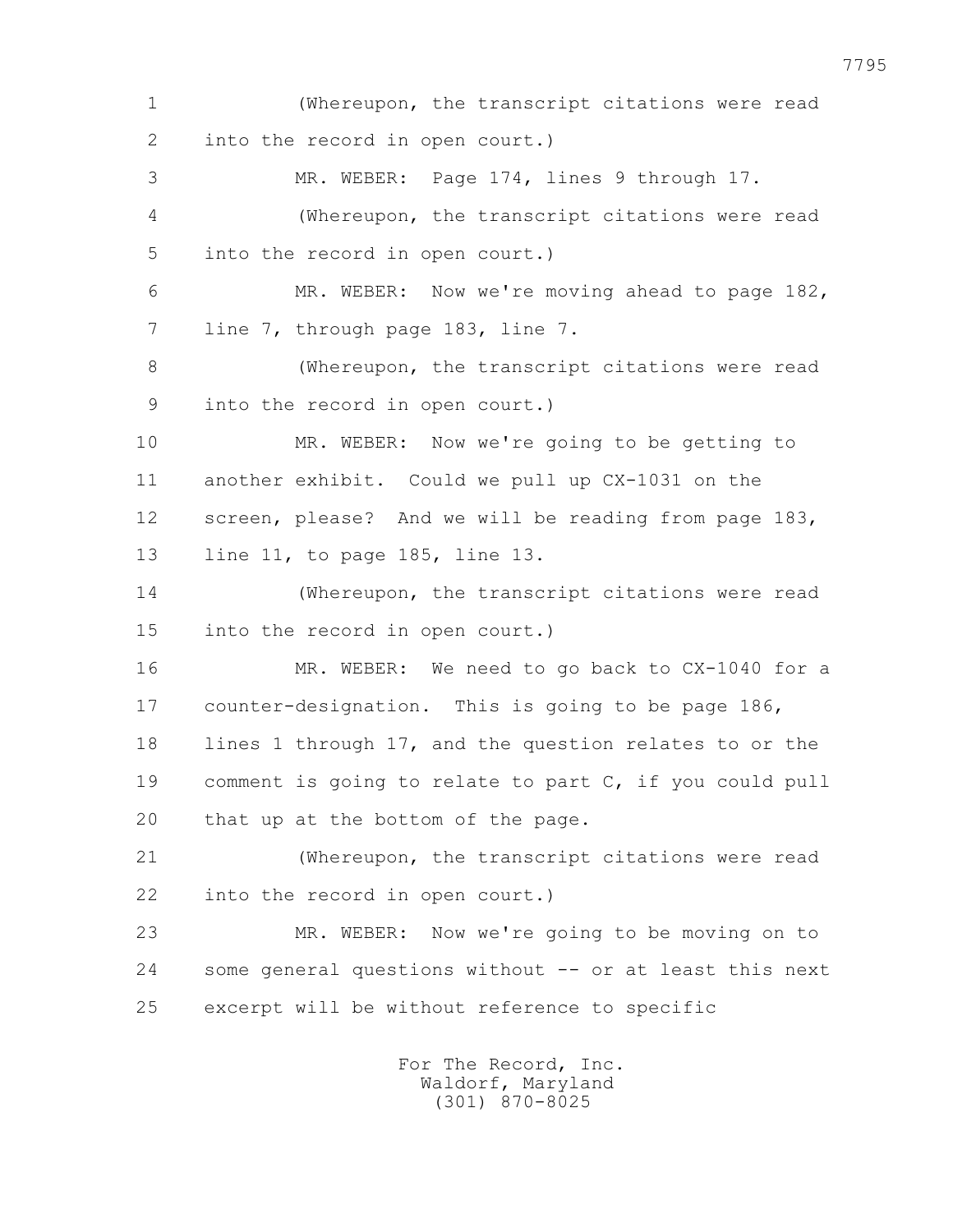1 documents, page 198, lines 8 through 21.

 2 MR. PERRY: Excuse me. Your Honor, we have 3 objections to a series of questions over the next few 4 pages, and they relate to the effort by complaint 5 counsel to show the witness documents he hadn't seen 6 before, patent applications, and had him explain what's 7 in them, and there's been -- you have dealt with this 8 issue before with various witnesses. They are 9 documents that predated his employment with Rambus, and 10 he's simply being asked to interpret them, as he says 11 in the deposition, on the fly, and we have objections 12 to those questions.

13 JUDGE McGUIRE: All right, response? 14 MR. WEBER: A couple of responses. First of 15 all, at one point in the deposition -- and we may get 16 to it when I read it -- I asked him if he was 17 comfortable answering the questions, and he said yes. 18 Number two, this was directly related to his work at 19 Rambus. This was part of his job responsibilities, so 20 I believe there was a proper foundation for this line 21 of questioning that he was involved in interpreting 22 claims, reading claims, working on patent prosecution 23 and actually amending claims and the like.

 24 MR. PERRY: There is no testimony that it was 25 part of his job responsibility to go back to patent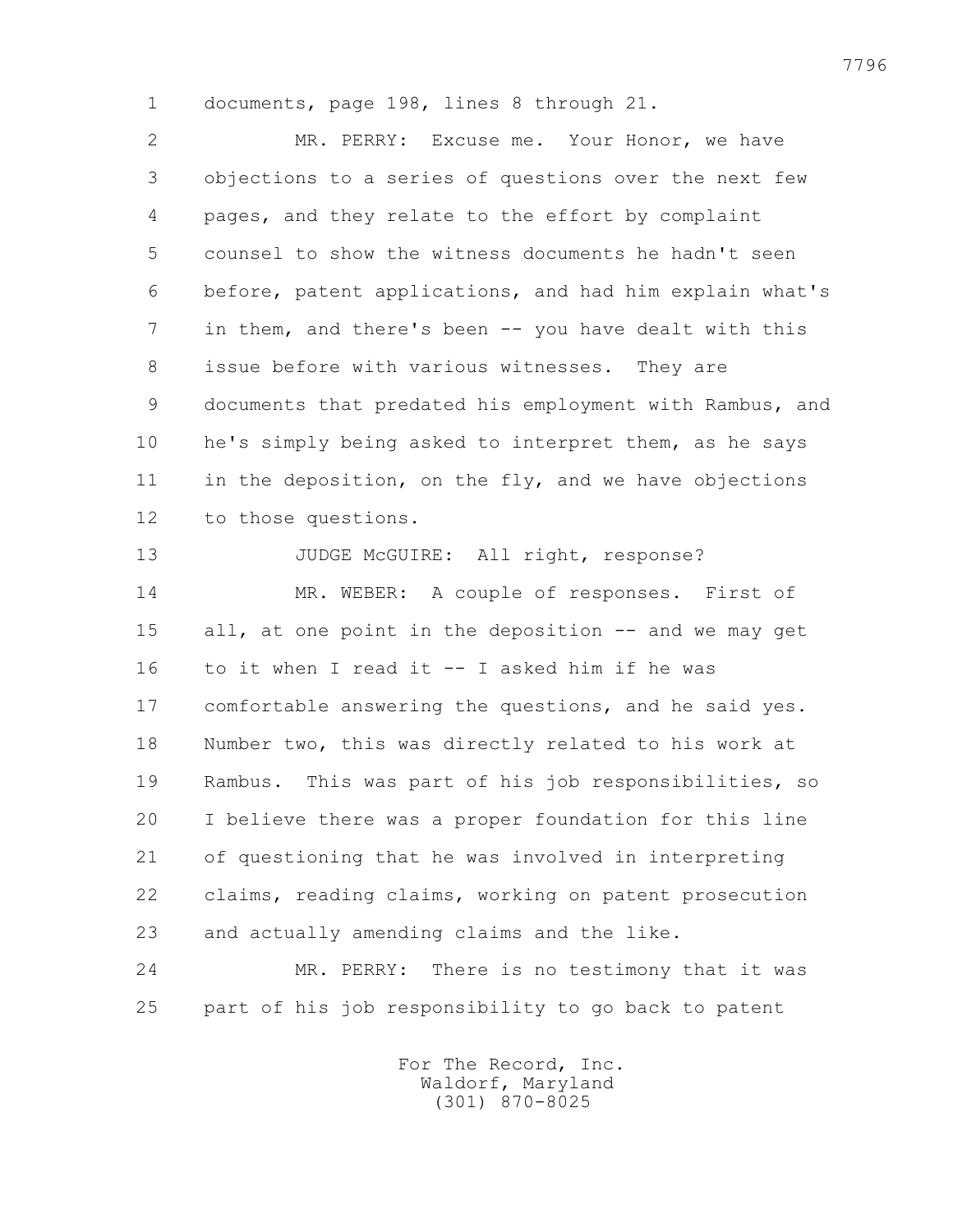1 applications that had been filed years before and 2 examine them. He says he was comfortable with the 3 technology, Your Honor. He said he was doing it on the 4 fly. There was no foundation laid -- 5 JUDGE McGUIRE: Sustain the objection. 6 MR. WEBER: And so we will not read any of page 7 198. We will continue to page 199, lines 6 through 21. 8 I believe there's no objection to this excerpt. 9 MR. PERRY: To that one, that's correct. 10 MR. WEBER: And we need to see CX-1517. 11 (Whereupon, the transcript citations were read 12 into the record in open court.) 13 MR. WEBER: Okay, then we had a question about 14 the document at page 201, line 23, through 202, line 15 12. 16 Objection to this? 17 MR. PERRY: No. 18 (Whereupon, the transcript citations were read 19 into the record in open court.) 20 MR. WEBER: The next excerpt is -- is this 21 something you are going to object to, Steve? 22 MR. PERRY: Yes, sir. 23 MR. WEBER: Same grounds as before? 24 MR. PERRY: Yes, sir. 25 JUDGE McGUIRE: Is it on the same grounds? For The Record, Inc. Waldorf, Maryland (301) 870-8025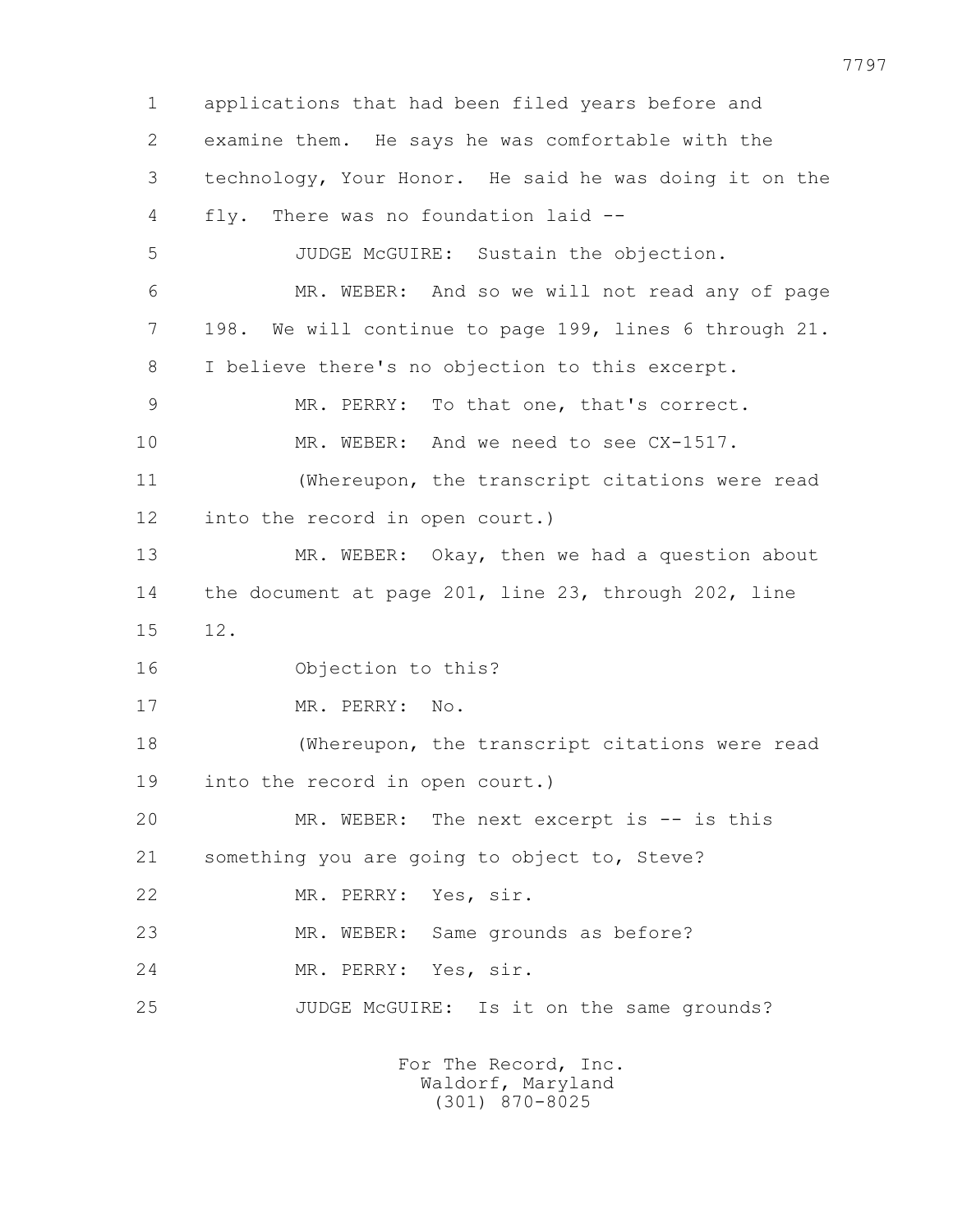1 MR. PERRY: Yes, Your Honor. 2 MR. WEBER: It would be the same grounds. So, 3 given Your Honor's previous ruling, we will move on. 4 JUDGE McGUIRE: It's the same finding, then. 5 Sustained. 6 MR. WEBER: Okay, we are going to skip the next 7 counter-designation in light of Your Honor's ruling, so 8 we will move to the next one, see if there's an issue 9 here. 10 Well, Your Honor, this is different, because 11 this relates to an issued patent. 12 JUDGE McGUIRE: What page are we talking about? 13 MR. WEBER: We're talking about page 211 to 14 212. I don't know if he's going to maintain the same 15 objection, but I would argue this is different because 16 it was an issued patent, so it was part of the Rambus 17 patent portfolio. 18 JUDGE McGUIRE: Okay, I'll hear the objection. 19 MR. PERRY: Yes, Your Honor, there was no 20 foundation laid in the deposition that he had had any 21 role in analyzing this patent. All he's doing is 22 pointing him to a claim and asking him to explain it. 23 That's all he's doing, and that's not part of his job 24 at Rambus. 25 MR. WEBER: The -- may I be heard, Your Honor?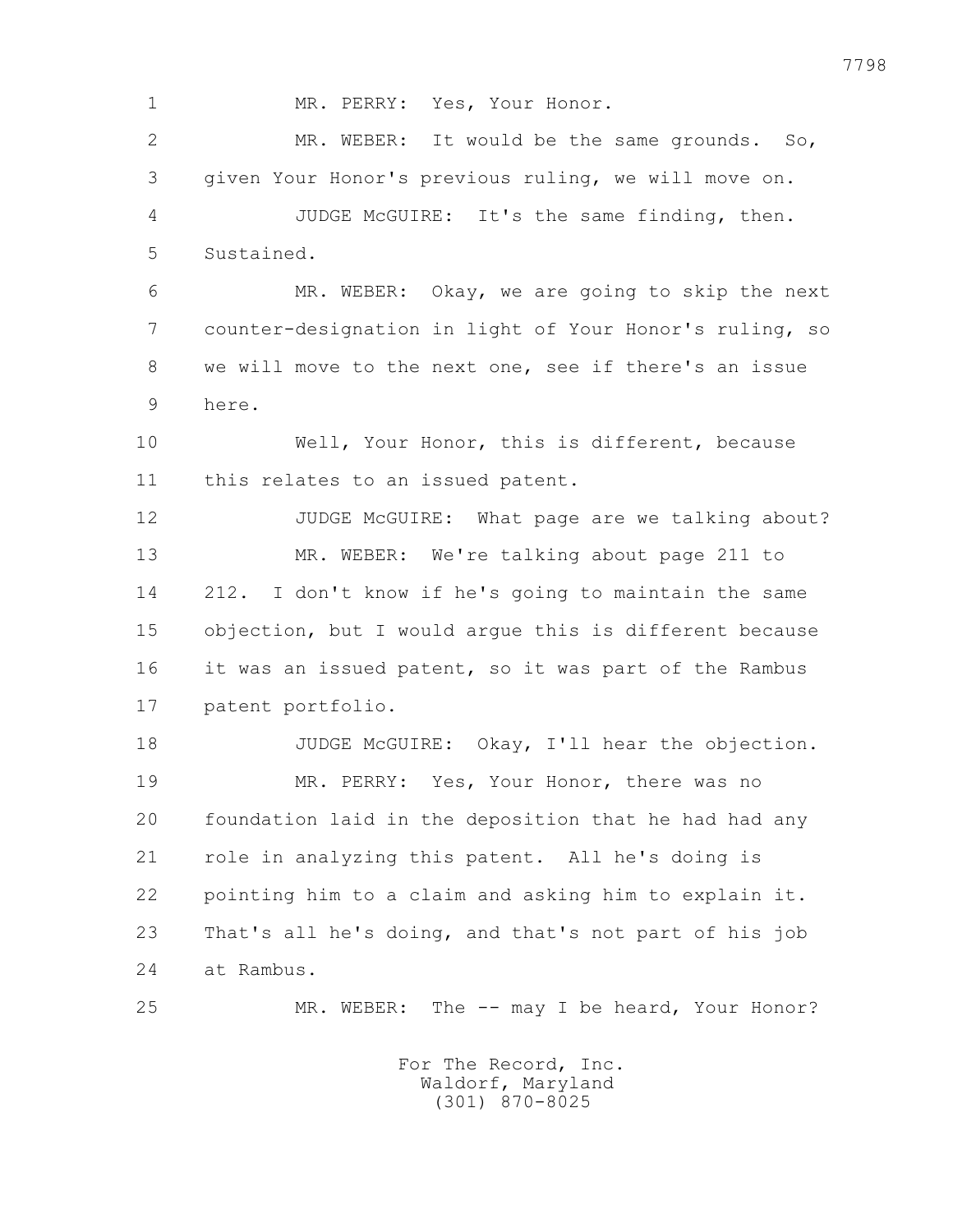1 JUDGE McGUIRE: Yes. 2 MR. WEBER: The question at line 22 of page 3 211, "Have you seen this patent before?" 4 "ANSWER: Yes." 5 So, I laid the foundation. 6 JUDGE McGUIRE: Overruled. I will hear the 7 question. 8 MR. PERRY: He has seen it before, Your Honor. 9 There was no foundation laid that he had any role in 10 anything that led up to its issuance. Its issuance 11 predated his arrival at Rambus. So, there was no 12 foundation laid that he ever analyzed the claims before 13 or he could say what the claims covered. 14 JUDGE McGUIRE: All right, overruled. I will 15 hear the question. 16 MR. WEBER: If we could get the patent, 17 CX-1494, up on the screen, and I think the questions 18 will relate to page 23, which will be claim 1 on the 19 left-hand side of the page. 20 Starting at page 211, line 19, through 212, 21 line 24. 22 (Whereupon, the transcript citations were read 23 into the record in open court.) 24 MR. WEBER: The next is a counter-designation 25 from respondents that they wanted read in if the prior For The Record, Inc. Waldorf, Maryland

(301) 870-8025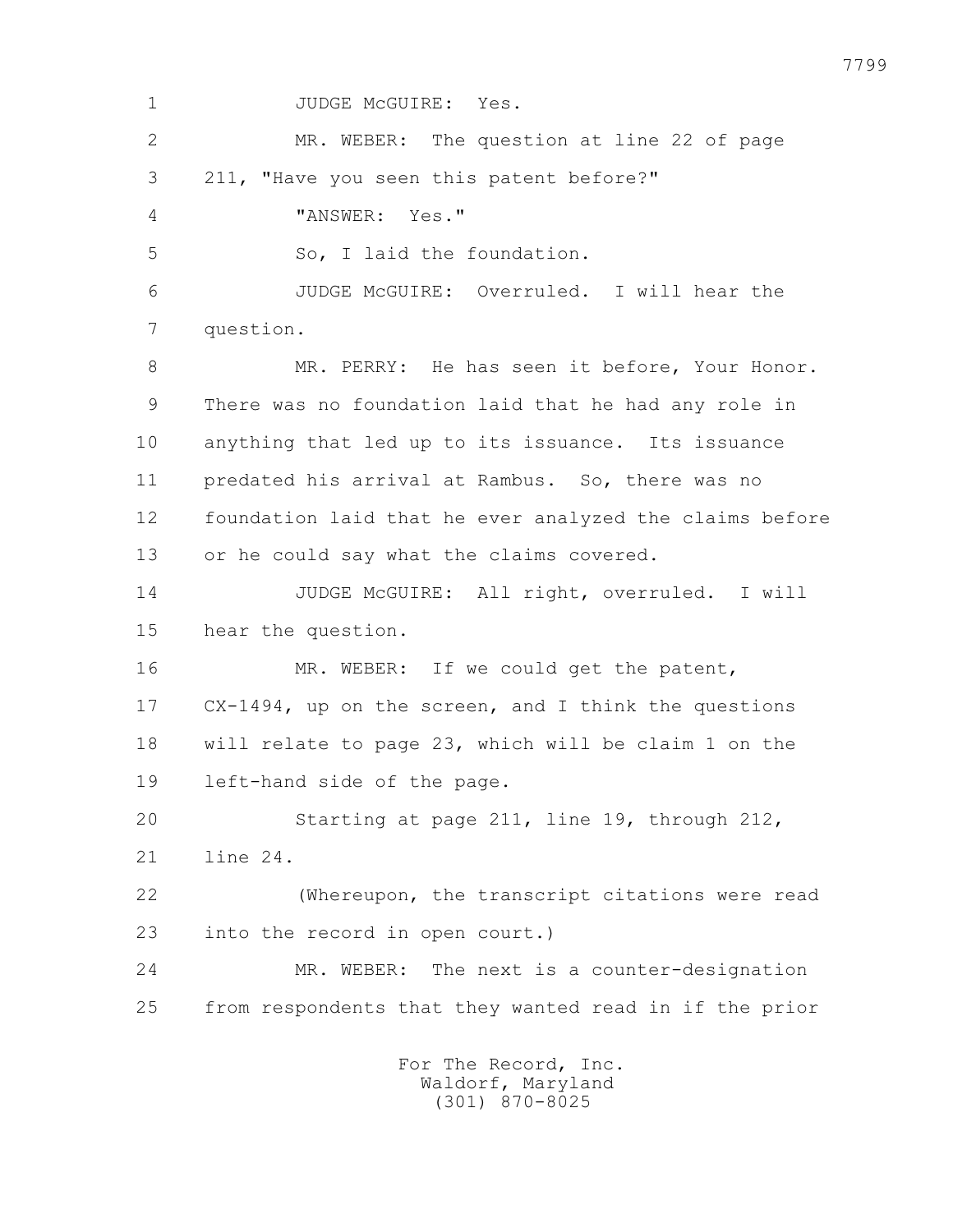1 objections were overruled, and we have an objection 2 that the answer is nonresponsive. So, we are at page 3 213, lines 13 through 22. I guess we're asking for 4 some guidance from Your Honor. 5 JUDGE McGUIRE: What's the issue again? 6 MR. PERRY: Well, what happened is the witness 7 said, "Didn't I just say that?" 8 JUDGE McGUIRE: Yes. 9 MR. PERRY: And then Mr. Weber said, "Can you 10 answer my question? It's very simple." 11 So, now we're going to hear the answer to his 12 question. 13 JUDGE McGUIRE: All right, that's sustained. 14 MR. PERRY: I'm sorry, Your Honor, that -- 15 JUDGE McGUIRE: Oh, I'm sorry, overruled. I 16 was thinking it was your objection. It's his 17 objection. We will overrule the objection. 18 MR. WEBER: Okay, we will be happy to read it 19 in. 20 JUDGE McGUIRE: It's that late. 21 MR. WEBER: Okay, we are going to read it in. 22 JUDGE McGUIRE: Wait a minute, didn't I just 23 say that was overruled? 24 MR. PERRY: Yes, it was his objection to our 25 desire to actually hear the answer to the question.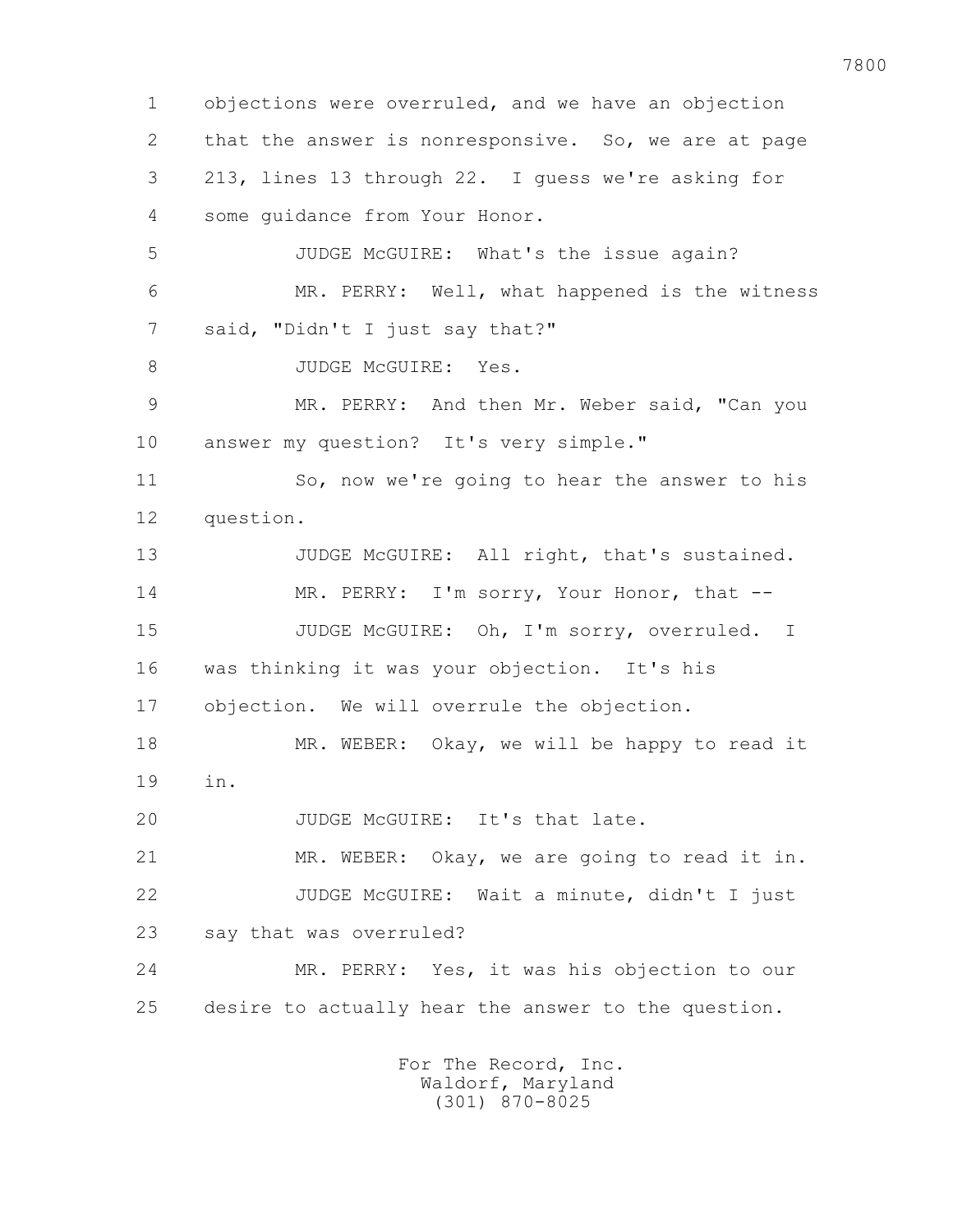1 JUDGE McGUIRE: Okay, I'm sorry, let's go back. 2 I was confused. 3 MR. PERRY: If I could explain, Your Honor. 4 JUDGE McGUIRE: Let's start over. 5 MR. PERRY: On page 212, the question is, 6 "Would it be fair to say that claim 1 describes a dual 7 edge clocking system on a DRAM?" 8 Mr. Karp says, "I think -- didn't I just say 9 that?" 10 And then there's colloquy between counsel, and 11 Mr. Weber says, "Can you answer my question? It's very 12 simple." 13 MR. WEBER: Can I be heard, Your Honor? 14 MR. PERRY: And their objection is that 15 something's nonresponsive, and it's not clear to me 16 what he's saying is nonresponsive. 17 MR. WEBER: There's a question up there at the 18 top that you didn't catch. 19 MR. PERRY: Oh, I thought -- but you didn't 20 designate that, Counsel. 21 MR. WEBER: Right, I didn't designate it. You 22 counter-designated, but you didn't give the full 23 context and have the question at the top. 24 MR. PERRY: Let's read that, then. "So, your 25 answer would be yes?" And then it's the same question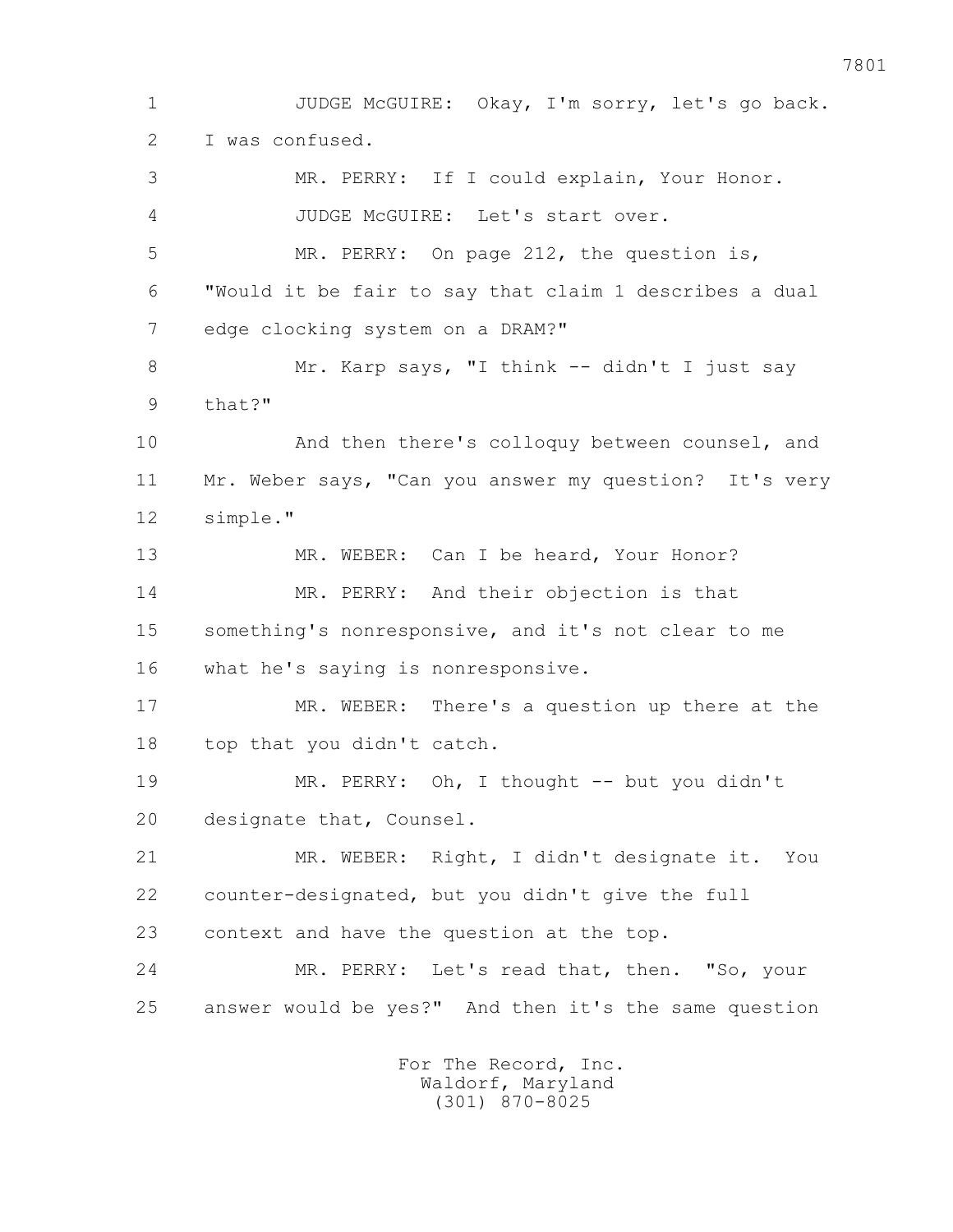1 you're asking. "So, would it be fair to say that claim 2 number 1 describes a dual edge clocking system?" 3 MR. WEBER: Your Honor, I am happy to 4 short-circuit this. Let's just read everything in on 5 these pages. 6 MR. PERRY: That's fine. 7 MR. WEBER: Page 213, line 1, just to get the 8 context. 9 (Whereupon, the transcript citations were read 10 into the record in open court.) 11 MR. WEBER: And we had a counter to that 12 designation, and the question is at line 24 of page 213 13 through line 3 of 214. Let me just make sure I got the 14 right page. Page 213, line 24, through page 214, line 15 3. 16 (Whereupon, the transcript citations were read 17 into the record in open court.) 18 MR. WEBER: Next we have a -- some 19 counter-designations that we have an objection to, and 20 there's a question that leads into it at page 218 -- 21 MR. PERRY: Those are withdrawn. Let's 22 withdraw 218, withdraw 219, withdraw 220 and move 23 forward. 24 MR. WEBER: Thank you. 25 Now we move forward all the way to page 246, For The Record, Inc.

 Waldorf, Maryland (301) 870-8025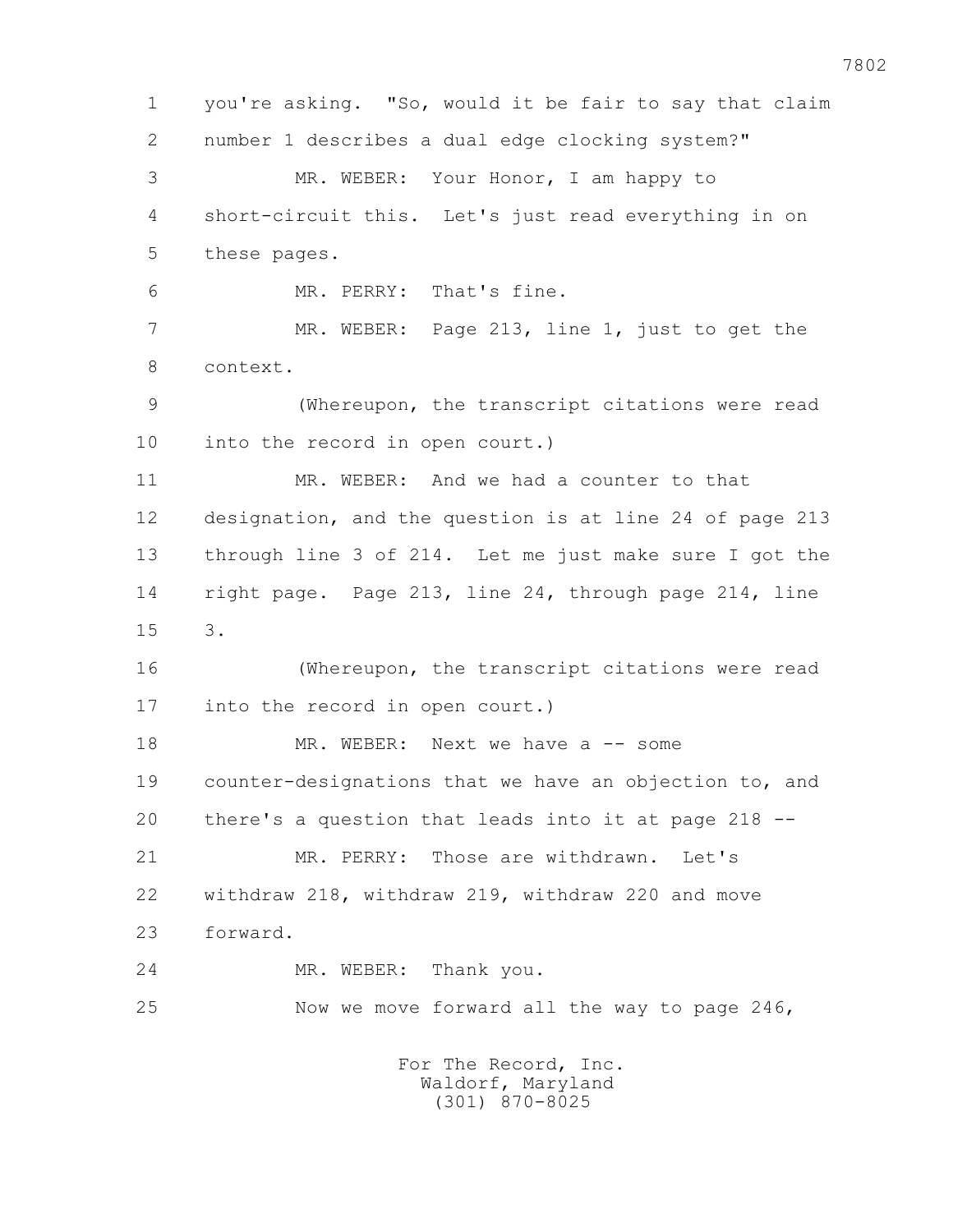1 and there's a foundation objection again. 2 MR. PERRY: Yes. 3 MR. WEBER: Okay, I'll withdraw 246. 4 JUDGE McGUIRE: Boy, I'm -- it's really great  $5$  to see  $-$  6 MR. PERRY: It is Friday afternoon, Your Honor. 7 THE WITNESS: Your Honor, it's my birthday. I 8 am trying to leave as fast as possible. 9 MR. WEBER: Here's what we have left, Your 10 Honor: We have a series of questions that were at the 11 end of my examination that were asked by counsel for 12 Rambus. I don't know if Mr. Perry wants to read them 13 in or me to read them in. I'm happy to do it, but we 14 do have some objections and we have designated some 15 ourselves. 16 JUDGE McGUIRE: Well, I'm not -- 17 MR. PERRY: I don't particularly care about 18 reading them in. You guys are doing great. Go ahead. 19 MR. WEBER: Okay. Well, we have got objections 20 to the first couple of them. It's at page 276, Your 21 Honor. 22 JUDGE McGUIRE: Okay. 23 MR. WEBER: And our first couple of objections 24 are what we call outside the scope of designated 25 testimony. As you're aware, the rule on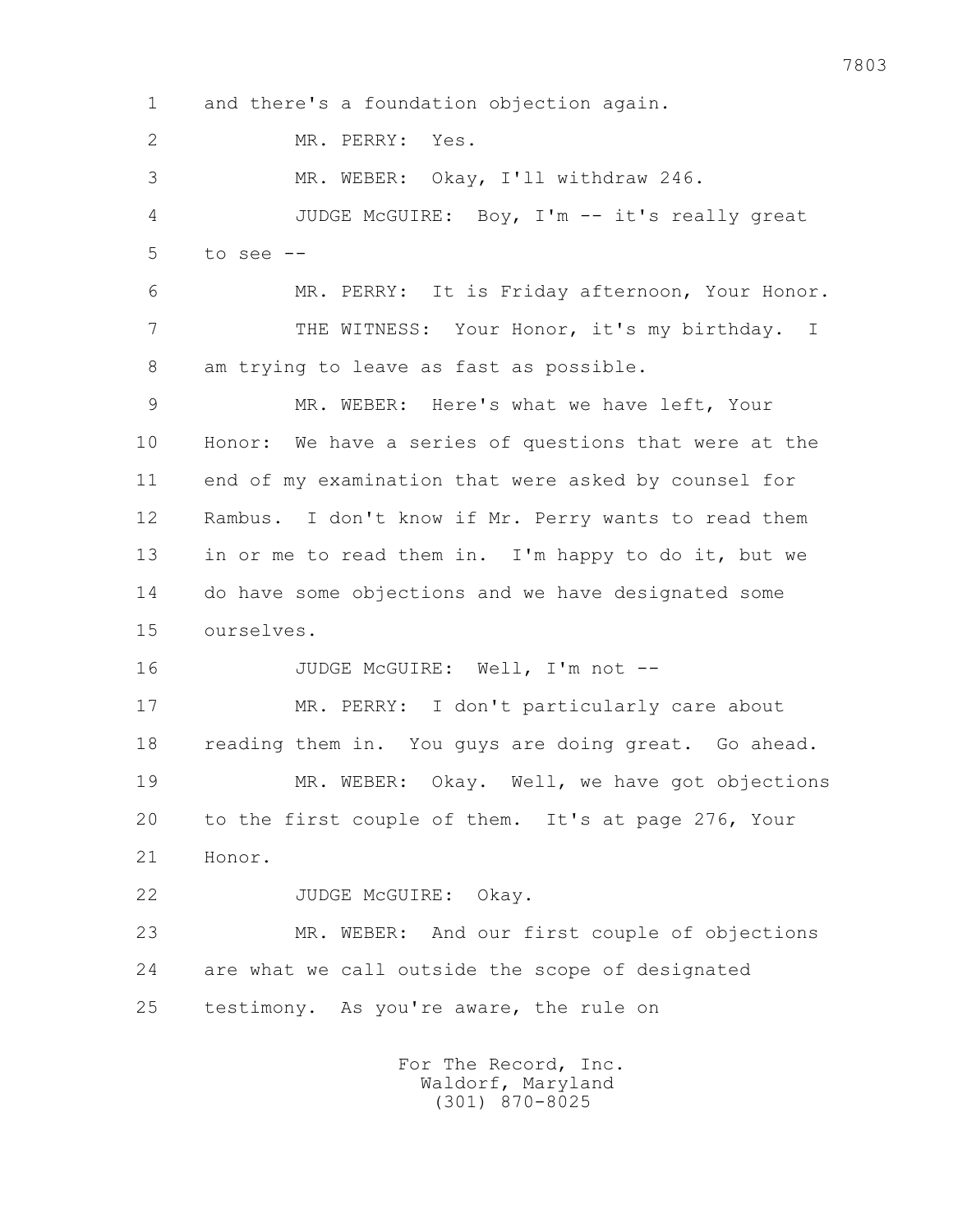1 designations -- for designating a party opponent, they 2 have the right to counter-designate what's only in 3 fairness as responding to our designations. So, I 4 think these first two questions are outside the scope 5 of what we designated, and we're looking specifically 6 at page 276, line 15, through 277, line 1. We have 7 that objection.

 8 JUDGE McGUIRE: Mr. Perry, how is it in the 9 scope?

 10 MR. PERRY: Your Honor, I think this is well 11 within the scope, if not of what we've heard today but 12 what we've heard before, and I think that should as 13 well be the rule when we're talking about depositions 14 that stretch over time, that you shouldn't have to have 15 something within the scope if it's during the same day. 16 It's very short.

 17 JUDGE McGUIRE: All right, I'll hear the 18 questions.

 19 MR. WEBER: Okay, question at 276, line 15, and 20 will continue to 277, line 1.

 21 (Whereupon, the transcript citations were read 22 into the record in open court.)

 23 MR. WEBER: Okay, then we have another question 24 and answer. We've objected both on the scope grounds 25 but also lack of foundation, so Your Honor, the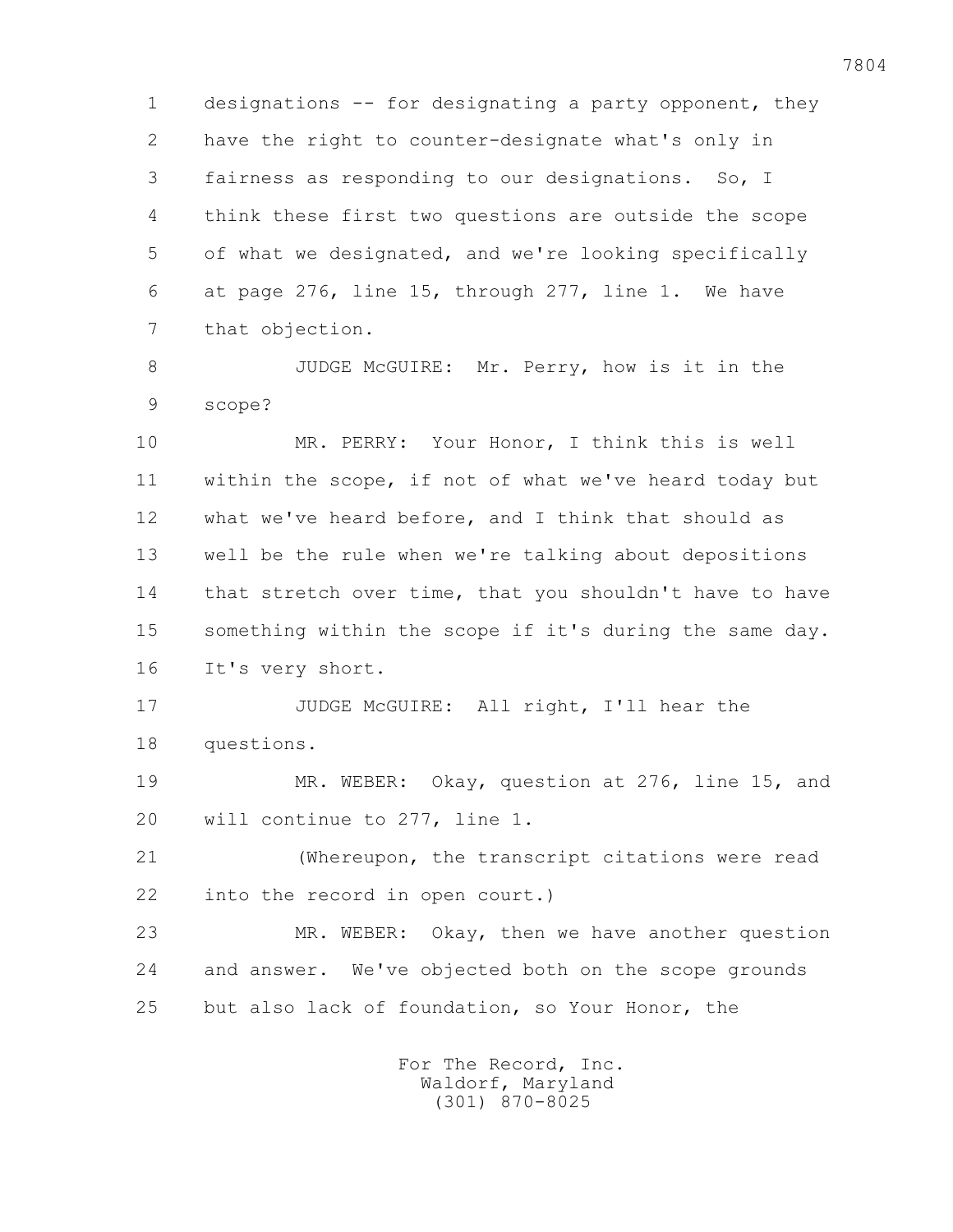1 question is -- the excerpt is page 277, lines 13 2 through 23. 3 MR. PERRY: Withdrawn. 4 JUDGE McGUIRE: All right. 5 MR. WEBER: Next we have our part of Mr. 6 Stone's questions. We designated a couple questions of 7 our own. This is page 281, lines 14, through page 228, 8 line 11. So, I just -- if we could read that. 9 (Whereupon, the transcript citations were read 10 into the record in open court.) 11 MR. WEBER: Now we have the counter- 12 designation, which would be page 282, line 13, through 13 page 284, line 5. 14 (Whereupon, the transcript citations were read 15 into the record in open court.) 16 MR. WEBER: Okay, next we have another 17 counter-designation. It's going to be page 285, line 18  $4$ , through page 286, line 1. Is that  $-$  is this  $-$  19 MR. PERRY: Line 1. 20 MR. WEBER: Okay. 21 MR. PERRY: That's okay, we can withdraw it. 22 Withdraw 285. 23 MR. WEBER: Your Honor, you can see we're 24 getting to the end of this. 25 Next I have a -- there's something at page 293. For The Record, Inc. Waldorf, Maryland

(301) 870-8025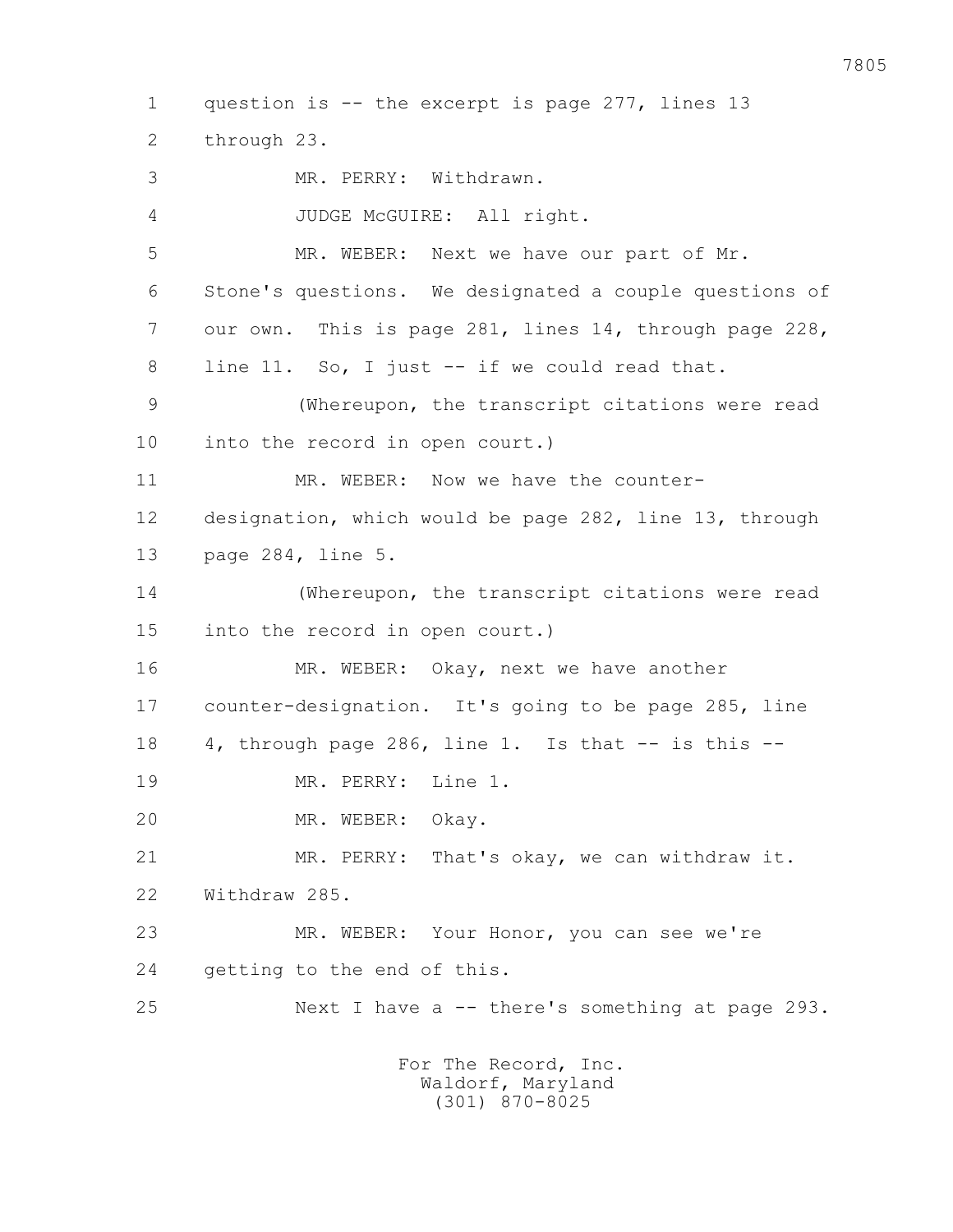1 It goes on for several pages. We have objections to 2 this testimony. It's page 293, line 22. There's an 3 exhibit that was marked. It continues through page 4 295, line 18. This also relates to something I think 5 we have already read in from the Infineon transcript, 6 so at this point I think it's somewhat cumulative.

 7 JUDGE McGUIRE: Mr. Perry, did you want to add 8 to that?

 9 MR. PERRY: Well, I must admit that I don't 10 know if there are bits and pieces of this that are 11 cumulative. It may well be that since this is only 12 about ten minutes, it may be best that we start Monday 13 morning with this if he really is going to pursue that 14 particular objection, which, of course, understandably 15 was not made in the margin.

16 JUDGE McGUIRE: Right.

17 MR. PERRY: But I would -- I would want to make 18 sure that, in fact, the points that we want are indeed 19 in the record before Your Honor makes a ruling on that, 20 and I didn't know it was going to come up.

21 JUDGE McGUIRE: Right, right.

 22 MR. WEBER: For the record, Your Honor, the 23 objections in the margin were outside the scope of 24 designated testimony and it's also hearsay, and two the 25 of the questions were leading, and I made an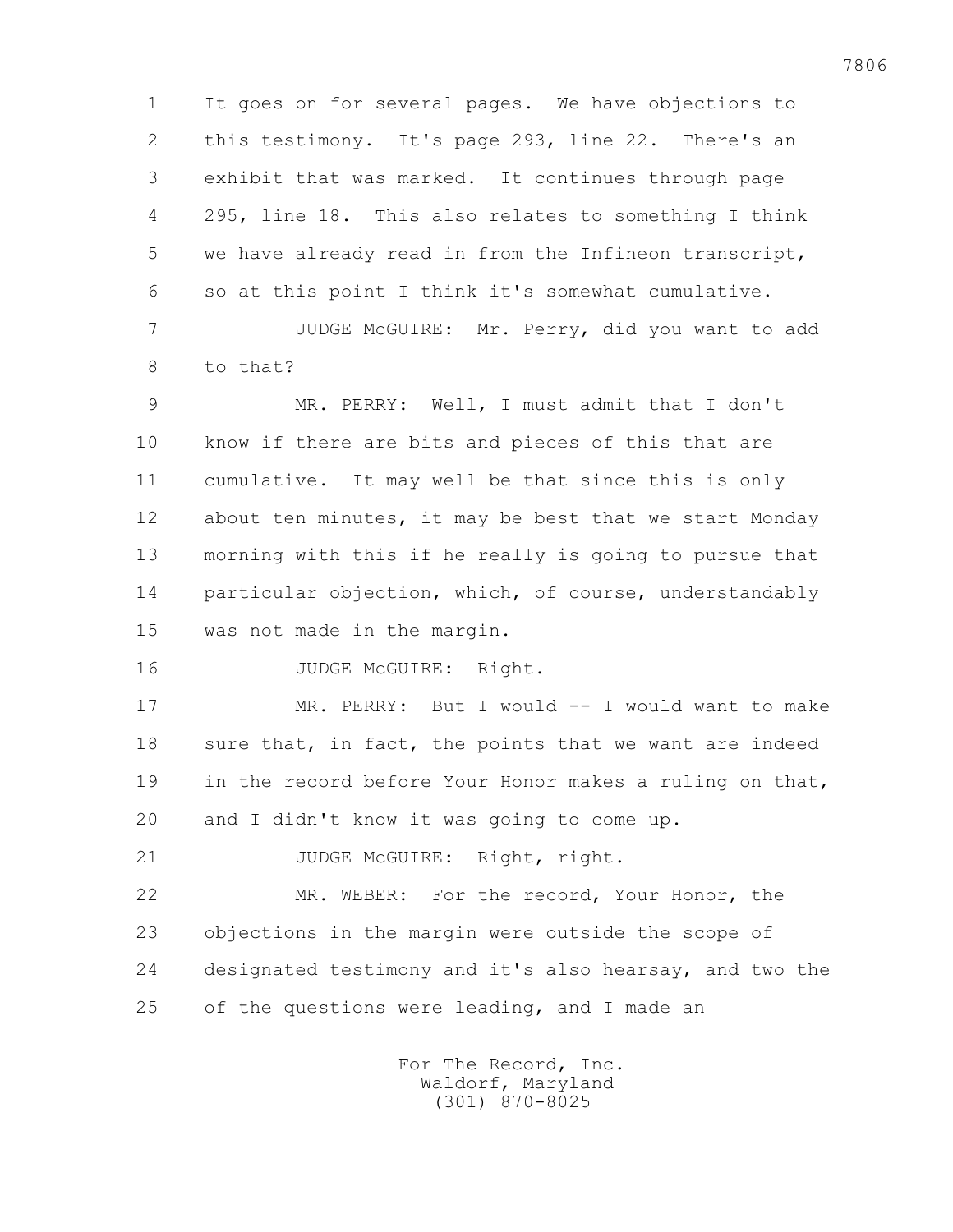1 appropriate form objection as was required by the FTC 2 rules at the time.

 3 JUDGE McGUIRE: Let's save some time. Let's go 4 through it, and then I'll entertain the objections per 5 question. I don't want to come back on this again on 6 Monday and find out whether this has already been in 7 the record or not.

8 MR. WEBER: Okay.

9 MR. PERRY: All right.

 10 JUDGE McGUIRE: Let's just hear each question 11 and I'll rule as we go.

 12 (Whereupon, the transcript citations were read 13 into the record in open court.)

 14 MR. WEBER: The question on page 294 that we 15 objected to as outside the scope and hearsay is --

16 JUDGE McGUIRE: How is it hearsay?

 17 MR. WEBER: It's hearsay because Mr. Karp is 18 not in court and he is not a party opponent to them 19 when they are offering it. So, it would be hearsay. 20 The document is hearsay.

 21 MR. PERRY: Your Honor, there was no objection 22 made at the deposition to the mere identification of 23 the document, and certainly under Rule 3.33, there 24 needed to be one, so --

25 JUDGE McGUIRE: All right, overruled.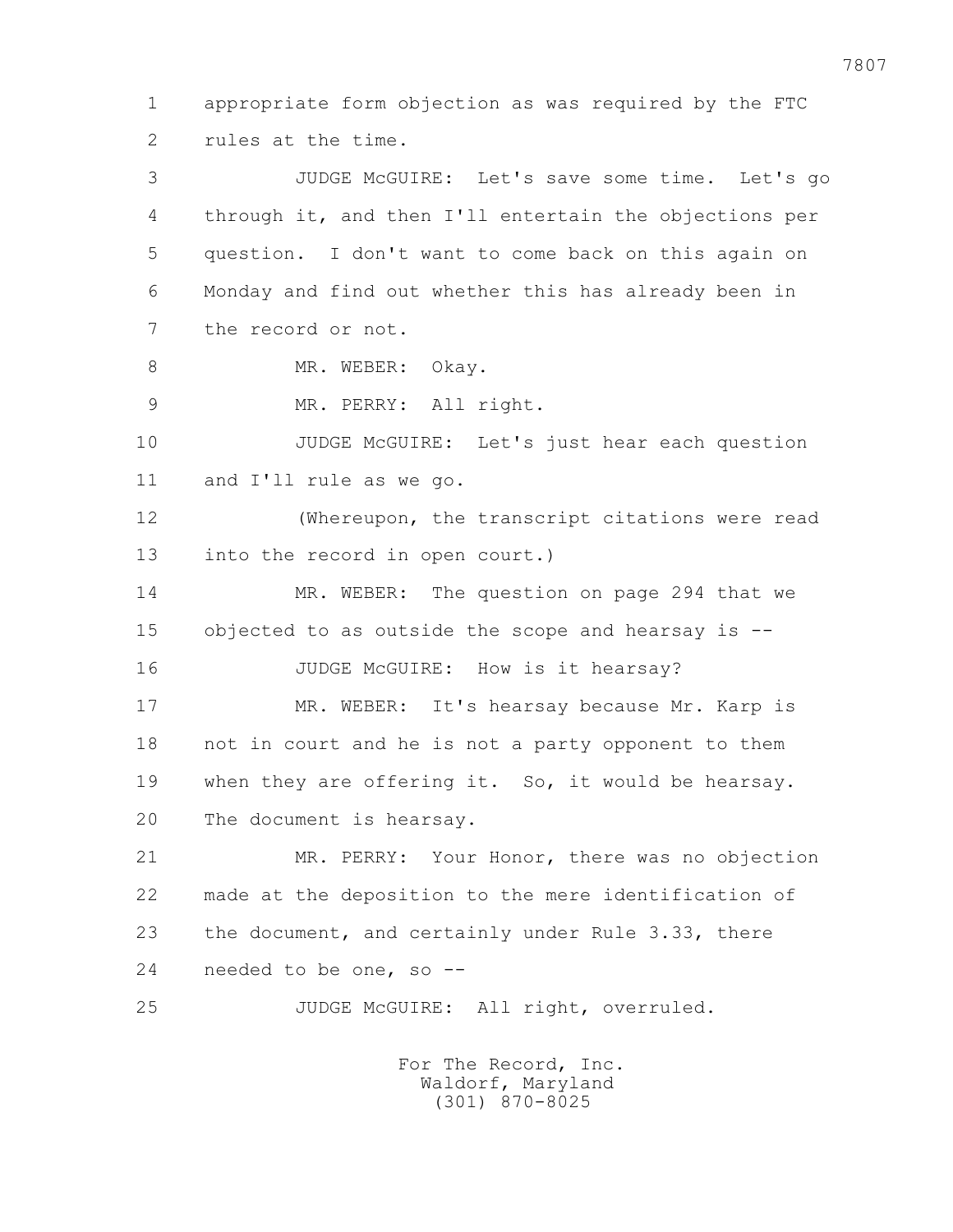1 (Whereupon, the transcript citations were read 2 into the record in open court.) 3 MR. PERRY: May we request that RX-217 be put 4 up on the screen? 5 JUDGE McGUIRE: All right, let me -- just so I 6 haven't screwed this up, when you said it's outside the 7 scope and hearsay, that's your objection, right? 8 MR. WEBER: Yes, Your Honor. 9 JUDGE McGUIRE: Then I just overruled that 10 objection, but yet you're going into the next question. 11 Is that what we're doing here? 12 MR. WEBER: I think since Your Honor overruled 13 it, we're reading it into the record. 14 JUDGE McGUIRE: Okay -- oh, right. It's really 15 getting late. I'm sorry. 16 MR. PERRY: It is. And moreover, I have to say 17 it's raining as well. 18 JUDGE McGUIRE: Well, all right, I just want to 19 be sure that I know what I'm doing. 20 MR. PERRY: And it's the witness' birthday, 21 but -- 22 THE WITNESS: It's my birthday. 23 JUDGE McGUIRE: Oh, my goodness. 24 (Discussion off the record.) 25 MR. WEBER: I am going to read this in, right? For The Record, Inc.

 Waldorf, Maryland (301) 870-8025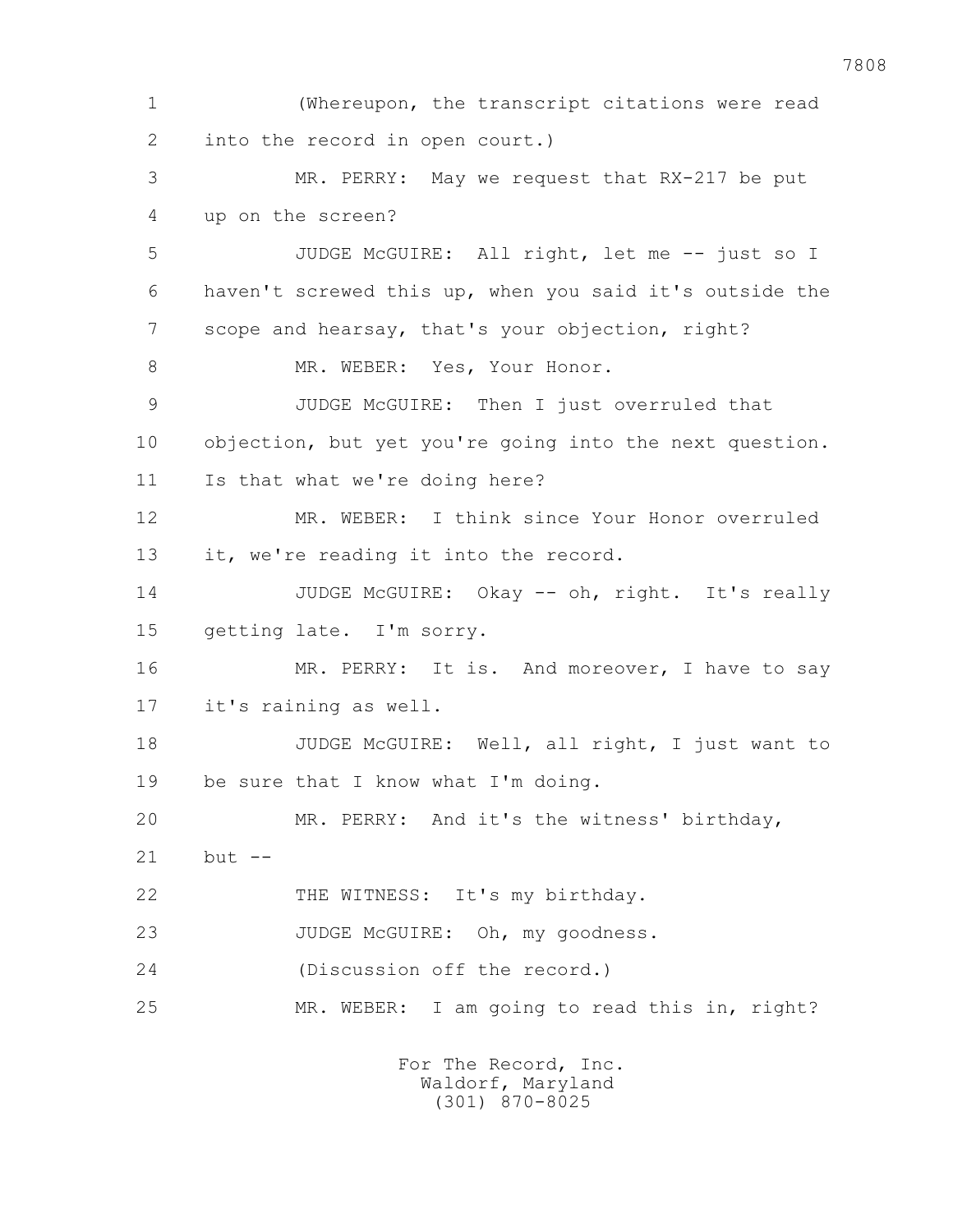1 I want to make sure I've got this right. The question 2 is at 294, line 2. 3 (Whereupon, the transcript citations were read

4 into the record in open court.)

 5 MR. WEBER: Then the question that I have an 6 objection to is, "As best you can recall, did you 7 capture in these notes the -- accurately the substance 8 of the conversation or the --"

9 JUDGE McGUIRE: Sustained -- oh, I thought we 10 were talking about the new objection.

 11 MR. WEBER: It is a new -- the objection is 12 going to be leading, Your Honor, when we get to it.

 13 (Whereupon, the transcript citations were read 14 into the record in open court.)

 15 MR. WEBER: I preserved a form objection. So, 16 the objection is leading.

17 JUDGE McGUIRE: And that's sustained.

18 MR. PERRY: Your Honor, I appreciate that. I 19 don't think that just saying "objection to the form of 20 the question" preserves the objection.

 21 JUDGE McGUIRE: No, it is leading at this 22 point, so I am sustaining it on that basis.

23 MR. PERRY: I appreciate that.

24 JUDGE McGUIRE: All right.

25 MR. WEBER: The next question and answer, we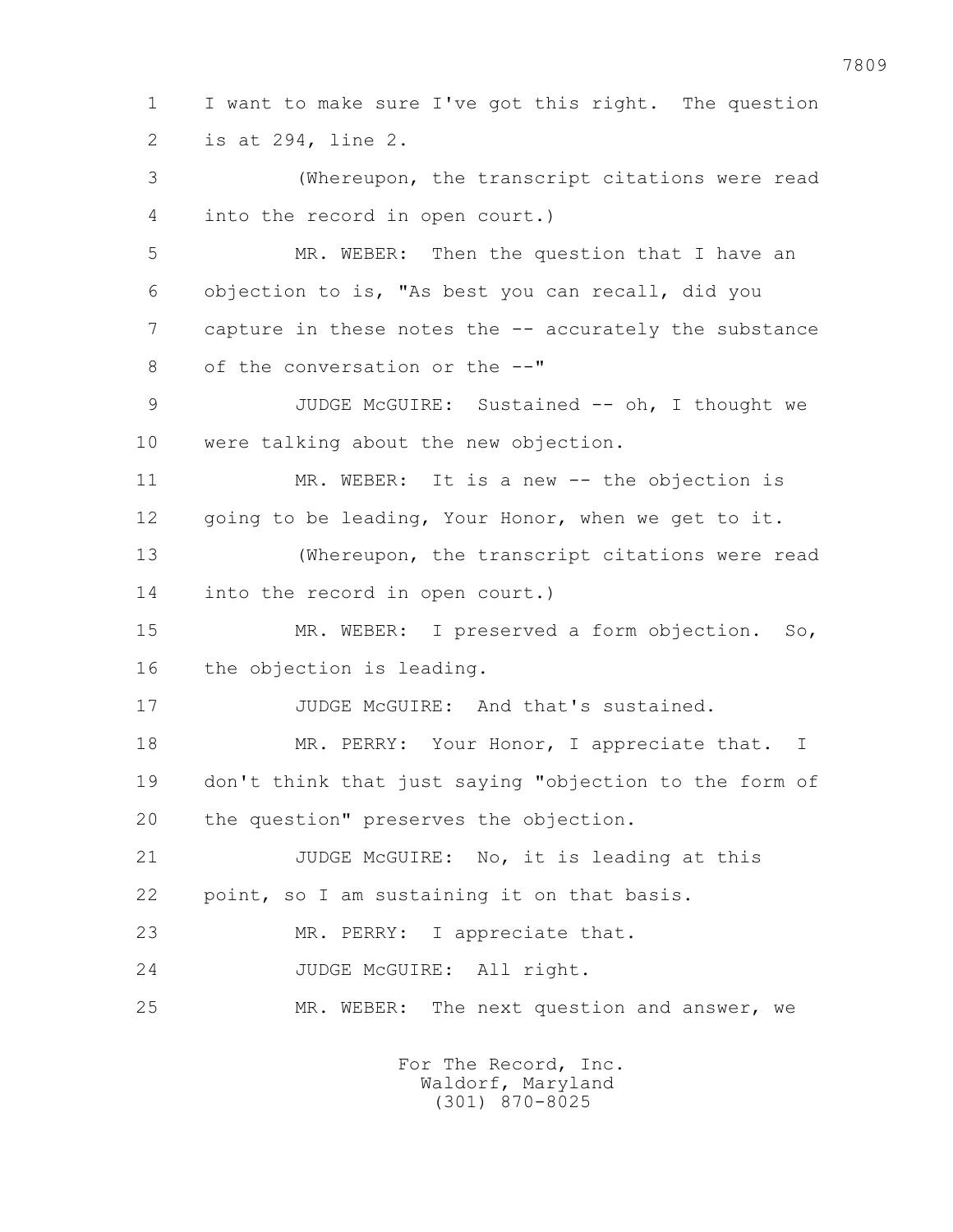1 have the same objection, outside the scope and hearsay 2 objection. This is page 295, lines 3 through 18, if 3 you want to look at it, Your Honor. There's also a 4 form objection, but I'm going to just stick to the 5 outside the scope and hearsay at this point. 6 JUDGE McGUIRE: All right, Mr. Perry, the same 7 response on the scope question? 8 MR. PERRY: Well -- 9 JUDGE McGUIRE: Or is this a new outside the 10 scope issue? 11 MR. PERRY: Your Honor, I'm not sure what the 12 outside the scope bit is since he's already said there 13 was discussion of this in Infineon. I don't -- in the 14 Infineon deposition. If certainly that was him or -- 15 you know, obviously Infineon, I hope, but counsel for 16 Infineon who put this document in front of the witness, 17 and so there has already been a designation by someone, 18 so it's not outside the scope. I just don't remember 19 who did those earlier designations. So, I don't 20 believe it's outside the scope. 21 JUDGE McGUIRE: All right. Do you also have an 22 objection on hearsay? 23 MR. WEBER: Yes, Your Honor. 24 JUDGE McGUIRE: I'm going to uphold it on the 25 hearsay ground.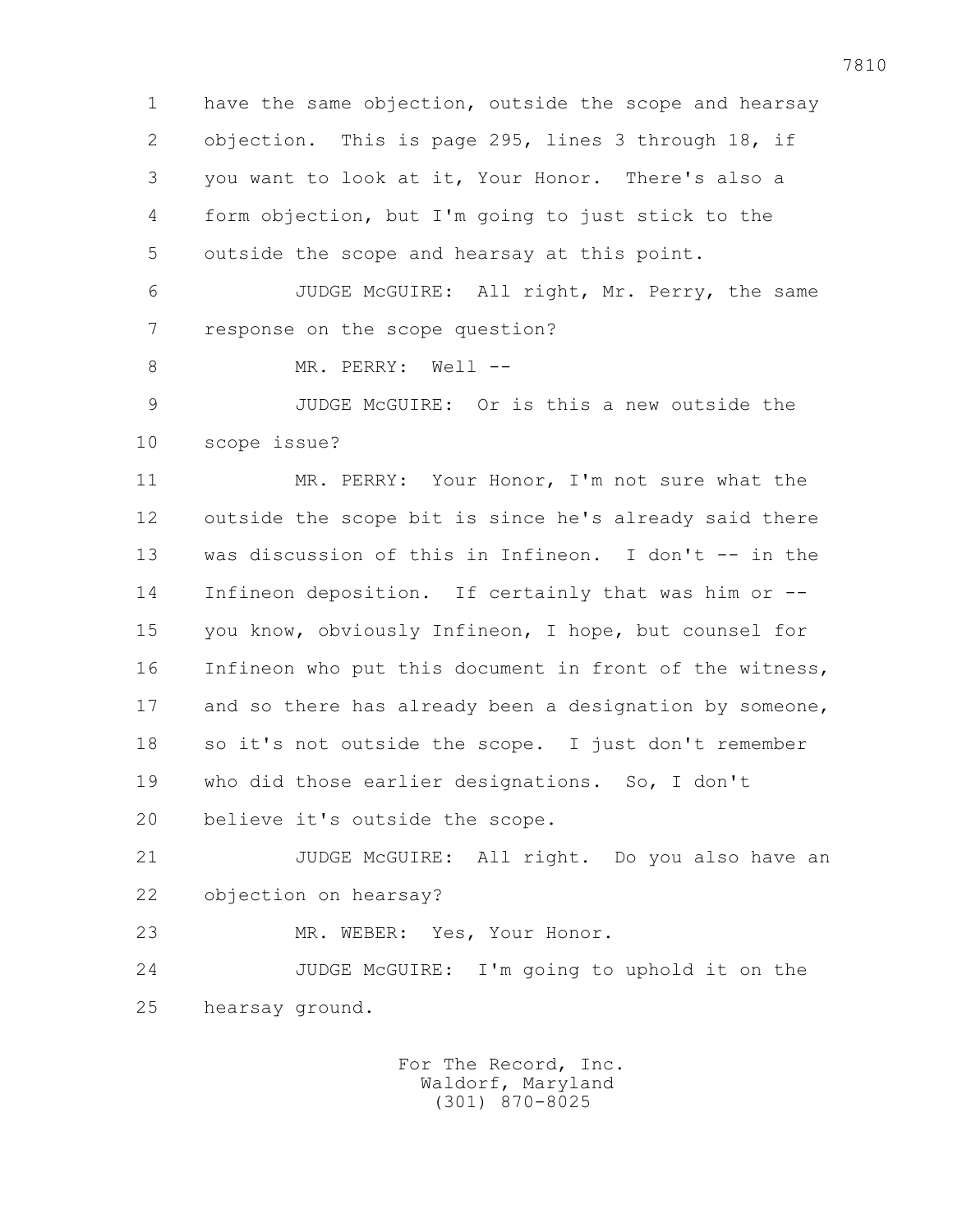1 MR. WEBER: Then the next question and answer, 2 we actually have three objections, outside the scope, 3 hearsay and lack of foundation, and this is the 4 question at page -- line 20 of page 295, and the answer 5 continues to page 296, line 17.

 6 JUDGE McGUIRE: I'll also uphold that objection 7 on hearsay grounds.

 8 MR. WEBER: Next we have another document that 9 was marked by Mr. Stone, and we have I think the same 10 objection, hearsay and outside the scope. The document 11 is marked at page 296, line 19, but the designated 12 testimony that we object to starts at page 297, line 17 13 and continues through page 298, line 25, at the bottom 14 of 298.

 15 JUDGE McGUIRE: All right, you are saying that 16 is, what, hearsay?

 17 MR. WEBER: And also outside the scope of 18 anything we've designated. He is just marking an 19 exhibit and trying to get some testimony on it. It's 20 nothing that was used in our designations.

 21 JUDGE McGUIRE: Did you want to respond? 22 MR. PERRY: Your Honor, I think it's 23 appropriate for the witness to be able to identify the 24 document. He identified it as his notes.

25 MR. WEBER: Your Honor, they have Mr. -- I'm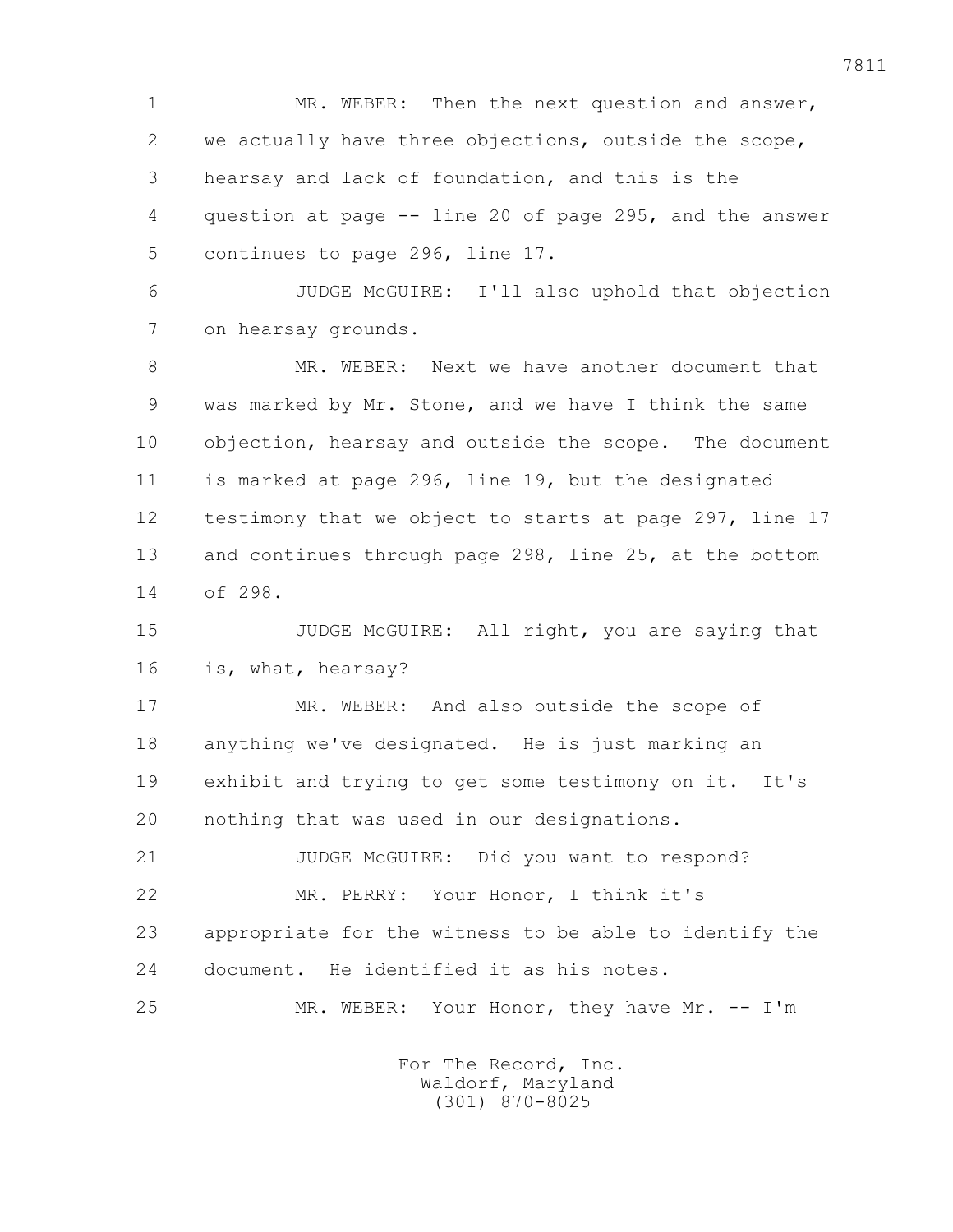1 sorry.

| $\overline{2}$ | JUDGE McGUIRE: Go ahead, Mr. Perry.                     |
|----------------|---------------------------------------------------------|
| 3              | MR. PERRY: And since he was present for this            |
| 4              | and he's talking about his understanding of what        |
| 5              | happened at this meeting, we've heard a lot of          |
| 6              | testimony over the past eight weeks elicited by         |
| 7              | complaint counsel about people's understanding of what  |
| 8              | was being said at meetings, and if the rule had been we |
| 9              | couldn't do that, we would all be home by now.          |
| 10             | MR. WEBER: Your Honor, may I respond?                   |
| 11             | JUDGE MCGUIRE:<br>Yes.                                  |
| 12             | MR. WEBER:<br>They have Mr. Karp on their witness       |
| 13             | If they want to get his understanding of these<br>list. |
| 14             | documents in evidence, they can call him in their case  |
| 15             | in chief.                                               |
| 16             | MR. PERRY: Well, but when witnesses were on             |
| 17             | the stand, they were allowed to be asked these          |
| 18             | questions, so the objection he's making has been        |
| 19             | overruled before, so I don't -- it's -- the fact that   |
| 20             | he's on the witness list doesn't mean anything.         |
| 21             | JUDGE McGUIRE: All right, overruled.                    |
| 22             | MR. WEBER: Okay, Your Honor, we will then               |
| 23             | start reading from page 296, lines 19 through 21, and I |
| 24             | don't know if you know what RX this is. We'll be happy  |
| 25             | to put it up on the screen for you.                     |
|                |                                                         |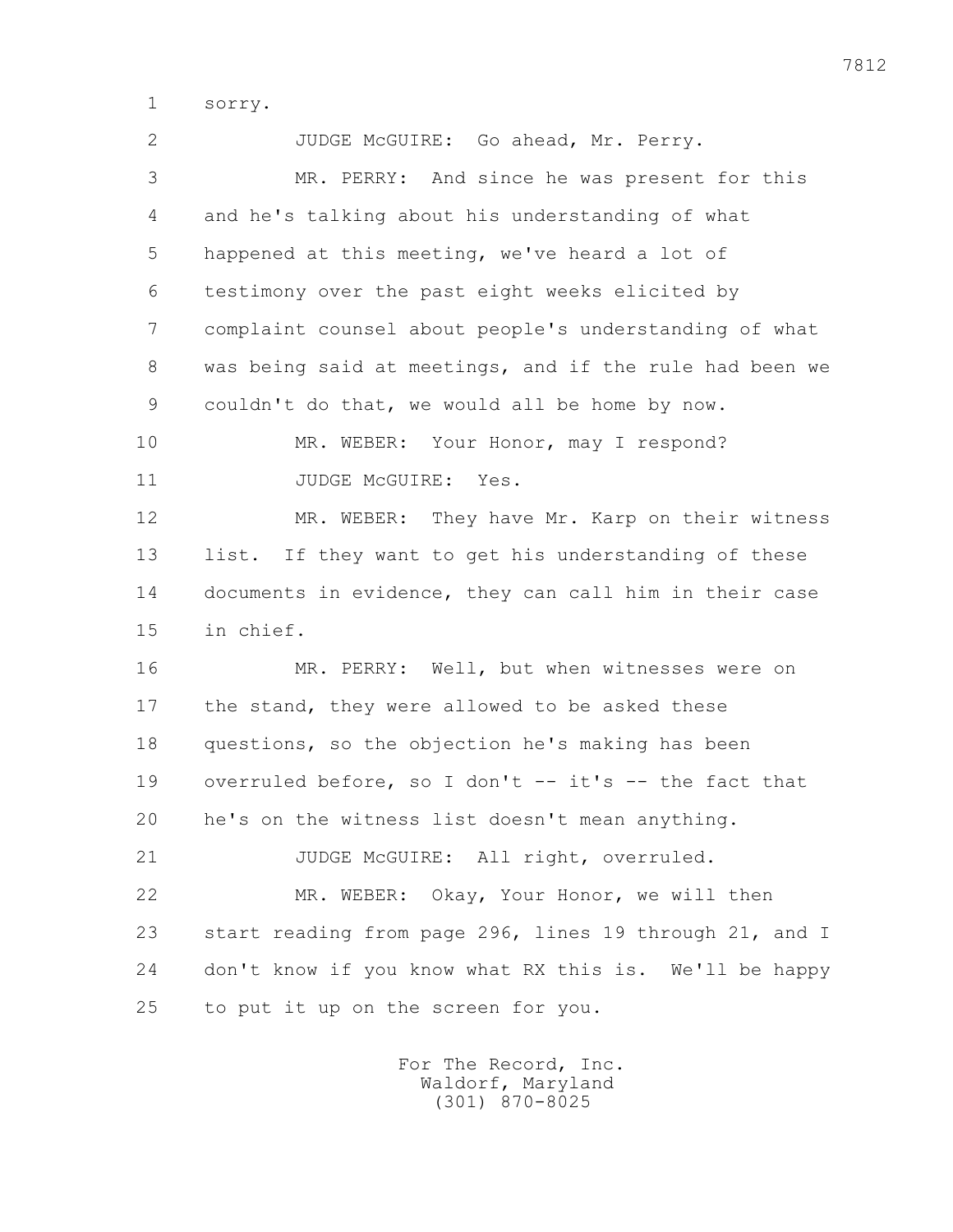1 MR. PERRY: 307, please. 2 MR. WEBER: RX-307. 3 (Whereupon, the transcript citations were read 4 into the record in open court.) 5 MR. WEBER: Now we get to the rest of the 6 designation on this document, which is at page 297, 7 line 17, through page 298, line 25, then we go on to a 8 different document after that. 9 (Whereupon, the transcript citations were read 10 into the record in open court.) 11 MR. WEBER: Now we move on to the next 12 document -- 13 MR. PERRY: We would move Exhibit RX-307 into 14 evidence. 15 MR. WEBER: It's hearsay, Your Honor. It's a 16 hearsay document. 17 MR. PERRY: Excuse me. 18 (Counsel conferring.) 19 MR. WEBER: Okay, counsel has reminded me of 20 something. We will not object to this document at this 21 time. 22 JUDGE McGUIRE: Entered, entered. 23 (RX Exhibit Number 307 was admitted into 24 evidence.) 25 MR. WEBER: Now we go to one we don't have an For The Record, Inc. Waldorf, Maryland (301) 870-8025

7813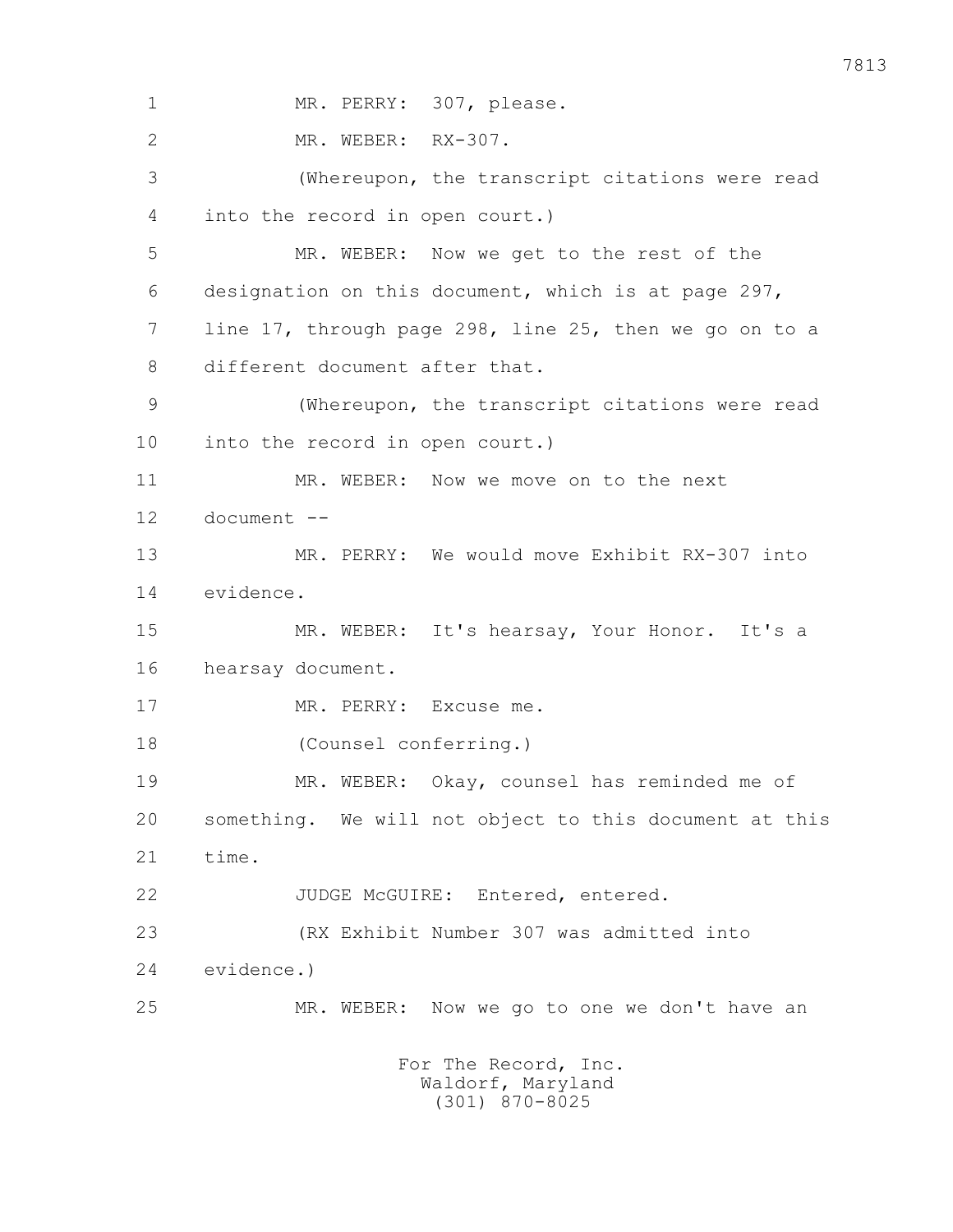1 objection, and this one I believe is RX-1220, if we can 2 pull that up on the screen. Is that right, 1220? 3 MR. PERRY: 388? RX-388. 4 MR. WEBER: This sure isn't it. Okay, RX-388, 5 let's see if that's it. Oh, I'm a document ahead, 6 okay. By the way, this is lines  $-$ - page 299, line  $7$ , 7 through page 301, line 4 we're reading from, Your 8 Honor. 9 (Whereupon, the transcript citations were read 10 into the record in open court.) 11 MR. WEBER: Now we move on to another document 12 we haven't objected to -- do you know the RX number? 13 MR. PERRY: RX-411. 14 MR. WEBER: 411. So, we will be reading from 15 page 301, line 2, through 302, line 1. 16 (Whereupon, the transcript citations were read 17 into the record in open court.) 18 MR. WEBER: Next we have -- 19 MR. PERRY: We would move into evidence RX-411. 20 MR. WEBER: No objection, Your Honor. 21 JUDGE McGUIRE: Entered. 22 (RX Exhibit Number 411 was admitted into 23 evidence.) 24 MR. WEBER: Next we have RX-437. Okay, we are 25 going to be reading from page 303, lines 13 through 25. For The Record, Inc.

 Waldorf, Maryland (301) 870-8025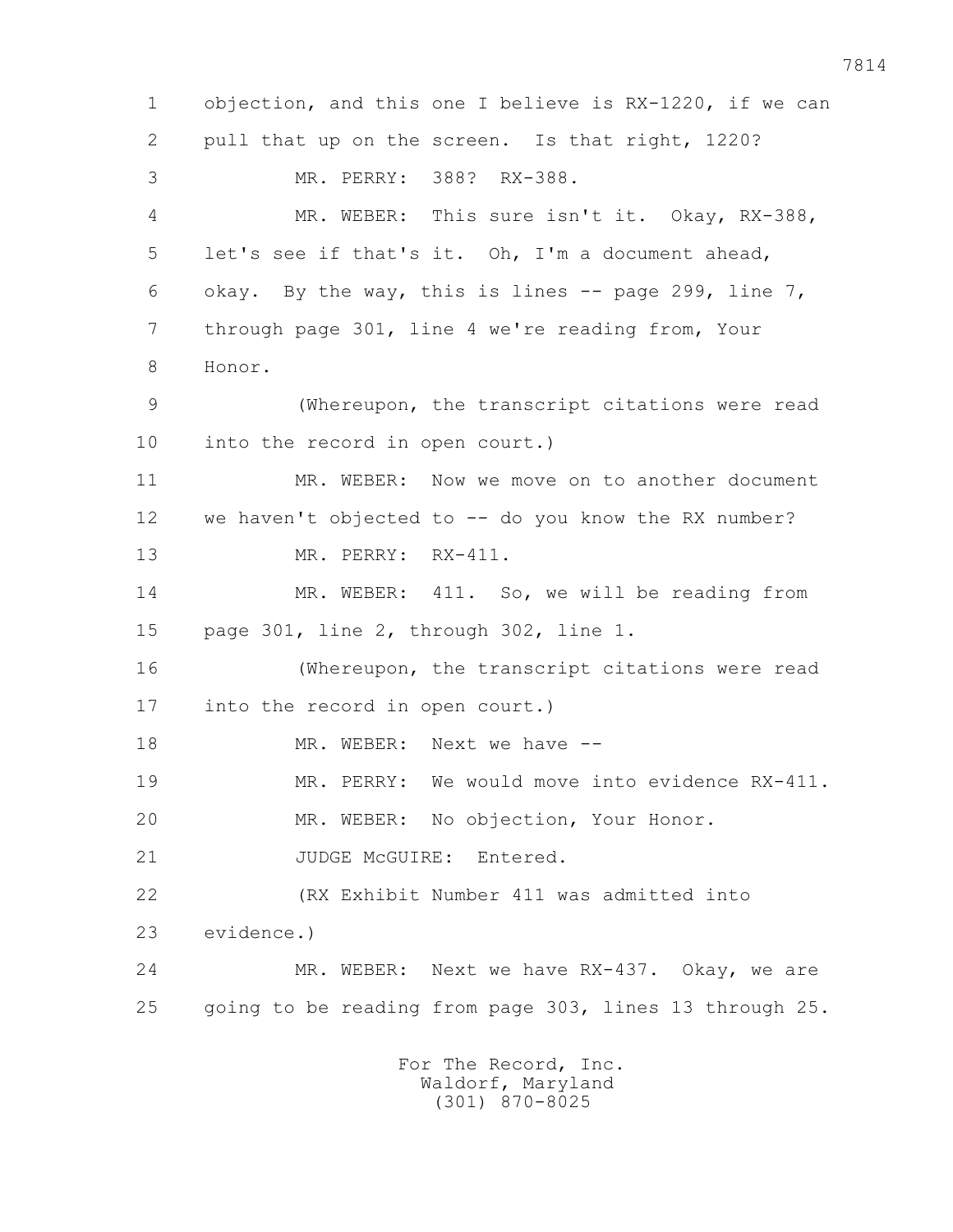1 (Whereupon, the transcript citations were read 2 into the record in open court.) 3 MR. WEBER: Now we're moving on to Exhibit 39, 4 which I think I've got right, is RX-1220 -- no? 5 MR. PERRY: 499. 6 MR. WEBER: 499. 1220's coming up, Your Honor. 7 RX-499, put that on the screen. We'll be 8 reading from page 304, line 11, through page 30 -- we 9 actually have an objection at 308, so I'll read -- 10 MR. PERRY: I'll withdraw 308. 11 MR. WEBER: Okay, so we'll read to 308, line 1, 12 which is I think the answer from 307. 13 (Whereupon, the transcript citations were read 14 into the record in open court.) 15 MR. WEBER: Okay, if we can pause for a minute, 16 we need to get the exhibit on the screen. 17 MR. PERRY: RX-2153 is what we're talking about 18 on page 305 of the transcript. 19 MR. WEBER: Okay, 2153. 20 MR. PERRY: That's the handout. 21 MR. WEBER: Okay. Why don't we try page 13, 22 see if that's it. 23 MR. PERRY: It's actually fine if you can just 24 put the first page up. Let's move through it. 25 MR. WEBER: Okay. We are going to continue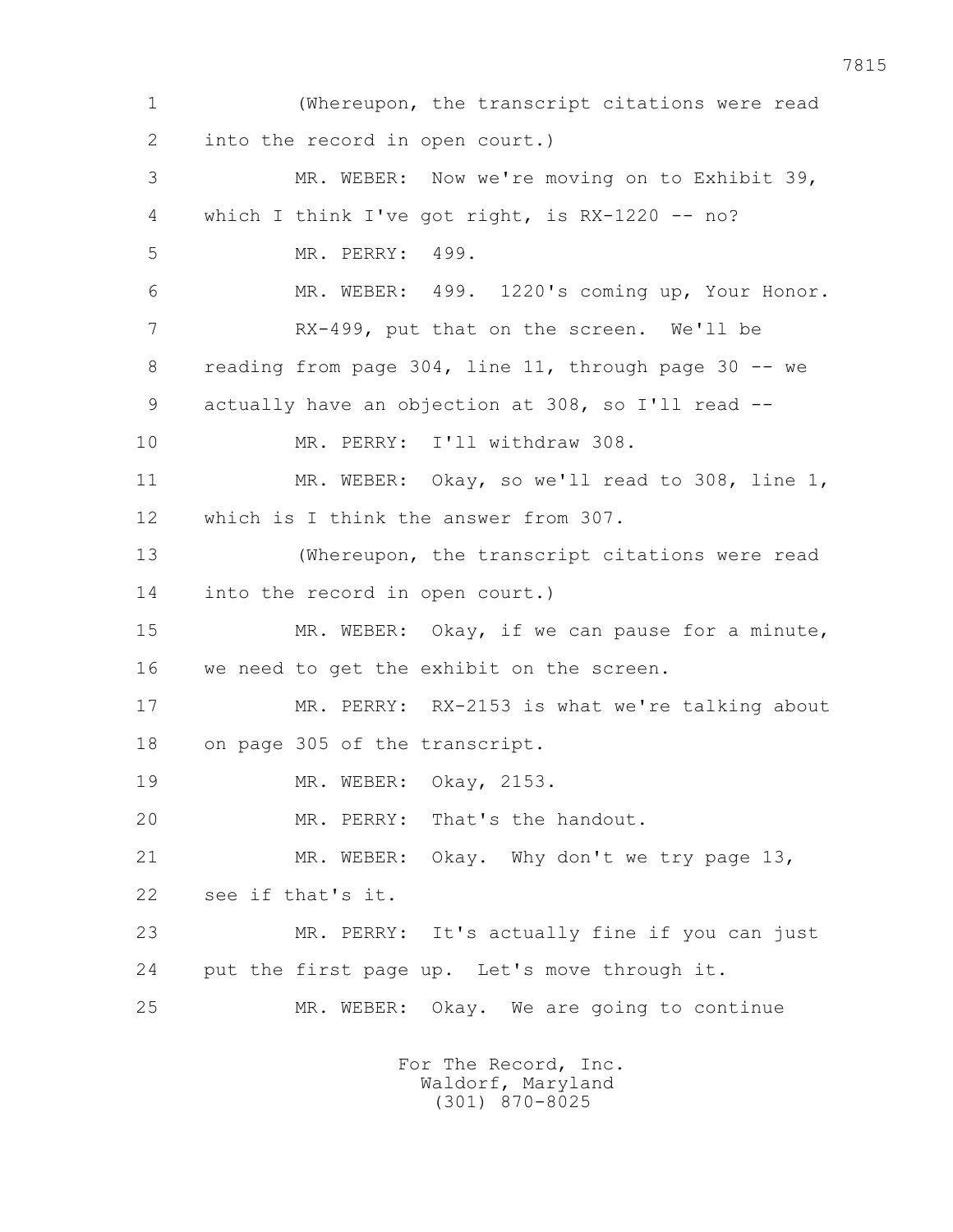1 reading at 305, line -- I actually don't know where we 2 stopped. Line 23? 3 MR. PERRY: Go for it. 4 (Whereupon, the transcript citations were read 5 into the record in open court.) 6 MR. WEBER: That takes us to page 308, line 1. 7 I think the next question and answer have been 8 withdrawn, but we will continue at page 308, line 12, 9 excuse me, through 309, line 22 on the same topic. 10 (Whereupon, the transcript citations were read 11 into the record in open court.) 12 MR. PERRY: We can withdraw the rest on that 13 page as cumulative. That's page 309. 14 MR. WEBER: And finally, we will read from 310, 15 lines 7 through 19, and this is I believe RX-1220, and 16 this is our designation, if we can put that on the 17 screen. 18 MR. PERRY: And by the way, when I was speaking 19 of page 309, we withdrew our designations on page 309, 20 lines 14 through 22. 21 JUDGE McGUIRE: Noted. 22 MR. WEBER: Moving ahead to page 310, lines 7 23 through 19. 24 (Whereupon, the transcript citations were read 25 into the record in open court.)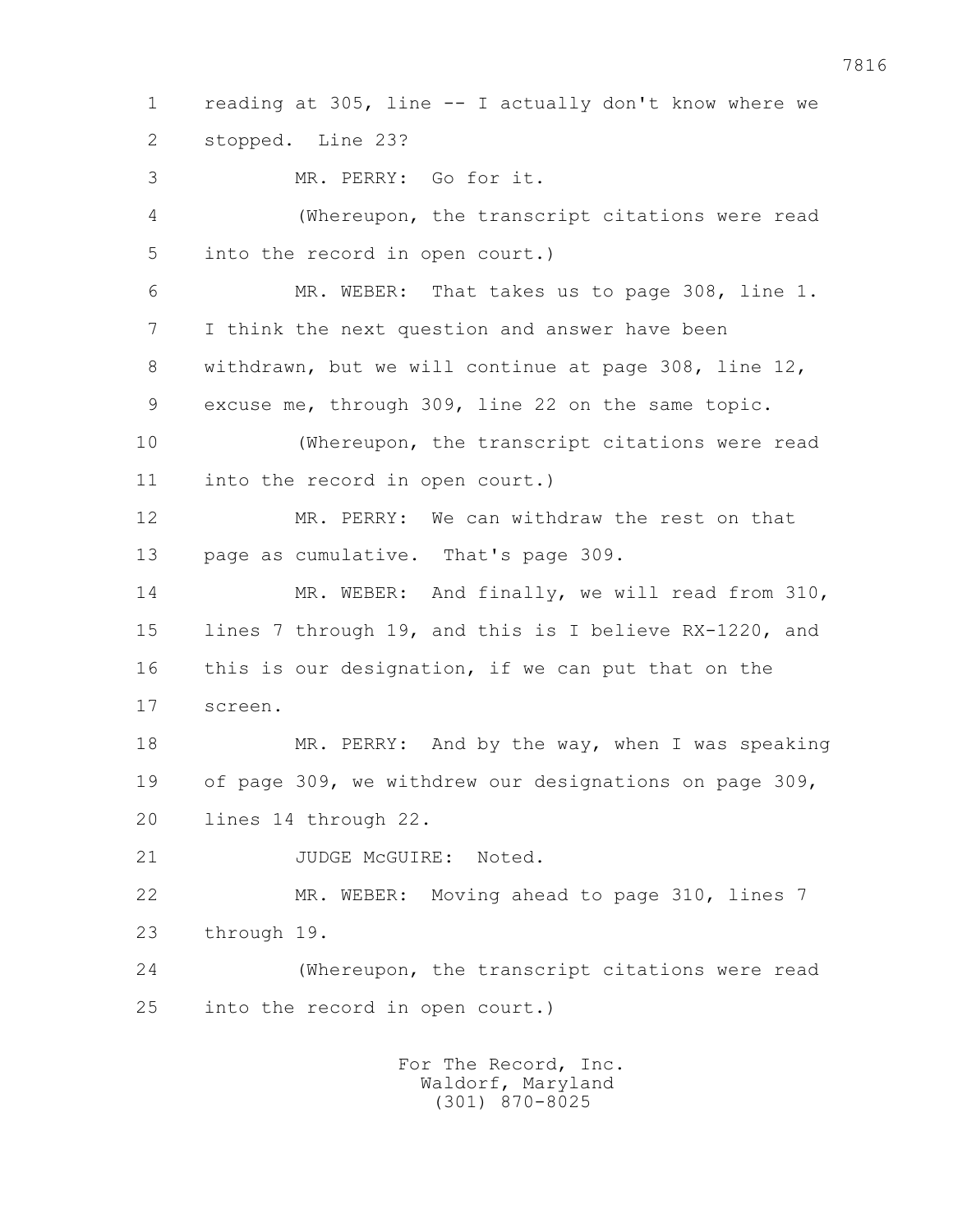1 MR. WEBER: Finally, Your Honor, there is just 2 a couple more questions and answers that I asked at the 3 end when Mr. Stone was finishing on some of the subject 4 matter he covered. So, we will be reading from page 5 311, line 22, through 312, line 20, and that will be 6 the last designation for today. 7 (Whereupon, the transcript citations were read 8 into the record in open court.) 9 MR. WEBER: So, we are through with that 10 transcript. We have the Micron transcript, which is on 11 video, to go, and we'll try to queue that up for you on 12 Monday. 13 JUDGE McGUIRE: Okay, very good. 14 This hearing will be adjourned until 9:30 on 15 Monday. Everybody have a good weekend. 16 Off the record. 17 (Whereupon, at 4:30 p.m., the hearing was 18 adjourned.) 19 20 21 22 23 24 25